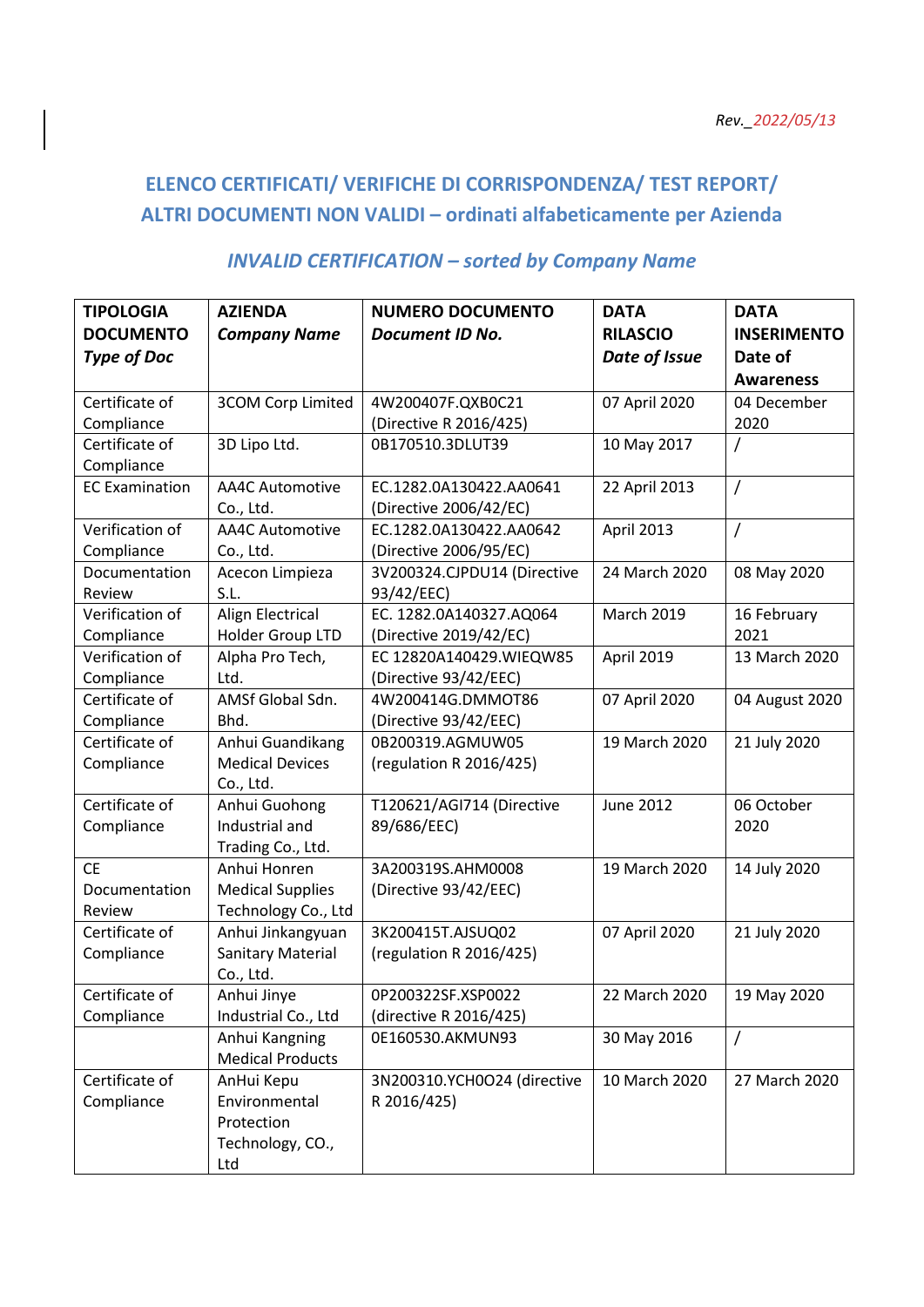| <b>EC Declaration</b><br>of Conformity | Anhui Meihu<br><b>Medical Supplies</b><br>Technology Co. Ltd | Not available (directive<br>93/42/EEC)                 | 15 March 2020       | 24 April 2020      |
|----------------------------------------|--------------------------------------------------------------|--------------------------------------------------------|---------------------|--------------------|
| Verification of<br>Compliance          | Anhui Sental Wpc<br>New Material Co.<br>Ltd                  | EC.1282.0A1304/.ASW0570                                | April 2013          | 7                  |
| Certificate of<br>Compliance           | Anhui Vmax Heavy<br>Industry Co., Ltd.                       | 3B170411.HLION83                                       | 21 April 2017       | $\sqrt{2}$         |
| Verification of<br>Compliance          | <b>Anntom Medica</b><br>Limited                              | EC/1282/0A130801/AML1886                               | August 2013         | $\overline{1}$     |
| Verification of<br>Compliance          | <b>Anntom Medica</b><br>Limited                              | EC/1282/0A130801/AML1884                               | August 2013         | $\overline{1}$     |
| Verification of                        | <b>Anping Haixing</b>                                        | EC.1282.TT04072453.LG88210                             | <b>July 2014</b>    | $\prime$           |
| Compliance                             | Wire Mesh Co., Ltd.                                          | 5                                                      |                     |                    |
| Certificate of                         | <b>Anging Rixin</b>                                          | 0H200419N.ARS03010                                     | 06 April 2020       | 03 November        |
| Compliance                             | <b>Sanitary Materials</b><br>Co., Ltd.                       | (regulation R 2016/425)                                |                     | 2020               |
| Certificate of<br>Compliance           | Antinstall<br>Construction<br>Technology Co.,<br>Ltd.        | 0P190402.ANTCT18 (Directive<br>305/2011/EU-CPR)        | 02 April 2019       | 05 May 2021        |
| Certificate of                         | Anwa Industry                                                | 0D180312.AI0S83                                        | 12 March 2018       | $\prime$           |
| Compliance                             | <b>Company Limited</b>                                       |                                                        |                     |                    |
| Certificate of                         | Aokai Medical                                                | 0A150707.SHTDS46 (directive                            | 07 July 2015        | 31 March 2020      |
| Compliance                             | Equipment Co., Ltd                                           | 93/42/EEC)                                             |                     |                    |
| Certificate of                         | <b>ARI Medical</b>                                           | 0A190580.ZSYB94 (Directive                             | 04 March 2019       | $\prime$           |
| Compliance                             | Technology Co.,<br>Ltd.                                      | 93/42/EEC)                                             |                     |                    |
| Certificate of                         | <b>ASNT Level III</b>                                        | ASNT2015091808121                                      | 18 September        | $\overline{1}$     |
| <b>NDT Personnel</b>                   | Personnel                                                    |                                                        | 2015                |                    |
| Verification of                        | ATES INSAAT SAN.                                             | EC.1282                                                |                     | 7                  |
| Compliance                             | TAAH. TIC. A.S                                               |                                                        |                     |                    |
| Certificate of                         | Auro Technology                                              | 0B150519.JTUN80 (Directives                            | 19 May 2020         | 26 July 2021       |
| Compliance                             | Limited                                                      | 93/42/EEC - 2007/47/EC)                                |                     |                    |
| Certificate of                         | Auro Technology                                              | 0B150519.JTUN80 (Directives<br>93/42/EEC - 2007/47/EC) | 19 May 2015         | 02 October         |
| Compliance<br>Certificate of           | Limited<br>Avi Healthcare Pvt.,                              | EC.1282.2P150116.AH0D51                                | 16 January 2015     | 2020               |
| Compliance                             | Ltd.                                                         | (Directive 93/42/EC)                                   |                     | 17 January<br>2020 |
| Certificate of                         | <b>Baoding Landto</b>                                        | 1K161012.BSFTN36 (directives                           | 12 October          | 15 February        |
| Compliance                             | Electronic<br>Technology Co.,<br>Ltd.                        | 2014/35/EU - 2014/30/EU)                               | 2018                | 2022               |
| Certificate of<br>Compliance           | <b>Baosuo Paper</b><br>Machinery<br>Manufacture Co.,<br>Ltd. | 3J181127.FBPQC95<br>(2006/42/EC MD-<br>2014/35/EU LVD) | 17 December<br>2018 | $\overline{1}$     |
| Certificate of                         | <b>BARAK</b>                                                 | 110912/BAR622 (Directives                              | September 2015      | 05 February        |
| Compliance                             |                                                              | $2006/95/EC - 2006/42/EC -$<br>2004/108/EC)            |                     | 2021               |
| Certificate of                         | <b>BARAK</b>                                                 | 110912/BAR626 (Directives                              | September 2019      | 29 January         |
| Compliance                             |                                                              | $2006/95/EC - 2006/42/EC -$<br>2004/108/EC)            |                     | 2021               |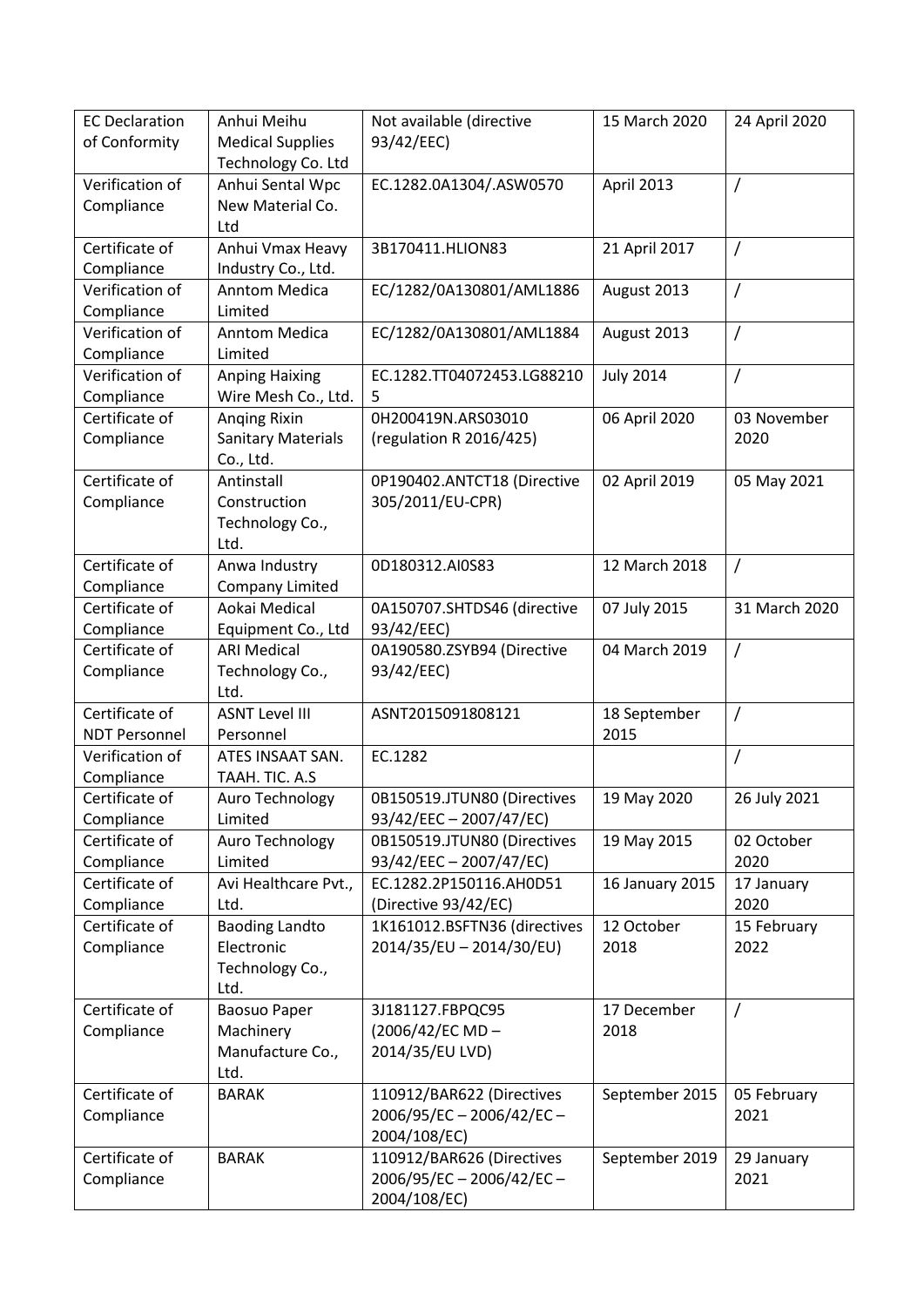| Certificate of<br>Compliance                                               | <b>Beijing Biosis</b><br><b>Healing Biological</b>                                             | 0P200310.NBT0W96 (directive<br>R 2016/425)                          | 23 March 2020       | 27 March 2020       |
|----------------------------------------------------------------------------|------------------------------------------------------------------------------------------------|---------------------------------------------------------------------|---------------------|---------------------|
|                                                                            | Technology Co., Ltd                                                                            |                                                                     |                     |                     |
| Verification of<br>Compliance                                              | <b>Beijing Double</b><br>Dragon<br>International<br>Industrial & Mining<br>Machinery Co., Ltd. | EC.1282.0A140716.HFBPU52                                            | <b>July 2014</b>    | $\prime$            |
|                                                                            | <b>Beijing Globalipl</b><br>Development                                                        | 00160728.BGDT006                                                    | 28 July 2016        | $\prime$            |
| <b>EC Type</b><br>Examination of<br>Compliance of<br>Certification<br>Mark | Beijing High Boom<br>Machinery<br>Equipment<br>Co., Ltd.                                       | 3Z191223.ZGMWU90<br>(Directive 2006/42/EC)                          | 23 December<br>2019 | 13 October<br>2020  |
| Certificate of<br>Compliance                                               | Beijing High Boom<br>Machinery<br>Equipment Co., Ltd.                                          | 3Z191223.ZGMWU89<br>(Directive 2014/35/EU)                          | 23 December<br>2019 | 13 October<br>2020  |
| Not available                                                              | Beijing Kewei<br><b>Clinical Diagnostic</b><br>Reagent                                         | 0D160114.BKC0U54 (98/79/EC<br>Directive)                            | Not available       | $\prime$            |
| Not available                                                              | Beijing Kewei<br><b>Clinical Diagnostic</b><br>Reagent                                         | 0D160127.BKC0T39 (98/79/EC<br>Directive)                            | Not available       | $\overline{1}$      |
| Certificate of<br>Compliance                                               | <b>Beijing Konted</b><br>Medical<br>Technology Co.,<br>Ltd.                                    | EC.1282.00150120.BKM0D91<br>(Directive 93/42/EEC)                   | 20 January 2015     | $\sqrt{ }$          |
| Verification of<br>Compliance                                              | <b>Beijing Mega</b><br><b>Beauty Technology</b><br>Co., Ltd                                    | EC.1282.1P140819.BKBTD00                                            | August 2014         | $\prime$            |
| Verification of<br>Compliance                                              | <b>Beijing Mega</b><br><b>Beauty Technology</b><br>Co., Ltd                                    | EC.1282.1P140819.BHMTD02                                            | August 2014         | $\prime$            |
| Verification of<br>Compliance                                              | <b>Beijing Mega</b><br><b>Beauty Technology</b><br>Co., Ltd                                    | EC.1282.1P140819.BKBTU99                                            | August 2014         | $\prime$            |
| Verification of<br>Compliance                                              | <b>Beijing Mega</b><br><b>Beauty Technology</b><br>Co., Ltd                                    | EC.1282.1P140820.BKBTD17                                            | August 2016         | $\prime$            |
| Zertifikat<br>Einhaltung                                                   | <b>Beijing Nubway</b><br>S&T Co., Ltd.                                                         | 0b190802. Zpzt055 (Directives<br>2016/35/EU - 2016/30/EU)           | 02 August 2019      | 05 May 2021         |
| Certificate of<br>Compliance                                               | Beijing Sincoheren<br>Science and<br>Technology<br>Development Co.,<br>Ltd.                    | EC.2288.1K150205.BSS0S48<br>(Directives 2014/35/EU -<br>2014/30/EU) | 05 February<br>2020 | 09 November<br>2021 |
| Certificate of<br>Compliance                                               | Beijing Sincoheren<br>Science and<br>Technology<br>Development Co.,<br>Ltd.                    | EC.2288.1K150205.BSS0S48<br>(Directives 2014/35/EU -<br>2014/30/EU) | 05 February<br>2018 | 05 May 2021         |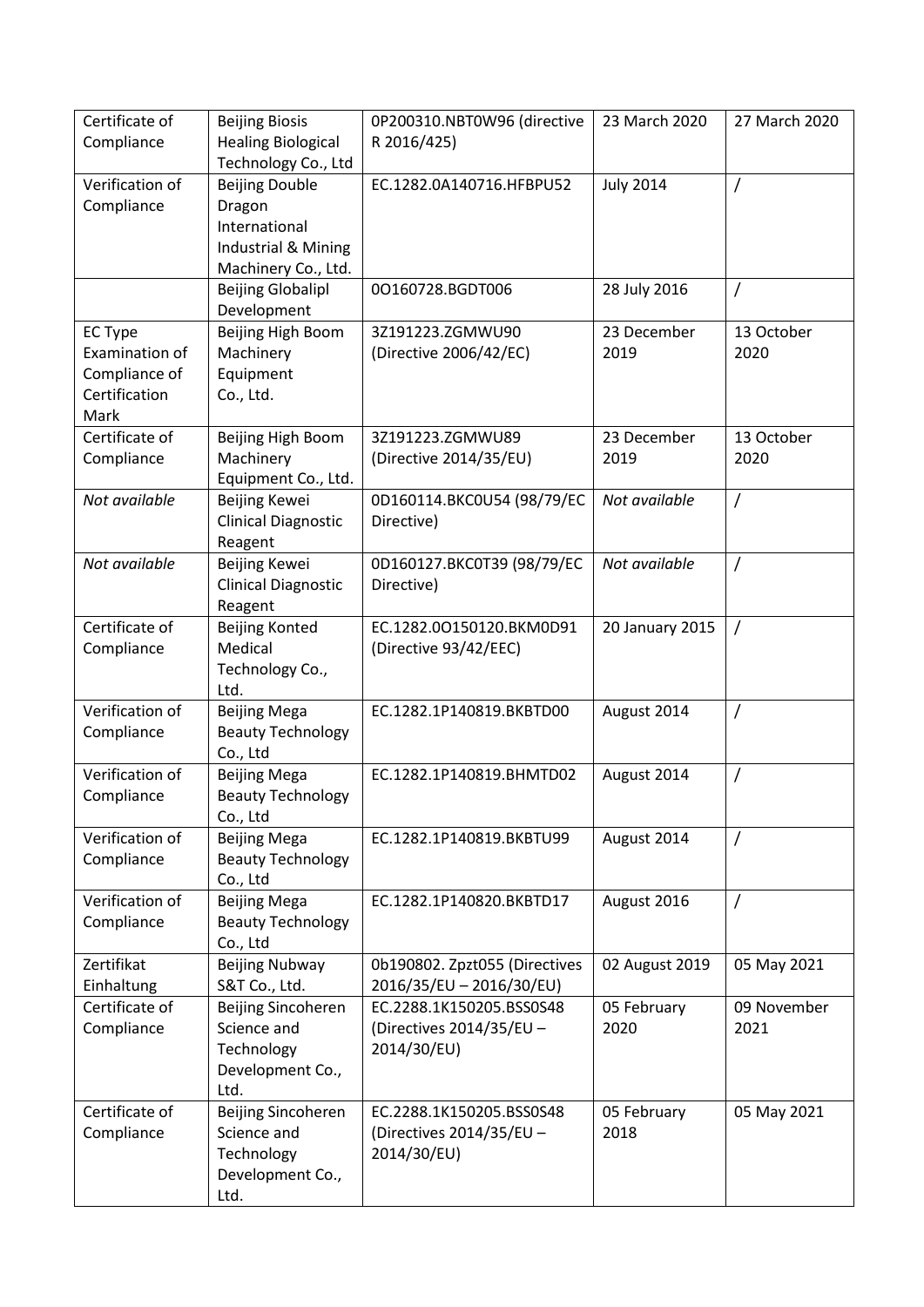| Certificate of<br>Compliance                   | <b>Beijing Smart Laser</b><br>Technology Co.,                            | 0B170316.BSL0C47 (Directives<br>2014/35/EU - 2014/30/EU)        | 23 May 2017          | 29 November<br>2021            |
|------------------------------------------------|--------------------------------------------------------------------------|-----------------------------------------------------------------|----------------------|--------------------------------|
| Certificate of<br>Compliance                   | Ltd.<br><b>Beijing Smart Laser</b><br>Technology Co.,<br>Ltd.            | 0B170316.BSL0C33<br>(2014/35/EU LVD-<br>2014/30/EU EMC)         | 23 May 2017          | $\prime$                       |
| Certificate of<br>Compliance                   | <b>Beijing UNT</b><br>Technology Co.,<br>Ltd.                            | 0B210522.BUTUT88<br>(directives 2014/35/EU -<br>2014/30/EU)     | 22 May 2021          | 24 March 2022                  |
| Certificate of<br>Compliance                   | Beijing Wanyou<br><b>Furniture Factory</b>                               | EC.1282.7C161017.SJD0157                                        | October 2016         | $\prime$                       |
| Certificate of<br>Compliance                   | Beijing Wanyou<br><b>Furniture Factory</b>                               | EC.1282.7C161017.SJD0155                                        | October 2016         | 7                              |
| Certificate of<br>Compliance                   | Beijing Wanyou<br><b>Furniture Factory</b>                               | EC.1282.7C161017.SJD0156                                        | October 2016         | $\overline{1}$                 |
| Attestation of<br>Compliance                   | <b>Beijing</b><br>Xinhangcheng<br>Technology<br>Development Co.,<br>Ltd. | 0E121019/BXT1516 (Directive<br>2006/42/EC)                      | September 2012       | 23 April 2021                  |
| <b>SIL Functional</b><br>Safety<br>Certificate | Beijing Yanshan<br>Shidai Instrument<br>Co., Ltd.                        | 3U201288.BYSQD08<br>(standards: IEC 61508:2010<br>Parts 1-7)    | 28 December<br>2020  | 23 February<br>2022            |
| Certificate of<br>Compliance                   | <b>Best Source</b><br>International Ltd                                  | 0P200310.BDC0W90 (directive<br>R 2016/425)                      | 10 March 2020        | 30 April 2020                  |
| Certificate of<br>Compliance                   | <b>Bestview ST</b><br>Limited                                            | 0H160930.BSTO90 (Directives<br>2014/35/EU - 2014/30/EU)         | 30 September<br>2017 | 02 March 2022                  |
| Documentation<br><b>Review Report</b>          | Binzhou Mei Ge Er<br>clothing co. LTD                                    | OE200313.JFPD069 (directive<br>93/42/EEC)                       | 13 March 2020        | 15 May 2020                    |
| Verification of<br>Compliance                  | Biomobie<br>(Shanghai)<br>Regenerative<br>Medicine Co., Ltd.             | EC.1282.0P131025.BRM2828<br>(93/42/EEC MDD - 2007<br>$/47$ /EC) | October 2013         | $\prime$                       |
| Certificate of<br>Compliance                   | Bioneovan Co., Ltd.                                                      | 1P150826.BTD47 (98/79/EC<br>Directive)                          | 26 August 2015       | Update 04<br><b>March 2021</b> |
| Certificate of<br>Compliance                   | Bioneovan Co., Ltd.                                                      | 1P150625.BDQ68 (98/79/EC<br>Directive)                          | 25 June 2015         | 7                              |
| Not available                                  | Bioyong<br>Technologies                                                  | 1K160219.BT0Q48 (98/79/EC<br>Directive)                         | Not available        | $\prime$                       |
| Certificato di<br>conformità                   | Blue Farm S.r.l.                                                         | 1P160331.BLM0O94<br>(directives 2014/35/EU -<br>2014/30/EU)     | 21 March 2016        | 21 February<br>2020            |
| Verification of<br>Compliance                  | <b>Bluesun Solar</b><br>Energy Tech Co.,<br>Ltd.                         | EC.1282.0A130430.BET0711                                        | April 2013           | $\prime$                       |
| Verification of<br>Compliance                  | <b>Brightway Holdings</b><br>Sdn.Bhd                                     | EC.1282.0A140924.JYLTW26<br>(Directive 89/686/EEC)              | 24 April 2020        | 04 September<br>2020           |
| Certificate of<br>Compliance                   | <b>BVA Technology</b><br>SAS                                             | 0P170307.BVACY01                                                | 20 December<br>2016  |                                |
| Certificate of<br>Compliance                   | Cang Zhou Sailing<br>Steel Pipe Co., Ltd.                                | 0B160503.CZSUQ67                                                | 3 May 2016           | $\prime$                       |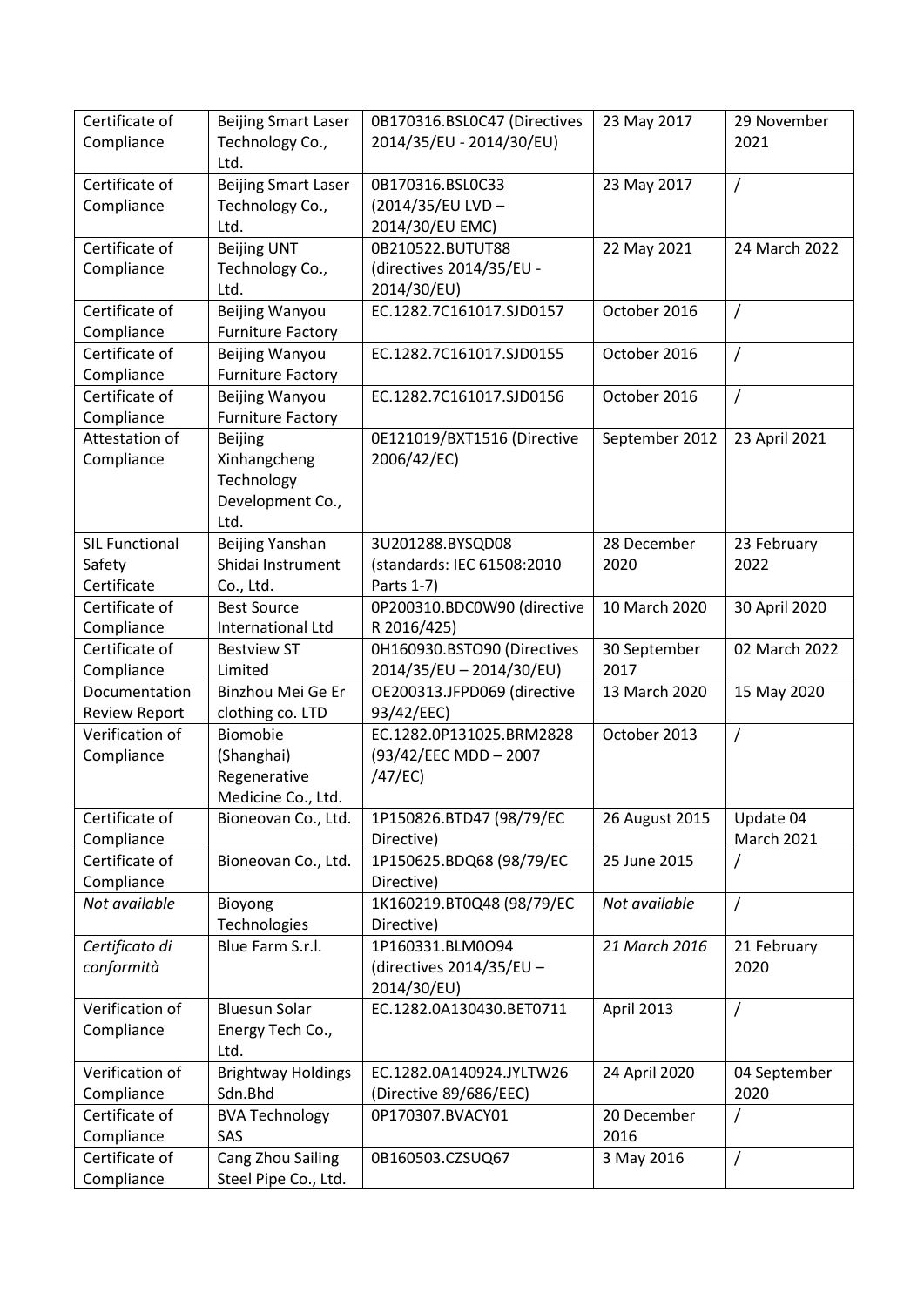| Certificate of        | Cangnan Y.S. Co.,         | 4Z200407F.CYS0C44                               | 07 April 2020     | 17 July 2020   |
|-----------------------|---------------------------|-------------------------------------------------|-------------------|----------------|
| Compliance            | Ltd                       | (regulation R 2016/425)                         |                   |                |
| Attestation of        | Cangzhou Juntai           | 0A121105/CJP1641 (Directive                     | November 2012     | 19 October     |
| Compliance            | Pipe Products Co.,        | 97/23/EC)                                       |                   | 2021           |
|                       | Ltd.                      |                                                 |                   |                |
| Certificate of        | Cangzhou                  | 0E150430.CXMUS72                                | 30 April 2015     | $\overline{1}$ |
| Compliance            | Shengshiweiye             |                                                 |                   |                |
|                       | Automobile                |                                                 |                   |                |
|                       | Accessory Co., Ltd        |                                                 |                   |                |
| Authorization         | CEA (Beijing)             | 0A121025/CN1001                                 | October 2012      | $\prime$       |
| Letter                | International             |                                                 |                   |                |
| Certificate of        | Cebis Kommerz             | 0B160606.CKD087                                 | 06 June 2016      | $\prime$       |
| Compliance            | <b>GMBH</b>               | (2014/35/EU LVD)                                |                   |                |
| Verification of       | Changchun Chenyu          | EC.1282.0T130926.CCS2573                        | September 2013    | $\prime$       |
| Compliance            | <b>Science Technology</b> | (2006/42/EC MD-                                 |                   |                |
|                       | Co., Ltd.                 | 2006/95/EC LVD)                                 |                   |                |
| Certificate of        | Changchun GRF             | 20151116.CWBQU35                                | 16 November       | $\prime$       |
| Compliance            | Diagnostic Co., Ltd.      |                                                 | 2015              |                |
| Certificate of        | Changchun                 | 20151210.CWBQU35                                | December 2015     | $\prime$       |
| Compliance            | <b>Wancheng Bio</b>       |                                                 |                   |                |
|                       | Electron Co., Ltd.        |                                                 |                   |                |
| Attestation of        | Changshu Seagull          | 0D121106/CSC1685 (Directive                     | November 2012     | 30 March 2021  |
| Compliance            | Crane & Hoist             | 2006/42/EC)                                     |                   |                |
|                       | Machinery Co., Ltd.       |                                                 |                   |                |
| <b>EC Declaration</b> |                           | Not available (directive R                      | 26 March 2020     |                |
|                       | Changshu Tegaote          |                                                 |                   | 29 May 2020    |
| of Conformity         | Textile Co., Ltd          | 2016/425)                                       |                   |                |
| Certificate of        | Changzhou Aiji            | EC.1282.1P141125.CANQC51                        | 25 November       | 10 April 2020  |
| Compliance            | Non-Wovens Co.,           | (standard EN-14605, EN-                         | 2014              |                |
|                       | Ltd.                      | 13982, EN-13304, EN-1149,<br>EN-1073, EN-14126) |                   |                |
| Certificate of        |                           |                                                 |                   |                |
|                       | Changzhou Fusion          | 0D200407I.CFP0522 (directive                    | 07 April 2020     | 12 May 2020    |
| Compliance            | Photoelectrics Co.,       | R 2016/425)                                     |                   |                |
|                       | Ltd.                      |                                                 |                   |                |
| <b>Test Report</b>    | CHANGZHOU                 | XMT0202001107LY/PPE                             | <b>March 2020</b> | 25 March 2020  |
|                       | <b>JINPENG COLOR</b>      | (directive R 2016/425)                          |                   |                |
|                       | <b>PRINTING</b>           |                                                 |                   |                |
|                       | PACKAGING                 |                                                 |                   |                |
|                       | CO.,LTD                   |                                                 |                   |                |
| Certificate of        | Changzhou Super           | 110622/CSE439                                   | June 2011         | $\prime$       |
| Compliance            | Electronic Co., Ltd.      |                                                 |                   |                |
| Verification of       | Changzhou                 | EC.1282.0A130701.CTG1407                        | <b>July 2013</b>  | $\prime$       |
| Compliance            | <b>Toptech Glass</b>      |                                                 |                   |                |
|                       | Machinery                 |                                                 |                   |                |
|                       | Technolgy Co. Itd         |                                                 |                   |                |
| Certificate of        | Changzhou                 | 0H210331.ZGAUD69 (Directive                     | 31 March 2021     | 05 October     |
| Compliance            | Welldone Outdoor          | 2013/53/EU)                                     |                   | 2021           |
|                       | Co., Ltd                  |                                                 |                   |                |
| Verification of       | ChangZhou                 | EC.1282.0A130725.CYF1771                        | <b>July 2013</b>  | 17 July 2020   |
| Compliance            | YuanWang Fluid            | (directive 2004/108/EC)                         |                   |                |
|                       | Technology Co.,           |                                                 |                   |                |
|                       | Ltd.                      |                                                 |                   |                |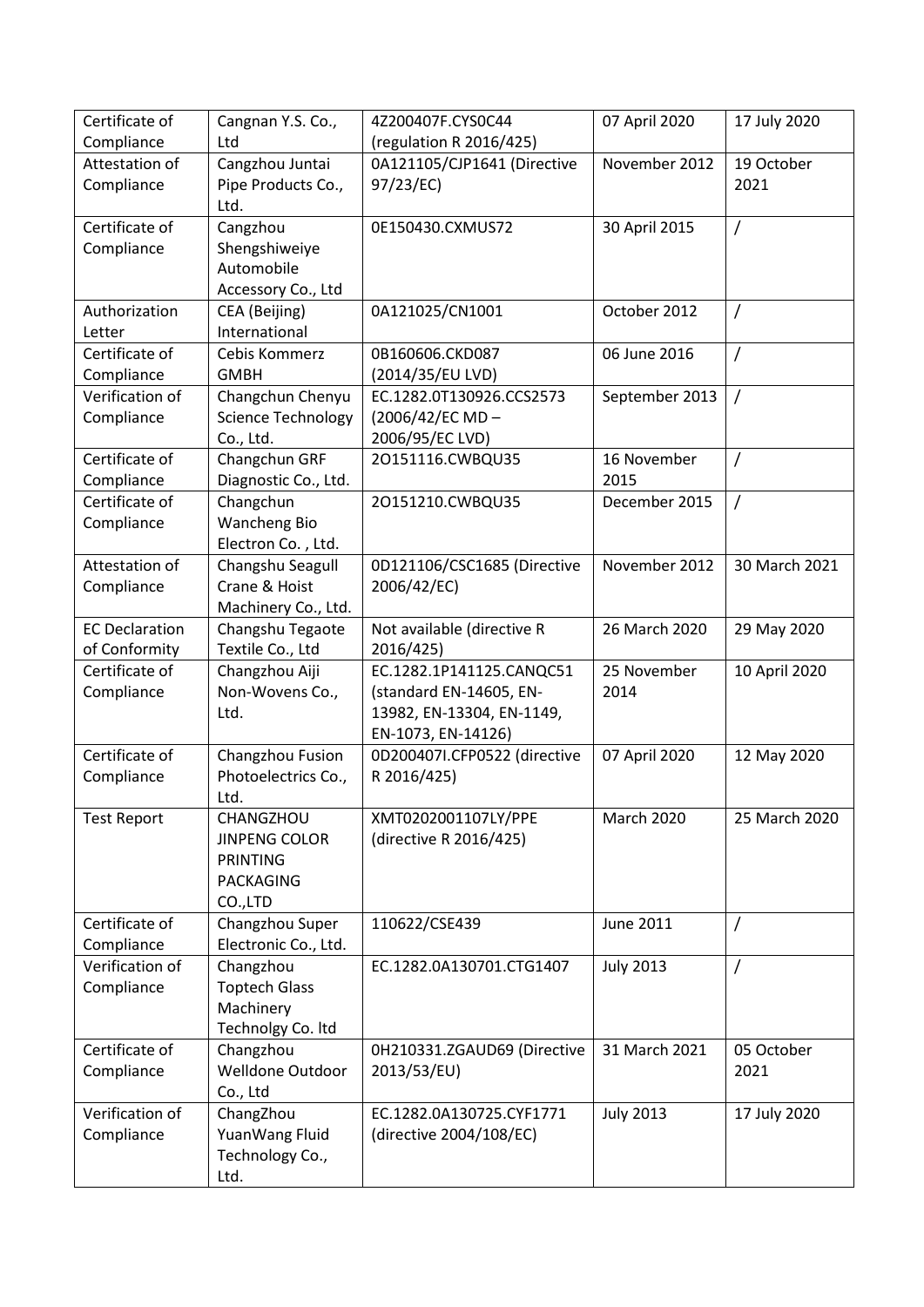| Certificate of        | Changzhou Zhuona                  | 4M200423T.SEN0D37                                    | 14 April 2020    | 27 October     |
|-----------------------|-----------------------------------|------------------------------------------------------|------------------|----------------|
| Compliance            | Technology                        | (Regulation R 2016/425)                              |                  | 2020           |
|                       | Medical Co., LTD                  |                                                      |                  |                |
| <b>SIL Functional</b> | Chengde Rehe-                     | 1N180875.CRKHB66                                     | 17 October       | 10 December    |
| Safety                | <b>KROHNE Meters</b>              | (standards: IEC 61508:2010                           | 2018             | 2021           |
| Certificate           | Co., Ltd.                         | Parts 1-7                                            |                  |                |
| Verification of       | Chengdu                           | EC.1282.0D140103.ZXP0053                             | January 2014     | $\overline{1}$ |
| Compliance            | Chuangrong                        |                                                      |                  |                |
|                       | Trading Co., Ltd.                 |                                                      |                  |                |
| <b>Test Report</b>    | Chengdu Jingtai                   | TCSC20010821625                                      | 14 January 2020  | 27 February    |
|                       | Technology Co.,                   |                                                      |                  | 2020           |
|                       | Ltd.                              |                                                      |                  |                |
| Certificate of        | ChengDu SenTec                    | 1N210105.CST0038 (directive                          | 05 January 2021  | 18 February    |
| Compliance            | Technology Co.,                   | 2014/34/EU)                                          |                  | 2022           |
|                       | Ltd.                              |                                                      |                  |                |
| <b>Test Report</b>    | Chengdu                           | HK/WRJ.200315-PPE (standard                          | 09 March 2020    | 10 April 2020  |
|                       | Wenruanji Home                    | EN 149:2001+A1:2009)                                 |                  |                |
|                       | Textile Co., Ltd                  |                                                      |                  |                |
| Verification of       | China Clover                      | OC170125.YSVOD52                                     | January 2018     | 24 March 2022  |
| Compliance            | Industrial &                      | (directives 2014/35/EU -                             |                  |                |
| Verification of       | Trading Co., Ltd.<br>China Clover | 2014/30/EC)                                          |                  |                |
|                       |                                   | OC170125.YSVOD51                                     | January 2018     | 05 August 2021 |
| Compliance            | Industrial &<br>Trading Co., Ltd. | (Directives 2006/42/EC -<br>2014/35/EU - 2014/30/EC) |                  |                |
| Verification of       | China Clover                      | OC170125.YSVOD52                                     | January 2018     | 05 August 2021 |
| Compliance            | Industrial &                      | (Directives 2006/42/EC -                             |                  |                |
|                       | Trading Co., Ltd.                 | 2014/35/EU - 2014/30/EC)                             |                  |                |
| Verification of       | China Coal                        | EC.1282.0T140716.CCTPU45                             | <b>July 2014</b> | $\prime$       |
| Compliance            | Technology &                      | (Standard EN 13794:2002)                             |                  |                |
|                       | <b>Engineering Group</b>          |                                                      |                  |                |
|                       | Chongqing                         |                                                      |                  |                |
|                       | Research Institute                |                                                      |                  |                |
|                       | <b>Limited Company</b>            |                                                      |                  |                |
| Attestation of        | China Honway                      | 0A121026/CHM1595                                     | October 2012     | $\prime$       |
| Compliance            | Machinery Co., Ltd.               |                                                      |                  |                |
| Verification of       | Chongqing                         | EC.1282.0A130712.CZO1574                             | <b>JULY 2013</b> | 05 May 2021    |
| Compliance            | Zhongneng Oil                     | (Directives 2006/42/EC -                             |                  |                |
|                       | Purifier                          | 2006/95/EC)                                          |                  |                |
|                       | Manufacture Co.,                  |                                                      |                  |                |
|                       | Ltd.                              |                                                      |                  |                |
| Certificate of        | Cixi Jade Rabbit                  | 0H190327.CYEUD48                                     | 27 March 2019    | $\prime$       |
| Compliance            | <b>Electrical Appliance</b>       | (2014/35/EU LVD -                                    |                  |                |
|                       | <b>Factory (General</b>           | 2014/30/EU EMC)                                      |                  |                |
|                       | Partnership)                      |                                                      |                  |                |
| Certificate of        | Claybox Limited                   | 1E160405.CON50                                       | 05 April 2016    | $\overline{1}$ |
| Compliance            |                                   |                                                      |                  |                |
| Certificate of        | <b>CMYK Industrial</b>            | 0B178847.ZJP20YU (Directive                          | 16 March 2017    | 26 July 2021   |
| Compliance            | (HK) Co., Ltd                     | 2001/95/EC)                                          |                  |                |
| Certificate of        | <b>CNBM</b>                       | 0H170523.KSWUC06                                     | 23 May 2017      | 28 May 2021    |
| Compliance            | International                     | (Directive 2004/22/EC)                               |                  |                |
|                       | Corporation                       |                                                      |                  |                |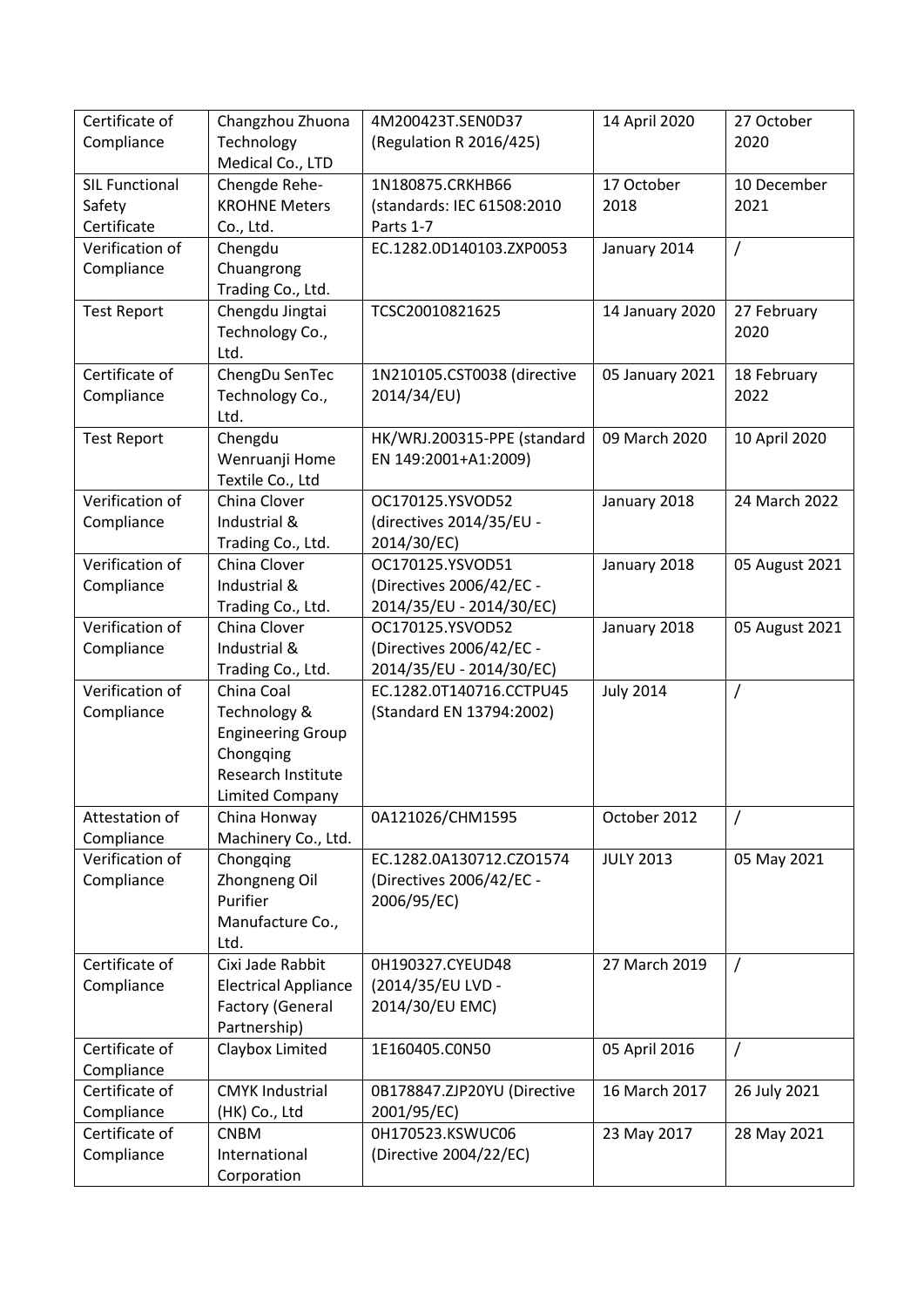| Certificate of                | Colona (NB)                     | 0P200319.MT0O43 (regulation              | 19 March 2020        | 03 November   |
|-------------------------------|---------------------------------|------------------------------------------|----------------------|---------------|
| Compliance                    | Protective                      | R 2016/425)                              |                      | 2020          |
|                               | Technology Co., Ltd             |                                          |                      |               |
| Certificate of                | <b>Comeval Valve</b>            | 170307.CVS0C67 (Standard:                | 07 March 2017        | 29 November   |
| Compliance                    | System, S.L. y Cia.             | EN 1074-1:2000, EN 1074-                 |                      | 2021          |
|                               | Soctedad                        | 2:2000+A1:2004)                          |                      |               |
|                               | Comandttarta C/.                |                                          |                      |               |
| Verifica esame                | Consapec controls               | EC.182.0M140114.CCB0226                  | January 2014         | $\prime$      |
| CE del tipo                   | beijing                         |                                          |                      |               |
|                               | environmental                   |                                          |                      |               |
| Verification of               | systems Itd<br><b>CONTAINER</b> |                                          |                      | 04 April 2022 |
| Compliance                    | SPEEDY MODU LAR                 | CE-16-0924-01 (Regulation R<br>305/2011) | 24 September<br>2019 |               |
|                               | HOU SE CO.,                     |                                          |                      |               |
|                               | LIMITED                         |                                          |                      |               |
| Certificato di                | Coti Global                     | ECM 20 ATEX-B QO63                       | 19 June 2020         | 17 July 2020  |
| esame UE del                  | Sensors, Inc.                   | (directive 2014/34/EU)                   |                      |               |
| tipo/                         |                                 |                                          |                      |               |
| EU-type                       |                                 |                                          |                      |               |
| examination                   |                                 |                                          |                      |               |
| certificate                   |                                 |                                          |                      |               |
| <b>CE</b>                     | Crespo S.L.                     | CE006317033 (Directive                   | 20 March 2020        | 03 November   |
| Documentation                 |                                 | 93/42/EEC)                               |                      | 2020          |
| Review                        |                                 |                                          |                      |               |
| <b>CE</b>                     | Crespo S.L.                     | CE006317045 (Directive                   | 20 March 2020        | 23 October    |
| Documentation                 |                                 | 93/42/EEC)                               |                      | 2020          |
| Review                        |                                 |                                          |                      |               |
| <b>CE</b>                     | Crespo S.L.                     | CE006317032 (Directive                   | 20 March 2020        | 02 October    |
| Documentation                 |                                 | 93/42/EEC)                               |                      | 2020          |
| Review                        |                                 |                                          |                      |               |
| Certificato di                | Crown Extra                     | 1C160628.CEL39 (Directive                | 06 June 2016         | 15 January    |
| esame UE del                  | Lighting Co., Ltd               | 2014/34/UE)                              |                      | 2021          |
| tipo/ EU-type                 |                                 |                                          |                      |               |
| examination                   |                                 |                                          |                      |               |
| certificate<br>Notifica della | Crown Extra                     | ECM 20 ATEX-E CW62                       |                      |               |
| Garanzia di                   | Lighting Co., Ltd.              | (Directive 2014/34/EU)                   | 28 August 2020       | 21 May 2021   |
| Qualità dei                   |                                 |                                          |                      |               |
| Prodotti /                    |                                 |                                          |                      |               |
| Notification of               |                                 |                                          |                      |               |
| the Product                   |                                 |                                          |                      |               |
| Quality                       |                                 |                                          |                      |               |
| Assurance                     |                                 |                                          |                      |               |
| Notifica della                | Crown Extra                     | 1N170227.CEL0Q81 (Directive              | 27 March 2020        | 21 May 2021   |
| Garanzia di                   | Lighting Co., Ltd.              | 2014/34/EU)                              |                      |               |
| Qualità dei                   |                                 |                                          |                      |               |
| Prodotti /                    |                                 |                                          |                      |               |
| Notification of               |                                 |                                          |                      |               |
| the Product                   |                                 |                                          |                      |               |
| Quality                       |                                 |                                          |                      |               |
| Assurance                     |                                 |                                          |                      |               |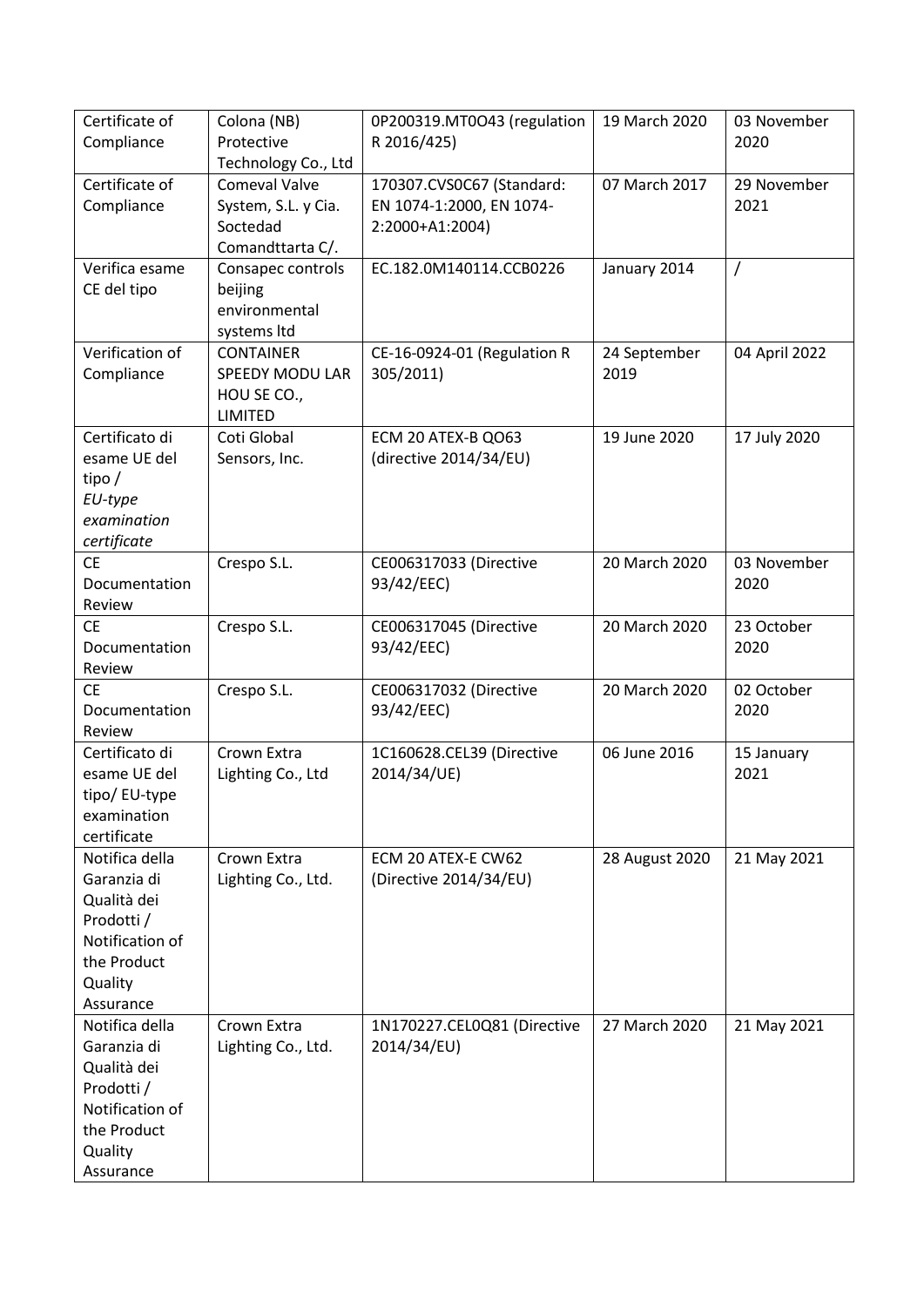| Certificato di<br>esame UE del<br>tipo/<br>EU-type<br>examination<br>certificate | Crown Extra<br>Lighting Co., Ltd.                                                   | ECM 20 ATEX-B CW61<br>(Directive 2014/34/UE)                         | 28 August 2020      | 07 May 2021          |
|----------------------------------------------------------------------------------|-------------------------------------------------------------------------------------|----------------------------------------------------------------------|---------------------|----------------------|
| Certificate of<br>Compliance                                                     | CTT. Co., Ltd.                                                                      | 0P200310.NB10W96<br>(regulation R 2016/425)                          | 10 March 2020       | 31 July 2020         |
| Certificate of<br>Compliance                                                     | CTT. Co., Ltd.                                                                      | 0P200310.NBT0W96 (directive<br>R 2016/425)                           | 10 March 2020       | 16 March 2020        |
| Certificato di<br>esame UE del<br>tipo/<br>EU-type<br>examination<br>certificate | <b>CWELL</b><br>TECHNOLOGY CO.,<br>LTD.                                             | ECM 21 ATEX-B S006 (directive<br>2014/34/EU)                         | 21 December<br>2021 | 29 April 2022        |
| Verification of<br>Compliance                                                    | Dalian Taijia<br>Technology Co.,<br>Ltd.                                            | EC.1282.0B130905.DTT2305<br>(Directives 2006/95/EC -<br>2004/108/EC) | September 2013      | 23 October<br>2020   |
| <b>CE</b><br>Documentation<br>Review                                             | Dalian Wenjing<br>Wooden Industry<br>Co., Ltd.                                      | 1N180405.DWWU034<br>(Directive 93/42/EEC)                            | 05 April 2018       | 21 July 2020         |
| Certificate of<br>Compliance                                                     | Dalian Yimai<br>Technology Co.,<br>Ltd.                                             | 0P200310.DHC0W93<br>(Directive R 2016/425)                           | 10 March 2020       | 30 March 2021        |
| Certificate of<br>Compliance                                                     | Danyang Hengning<br><b>Medical Insturment</b><br>Co., Ltd.                          | 0H200327M.DHM0416<br>(Regulation R 2016/425)                         | 27 March 2020       | 14 July 2020         |
|                                                                                  | Danyang Madicom<br>Electromechanical                                                | 0B160322.DME0W62                                                     | 22 March 2016       | $\prime$             |
| Certificate of<br>Compliance                                                     | Dehua Shiping<br>Medical and<br><b>Protective Products</b><br>Co., Ltd.             | 4Z200405.DSMDN12<br>(Regulation R 2016/425)                          | 05 April 2020       | 20 October<br>2020   |
| <b>EMC TEST</b><br><b>REPORT</b>                                                 | Delixi (Hangzhou)<br>Inverter Co., Ltd.                                             |                                                                      | November 2012       | $\prime$             |
| Certificate of<br>Compliance                                                     | <b>Delmath PPE</b>                                                                  | 3K200321.HGPUO13<br>(Directive R 2016/425)                           | 21 March 2020       | 20 April 2021        |
| Certificate of<br>Compliance                                                     | Deyu Medical<br>Devices Co., Ltd.                                                   | 0B200314.ZSTUD56 (directive<br>R 2016/425)                           | 15 March 2020       | 07 April 2020        |
| Report di Prova                                                                  | Digital Flag S.R.L.                                                                 | MA-2020-002 (standard UNI<br>EN 14683:2019)                          | 15 April 2020       | 19 May 2020          |
| Certificate of<br>Compliance                                                     | Dikey Elektrik<br>Aydinlatma San Ve<br>Dis Tic. Ltd. Sti                            | 0H210331.DEAUD71 (Directive<br>2014/34/EU)                           | 31 March 2021       | 04 April 2022        |
| Certificate of<br>Compliance                                                     | Dongguan<br><b>Chengsheng Gloves</b><br>Purification and<br>Technology Co.,<br>Ltd. | 4Q200403G.DDE064<br>(Regulation R 2016/425)                          | 03 April 2020       | 18 September<br>2020 |
| Certificate of<br>Compliance                                                     | Dongguan Deyuan<br>Bags Co., Ltd                                                    | 3Q200404R.DDB0C83<br>(Regulation R 2016/425)                         | 04 April 2020       | 14 July 2020         |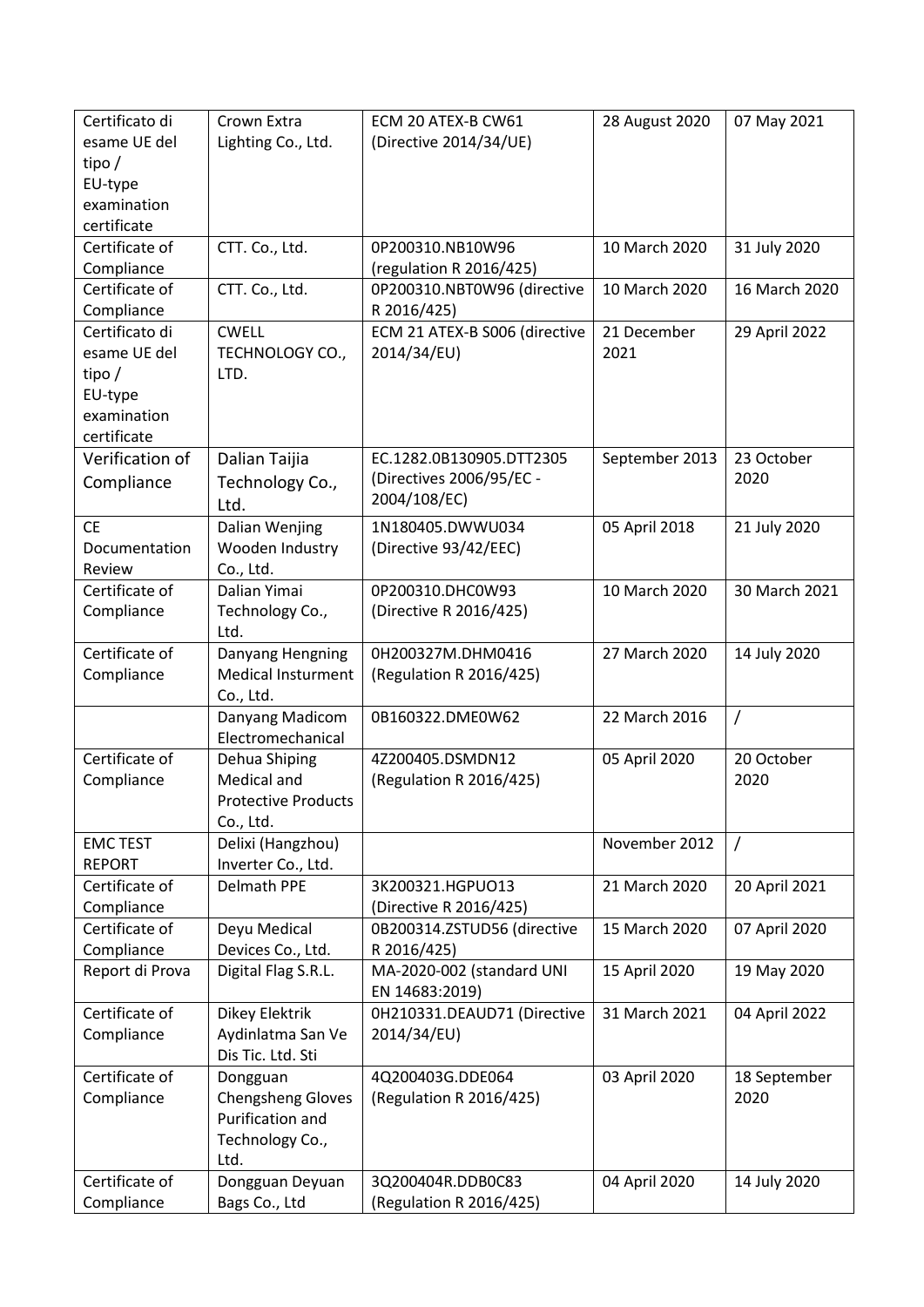| Verification of<br>Compliance | DongGuan Eyson<br>Lifesaving               | 00121603/DGE2077 (directive<br>89/686/EEC) | December 2016       | 03 June 2020  |
|-------------------------------|--------------------------------------------|--------------------------------------------|---------------------|---------------|
|                               | Equipment Co., Ltd                         |                                            |                     |               |
| Certificate of                | Dongguan Huabao                            | 0P200402T.GJR0W41                          | 02 April 2020       | 14 July 2020  |
| Compliance                    | New Material Co.,                          | (Regulation R 2016/425)                    |                     |               |
| Certificate of                | Ltd.<br>Dongguan Huagang                   | 64H125110.Q4G0Q95                          | 26 February         | 26 March 2021 |
| Compliance                    | Communication                              | (Directive R 2016/425)                     | 2020                |               |
|                               | Technology Co. Itd                         |                                            |                     |               |
| Certificate of                | Dongguan                                   | 0P200310.DHC0W93                           | 10 March 2020       | 12 May 2020   |
| Compliance                    | HuaGang                                    | (directive R 2016/425)                     |                     |               |
|                               | Communication                              |                                            |                     |               |
|                               | Technology Co.,                            |                                            |                     |               |
|                               | Ltd.                                       |                                            |                     |               |
| Certificate of                | Dongguan Jinyu<br>Automation               | 2J160409.KBIUC67 (Directives               | 16 November<br>2016 | 02 March 2022 |
| Compliance                    | Equipment Co., Ltd.                        | 2006/42/EC-2014/35/EU-<br>2014/30/EU)      |                     |               |
| Certificate of                | Dongguan Jinyu                             | 2J170519.KBIUC68 (Directives               | <b>July 2017</b>    | 02 March 2022 |
| Compliance                    | Automation                                 | 2006/42/EC-2014/35/EU-                     |                     |               |
|                               | Equipment Co., Ltd.                        | 2014/30/EU)                                |                     |               |
| Certificate of                | Dongguan Latitude                          | 3N20031 1. KTON28                          | 19 March 2020       | 17 July 2020  |
| Compliance                    | Webbing Co., Ltd.                          | (regulation R 2016/425)                    |                     |               |
| Certificato CE /              | Dongguan                                   | ECM20MDD008 (Directive                     | 24 July 2020        | 27 November   |
| <b>EC Certificate</b>         | <b>Rongfeng Medical</b>                    | 93/42/EEC)                                 |                     | 2020          |
|                               | Co., Ltd                                   |                                            |                     |               |
| Certificate of                | Dongguan Wantai                            | BST200313714701SC                          | 26 March 2020       | 07 April 2020 |
| Compliance                    | Electronic<br>Materials Co., Ltd.          | (directive R 2016/425)                     |                     |               |
| <b>Test Report</b>            | Dongguan                                   | 0P200402R.DZP0T77                          | 26 March 2020       | 15 May 2020   |
|                               | Zhongkai Packing                           | (standard EN 149:2001+                     |                     |               |
|                               | Products Co., Ltd.                         | A1:2009)                                   |                     |               |
| <b>INSPECTION</b>             | Dongguan                                   | 1I180105.PCG0010 (Standard                 | 05 January 2020     | 07 May 2021   |
| <b>CERTIFICATE</b>            | Zhuoqian metal                             | EN 10204-3.2)                              |                     |               |
|                               | material Co., Ltd                          |                                            |                     |               |
| <b>Test Report</b>            | Dongyang Linou                             | EC.1282.1P130515.DLM0918                   | November 2013       | $\sqrt{ }$    |
|                               | <b>Medical Apparatus</b>                   |                                            |                     |               |
|                               | Co. Ltd                                    |                                            |                     |               |
| <b>TEST REPORT</b>            | Dongyang Linuo<br><b>Medical Apparatus</b> | ECM2013123423                              | November 2013       | $\prime$      |
|                               | Co., Ltd                                   |                                            |                     |               |
| Certificate of                | <b>DONGYANG</b>                            | 0P200350.SGGDX23 (directive                | 20 April 2020       | 15 May 2020   |
| Compliance                    | <b>MEDICAL</b>                             | 2001/95/EC)                                |                     |               |
|                               | <b>&amp;HYGIENIC</b>                       |                                            |                     |               |
|                               | ARTICLES CO., LTD                          |                                            |                     |               |
| Certificate of                | <b>DONGYANG</b>                            | 0P200410.SBNMD76 (directive                | 20 April 2020       | 15 May 2020   |
| Compliance                    | <b>MEDICAL</b>                             | 2001/95/EC)                                |                     |               |
|                               | <b>&amp;HYGIENIC</b>                       |                                            |                     |               |
|                               | ARTICLES CO., LTD                          |                                            |                     |               |
| Verification of               | Donthai Trading                            | EC.1282.0A140924.JYLTW26                   | 24 September        | 02 October    |
| Compliance                    | Limited Partnership                        | (Directive 89/686/EEC)                     | 2018                | 2020          |
| Certificate of                | <b>Dyder International</b>                 | 0B200326E.GLL00051                         | 26 March 2020       | 28 July 2020  |
| Compliance                    | B.V.                                       | (regulation R 2016/425)                    |                     |               |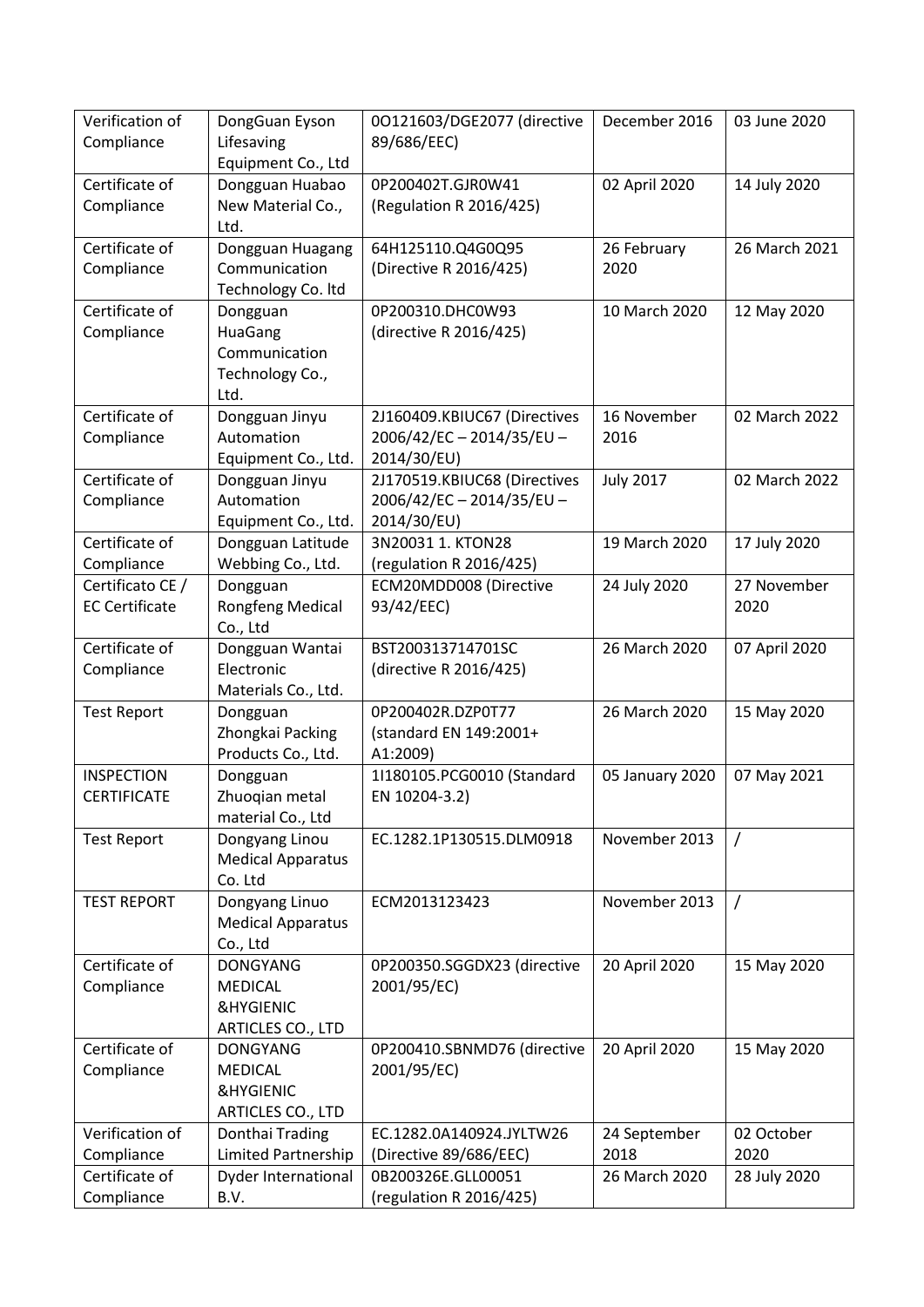| Certificate of<br>Compliance                                                   | <b>ENELTEC</b><br>(SHANGHAI) CO.,<br>LTD.                   | 3B170837.SZETD87 (Directive<br>2014/34/EU)                          | 02 April 2022       | 11 May 2022          |
|--------------------------------------------------------------------------------|-------------------------------------------------------------|---------------------------------------------------------------------|---------------------|----------------------|
| Certificato di<br>esame UE del<br>tipo/ EU-type<br>examination<br>certificate  | Eneltec (Shanghai)<br>Co., Itd.                             | ECM 20 ATEX 1012 (Directive<br>2014/34/UE)                          | 12 January 2020     | 23 December<br>2020  |
| Certificato di<br>esame UE del<br>tipo / EU-type<br>examination<br>certificate | Eneltec (Shanghai)<br>Co., Ltd.                             | ECM 19 ATEX 3234 (Directive<br>2014/34/EU)                          | 29 August 2019      | 27 November<br>2020  |
| Attestation of<br>conservation<br><b>Technical File</b>                        | Ermaksan Makina<br>Sanayi ve Ticaret<br>Ltd. Sti.           | ECM-2005-011 (98/37/EC<br><b>Machinery Directive)</b>               | 06 June 2005        | $\overline{1}$       |
| Certificate of<br>Compliance                                                   | <b>Essential Quality</b><br>Supplies Import &<br>Export SI. | 0063285674THS (Directives R<br>2016/425, 2017/745)                  | 10 July 2020        | 11 September<br>2020 |
| Verification of<br>Compliance                                                  | Etelux Inertgas-<br>System (Beijing)<br>Co., Ltd.           | EC.1282.0A140120.EIS0318<br>(Directives 2006/42/EC -<br>2006/95/EC) | January 2019        | 21 May 2021          |
| Certificate of<br>Compliance                                                   | Euro Arcade Sdn<br><b>Bhd</b>                               | 4W200414G.DMM0T86<br>(Directive 93/42/EEC)                          | 07 April 2020       | 04 August 2020       |
| Verification of<br>Compliance                                                  | Eurotracktell<br><b>Europe Company</b><br>Technology S.D.C. | EC.1282.0A140418.WWMQX7<br>1 (Directive 2006/95/EC)                 | April 2014          | 20 April 2021        |
| Certificate of<br>Compliance                                                   | <b>EXPORT IMPORT</b><br>PHARMA 2007 SL                      | 5346534788245TYW<br>(Directive R 2016/425)                          | 10 July 2020        | 02 February<br>2021  |
| Certificate of<br>Compliance                                                   | <b>EXPORT IMPORT</b><br>PHARMA 2007 SL                      | 2348955431TYW (Directives R<br>2016/425, 2017/745)                  | 10 July 2020        | 23 December<br>2020  |
| Certificate of<br>Compliance                                                   | <b>EXPORT IMPORT</b><br>PHARMA 2007 SL                      | 2256748340TYW (Directives R<br>2016/425, 2017/745)                  | 10 July 2020        | 11 December<br>2020  |
| <b>CE</b><br>Documentation<br>Review                                           | Export. Import.<br>Crespo SL                                | 00722391EIC (Directive<br>93/42/EEC)                                | 5 March 2020        | 03 November<br>2020  |
| <b>CE</b><br>Documentation<br>Review                                           | Export. Import.<br>Crespo SL                                | 008351284GC (Directive<br>93/42/EEC)                                | 07 April 2020       | 20 October<br>2020   |
| <b>CE</b><br>Documentation<br>Review                                           | Export. Import.<br>Crespo SL                                | 00866362GC (Directive<br>93/42/EEC)                                 | 07 April 2020       | 20 October<br>2020   |
| <b>CE</b><br>Documentation<br>Review                                           | Export. Import.<br>Crespo SL                                | 00374463EIC (Directive<br>93/42/EEC)                                | 04 March 2020       | 28 September<br>2020 |
| <b>CE</b><br>Documentation<br>Review                                           | Exportacion<br><b>Importacion Crespo</b><br><b>SL</b>       | GM00479859 (Directive<br>93/42/EEC)                                 | 17 February<br>2020 | 23 October<br>2020   |
| Certificate of<br>Compliance                                                   | <b>F&amp;C Sensing</b><br>Technology<br>(Hunan) Co., Ltd.   | 4A191030.F&CS023<br>(Directives 2014/35/EU -<br>2014/30/EU)         | 30 October<br>2019  | 14 July 2020         |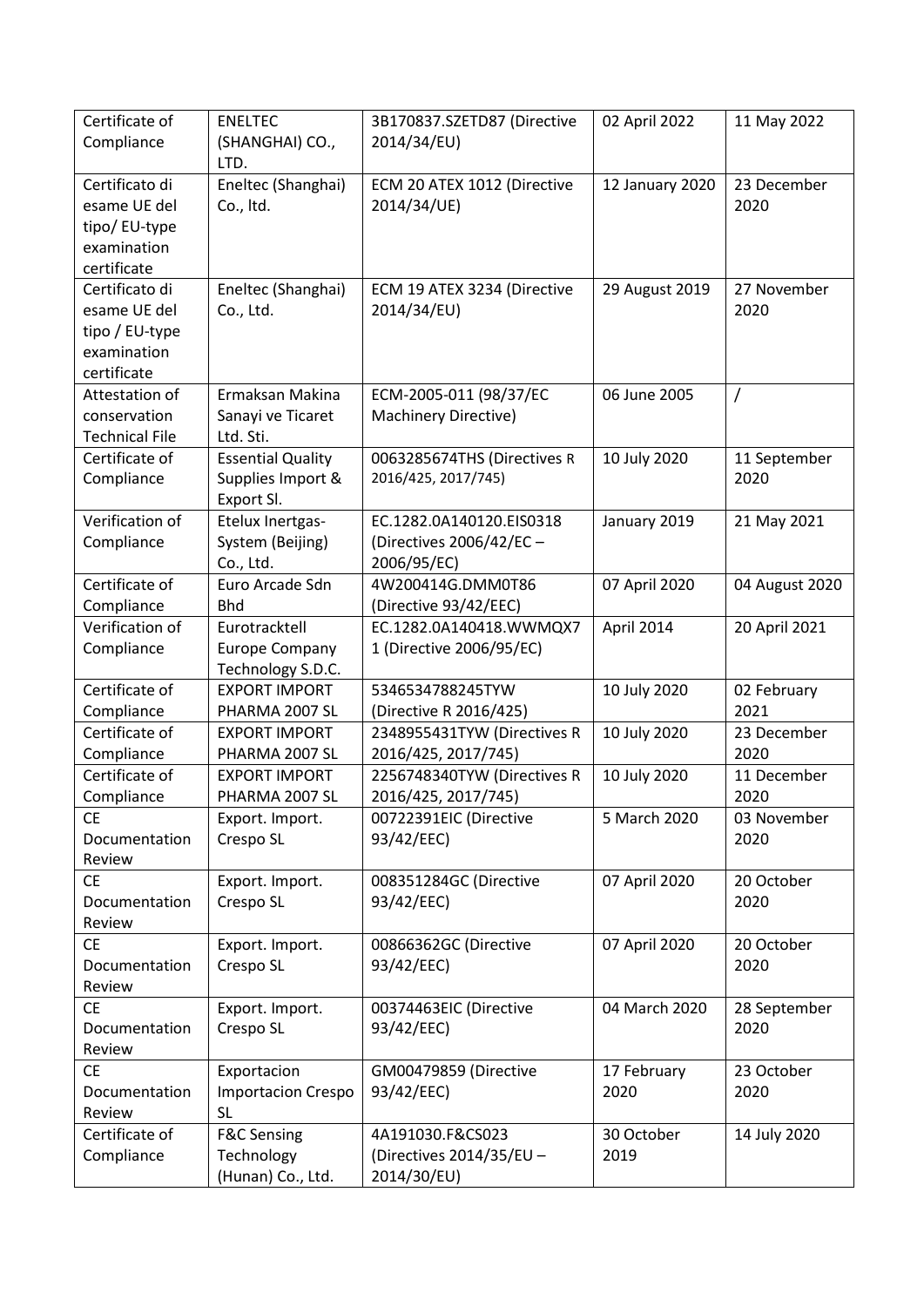| Certificate of                | <b>Falk Fred</b>                  | 0S180125.TC0D94 (Directives             | 25 January 2018  | 14 July 2020   |
|-------------------------------|-----------------------------------|-----------------------------------------|------------------|----------------|
| Compliance                    |                                   | 2014/35/EU - 2014/30/EU)                |                  |                |
| Verification of               | <b>Fato Mechanical</b>            | EC.1283.1R130602.YCC1136                | <b>June 2013</b> | 17 September   |
| Compliance                    | <b>And Electrical</b>             | (Directive 2006/95/EC)                  |                  | 2021           |
|                               | <b>Equipment Group</b>            |                                         |                  |                |
|                               | Co. Ltd.                          |                                         |                  |                |
| Verification of               | Firep Chine Ltd.                  | EC.1282.0A141016.FCTN51                 | 16 October       | $\overline{1}$ |
| Compliance                    |                                   |                                         | 2014             |                |
| Certificate of                | <b>First End Thailand</b>         | EC.1282.1Q140417.YTHQX41                | 19 March 2020    | 12 January     |
| Compliance                    | Co., LTD                          | (Directive R 2016/425)                  |                  | 2021           |
| Certificate of                | <b>First End Thailand</b>         | Not available (directive R              | 19 March 2020    | 15 May 2020    |
| Compliance                    | Co., LTD                          | 2016/425)                               |                  |                |
| Certificate of                | <b>FNJ CLASSIC</b>                | 3O170724.BMSDT48 (directive             | 24 July 2019     | 22 April 2022  |
| Compliance<br>Verification of | UNIPESSOAL LDA                    | R 2016/425)<br>EC.1282.0D130724.XPE1748 |                  |                |
|                               | Foshan Jialianda                  |                                         | <b>July 2013</b> | /              |
| Compliance                    | <b>Medical Aparatus</b><br>Co Ltd |                                         |                  |                |
| <b>CE</b>                     | Foshan Kindly Care                | 0P200310.FKC0O15 (Directive             | 11 March 2020    | 02 March 2022  |
| Documentation                 | Products Co., Ltd.                | 93/42/EEC)                              |                  |                |
| Review                        |                                   |                                         |                  |                |
| <b>CE</b>                     | Foshan Kindly Care                | 0P200310.FKC0O15 (Directive             | 10 March 2020    | 30 October     |
| Documentation                 | Products Co., Ltd.                | 93/42/EEC)                              |                  | 2020           |
| Review                        |                                   |                                         |                  |                |
| Documentation                 | Foshan Nanhai                     | 4J200330P.CAF0227 (Directive            | 30 March 2020    | 07 April 2020  |
| Review                        | Hucheng                           | 93/42/EEC)                              |                  |                |
|                               | Underwear                         |                                         |                  |                |
|                               | Accessories Co.,                  |                                         |                  |                |
|                               | Ltd.                              |                                         |                  |                |
| Certificate of                | Foshan RongFang                   | 2X200404R.GHT0C91                       | 04 April 2020    | 31 July 2020   |
| Compliance                    | YouPin Textile Co.,               | (regulation R 2016/425)                 |                  |                |
|                               | Ltd                               |                                         |                  |                |
| Certificate of                | Foshan RongFang                   | 3K255404R.GHT0C91                       | 24 April 2020    | 17 July 2020   |
| Compliance                    | YouPin Textile Co.,               | (regulation R 2016/425)                 |                  |                |
|                               | Ltd                               |                                         |                  |                |
| Verification of               | <b>Foshan Streamline</b>          | EC.1282                                 | December 2012    | $\prime$       |
| Compliance<br>Certificate of  | Valves Co., Ltd.                  |                                         |                  |                |
|                               | <b>Freshing Air</b>               | 0H200310.STT0O59                        | 10 March 2020    | 24 July 2020   |
| Compliance                    | Technology<br>Development Co.,    | (regulation R 2016/425)                 |                  |                |
|                               | Ltd.                              |                                         |                  |                |
| Certificate of                | Fuji Global Ltd.                  | 0E180531.AEGUO58 (Directive             | 31 May 2018      | 09 June 2021   |
| Compliance                    |                                   | 2014/33/EU)                             |                  |                |
| Certificate of                | Fujian Hui'An                     | 2G200404B.FHH0T39                       | 04 April 2020    | 17 July 2020   |
| Compliance                    | Hecheng                           | (standard EN                            |                  |                |
|                               | Household                         | 149:2001+A1:2009)                       |                  |                |
|                               | Products Co., Ltd                 |                                         |                  |                |
| Certificate of                | Fujian Yirabbit                   | 0B200319.HTDUS96 (Directive             | 20 March 2021    | 26 March 2021  |
| Compliance                    | Outdoor Depot Co.,                | R 2016/425)                             |                  |                |
|                               | Ltd                               |                                         |                  |                |
| Verification of               | Fujian Zhenyun                    | EC.1282.0D140103.ZXP0053                | January 2014     | $\prime$       |
| Compliance                    | Plastics Industry                 |                                         |                  |                |
|                               | Co., Ltd.                         |                                         |                  |                |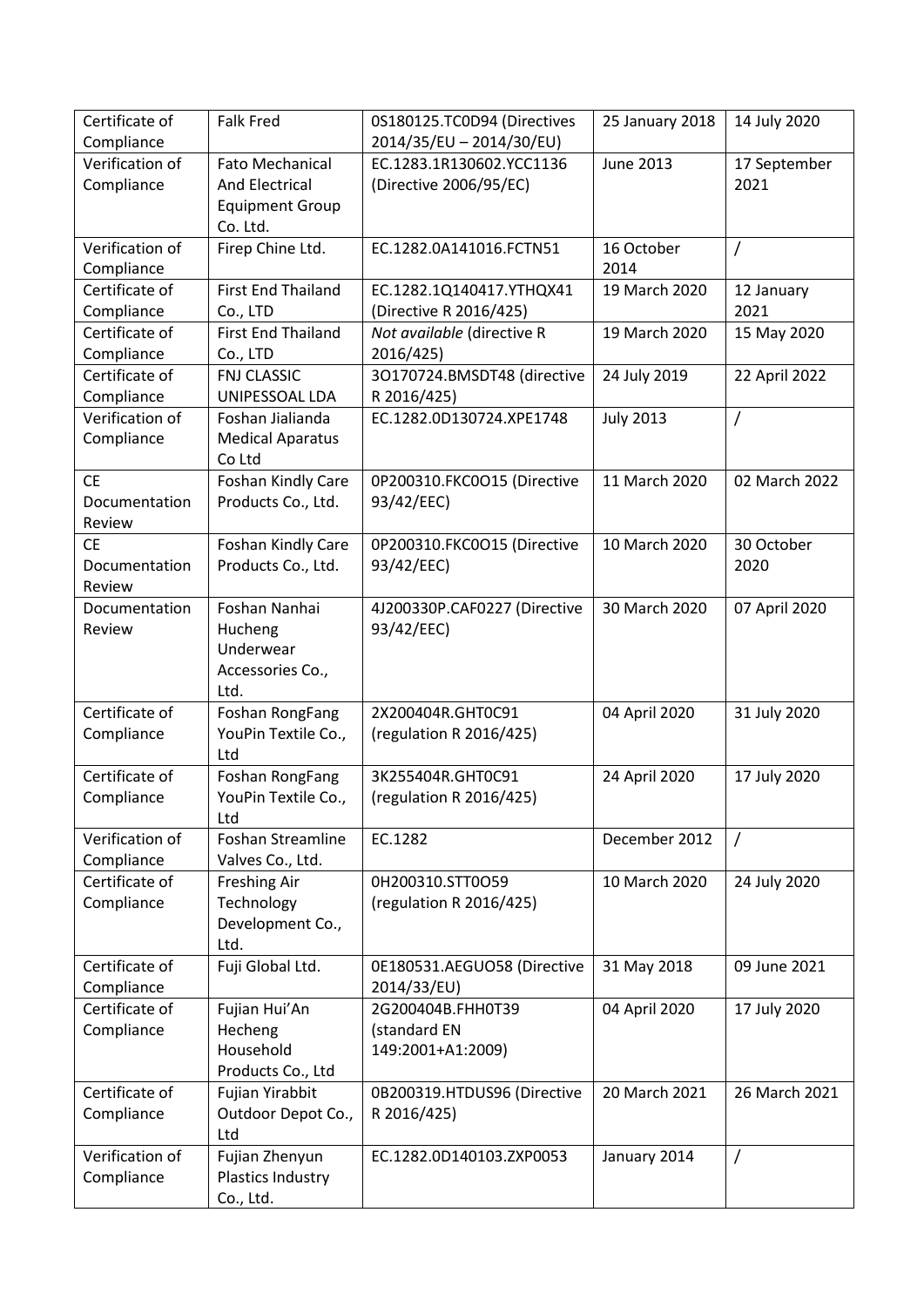| Certificate of<br>Compliance                              | full name not<br>available, ending in<br>Industrial Co., Ltd.         | full number not available,<br>starting in 4M20 (directive R<br>2016/425) | 11 March 2020       | 03 April 2020       |
|-----------------------------------------------------------|-----------------------------------------------------------------------|--------------------------------------------------------------------------|---------------------|---------------------|
| Certificate of<br>Compliance                              | <b>Fuzhou Jet Electric</b><br>Machinery Co., Ltd.                     | 0J160119.FJE0D32 (Directives<br>2006/42/EC-2014/35/EU-<br>2014/30/EU)    | 19 January 2021     | 19 October<br>2021  |
| Certificate of<br>Compliance                              | Gamay Laser<br>Technology Co.,<br>Ltd.                                | 0B191018.VCTCW43<br>(Directives 2014/35/EU -<br>2014/30/EU)              | 18 October<br>2019  | 19 October<br>2021  |
| Certificate of<br>Compliance                              | Gaomi Dingli Labor<br><b>Protection Supplies</b><br>Co., Ltd.         | 0P200405I.GDL0172<br>(Regulation R 2016/425)                             | 06 April 2020       | 14 July 2020        |
| Certificate of<br>Compliance                              | Glovemas (M) Sdn<br>Bhd (756576-X)                                    | 4W200414G.DMM0T86<br>(Directive 93/42/EEC)                               | 07 April 2020       | 04 August 2020      |
| Attestato CE di<br>Unico prodotto                         | Greentow OU                                                           | ECM PED-G 2018-QC27<br>(2014/68/EU Directive)                            | 22 November<br>2018 | 20 December<br>2019 |
| Notification of<br>the Production<br>Quality<br>Assurance | Grupo Dgedis,<br>S.L.U. (Goluz)                                       | <b>ECM 19 ATEX 492 Q</b><br>(2014/34/EU Directive)                       | 09 December<br>2019 | 17 January<br>2020  |
| EU-type<br>examination<br>certificate                     | Grupo Dgedis,<br>S.L.U. (Goluz)                                       | <b>ECM 19 ATEX 4679</b><br>(2014/34/EU Directive)                        | 09 December<br>2019 | 17 January<br>2020  |
| Certificate of<br>Compliance                              | Guandong<br>Guanghaida<br>Industrial Co., Ltd.                        | 4T200324.JFND079 (Directive<br>R 2016/425)                               | 24 March 2020       | 26 July 2021        |
| <b>CE</b><br>Documentation<br>Review                      | Guangdong Beitai<br>Material<br>Technology Co.,<br>Ltd.               | 0P200324S.GBM0T27<br>(Directive 93/42/EEC)                               | 24 March 2020       | 09 March 2021       |
| <b>CE</b><br>Documentation<br>Review                      | Guangdong<br>Fengsen Fifth<br><b>Energy Technology</b><br>Co., Ltd.   | 4M200312.GFFU022 (Directive<br>93/42/EEC)                                | 12 March 2020       | 17 July 2020        |
| Certificate of<br>Compliance                              | <b>Guangdong HiuSen</b><br><b>New Material</b><br>Technology Co., Ltd | Sample 4 (regulation R<br>2016/425)                                      | 12 March 2020       | 31 July 2020        |
| Certificate of<br>Compliance                              | Guangdong Jianyifu<br>Medical<br>Technology Co.,<br><b>LTD</b>        | 3P200327G.GJM0U66<br>(directive 93/42/EEC)                               | 27 March 2020       | 05 May 2020         |
| Certificate of<br>Compliance                              | Guangdong Jihua<br><b>Medical Equipment</b><br>Co., Ltd               | 0P200327T.DTP0025 (directive<br>R 2016/425)                              | 27 March 2020       | 08 May 2020         |
| Certificate of<br>Compliance                              | Guangdong jiuqin<br>technology co., LTD                               | 0P200404T.DTP0025 (directive<br>R 2016/425)                              | 04 April 2020       | 24 April 2020       |
| Certificate of<br>Compliance                              | Guangdong<br>Kangshen Medical<br>Technology Co., Ltd                  | 0H200310.CZT0W85 (directive<br>R 2016/425)                               | 10 March 2020       | 12 May 2020         |
| Certificate of<br>Compliance                              | Guangdong<br>Prosper CNC<br>Machine Co., Ltd.                         | 0D150707.HPCDS38                                                         | 07 July 2015        | $\prime$            |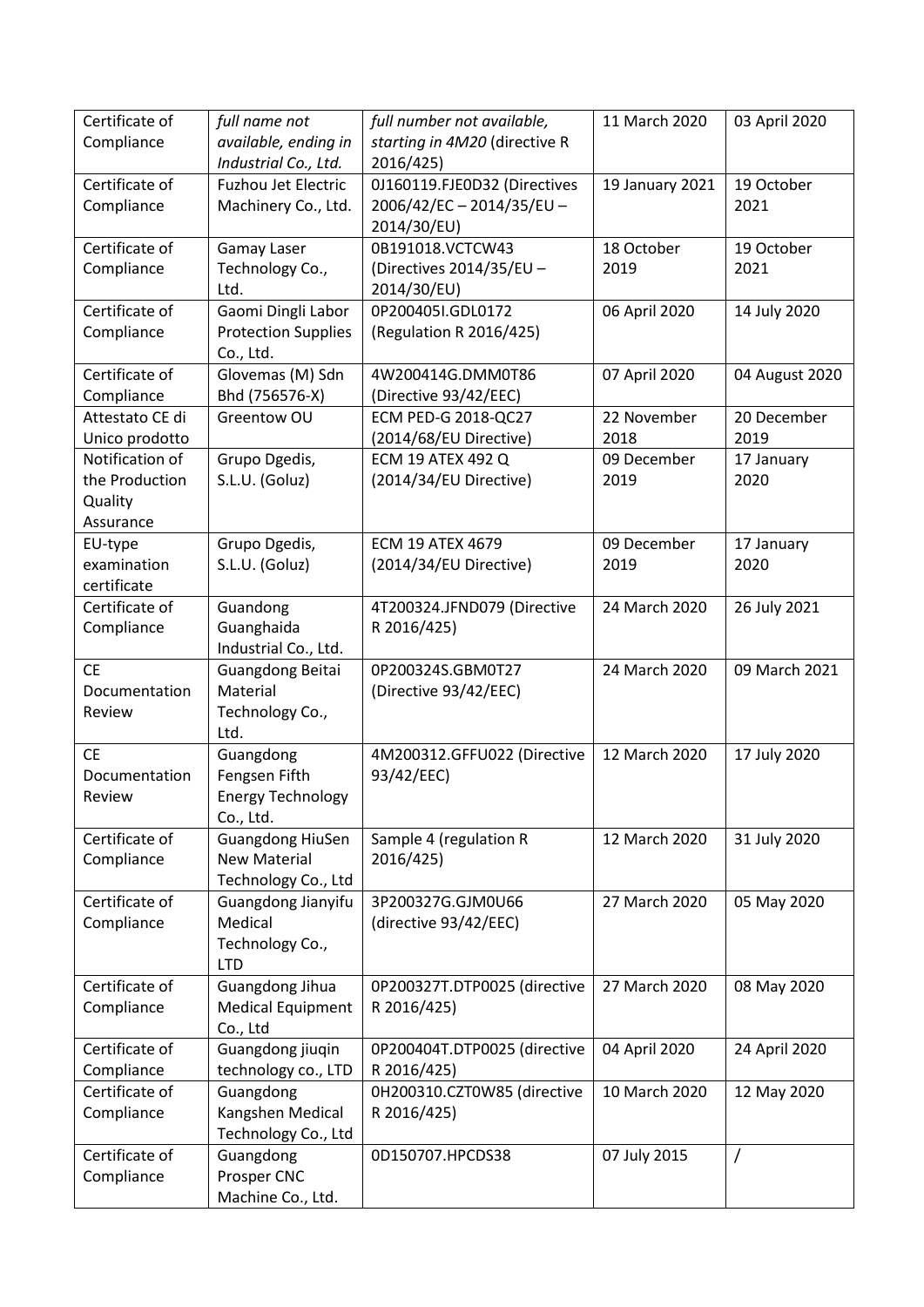| Certificate of<br>Compliance  | Guangdong Regma<br><b>Abrasive Materials</b><br>Ltd.                                 | 0B200319.GRAUW03<br>(Regulation R 2016/425)                       | 19 March 2020        | 20 October<br>2020   |
|-------------------------------|--------------------------------------------------------------------------------------|-------------------------------------------------------------------|----------------------|----------------------|
| Certificate of<br>Compliance  | Guangdong<br>Yongjian medical<br>apparatus<br>Technology Co.Ltd                      | 3P200405.GGMDN17<br>(regulation R 2016/425)                       | 25 April 2020        | 13 November<br>2020  |
| Verification of<br>Compliance | <b>Guangxi Liugong</b><br>Machinery Co., Ltd.                                        | EC.1282.TT04080210.MD9520<br>1                                    | August 2014          | 7                    |
| Verification of<br>Compliance | <b>Guangxi Liugong</b><br>Machinery Co., Ltd.                                        | EC.1282.TT04080811.MD8521<br>5                                    | August 2014          | $\prime$             |
| Verification of<br>Compliance | <b>Guangxi Liugong</b><br>Machinery Co., Ltd.                                        | EC.1282.TT04081221.MD8542<br>1                                    | August 2014          | $\prime$             |
| Verification of<br>Compliance | Guangzhou<br>AirHorse<br>Compressor Co.,<br>Ltd.                                     | 01130705.JCG1497                                                  | <b>July 2013</b>     | $\overline{1}$       |
| Certificate of<br>Compliance  | <b>Guangzhou AMK</b><br><b>Medical Equipment</b><br>Co., Ltd                         | 0P200320S.TLT0078 (directive<br>R 2016/425)                       | 20 March 2020        | 27 March 2020        |
| Certificate of<br>Compliance  | Guangzhou Bofeite<br>Safety Protective<br>Supplies Co., Ltd.                         | 0H151113.ZAIQU20 (directive<br>89/686/EEC)                        | 13 November<br>2019  | 31 March 2020        |
| Verification of<br>Compliance | GuangZhou Create<br><b>Beauty Electronic</b><br>Technology<br><b>Company Limited</b> | EC.1282.0P140214.BST0495<br>(2006/95/EC LVD -<br>2004/108/EC EMC) | Febrary 2014         | $\prime$             |
| Certificate of<br>Compliance  | Guangzhou<br>Hengrui Non-<br>woven<br>Co., Ltd.                                      | 4L200320T.DOB0U38<br>(Regulation R 2016/425)                      | 6 April 2020         | 18 September<br>2020 |
| Certificate of<br>Compliance  | Guangzhou Jinlun<br><b>Electric Equipment</b><br>Co., Ltd.                           | 00170331.GJE0050-3                                                | 31 March 2017        | $\prime$             |
| Certificate of<br>Compliance  | Guangzhou Jinlun<br><b>Electric Equipment</b><br>Co., Ltd.                           | 00170331.GJE0056-3                                                | 31 March 2017        | $\prime$             |
| Certificate of<br>Compliance  | Guangzhou Jinlun<br><b>Electric Equipment</b><br>Co., Ltd.                           | 00170331.GJE0059-3                                                | 31 March 2017        | $\prime$             |
| Certificate of<br>Compliance  | Guangzhou Jinlun<br><b>Electric Equipment</b><br>Co., Ltd.                           | 00170331.GJE0061-3                                                | 31 March 2017        | $\prime$             |
| Certificate of<br>Compliance  | Guangzhou Jinlun<br><b>Electric Equipment</b><br>Co., Ltd.                           | 00170331.GJE0053-3                                                | 31 March 2017        | $\prime$             |
| Certificate of<br>Compliance  | Guangzhou MeCan<br><b>Medical Limited</b>                                            | 4Q200511.ZACQD99<br>(Directives 2014/35/EU -<br>2014/30/EU)       | 11 May 2020          | 19 October<br>2021   |
| Certificate of<br>Compliance  | Guangzhou<br>Medsinglong Co<br>Ltd                                                   | 3N200929.HMBSD07<br>(Directive 2013/53/EU)                        | 29 September<br>2020 | 20 April 2021        |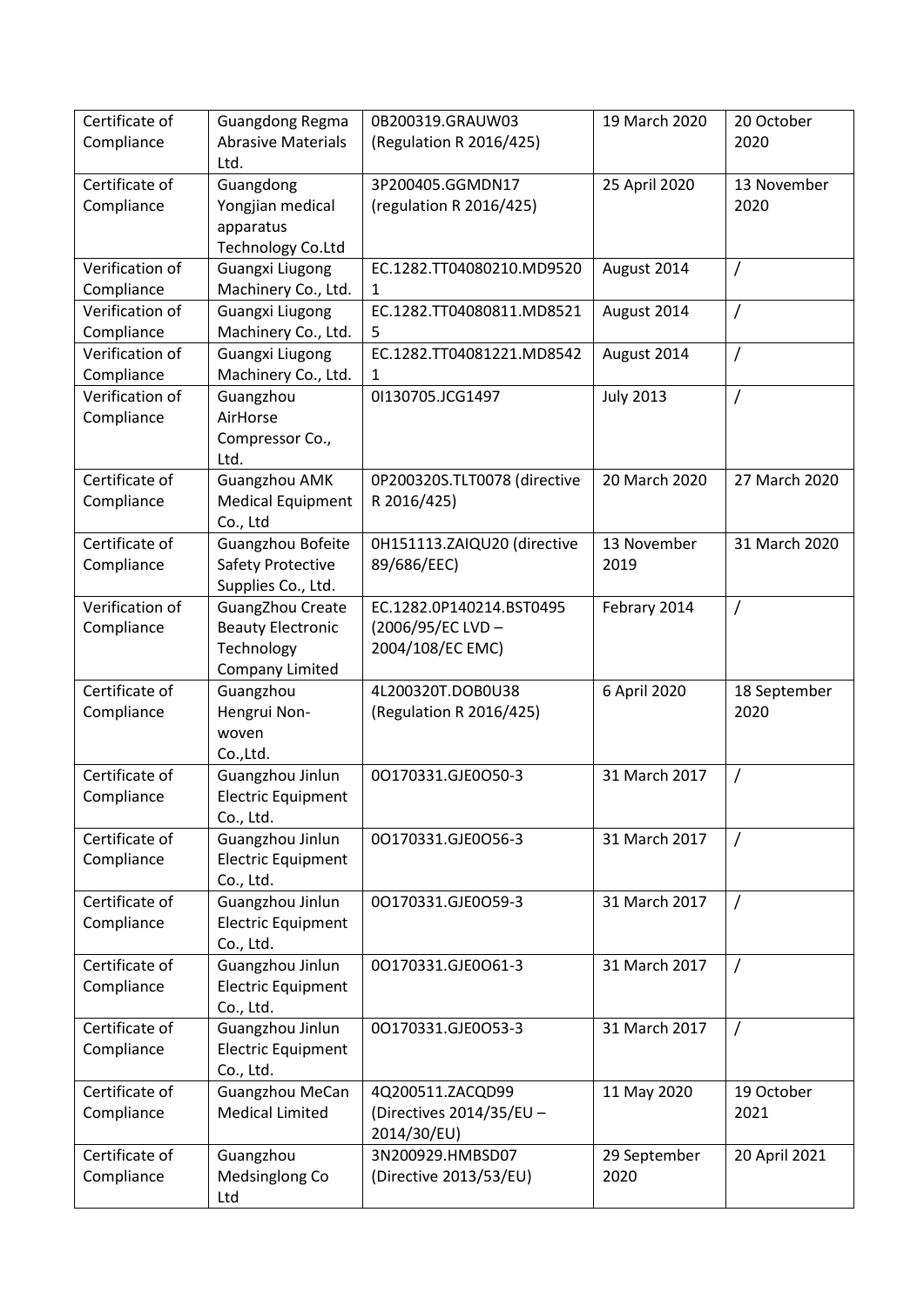| Verification of<br>Compliance        | Guangzhou<br>Newtop<br>Technology Co.,                               | 0D121202/CHB1908                                                                                                                                                                | December 2012        | $\prime$             |
|--------------------------------------|----------------------------------------------------------------------|---------------------------------------------------------------------------------------------------------------------------------------------------------------------------------|----------------------|----------------------|
|                                      | Ltd.                                                                 |                                                                                                                                                                                 |                      |                      |
| Certificate of<br>Compliance         | Guangzhou<br>ouslikang Medical<br>Equipment Co., Ltd                 | 0B200329M.JBH0084<br>(Directive R 2016/425)                                                                                                                                     | 29 March 2020        | 17 September<br>2021 |
| Certificate of<br>Compliance         | Guangzhou<br>Shangen Beauty<br>Instrument Co.,<br>Ltd.               | 0B170907.GRET018<br>(Directives 2014/35/EU -<br>2014/30/EU)                                                                                                                     | 07 September<br>2017 | 02 March 2022        |
| Certificate of<br>Compliance         | Guangzhou<br>shufang Medical<br>Instruments Co.,<br>Ltd.             | 3K200407T.GSM0N95<br>(regulation R 2016/425)                                                                                                                                    | 07 April 2020        | 21 July 2020         |
| Certificate of<br>Compliance         | Guangzhou<br>Wondfo Biotech<br>Co., Ltd.                             | 00190117.SLGWB06<br>(98/79/EC Directive)                                                                                                                                        | 17 January 2019      | $\prime$             |
| Certificate of<br>Compliance         | Guangzhou<br>Wondfo Biotech<br>Co., Ltd.                             | 00190117.SLGWB07<br>(98/79/EC Directive)                                                                                                                                        | 17 January 2019      | $\prime$             |
| Certificate of<br>Compliance         | Guangzhou<br>Yueshen Medical<br>Equipment Co., Ltd.                  | 30170710.SDEDU37<br>(Regulation R 2016/425)                                                                                                                                     | 10 July 2017         | 18 November<br>2021  |
| Certificate of<br>Compliance         | Guangzhou<br><b>Zhaoqing Power</b><br>Foundry (Holding)<br>Co., Ltd. | 1I190222.GZZQ0S65 (Directive<br>2014/68/EU)                                                                                                                                     | 25 September<br>2019 | 06 November<br>2020  |
| <b>CE</b><br>Documentation<br>Review | Guizhou Junjiang<br>Industry Co., Ltd.                               | 0H200315.GJIUD98 (Directive<br>93/42/EEC)                                                                                                                                       | 15 March 2020        | 08 April 2022        |
| Uygunluk<br>Belgesi                  | <b>Guney Makina</b><br>Sanayi Veticaret<br>Ltd. Sti.                 | 2S150730.GMSDN85<br>(2006/42/EC MD-<br>2014/35/EU LVD)                                                                                                                          | 30 Temmuz<br>2015    | $\prime$             |
| Verification of<br>Compliance        | Haian Futai<br>Decorative Board<br>Manufacturing Co.,<br>Ltd.        | EC.1882.0A200866.HFDT011<br>(Directive R 305/2011)                                                                                                                              | August 2020          | 11 May 2022          |
| Verification of<br>Compliance        | <b>Haining Sanring</b><br>New Energy<br>Equipment Co., Ltd.          | EC.1282.0J180708.ZZTTU03<br>(Directives 2006/95/EC - R<br>305/2011)                                                                                                             | August 2018          | 12 March 2021        |
| Certificate of<br>Compliance         | <b>Hancom Electronics</b><br>Inc.                                    | 0S170817.SCSDW58 (standard<br>EN 55014-<br>1:2006+A1:2009+A2:2011, EN<br>61000-3-2:2014, EN 61000-3-<br>3:2013, EN 55014-2:2015, EN<br>60335-1:2012+A11:2014. EN<br>62233:2008) | 17 August 2017       | 14 July 2020         |
| Verification of<br>Compliance        | Hangzhou Apple<br><b>Brand Machinery</b><br>Co., Ltd.                | EC.1282.0A140506.SSP3738<br>(directives 2006/42/EC -<br>2006/95/EC)                                                                                                             | May 2014             | 15 February<br>2022  |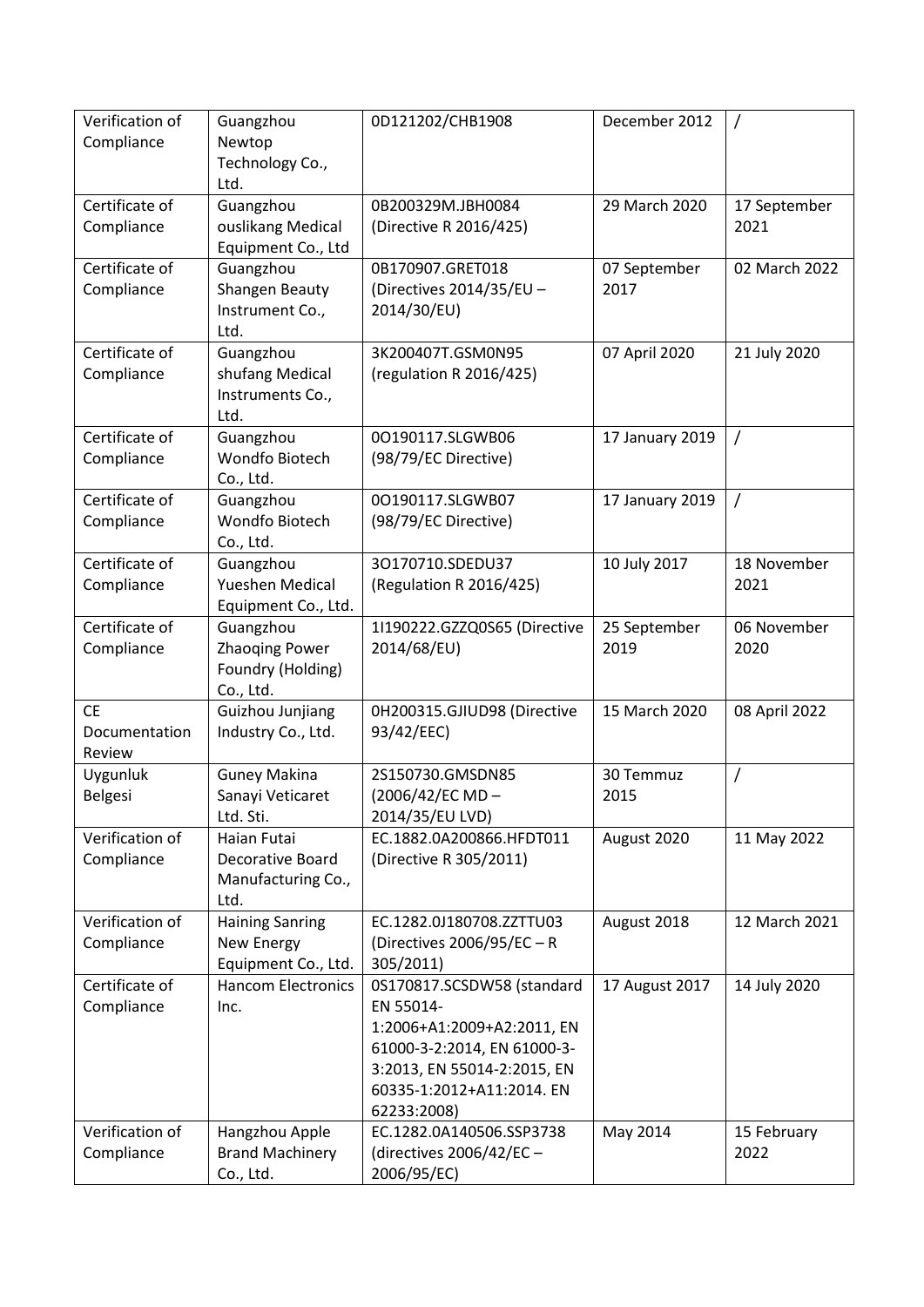| <b>EC Type</b>  | <b>HANGZHOU ATECH</b>                     | 1N160830.HAMTQ57                       | 24 May 2016      | 17 July 2020        |
|-----------------|-------------------------------------------|----------------------------------------|------------------|---------------------|
| Examination of  | <b>MACHINERY</b>                          | (directive 2006/42/EC)                 |                  |                     |
| Compliance of   | CO.,LTD.                                  |                                        |                  |                     |
| Certification   |                                           |                                        |                  |                     |
| Mark            |                                           |                                        |                  |                     |
| Certificate of  | Hangzhou Beta                             | 0M253142.CJPQO13 (directive            | 15 November      | 15 March 2022       |
| Compliance      | Meter Co., Ltd.                           | 2014/68/EU)                            | 2017             |                     |
| Certificate of  | Hangzhou                                  | 0P200318F.ZCD0082                      | 18 March 2020    | 01 September        |
| Compliance      | <b>Chuangxiang Daily</b>                  | (Regulation R 2016/425)                |                  | 2020                |
|                 | Necessities-                              |                                        |                  |                     |
|                 | Zhangjiagang City                         |                                        |                  |                     |
|                 | Dong Run Hat-                             |                                        |                  |                     |
|                 | Making Co., Ltd.                          |                                        |                  |                     |
| Certificate of  | Hangzhou Ciping<br><b>Medical Devices</b> | 190606.SLHCM15 (Directive              | 06 June 2019     | 27 February<br>2020 |
| Compliance      |                                           | 98/79/EC)                              |                  |                     |
| Certificate of  | Co., Ltd.<br>Hangzhou Ciping              |                                        | 18 June 2019     |                     |
| Compliance      | <b>Medical Devices</b>                    | 190618.SLHCM18 (Directive<br>98/79/EC) |                  | 27 February<br>2020 |
|                 | Co., Ltd.                                 |                                        |                  |                     |
| Verification of | Hangzhou Fuyang                           | EC.1282.0A140716.HFBPU52               | <b>July 2014</b> | $\prime$            |
| Compliance      | <b>Bona Water</b>                         |                                        |                  |                     |
|                 | Purification                              |                                        |                  |                     |
|                 | Equipment Co., Ltd.                       |                                        |                  |                     |
| Certificate of  | Hangzhou Global                           | 0P160624.EPEDQ95                       | 24 June 2017     | 19 October          |
| Compliance      | <b>Friend Precision</b>                   | (Directives 2006/42/EC -               |                  | 2021                |
|                 | Machinery Co., Ltd.                       | 2014/30/EU)                            |                  |                     |
| Verification of | Hangzhou High Per                         | 0A121204/HHP1944                       | December 2012    | $\overline{1}$      |
| Compliance      | Corporation                               |                                        |                  |                     |
|                 | Limited                                   |                                        |                  |                     |
| Certificate of  | HangZhou                                  | EC.1282.0C141201.HHDQS27               | 01 December      | $\overline{1}$      |
| Compliance      | HongHua Digital                           | (2006/42/EC MD, 2006/95/EC             | 2014             |                     |
|                 | Technology Co.,                           | LVD, 2004/108/EC EMC)                  |                  |                     |
|                 | Ltd.                                      |                                        |                  |                     |
| Certificate of  | Hangzhou                                  | 110613/HHI414                          | June 2011        | $\prime$            |
| Compliance      | Huangshun                                 |                                        |                  |                     |
|                 | <b>Industrial Corp</b>                    |                                        |                  |                     |
| Verification of | Hangzhou Jinmeng                          | 0P130131/HJR0091                       | January 2013     | $\sqrt{ }$          |
| Compliance      | Road<br>Establishment Co.                 |                                        |                  |                     |
|                 | Itd                                       |                                        |                  |                     |
| Verification of | Hangzhou Konida                           | EC. 1282.0M130419.SSE0130              | April 2013       | $\prime$            |
| Compliance      | <b>Medical Instrument</b>                 |                                        |                  |                     |
|                 | Factory                                   |                                        |                  |                     |
| Certificato di  | Hangzhou                                  | ECM 20 ATEX-B WU59                     | 09 December      | 17 September        |
| esame UE del    | Langyang                                  | (Directive 2014/34/UE)                 | 2020             | 2021                |
| tipo/           | Technology Co.,                           |                                        |                  |                     |
| EU-type         | Ltd.                                      |                                        |                  |                     |
| examination     |                                           |                                        |                  |                     |
| certificate     |                                           |                                        |                  |                     |
| Not available   | Hangzhou                                  | 2Z160512.HPBUS36 (98/79/EC             | Not available    | $\prime$            |
|                 | Proprium Biotech                          | Directive)                             |                  |                     |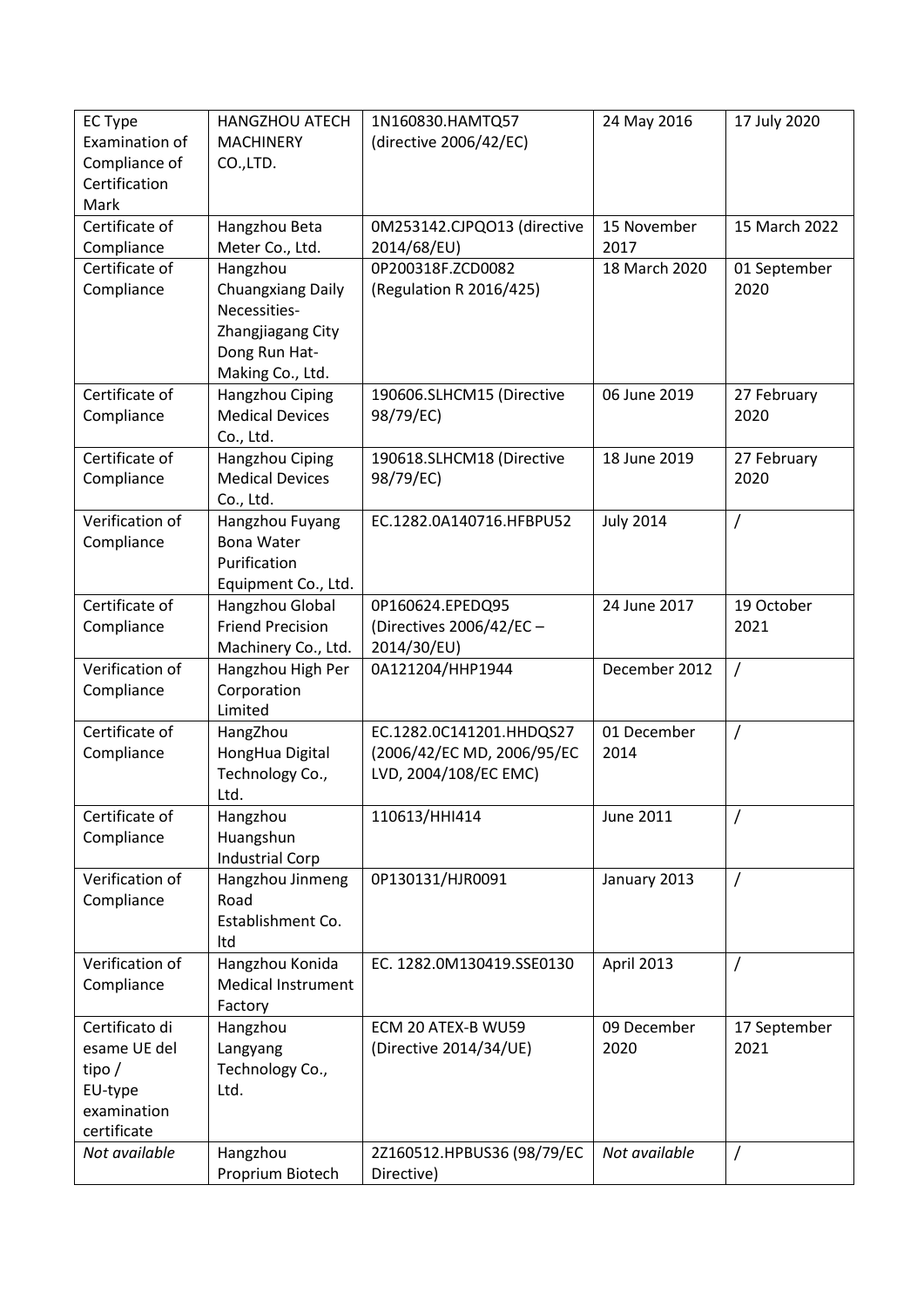| Certificate of               | Hangzhou Shengde                          | 3B181225.SHLCD09 (Directive        | 25 December      | 10 November    |
|------------------------------|-------------------------------------------|------------------------------------|------------------|----------------|
| Compliance                   | Machinery Co., Ltd.                       | 2006/42/EC)                        | 2018             | 2020           |
| Certificate of               | Hangzhou Tyno                             | LL120717/HTE837                    | <b>July 2012</b> | /              |
| Compliance                   | Electronic                                |                                    |                  |                |
|                              | Technology Co.,                           |                                    |                  |                |
|                              | Ltd.                                      |                                    |                  |                |
| Declaration of               | Harbin Xiande                             | 3J200331.HXTDC08 (Directive        | 25 March 2020    | 17 May 2021    |
| Conformity                   | Technology                                | 93/42/EEC)                         |                  |                |
|                              | Development Co.,                          |                                    |                  |                |
|                              | Ltd                                       |                                    |                  |                |
| Certificate of               | <b>Healicom Medical</b>                   | 1N160905.SSPTC19 (Directive        | 05 September     | 29 November    |
| Compliance                   | Equipment Co., Ltd                        | 93/42/EEC)                         | 2017             | 2021           |
| <b>FPC Certificate</b>       | Hebei DeNeng                              | 1N160115.NWN0U92                   | 15 January 2016  | 1              |
|                              | <b>Steel Pipe</b>                         |                                    |                  |                |
|                              | Manufacturing Co.,                        |                                    |                  |                |
|                              | Ltd.                                      |                                    |                  |                |
| Certificate of               | Hebei Fu Xuan                             | 2Z171201.HSLQ024 (directive        | 01 December      | 23 February    |
| Compliance                   | <b>Flooring Surface</b>                   | R 305/2011)                        | 2017             | 2022           |
|                              | Co., Ltd.                                 |                                    |                  |                |
| Attestation of               | Hebei Haihao                              | 0A121108/CJP1643                   | October 2013     | /              |
| Compliance                   | <b>Group Steel Pipe</b>                   |                                    |                  |                |
|                              | Engineering Co.,                          |                                    |                  |                |
|                              | Ltd                                       |                                    |                  |                |
| Certificate of               | Hebei Jianzhi                             | 100813/HJC625                      | August 2010      | /              |
| Conformity<br>Certificate of | Casting Group Co.                         |                                    | 24 November      |                |
|                              | Hebei Rich Pipe                           | EC.1282.0A141124.HRPQC29           | 2014             | $\overline{1}$ |
| Compliance<br>Certificate of | Fitting Mill Co., Ltd.<br>Hebei Shineleka | (97/23/EC PED)<br>0B200319.GRAUW03 | 19 March 2020    | 21 July 2020   |
| Compliance                   | Technology Co., Lt                        | (regulation R 2016/425)            |                  |                |
| <b>CE</b>                    | Hebei Shouzheng                           | 802472229665 (Directive            | 17 October       | 05 August 2021 |
| Documentation                | Technology Co.,                           | 93/42/EEC)                         | 2019             |                |
| Review                       | Ltd.                                      |                                    |                  |                |
| Certificate of               | Hebei Xiaotianhang                        | 0E180426.SRUT11 (Directives        | 26 April 2018    | 16 June 2020   |
| Compliance                   | Childrens Toys Co.,                       | 2006/42/EC-2014/35/EU-             |                  |                |
|                              | Ltd                                       | 2014/30/EU)                        |                  |                |
| Verification of              | Hebei Xinnuo Roll                         | EC.1282.2J140422.HXRQW07           | April 2014       | 29 April 2022  |
| Compliance                   | <b>Forming Machine</b>                    | (directive 2006/42/EC)             |                  |                |
|                              | Co., Ltd.                                 |                                    |                  |                |
| Certificate of               | Hefei Better                              | 3J200322.ZMHUN25 (directive        | 22 February      | 03 April 2020  |
| Compliance                   | Technology Co.,                           | R 2016/425)                        | 2020             |                |
|                              | <b>LTD</b>                                |                                    |                  |                |
| Certificate of               | Hefei Smartmak                            | 0B200319.JFEUS97 (directive        | 19 March 2020    | 31 March 2020  |
| Compliance                   | Co., Ltd.                                 | R 2016/425)                        |                  |                |
| Certificate of               | Hefei Winfong                             | 0B191206.AZPQ085                   | 06 December      | 17 December    |
| Compliance                   | Packaging                                 | (Directives 2006/42/EC -           | 2019             | 2021           |
|                              | Machinery Co., Ltd.                       | 2014/35/EU)                        |                  |                |
| Certificate of               | Henan Baistra                             | 01150925.SZSTC98                   | $\frac{1}{2}$    | /              |
| Compliance                   | Industries Corp.                          |                                    |                  |                |
| Certificate of               | Henan Bedian                              | 4P200320T.HBP0U50                  | 20 March 2020    | 04 August 2020 |
| Compliance                   | Protective                                | (regulation R 2016/425)            |                  |                |
|                              | Equipment Co., Ltd                        |                                    |                  |                |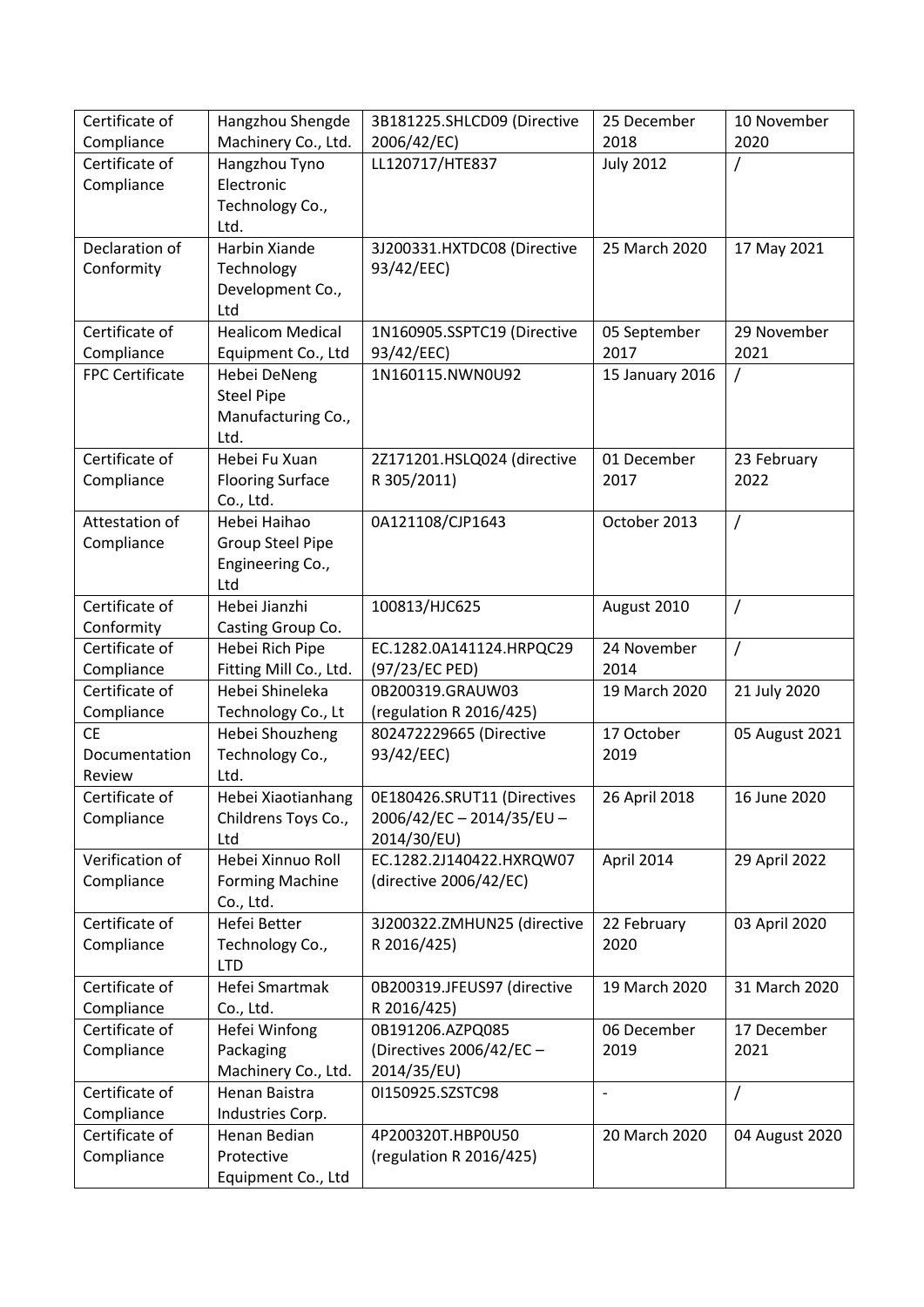| Certificate of<br>Compliance | <b>Henan Dowell</b><br>Crane Co., Ltd. | EC.1282.0A150203.XHC0C94<br>(2006/42/EC MD - 204/35/EU | 03 February<br>2015 | $\prime$       |
|------------------------------|----------------------------------------|--------------------------------------------------------|---------------------|----------------|
| Certificate of               | <b>Henan Forever</b>                   | LVD)<br>0H150727.TRHDO81 (directive                    | 27 July 2015        | 27 March 2020  |
| Compliance<br>Certificate of | Medical CO., LTD<br>Henan Honlu        | 93/42/EEC)<br>0P160629.SYIDC53                         | 29 June 2016        | $\overline{1}$ |
| Compliance                   | Machinery                              |                                                        |                     |                |
|                              | Equipment Co., Ltd.                    |                                                        |                     |                |
| Verification of              | <b>HENAN ISSAC</b>                     | EC.1282.0J140428.HMFQW66                               | April 2017          | 23 December    |
| Compliance                   | <b>INDUSTRY AND</b>                    | (Directive 2006/95/EC -                                |                     | 2020           |
|                              | TRADING CO., LTD.                      | 2004/108/EC)                                           |                     |                |
| Certificate of               | <b>Henan Maincare</b>                  | 4M200324T.AHZ0D65                                      | 24 March 2020       | 08 May 2020    |
| Compliance                   | Biotechnology Co.,                     | (directive R 2016/425)                                 |                     |                |
|                              | Ltd.                                   |                                                        |                     |                |
| Certificate of               | Henan Ocean                            | 3Z200810.JHMCQ58                                       | 10 August 2020      | 15 February    |
| Compliance                   | Machinery                              | (directives 2006/42/EC -                               |                     | 2022           |
|                              | Equipment Co., Ltd                     | 2014/35/EU)                                            |                     |                |
| Certificate of               | Henan ONLYWE                           | 20210311.HOM0058                                       | 11 March 2021       | 24 March 2022  |
| Compliance                   | Machinery Co., Ltd.                    | (directives 2006/42/EC -                               |                     |                |
|                              |                                        | 2014/35/EU)                                            |                     |                |
| Certificate of               | <b>Henan Perfect</b>                   | 1N200708.HPHC076 (Directive                            | 08 July 2020        | 17 July 2020   |
| Compliance                   | Handling                               | 2006/42/EC)                                            |                     |                |
|                              | Equipment Co., Ltd.                    |                                                        |                     |                |
| Certificate of               | Henan Qianli                           | EC.1282.0P151110.CKMQT28                               | November 2015       | $\overline{1}$ |
| Compliance                   | Machinery Co., Ltd.                    |                                                        |                     |                |
| Attestation of               | <b>Henan Sangong</b>                   | 0W120921/HSL1335                                       | September 2019      | 04 August 2020 |
| Compliance                   | Lihua Industry Co.,                    | (regulation R 305/2011)                                |                     |                |
|                              | Ltd.                                   |                                                        |                     |                |
| <b>CE</b>                    | Henan Yeesain                          | 3B190611.HYHDO55 (Directive                            | 11 June 2019        | 28 July 2020   |
| Documentation                | <b>Health Technology</b>               | 93/42/EEC)                                             |                     |                |
| Review                       | Co., Ltd.                              |                                                        |                     |                |
|                              | Herlash                                | 0P160720.HDO69                                         | 20 July 2016        |                |
| Certificate of               | Heyday                                 | 190404. HHIUT77 (Directives                            | 04 April 2019       | 27 February    |
| Compliance                   | (HongKong)                             | 2014/35/EU - 2014/30/EU)                               |                     | 2020           |
|                              | <b>International Trade</b>             |                                                        |                     |                |
|                              | Limited                                |                                                        |                     |                |
| Verification of              | HongKong House                         | EC.1282.0P130307.SET0249                               | <b>March 2013</b>   | $\prime$       |
| Compliance                   | of Grace Bio-Tech                      |                                                        |                     |                |
| Certificate of               | Co., Ltd.<br>Hongkong Leyte            | 1P160108.BLZ0059                                       | January 2016        | $\prime$       |
| Compliance                   | Electronic Co., Ltd.                   | (93/42/EEC MDD)                                        |                     |                |
| Certificate of               | <b>HPM Italia Srl</b>                  | draft (directive 2014/34/EU)                           | not available       | 31 July 2020   |
| Compliance                   |                                        |                                                        |                     |                |
|                              | Huaian Angel                           | 0H160324.HAM0W82                                       | 24 March 2016       | $\prime$       |
|                              | Medical                                |                                                        |                     |                |
|                              | Instruments                            |                                                        |                     |                |
|                              | Huaian Angel                           | PGH-2015-005                                           | 15 October          | $\prime$       |
|                              | Medical                                |                                                        | 2015                |                |
|                              | instruments Co.,                       |                                                        |                     |                |
|                              | Ltd.                                   |                                                        |                     |                |
|                              | Huaian Pingan                          | 0H161214.HPMQO70                                       | 14 December         | $\prime$       |
|                              | <b>Medical Instrument</b>              |                                                        | 2016                |                |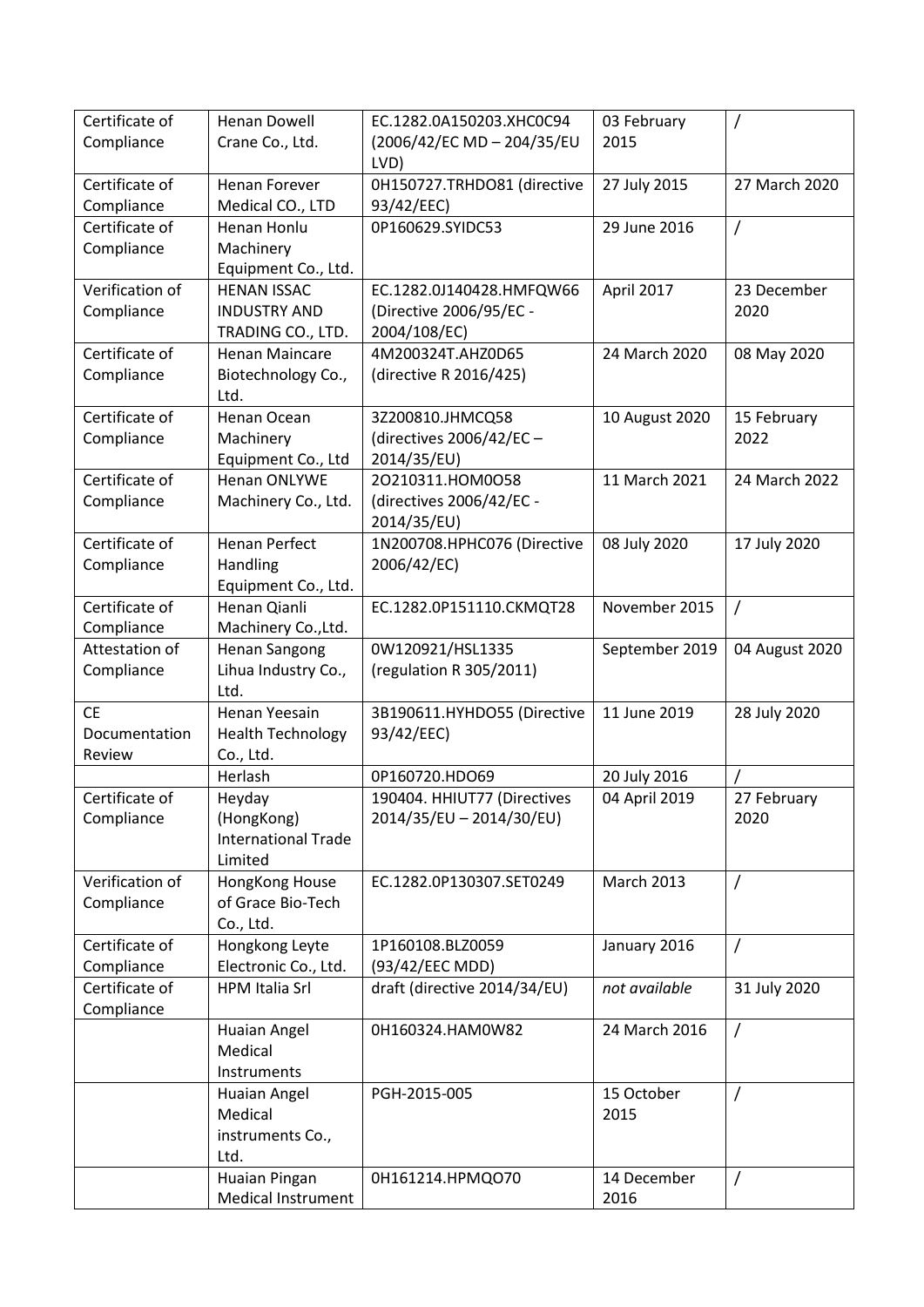|                      | Huaian Wanjia<br><b>Medical Device</b> | 0H160321.HWM0W47              | 21 March 2016    | $\prime$      |
|----------------------|----------------------------------------|-------------------------------|------------------|---------------|
| Verification of      | Huaibei Jinxin                         | EC.1282.0G140702.XDVPW53      | <b>July 2014</b> | $\prime$      |
|                      |                                        |                               |                  |               |
| Compliance           | Electric Bicycle Co.,                  | (2006/42/EC MD, 2006/95/EC    |                  |               |
|                      | Ltd.                                   | LVD, 2004/108/EC EMC)         |                  |               |
| Verification of      | HuangJian Digital                      | EC.1282.TT04081200.LVD8001    | August 2014      | $\prime$      |
| Compliance           | Technology                             | 5                             |                  |               |
|                      | (Shanghai) Co., Ltd                    |                               |                  |               |
| Verification of      | HuangJian Digital                      | EC.1282.TT04081200.Reach54    | August 2014      | $\prime$      |
| Compliance           | Technology                             | 14                            |                  |               |
|                      | (Shanghai) Co., Ltd                    |                               |                  |               |
| Verification of      | Huaxia Amusement                       | EC.1282.00141031.XAQU58       | 31 October       | $\prime$      |
| Compliance           | Co., Ltd.                              |                               | 2014             |               |
| Certificate of       | Hubei Boshi Import                     | EC.1282.0P150120.HBI0T12      | January 2015     | $\prime$      |
| Compliance           | and Export Co., Ltd.                   |                               |                  |               |
| Certificate of       | Hubei Boshi                            | EC.1282.0P180157.HBI0T18      |                  |               |
|                      |                                        |                               | 24 August 2018   | 28 May 2021   |
| Compliance           | <b>Medical Instrument</b>              | (Directives 2006/95/EC -      |                  |               |
|                      | Co., Ltd.                              | 2004/108/EC)                  |                  |               |
| Certificate of       | Hubei Zhongbao                         | 0B170717.HZPDD28 (Directive   | 17 July 2017     | 03 April 2020 |
| Compliance           | <b>Protective Products</b>             | 93/42/EEC)                    |                  |               |
|                      | Co., Ltd.                              |                               |                  |               |
| <b>CE</b>            | Hubeu Weikang                          | 30170626.HWPUN33              | 26 June 2017     | 03 July 2020  |
| Documentation        | <b>Protective Products</b>             | (directive 93/42/EEC)         |                  |               |
| <b>Review Report</b> | Co., Ltd.                              |                               |                  |               |
| Certificate of       | <b>HUIHONG</b>                         | 4P2004038.DHH0D99             | 19 March 2020    | 24 July 2020  |
| Compliance           | <b>ELECTRONICS</b>                     | (regulation R 2016/425)       |                  |               |
|                      | Technical                              |                               |                  |               |
|                      | <b>Enterprise Limited</b>              |                               |                  |               |
| Certificate of       | <b>Hunan Great Steel</b>               | 1P151210.HGSQQ43 (Directive   | 10 December      | 02 October    |
| Compliance           | Pipe Co., Ltd.                         | 97/23/EC)                     | 2015             | 2020          |
| Certificate of       | Hunan Jarwah                           | 1P200414H.HJI00E53            | 14 April 2020    | 14 July 2020  |
| Compliance           | Industrial CO., Ltd                    | (Regulation R 2016/425)       |                  |               |
|                      |                                        |                               |                  |               |
| Certificate of       | Hunan Xiangzhong                       | Sample 2 (Directive           | 12 March 2020    | 31 July 2020  |
| Compliance           | <b>Medical Equipment</b>               | 93/42/EEC)                    |                  |               |
|                      | Co., Ltd                               |                               |                  |               |
| Documentation        | Hunan YuanKang                         | 0B200320M.GST1079             | 20 March 2020    | 05 May 2020   |
| review               | Biological                             | (directive 93/42/EEC)         |                  |               |
|                      | Technology Co.,                        |                               |                  |               |
|                      | Ltd.                                   |                               |                  |               |
| CE Certificate of    | <b>ICE GRUP PLASTIK</b>                | Not available (Directive R    | 18 September     | 20 November   |
| Compliance           | A.S.                                   | 2016/425)                     | 2020             | 2020          |
| <b>CE</b>            | <b>INICIA</b>                          | 0257489 (Directive 93/42/EEC) | 17 May 2020      | 05 May 2021   |
| Documentation        | <b>EXPORTACION SL</b>                  |                               |                  |               |
| Review               |                                        |                               |                  |               |
| <b>CE</b>            | <b>INICIA</b>                          | 00282754IE (Directive         | 4 March 2020     | 05 May 2021   |
| Documentation        | <b>EXPORTACION SL</b>                  | 93/42/EEC)                    |                  |               |
| Review               |                                        |                               |                  |               |
|                      |                                        |                               |                  |               |
| <b>CE</b>            | Inicia Exportacion                     | CE-00288353 (Directive        | 04 April 2019    | 12 March 2021 |
| Documentation        | <b>SL</b>                              | 93/42/EEC)                    |                  |               |
| Review               |                                        |                               |                  |               |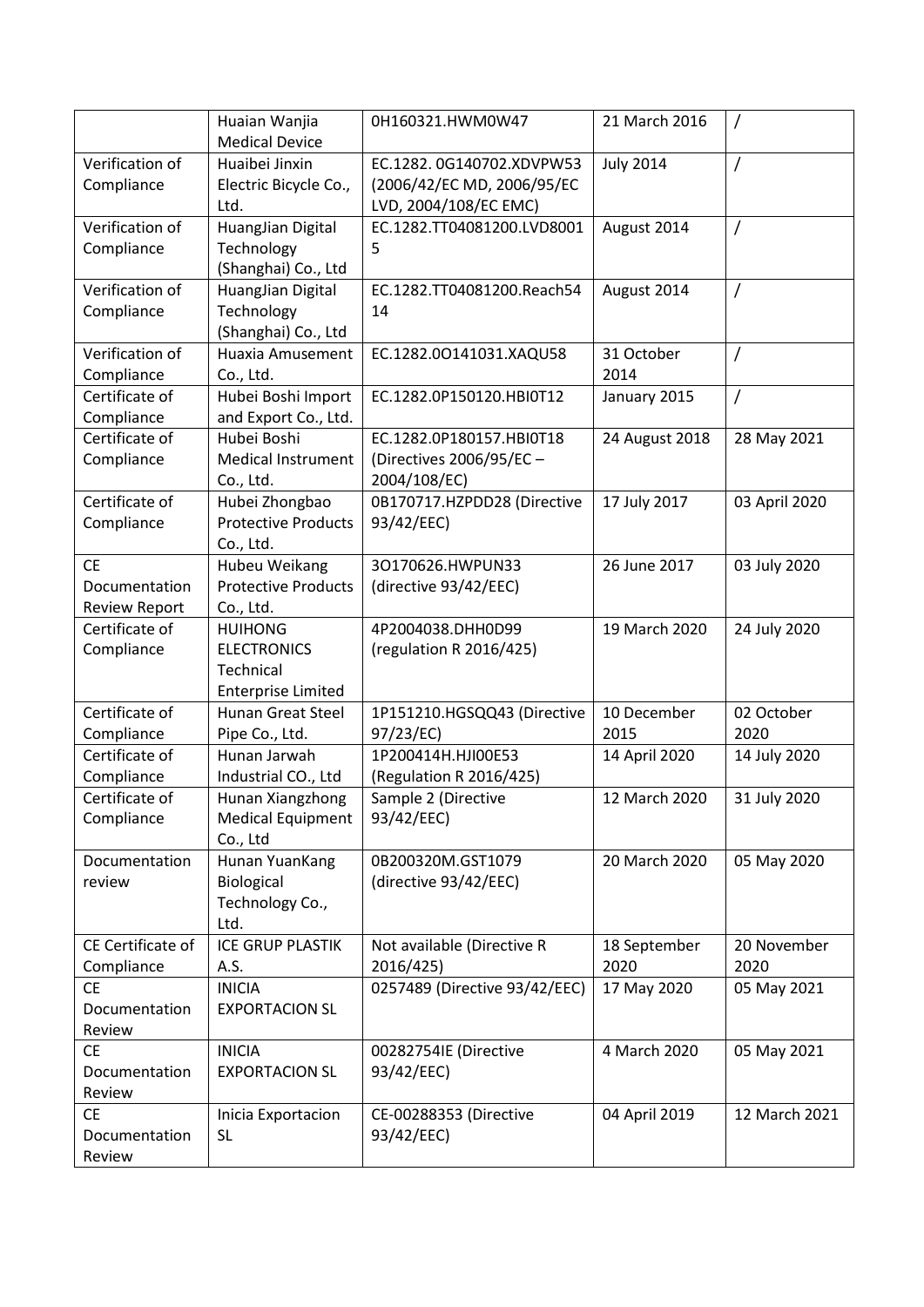| <b>CE</b>             | Inicia Exportacion        | CE-00288349 (Directive      | 15 April 2019    | 12 March 2021 |
|-----------------------|---------------------------|-----------------------------|------------------|---------------|
| Documentation         | <b>SL</b>                 | 93/42/EEC)                  |                  |               |
| Review                |                           |                             |                  |               |
| <b>CE</b>             | Inicia Exportacion        | CE06317033 (Directive       | 20 March 2020    | 04 March 2021 |
| Documentation         | <b>SL</b>                 | 93/42/EEC)                  |                  |               |
| Review                |                           |                             |                  |               |
| <b>CE</b>             | Inicia Exportacion        | CE06317032 (Directive       | 20 March 2020    | 26 February   |
| Documentation         | <b>SL</b>                 | 93/42/EEC)                  |                  | 2021          |
| Review                |                           |                             |                  |               |
| Verifica di           | J&R Technology Ltd        | 0B170629.J&RUN80 (Directive | 29 June 2017     | 11 December   |
| corrispondenza        |                           | 2014/34/EU)                 |                  | 2020          |
| Esame CE              |                           |                             |                  |               |
| Allegato III /        |                           |                             |                  |               |
| Verification of       |                           |                             |                  |               |
| Compliance EC         |                           |                             |                  |               |
| Examination           |                           |                             |                  |               |
| Annex III             |                           |                             |                  |               |
| Verifica di           | J&R Technology Ltd        | 0B170629.J&RUN80 (Directive | 09 June 2020     | 04 September  |
| corrispondenza        |                           | 2014/34/EU)                 |                  | 2020          |
| <b>Esame CE</b>       |                           |                             |                  |               |
| Allegato III /        |                           |                             |                  |               |
| Verification of       |                           |                             |                  |               |
| Compliance EC         |                           |                             |                  |               |
| Examination           |                           |                             |                  |               |
| Annex III             |                           |                             |                  |               |
| Certificate of        | James lighting            | 0B162929.CFITO48 (Directive | 29 September     | 26 July 2021  |
| Compliance            | technology                | 2014/35/EU)                 | 2016             |               |
|                       | corporation               |                             |                  |               |
| <b>EC Declaration</b> | Jiande Chaomei            | 4U200407R.ZLR0O71           | Not available    | 29 May 2020   |
| of Conformity         | Daily Chemicals           | (directive R 2016/425)      |                  |               |
|                       | Co., Ltd.                 |                             |                  |               |
| <b>SIL</b>            | Jiangnan Valve Co.,       | 1N180913.JVTQ61 (SIL        | 13 September     | 24 July 2020  |
| Functional            | Ltd.                      | standard IEC 61508:2010)    | 2018             |               |
| Safefy                |                           |                             |                  |               |
| Cerfificate           |                           |                             |                  |               |
| Certificate of        | Jiangsu Caritol           | 0B200319.ZLPUS81 (directive | 19 March 2020    | 08 May 2020   |
| Compliance            | International             | R 2016/425)                 |                  |               |
|                       | Trading Co., Ltd.         |                             |                  |               |
| Certificate of        | Jiangsu Huida             | 190123.SLJHM08 (98/79/EC    | 23 January 2019  | Update 18     |
| Compliance            | Medical                   | Directive)                  |                  | February 2022 |
|                       | Instruments Co.,          |                             |                  |               |
|                       | Ltd                       |                             |                  |               |
| Verification of       | Jiangsu Jiali             | EC.1282.7C110712.JJH481     | <b>July 2014</b> | Τ             |
| Compliance            | <b>Hoisting Machinery</b> | $(2006/42/EC MD -$          |                  |               |
|                       | Manufacturing Co.,        | 2014/35/EU LVD)             |                  |               |
|                       | Ltd.                      |                             |                  |               |
| Verification of       | Jiangsu Jingchuang        | EC.1282.0A140716.JJEPU78    | <b>July 2014</b> | 09 March 2021 |
| Compliance            | Electronics Co., Ltd.     | (Standard EN 12830:1999)    |                  |               |
| Certificate of        | Jiangsu Jumao X-          | EC.1282.0P180157.HBI0T73    | 14 August 2018   | 28 May 2021   |
| Compliance            | Care Medical              | (Directives 2006/95/EC -    |                  |               |
|                       | Equipment Co., Ltd        | 2004/108/EC)                |                  |               |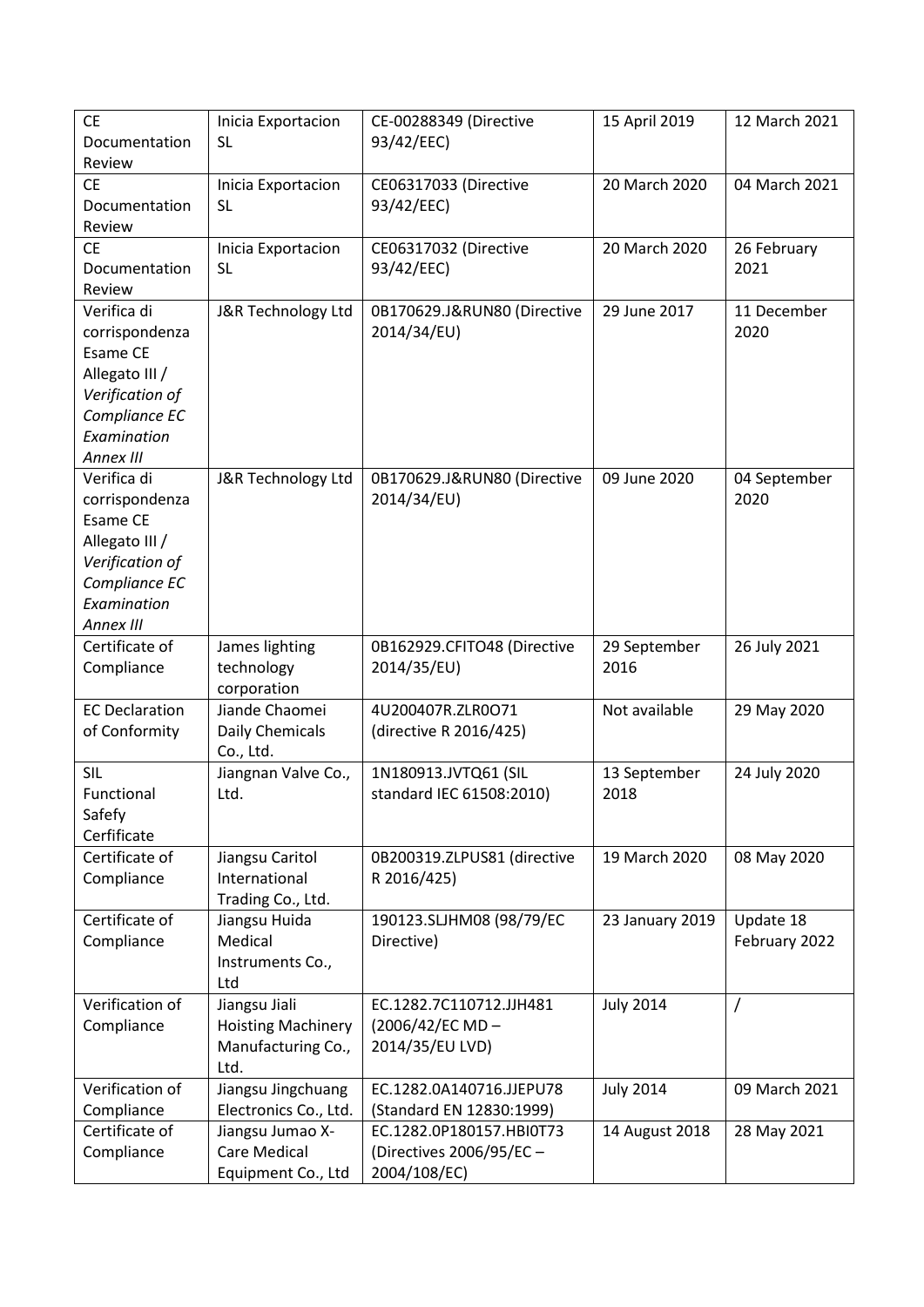| Certificato di<br>esame UE del<br>tipo $/$<br>EU-type<br>examination<br>certificate | Jiangsu Keteng<br>Environmental<br>Technology Co., Ltd.                 | ECM 20 ATEX-B W045<br>(Directive 2014/34/UE)                | 02 December<br>2020 | 17 September<br>2021 |
|-------------------------------------------------------------------------------------|-------------------------------------------------------------------------|-------------------------------------------------------------|---------------------|----------------------|
| Certificate of<br>Compliance                                                        | Jiangsu Ling Gan Li<br>Ren Garment Co.,<br>Ltd.                         | 0O200415.JLGTS93 (directive<br>R 2016/425)                  | 08 April 2020       | 05 June 2020         |
| Certificate of<br>Compliance                                                        | Jiangsu Lpt Safety<br>Technology Co., Ltd                               | 0H171031.JCRTS19 (directive<br>R 2016/425)                  | 31 October<br>2017  | 15 February<br>2022  |
| Certificate of<br>Compliance                                                        | Jiangsu Nanfang<br>Medical Co., td.                                     | 2Y160413.HRPUU29 (Directive<br>93/42/EEC)                   | 13 April 2016       | 16 June 2020         |
| Certificato di<br>esame UE del<br>tipo / EU-type<br>examination<br>certificate      | Jiangsu Ouhui<br>Lighting Co., Ltd.                                     | ECM 18 ATEX 2599 (Directive<br>2014/34/EU)                  | 19 July 2018        | 21 May 2021          |
| Certificate of<br>Compliance                                                        | Jiangsu Ouman<br>Electronic<br>Equipment Co., Ltd.                      | 1P150805.JOET067                                            | 05 August 2015      | $\prime$             |
| Certificate of<br>Compliance                                                        | Jiangsu Rixin<br><b>Medical Equipment</b><br>Co., Ltd.                  | EC.1282.0P141222.JRMC050                                    | 22 December<br>2014 | $\prime$             |
| <b>Test Report</b>                                                                  | Jiangsu Senolo<br>Medical<br>Technology Co., Ltd                        | XMT0201901525S/MDD<br>(directive 93/42/EEC)                 | <b>March 2020</b>   | 19 May 2020          |
| <b>EC Examination</b>                                                               | Jiangsu Shenxi<br>Construction<br>Machinery Co., Ltd.                   | EC.1282.0A130419.JSC0640<br>(2006/42/EC Directive)          | 22 April 2013       | $\prime$             |
| <b>Test Report</b>                                                                  | Jiangsu Sinogram<br>Medical<br>Technology Co.,<br>Ltd.                  | ECM0530E0025 001                                            | 16 August 2019      | 27 February<br>2020  |
| <b>Test Report</b>                                                                  | Jiangsu Sinogram<br>Medical<br>Technology Co.,<br>Ltd.                  | ECM0530S0025 001                                            | 16 August 2019      | 27 February<br>2020  |
| Certificate of<br>Compliance                                                        | Jiangsu Taierkang<br>Medical<br>Technology<br>Co.,Ltd                   | 0P200402E.CYS000119<br>(Directive R 2016/425)               | 02 April 2020       | 19 February<br>2021  |
| Certificate of<br>Compliance                                                        | Jiangsu Tiptop<br>Machine Tools Co.,<br>Ltd.                            | 1N180412.WPMUU24<br>(Directives 2006/42/EC -<br>2014/35/EU) | 22 June 2018        | 08 January<br>2021   |
| Certificate of<br>Compliance                                                        | Jiangsu Yali<br>Explosion-proof<br><b>Electric Machine</b><br>Co., Ltd. | No.draft (directive<br>2014/34/EU)                          | Not available       | 03 March 2020        |
| Verification of<br>Compliance                                                       | Jiangsu Yongsheng<br>Air Conditioner Co.,<br>Ltd.                       | EC.1282.1N140910.JYATC37<br>(Directive 94/9/EC)             | September 2014      | 18 June 2021         |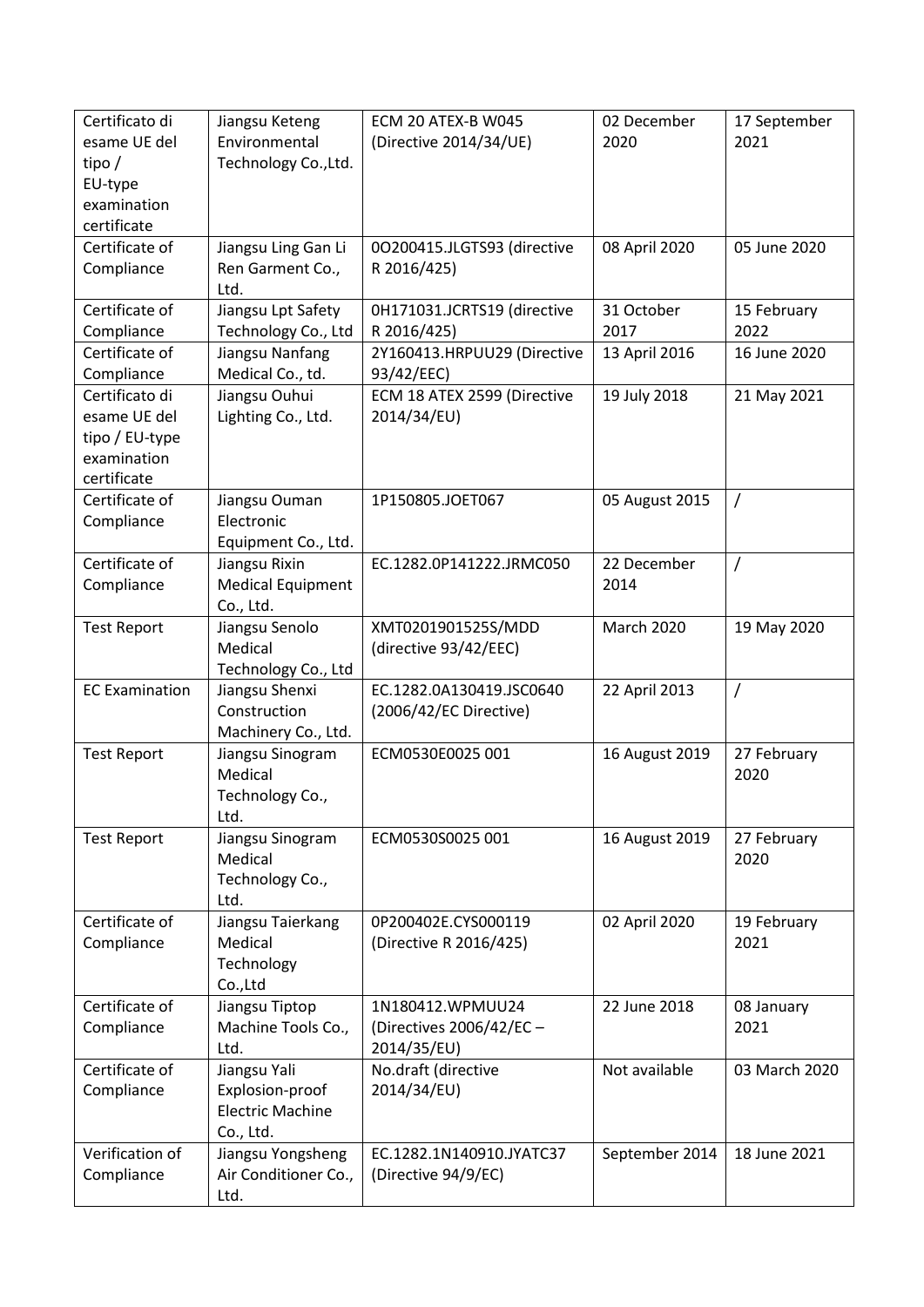| Authorization<br>Certificate | Jiangsu<br>Zhongzheng                   | Not available                               | January 2018      | 27 March 2020 |
|------------------------------|-----------------------------------------|---------------------------------------------|-------------------|---------------|
|                              | Testing Co., Ltd.                       |                                             |                   |               |
| Certificate of               | Jiangxi Glance                          | 190128.SLJGM10 (Directive                   | 28 January 2019   | 27 February   |
| Compliance                   | <b>Medical Equipment</b><br>Co., Ltd.   | 98/79/EC)                                   |                   | 2020          |
| Documentation                | Jiangxi Handasen                        | 30170811.JHIDS68 (MDD                       | 11 August 2017    | 7             |
| <b>Review Report</b>         | Industry Co., Ltd.                      | 93/42/EEC Annex VII)                        |                   |               |
| Certificate of               | Jiangyin Binjiang                       | 0H170309.JBMCY04 (Directive                 | 23 December       | 17 July 2020  |
| Compliance                   | <b>Medical Equipment</b>                | 93/42/EEC)                                  | 2016              |               |
|                              | Co., Ltd.                               |                                             |                   |               |
| Certificate of<br>Compliance | Jiangyin Jieyi<br>Electronic Co., Ltd.  | 0P200316.QJJEUT87 (directive<br>R 2016/425) | 16 March 2020     | 30 April 2020 |
| Certificate of               | Jiangyin Pengkun                        | 0P200315.FRLUT25                            | 15 March 2020     | 17 July 2020  |
| Compliance                   | International                           | (regulation R 2016/425)                     |                   |               |
|                              | Trading CO., LTD                        |                                             |                   |               |
| Verification of              | Jiangyin Shengda                        | EC.1282.1N140717.JSFPT17                    | <b>July 2014</b>  | 28 May 2021   |
| Compliance                   | Flange Co., Ltd                         | (Directive 97/23/EC)                        |                   |               |
|                              | Jiangyin Sunshine                       | 1N160304.JSI0C77                            | 04 March 2016     | $\prime$      |
|                              | Import And Export                       |                                             |                   |               |
| Certificate of               | Jiangyin Suyi                           | 3A200311.YSE0O97 (Directive                 | 11 March 2020     | 07 May 2021   |
| Compliance                   | Environmental                           | R 2016/425)                                 |                   |               |
|                              | Engineering Co.,                        |                                             |                   |               |
|                              | Ltd                                     |                                             |                   |               |
| Certificate of               | Jiarong Enterprises                     | OTC121024/PHN032                            | October 24,       | /             |
| Compliance                   | Co., Ltd                                |                                             | 2012              |               |
|                              |                                         |                                             |                   |               |
| <b>CE Examination</b>        | Jiashan Zhida                           | 100517/JZM410 (Directive                    | 11 May 2010       | 03 November   |
|                              | Machinery &                             | 2006/42/EC)                                 |                   | 2020          |
|                              | <b>Electrical Appliance</b>             |                                             |                   |               |
|                              | Co., Ltd.                               |                                             |                   |               |
| Certificate of               | Jiaxing Ouya                            | 0D161020.JOMTW26                            | 20 October        | 02 October    |
| Compliance                   | Machinery                               | (Directive 2006/42/EC)                      | 2016              | 2020          |
|                              | Manufacturing Co.,                      |                                             |                   |               |
| Verification of              | Ltd.                                    | EC.1282.0D180617.JOM1228                    | <b>June 2018</b>  | 26 March 2021 |
| Compliance                   | Jiaxing Ouya<br>Machinery               | (Directive 2006/42/EC)                      |                   |               |
|                              | Manufacturing                           |                                             |                   |               |
|                              | Co., Ltd.                               |                                             |                   |               |
| Verification of              | Jiaxing Ouya                            | EC.12820.0D140304.JOM0694                   | <b>March 2014</b> | 28 July 2020  |
| Compliance                   | Machinery                               | (Directive 2006/42/EC)                      |                   |               |
|                              | Manufacturing Co.,                      |                                             |                   |               |
|                              | Ltd.                                    |                                             |                   |               |
| Verification of              | Jiaxing Ouya                            | EC.12820.0D140304.JOM0695                   | <b>March 2014</b> | 28 July 2020  |
| Compliance                   | Machinery                               | (Directive 2006/42/EC)                      |                   |               |
|                              | Manufacturing Co.,                      |                                             |                   |               |
|                              | Ltd.                                    |                                             |                   |               |
| Certificate of               | <b>Jiaxing Yinuo</b>                    | 0P200317F.JYB0054 (Directive                | 17 March 2020     | 11 May 2022   |
| Compliance<br>Certificate of | Busway Co., Ltd.<br><b>JINAN CN ECO</b> | R 2016/425)                                 | 26 March 2020     |               |
| Compliance                   |                                         | 0B200326E.JXE0061 (directive<br>R 2016/425) |                   | 29 May 2020   |
| Certificate of               | TECH CO., LTD<br>Jinan Degong           | 110327/JNE134 (directives                   | May 2013          | 15 March 2022 |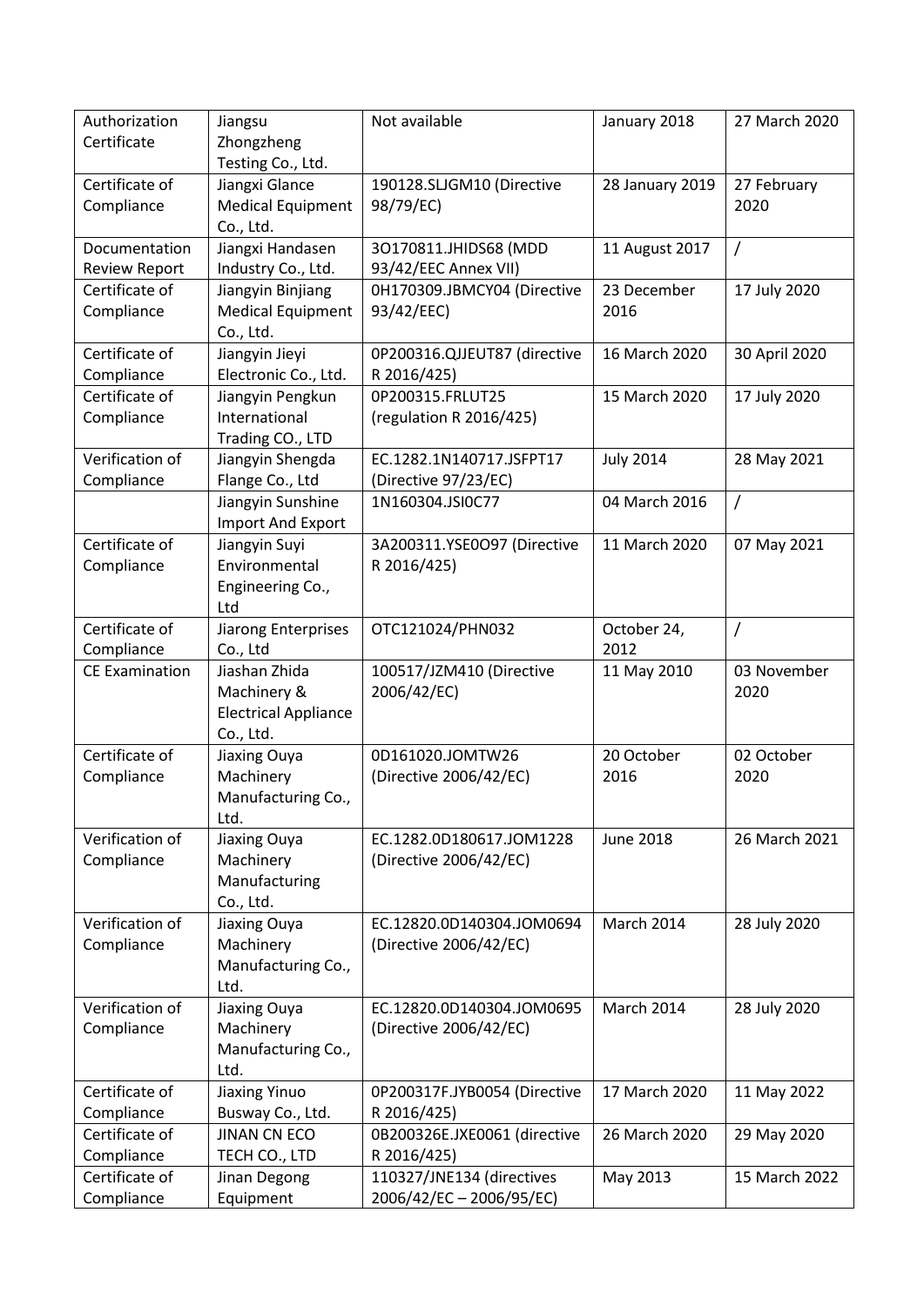|                 | Technology Co.,      |                             |                  |                |
|-----------------|----------------------|-----------------------------|------------------|----------------|
|                 | Ltd.                 |                             |                  |                |
| Certificate of  | Jinan Eastrise       | EC.1282.0B150.JBMU01        | 16 March 2018    | 19 April 2022  |
| Compliance      | Innovations Co.,     | (directives 2006/42/EC -    |                  |                |
|                 | Ltd. (China)         | 2014/35/EU - 2014/30/EU)    |                  |                |
| Certificate of  | Jinan Eastrise       | EC.1282.0B150.JBMU01        | 16 March 2018    | 03 November    |
| Compliance      | Innovations Co.,     | (Directive 2006/42/EC)      |                  | 2020           |
|                 | Ltd. (China)         |                             |                  |                |
| Verification of | Jinan Hontylift      | EC.1282.0E120411.JSM0573    | April 2013       | $\prime$       |
| Compliance      | Machinery Co., Ltd.  |                             |                  |                |
| Verification of | Jinan Kinglib        | EC.1282.0J140116.JKT0271    | January 2014     | $\prime$       |
| Compliance      | Trading Co. Ltd      |                             |                  |                |
| <b>EC Type</b>  | Jinan Lift Lifting   | 3B180806.JLLDO61 (directive | 06 August 2018   | 14 July 2020   |
| Examination of  | Machinery Co., Ltd.  | 2006/42/EC)                 |                  |                |
| Compliance of   |                      |                             |                  |                |
| Certification   |                      |                             |                  |                |
| Mark            |                      |                             |                  |                |
| Verification of | Jinan Link           | EC.1282.1N140627.JLMPX83    | <b>June 2014</b> | 17 September   |
| Compliance      | Manufacture &        | (Directive 2006/42/EC)      |                  | 2021           |
|                 | Trading Co., Ltd.    |                             |                  |                |
| Certificate of  | Jinan Rodeo          | 100716/JSC574               | <b>July 2013</b> | $\overline{1}$ |
| Conformity      | Machinery Co., Ltd.  |                             |                  |                |
| Certificate of  | Jinan Sinmec         | 1N150723.JDMDO57            | 23 July 2015     | $\prime$       |
| Compliance      | Technology Co.,      |                             |                  |                |
|                 | Ltd.                 |                             |                  |                |
| Verification of | Jinan Sunny          | EC.1282.0K131031.JSM2900    | October 2018     | 23 February    |
| Compliance      | Machinery Co., Ltd.  | (Directive 2006/42/EC)      |                  | 2021           |
| <b>EC Type</b>  | Jinan Topall         | 1I150403.SHMUT06            | 03/04/2015       | $\sqrt{2}$     |
| Examination of  | Machinery and        | (2006/42/EC MD)             |                  |                |
| Compliance of   | Equipment Co., Ltd.  |                             |                  |                |
| Certification   |                      |                             |                  |                |
| Mark            |                      |                             |                  |                |
| Verification of | Jinan Transon CNC    | EC.1282.0A131202.JTC3321    | December 2013    |                |
| Compliance      | Equipment Co., Ltd.  |                             |                  |                |
| Certificate of  | Jinan Truster CNC    | 2G171114.JiC0T92 (Directive | 05 November      | 20 November    |
| Compliance      | Equipment Co., Ltd.  | 2006/42/EC)                 | 2017             | 2020           |
| <b>EC Type</b>  | Jinan Zhongtian      | 1N180720.JZIDS27 (Directive | 22 August 2018   | 21 February    |
| Examination of  | International        | 2006/42/EC Machinery)       |                  | 2020           |
| Compliance of   | Trading Co., Ltd.    |                             |                  |                |
| Certification   |                      |                             |                  |                |
| Mark            |                      |                             |                  |                |
| Verification of | Jinerjian (Tianjin)  | EC.1282.0D130821.ZJI2098    | August 2013      |                |
| Compliance      | Valve Co., Ltd       |                             |                  |                |
| Verification of | Jinhua Bestone       | EC.1282.0I131206.JYT3377    | December 2013    | $\prime$       |
| Compliance      | Machinery Co., Ltd   |                             |                  |                |
| Certificate of  | Jinhua Hanma         | 4S200331B.ZXS0U77           | 31 March 2020    | 05 February    |
| Compliance      | <b>Laser Packing</b> | (Directive R 2016/425)      |                  | 2021           |
|                 | Material Co. LTD     |                             |                  |                |
| <b>EC Type</b>  | Jinhua Jusen         | 201809D28.JJGTW39           | 28 September     | 23 December    |
| Examination of  | Garden               | (Directive 2006/42/EC)      | 2018             | 2020           |
|                 | Machinery Co., Ltd.  |                             |                  |                |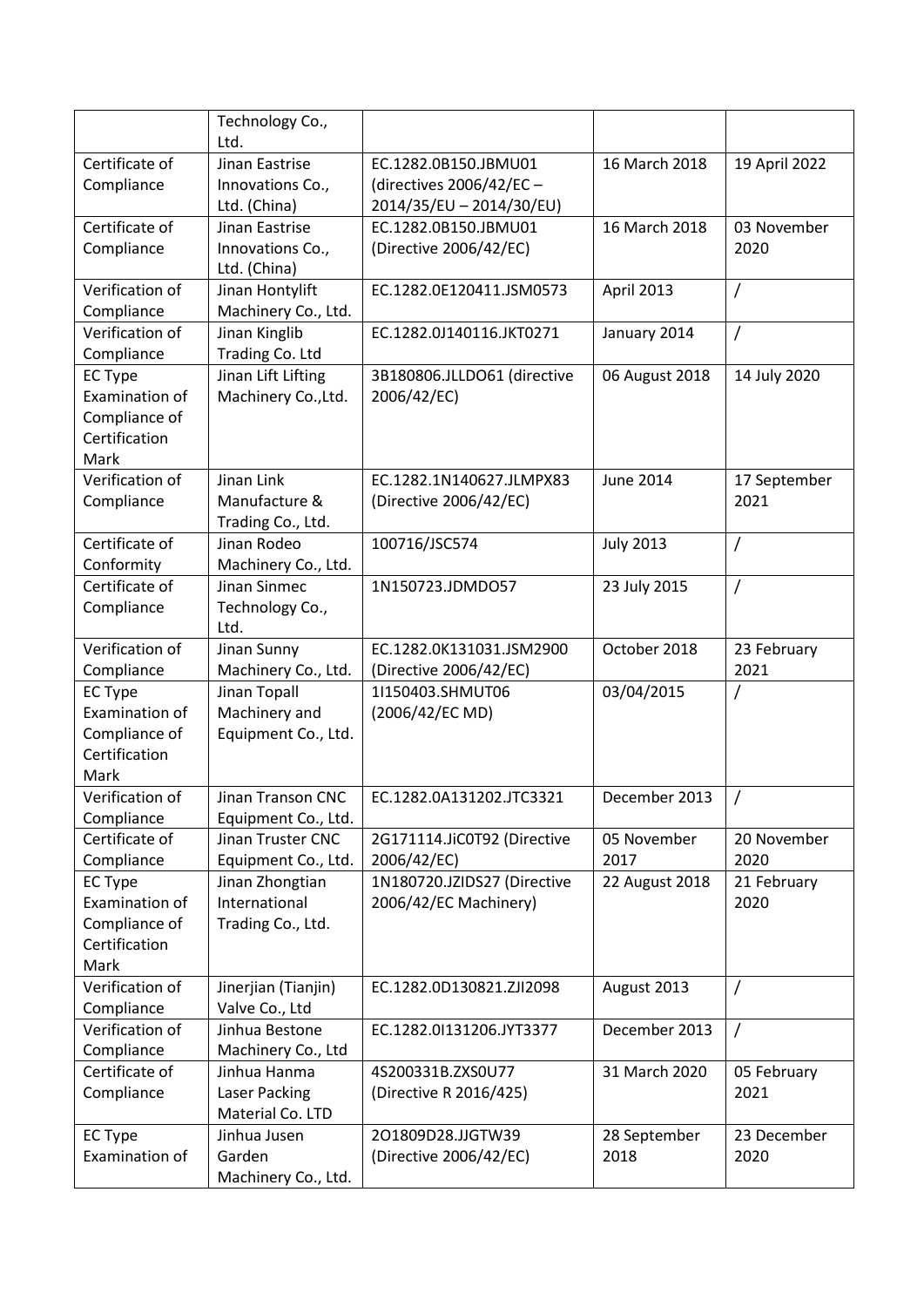| Compliance of<br>Certification |                                |                                              |                 |                |
|--------------------------------|--------------------------------|----------------------------------------------|-----------------|----------------|
| Mark                           |                                |                                              |                 |                |
| Certificate of                 | Jinhua Mingda                  | 3K180507.JMHUQ20                             | 07 May 2018     | 11 May 2022    |
| Compliance                     | Hardware                       | (Directive 2006/42/EC)                       |                 |                |
|                                | <b>Machinery Factory</b>       |                                              |                 |                |
| Certificate of                 | Jinhua Mingde                  | 0P200316.SDMUQ55                             | 20 March 2020   | 21 July 2020   |
| Compliance                     | Medical center                 | (regulation R 2016/425)                      |                 |                |
|                                | equipment Co., Ltd.            |                                              |                 |                |
| Verification of                | Jinhua SunMaster               | EC.1282.0D130529.JHE1074                     | May 2017        | 21 May 2021    |
| Compliance                     | Solar Lighting Co.,            | (Directive 2004/108/EC)                      |                 |                |
|                                | Ltd.                           |                                              |                 |                |
| Verification of                | Jinhua Wanhao                  | EC.1282.0B130905.JWS2306                     | September 2013  | 24 March 2022  |
| Compliance                     | Spare Parts Co.,<br>Ltd.       | (directive 2006/95/EC)                       |                 |                |
| Verification of                | Jining Hengwang                | EC.1282.0B181113.SCC3357                     | November 2013   | $\prime$       |
| Compliance                     | <b>Mining Machinery</b>        |                                              |                 |                |
| Certificate of                 | Co., Ltd.                      |                                              |                 |                |
|                                | Jining Qingke                  | 0H160404.WDM0N36<br>(Directives 2006/42/EC - | 04 April 2016   | 02 July 2021   |
| Compliance                     | Machinery Co., Ltd.            | 2014/30/EU)                                  |                 |                |
| Certificate of                 | <b>Jinjiang Swiss</b>          | 4A200416.JSMT41 (regulation                  | 26 April 2020   | 21 July 2020   |
| Compliance                     | <b>Medical Supplies</b>        | R 2016/425)                                  |                 |                |
|                                | Co., Ltd.                      |                                              |                 |                |
| Certificate of                 | Jiuyou Animation               | 00180420.JKMDN37                             | 05 May 2018     | $\overline{1}$ |
| Compliance                     | Technology Co.,                | (2006/42/EC MD-                              |                 |                |
|                                | Ltd.                           | 2014/35/EU LVD)                              |                 |                |
| Certificate of                 | Joha Lifting                   | 0H151223.JLPQS86 (Directive                  | 23 December     | 26 July 2021   |
| Compliance                     | Protective                     | 89/686/EEC)                                  | 2020            |                |
|                                | Equipment Co., Ltd.            |                                              |                 |                |
| Certificate of                 | Joha Lifting                   | EC.1282.0H150121.JLP0T30                     | 21 January 2020 | 26 July 2021   |
| Compliance                     | Protective                     | (Directive 89/686/EEC)                       |                 |                |
|                                | Equipment Co., Ltd.            |                                              |                 |                |
| Certificate of                 | Jointlaser                     | 0B150519.JTUN70                              | 19 May 2015     | Τ              |
| Compliance                     | <b>Technology Limited</b>      |                                              |                 |                |
| Verification of                | Junli Pipe Bending             | EC.1282.0A141219.JPB22                       | December 2014   | $\prime$       |
| Compliance                     | Equipment Co., Ltd.            |                                              |                 |                |
| Verification of                | <b>JWM Hi-Tech</b>             | EC.1282.0D140314.JWM0857                     | March 2014      | /              |
| Compliance                     | Development Co.,               |                                              |                 |                |
|                                | Ltd.                           |                                              |                 |                |
| Verification of                | Kantech                        | EC.1282.0D140221.FCM0598                     | February 2014   | 7              |
| Compliance                     | International                  |                                              |                 |                |
| Verification of                | (Jiangxi) Co., Ltd.<br>Kantech | EC.1282.0D140314.FCM0853                     | March 2014      | $\overline{1}$ |
| Compliance                     | International                  |                                              |                 |                |
|                                | (Jiangxi) Co., Ltd.            |                                              |                 |                |
| <b>CE</b>                      | <b>Kindly Care</b>             | 0P171213.KCPQU87 (Directive                  | 13 December     | 02 March 2022  |
| Documentation                  | Products Co., Ltd.             | 93/42/EEC)                                   | 2017            |                |
| <b>Review Report</b>           |                                |                                              |                 |                |
|                                | <b>King Medical</b>            | 0P160630.KMEDC74                             | 30 June 2016    | $\prime$       |
|                                | (Changzhou)                    |                                              |                 |                |
|                                | Electronic                     |                                              |                 |                |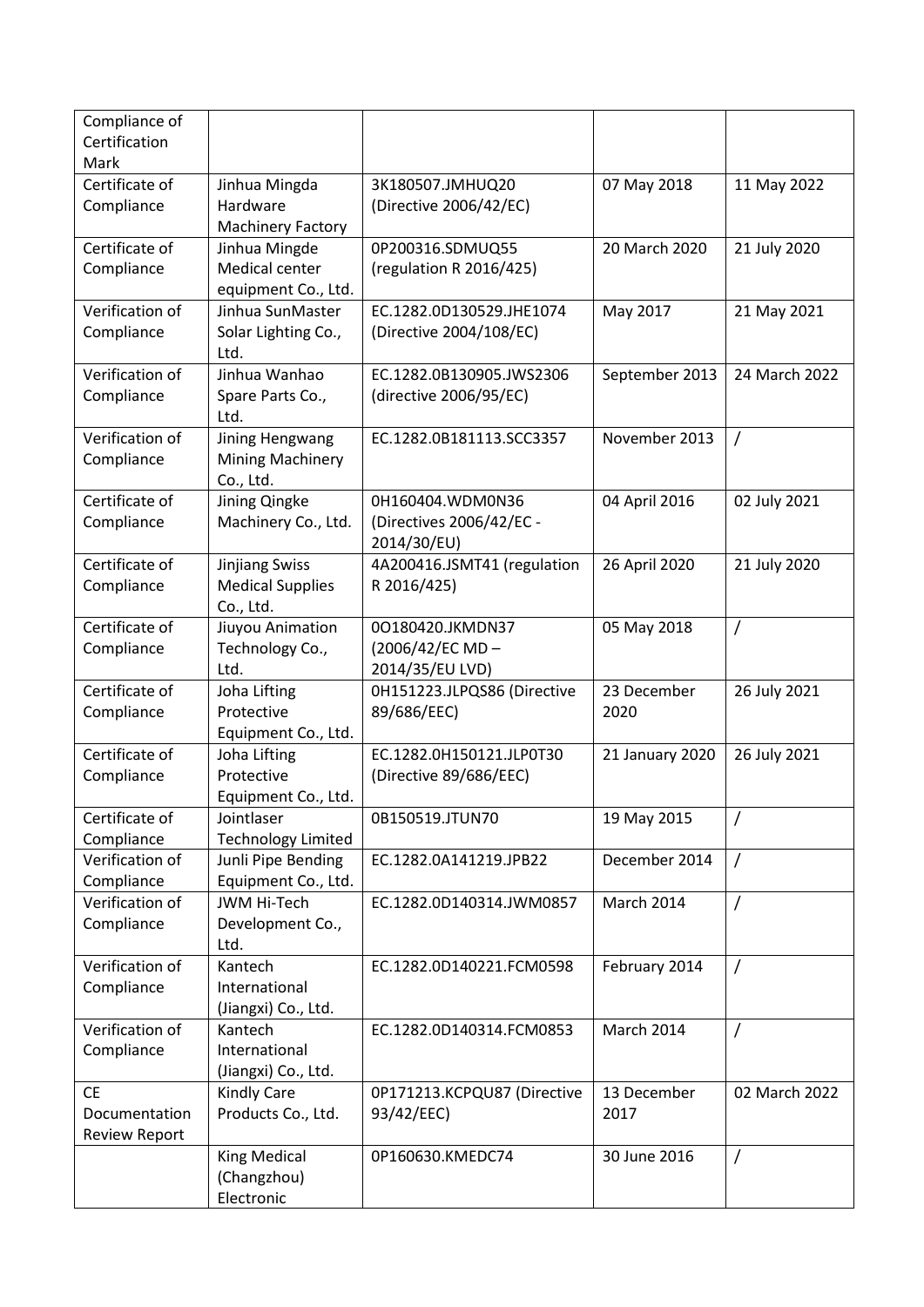| <b>CE Test Report</b>   | King Year Printing     | ENC2003192GZ38E1 (standard   | 20 March 2020     | 22 May 2020    |
|-------------------------|------------------------|------------------------------|-------------------|----------------|
|                         | and Packaging          | EN 149:2001+A1:2009)         |                   |                |
|                         | <b>Company Limited</b> |                              |                   |                |
| Certificate of          | Kingstar industrial    | 0P191203.YDHSW12             | 05 December       | 01 December    |
| Compliance              | Co., Ltd.              | (Directive 2014/30/EU)       | 2019              | 2020           |
| Certificate of          | Kom-Stal Trade Sp.     | 1I200319T.MFP0099 (directive | 19 March 2020     | 31 March 2020  |
| Compliance              | Z 0.0.                 | R 2016/425)                  |                   |                |
| Certificate of          | Koyuncu Bilisim        | 5C200413.YCKTC00             | 13 April 2020     | 16 June 2020   |
| Conformance             | Teknolojileri          | (Regulation 528/2012)        |                   |                |
|                         | San.Tic.Ltd.Sti        |                              |                   |                |
| Certificate of          | Kuangye                | 3N200311.KT0N48 (Regulation  | 11 March 2020     | 17 December    |
| Compliance              | (Dongguan)             | R 2016/425)                  |                   | 2021           |
|                         | Technology Co.,        |                              |                   |                |
|                         | Ltd.                   |                              |                   |                |
| Verification of         | Laizhou Dingrong       | EC.1282.0A140613.WJSPZ89     | <b>March 2017</b> | 11 September   |
| Compliance              | Steel Structure Co.,   | (Regulation R 305/2011)      |                   | 2020           |
|                         | Ltd                    |                              |                   |                |
| Certificate of          | Langshi Garments       | 4M200407T.LGW0N08            | 07 April 2020     | 23 October     |
| Compliance              | & Weaving Co., Ltd.    | (Regulation R 2016/425)      |                   | 2020           |
|                         | Jinjiang               |                              |                   |                |
| <b>EC Declaration</b>   | Lanxi Well Cotton      | EC.1282.0A140804.LWCT025     | 18 December       | $\prime$       |
| of Conformity           | Swab Co., Ltd.         | (Directive 93/42/EEC)        | 2018              |                |
| Verification of         | Lanxi Well Cotton      | EC.1282.0A140804.LWCT025     | August 2014       | $\overline{1}$ |
| Compliance              | Swab Co., Ltd.         | (Directive 93/42/EEC)        |                   |                |
| <b>RoHS Certificate</b> | LaserCareMED           | 0B160510.BLTUC84 (Directive  | 10 May 2016       | 11 December    |
| of Compliance           | Co.,Ltd                | 2011/65/EU)                  |                   | 2020           |
| Certificate of          | Lianyungang LiFeng     | 0E160615.LLODT01 (Directive  | 15 June 2016      | Update 24 July |
| Compliance              | Oxygen Supplies        | 93/42/EEC)                   |                   | 2020           |
|                         | For Medicine           |                              |                   |                |
|                         | Product                |                              |                   |                |
| Certificate of          | Liaocheng Hauser       | 2R160226.LVL0C04             | 26 February       | $\prime$       |
| Compliance              | Machinery              | (2014/35/EU LVD-             | 2016              |                |
|                         | Equipment Co., Ltd.    | 2014/30/EU EMC)              |                   |                |
| Certificate of          | Liaocheng Motong       | 0B160506.DWIUC33             | 06 May 2016       | 24 March 2022  |
| Compliance              | Equipment Co., Ltd.    | (directives 2014/35/EU -     |                   |                |
|                         |                        | 2014/30/EU)                  |                   |                |
| <b>CE</b>               | LIMPIEZA KINLIT SL     | 002839984KL (Directive       | 4 February 2020   | 17 July 2020   |
| Documentation           |                        | 93/42/EEC)                   |                   |                |
| Review                  |                        |                              |                   |                |
| <b>CE</b>               | LIMPIEZA KINLIT SL     | 0055608390KL (Directive      | 04 February       | 14 July 2020   |
| Documentation           |                        | 93/42/EEC)                   | 2020              |                |
| Review                  |                        |                              |                   |                |
| <b>CE</b>               | Limpieza Kinlit SL     | 0000921840 (Directive        | 20 March 2020     | 14 July 2020   |
| Documentation           |                        | 93/42/EEC)                   |                   |                |
| Review                  |                        |                              |                   |                |
| <b>CE</b>               | Limpieza Kinlit SL     | 00638212SNBG (directive      | 20 March 2020     | 26 June 2020   |
| Documentation           |                        | 93/42/EEC)                   |                   |                |
| Review                  |                        |                              |                   |                |
| <b>CE</b>               | Limpieza Kinlit SL     | 0063172025 (directive        | 20 March 2020     | 26 June 2020   |
| Documentation           |                        | 93/42/EEC)                   |                   |                |
| Review                  |                        |                              |                   |                |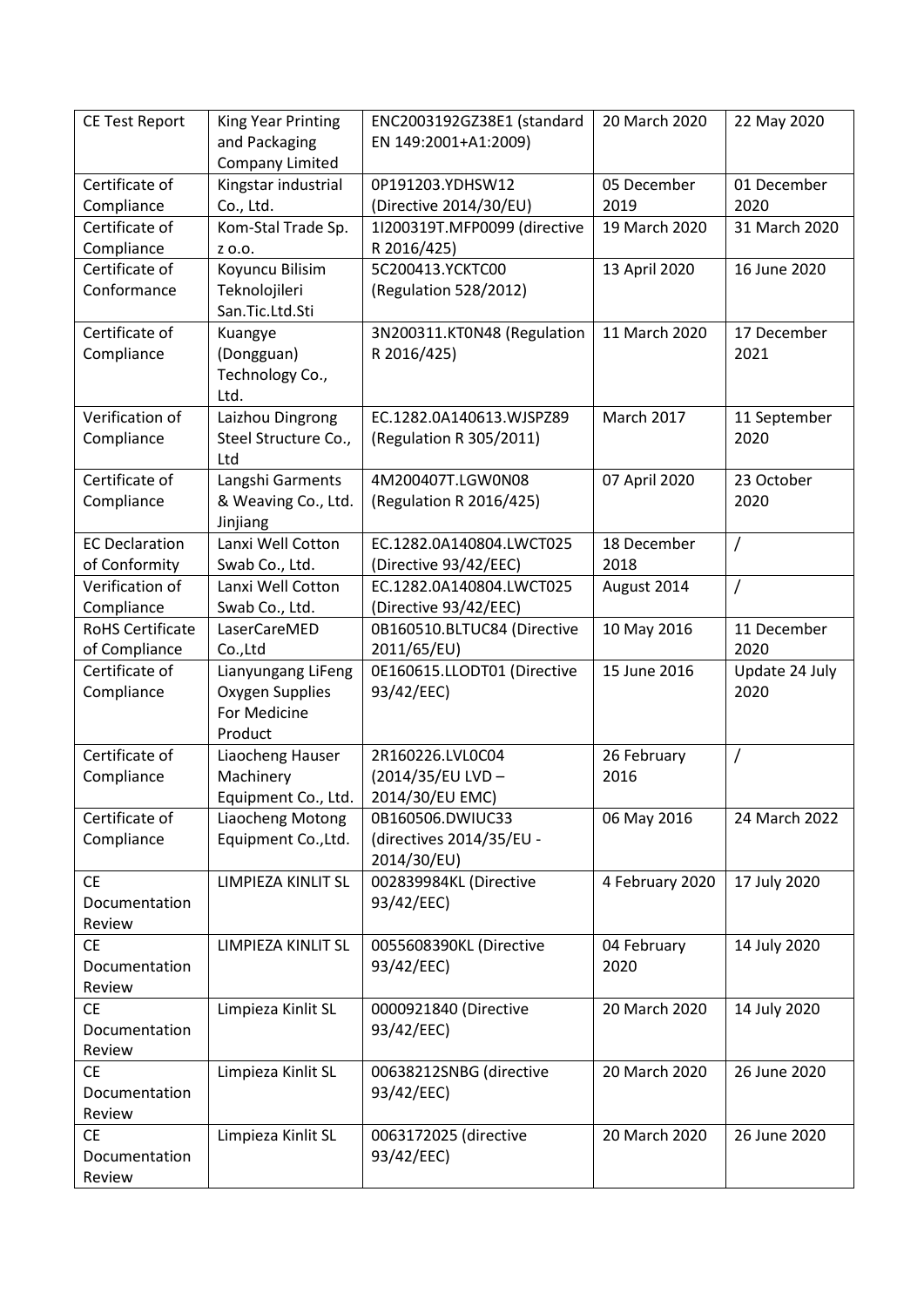| <b>CE</b><br>Documentation | LIMPIEZA KINLIT SL                         | 001083474KLB (directive<br>93/42/EEC)                 | 20 March 2020   | 09 June 2020         |
|----------------------------|--------------------------------------------|-------------------------------------------------------|-----------------|----------------------|
| Review                     |                                            |                                                       |                 |                      |
| Verification of            | Linhai Shuangmei                           | EC.1282.1N131114.LSM3074                              | November 2013   | $\overline{1}$       |
| Compliance                 | <b>Medical Supplies</b>                    | (93/42/EEC MDD)                                       |                 |                      |
|                            | Co., Ltd.                                  |                                                       |                 |                      |
| Certificate of             | Linyi Huaya                                | 150917/TL546                                          | 17 September    | $\prime$             |
| Conformity                 | Machinery Co., Ltd.                        |                                                       | 2015            |                      |
| Certificate of             | Linyi Queen                                | 0H211124.LOSCT55 (standard                            | 24 November     | 15 March 2022        |
| Compliance                 | Imp&Exp Co., Ltd.                          | EN ISO 89/106/EEC)                                    | 2021            |                      |
| Certificate of             | Longyan Ealita<br>Machine                  | EC.1282.0A181030.LEM3149                              | October 2018    | 18 September<br>2020 |
| Compliance                 | Manufacture Co.,                           | (Directive 2006/42/EC)                                |                 |                      |
|                            | Ltd.                                       |                                                       |                 |                      |
| Notifica della             | Loo Jo Machine                             | 0H180925.JMMTS66                                      | 25 September    | 19 October           |
| Garanzia di                | Manufacturing Co.,                         | (Directive 2014/68/EU)                                | 2019            | 2021                 |
| Qualità Totale /           | Ltd.                                       |                                                       |                 |                      |
| Notification of            |                                            |                                                       |                 |                      |
| the Full Quality           |                                            |                                                       |                 |                      |
| Assurance                  |                                            |                                                       |                 |                      |
| Certificate of             | LS Energie Europe                          | 2C230623.CPJQO56 (Directive                           | 26 May 2021     | 18 November          |
| Compliance                 | SAS                                        | 2006/42/EC)                                           |                 | 2021                 |
| Certificate of             | LS Energie Europe                          | 2C230623.CPJQO58 (Directive                           | 26 May 2021     | 18 November          |
| Compliance                 | SAS                                        | 2014/35/EU)                                           |                 | 2021                 |
| Certificate of             | Luohe Orange                               | LL120427/DHF400                                       | April 2012      | /                    |
| Compliance                 | Mechanical                                 |                                                       |                 |                      |
|                            | Equipment Co., Ltd.                        |                                                       |                 |                      |
| Certificate of             | Luoyang Zhongde<br><b>Heavy Industries</b> | OTC1301226928 (Directives<br>2006/95/EC - 2006/42/EC) | 22 January 2013 | 11 May 2022          |
| Compliance                 | Co., Ltd                                   |                                                       |                 |                      |
| Certificato di             | <b>MAM Explosion-</b>                      | ECM 20 ATEX-B TW75                                    | 17 April 2020   | 29 April 2022        |
| esame UE del               | proof Technology                           | (directive 2014/34/EU)                                |                 |                      |
| tipo $/$                   | (Shanghai) Co., Ltd.                       |                                                       |                 |                      |
| EU-type                    |                                            |                                                       |                 |                      |
| examination                |                                            |                                                       |                 |                      |
| certificate                |                                            |                                                       |                 |                      |
| Certificate of             | Maskri (Huzhou)                            | 4M200320.MSRHZ32                                      | 20 March 2020   | 12 May 2020          |
| Compliance                 | Biotechnology Co.,                         | (directive R 2016/425)                                |                 |                      |
|                            | Ltd                                        |                                                       |                 |                      |
| Certificate of             | Maskri (Huzhou)                            | 4M200324.MSRHZ32                                      | 24 March 2020   | 10 April 2020        |
| Compliance                 | Biotechnology Co.,                         | (directive R 2016/425)                                |                 |                      |
|                            | Ltd                                        |                                                       |                 |                      |
| Certificate of             | <b>MDC Medical</b>                         | 20151210.CWBQU35                                      | 10 December     | $\prime$             |
| Compliance                 | ChangChun Co.,                             |                                                       | 2015            |                      |
| Verification of            | Ltd.<br>Mediawaves Inc.                    | EC.1282.1A140219.M0552                                | February 2014   | 7                    |
| Compliance                 |                                            |                                                       |                 |                      |
| Certificate of             | <b>Medical Company</b>                     | 5C200401R.QHT0D92                                     | 01 March 2020   | 15 May 2020          |
| Compliance                 | Farmi                                      | (directive R 2016/425)                                |                 |                      |
|                            | Medico (Huaian)                            | 0H170104.M0035                                        | 04 January 2017 |                      |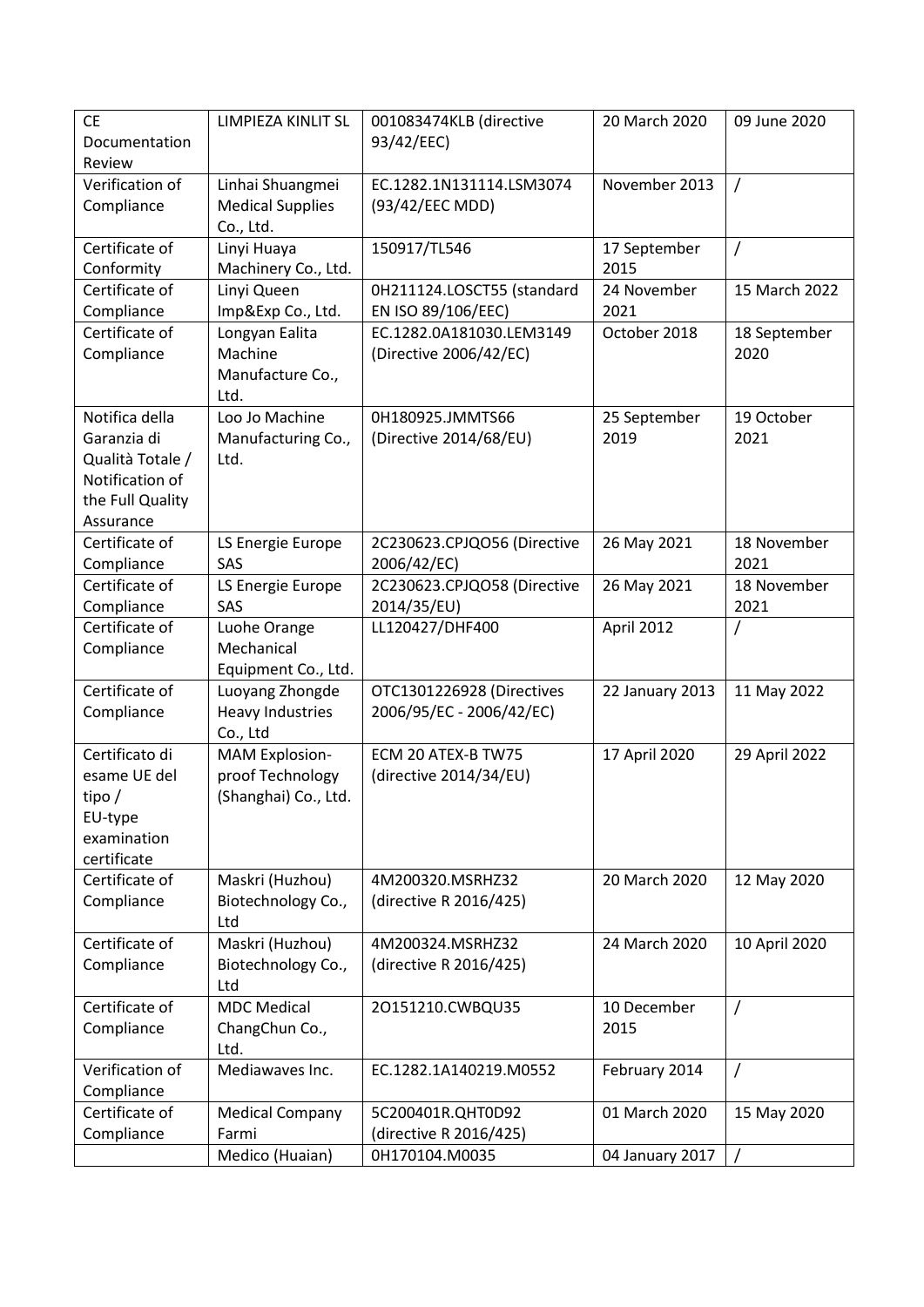| Certificate of  | Medtrue Enterprise        | 0B190621.FNHTU05             | 20 June 2019      | 02 October    |
|-----------------|---------------------------|------------------------------|-------------------|---------------|
| Compliance      | Co., Ltd.                 | (Directives 2014/35/EU -     |                   | 2020          |
|                 |                           | 2014/30/EU)                  |                   |               |
| Verification of | <b>Merlot Commerce</b>    | EC.1282.0D140103.N0055       | January 2014      | $\prime$      |
| Compliance      | Co., Ltd.                 |                              |                   |               |
| Verification of | Microstar Electric        | EC.1282.TT04091421.MID960    | September 2014    | $\prime$      |
| Compliance      | <b>Company Limited</b>    | 02                           |                   |               |
| Verification of | <b>Microstar Electric</b> | EC.1282.TT04091621.MID960    | September 2014    | $\prime$      |
| Compliance      | Company Limited           | 09                           |                   |               |
| Certificate of  | Mintai Medical            | 3N200312.YHH0O03 (directive  | 12 March 2020     | 19 March 2020 |
| Compliance      | Supplies (Jiangsu)        | R 2016/425)                  |                   |               |
|                 | Co., Ltd.                 |                              |                   |               |
| Verification of | Mitsubishi Heavy          |                              | November 2013     | $\prime$      |
| Compliance      | Industries, Ltd           |                              |                   |               |
| Certificato di  | Moflon Technology         | ECM 18 ATEX 4572 (Directive  | 26 November       | 29 October    |
| esame UE del    | Co., Limited              | 2014/34/EU)                  | 2018              | 2021          |
| tipo / EU-type  |                           |                              |                   |               |
| examination     |                           |                              |                   |               |
| certificate     |                           |                              |                   |               |
| Certificate of  | Nanjing Biosafer          | 0E160429.SNBUT95             | 29 April 2016     | T             |
| Compliance      | biological                | (2014/35/EU LVD-             |                   |               |
|                 | technology Co.,           | 2014/30/EU EMC)              |                   |               |
|                 | Ltd.                      |                              |                   |               |
| Certificate of  | Nanjing Careland          | 0A15070707070 (directive     | 7 July 2015       | 19 March 2020 |
| Compliance      | <b>Medical Equipment</b>  | 93/42/EEC)                   |                   |               |
|                 | Co., Ltd.                 |                              |                   |               |
| Certificate of  | Nanjing Fitt Hose         | 1R150923.NFHTC72             | September 2015    | $\prime$      |
| Compliance      | Co., Ltd.                 |                              |                   |               |
| Certificate of  | <b>NANJING FOINOE</b>     | 0D151021.NFTO64 (Directive   | 21 October        | 24 July 2020  |
| Compliance      | CO., LTD.                 | 93/42/EEC)                   | 2015              |               |
| Verification of | Nanjing Fuyuan            | EC.1282.TT04092413.PED9200   | September 2014    | $\prime$      |
| Compliance      | <b>Chemical Pipeline</b>  | 5                            |                   |               |
|                 | Equipment CO.,            |                              |                   |               |
|                 | <b>LTD</b>                |                              |                   |               |
| Certificate of  | <b>Nanjing Trading</b>    | 0P200319T.NSF0064 (directive | 19 March 2020     | 28 April 2020 |
| Compliance      | Limited (full name        | R 2016/425)                  |                   |               |
|                 | not available)            |                              |                   |               |
| Certificate of  | Nanling Jieli             | 0P200325S.ACS0Q31            | 25 March 2020     | 22 May 2020   |
| Compliance      | <b>Medical Equipment</b>  | (directive R 2016/425)       |                   |               |
|                 | Co., Ltd                  |                              |                   |               |
| Verification of | Nanofan Industrial        | 111114/NIC807                | November 2011     | $\prime$      |
| Compliance      | Coatings                  |                              |                   |               |
| Verification of | Nantong Boke              | EC.1282.0D140319.NBE0950     | <b>March 2016</b> | 13 January    |
| Compliance      | <b>Endo Medical</b>       | (Directive 93/42/EEC)        |                   | 2020          |
|                 | Device Tecnology          |                              |                   |               |
|                 | Co.,Ltd.                  |                              |                   |               |
| Not available   | <b>Nantong Egens</b>      | 0D160105.NEB0021 (98/79/EC   | Not available     | $\sqrt{2}$    |
|                 | Biotechnology             | Directive)                   |                   |               |
| Certificate of  | <b>Nantong Egens</b>      | 0D150923.NEBTC82 (98/79/EC   | 23 September      | /             |
| Compliance      | Biotechnology Co.,        | IVDD)                        | 2015              |               |
|                 | Ltd.                      |                              |                   |               |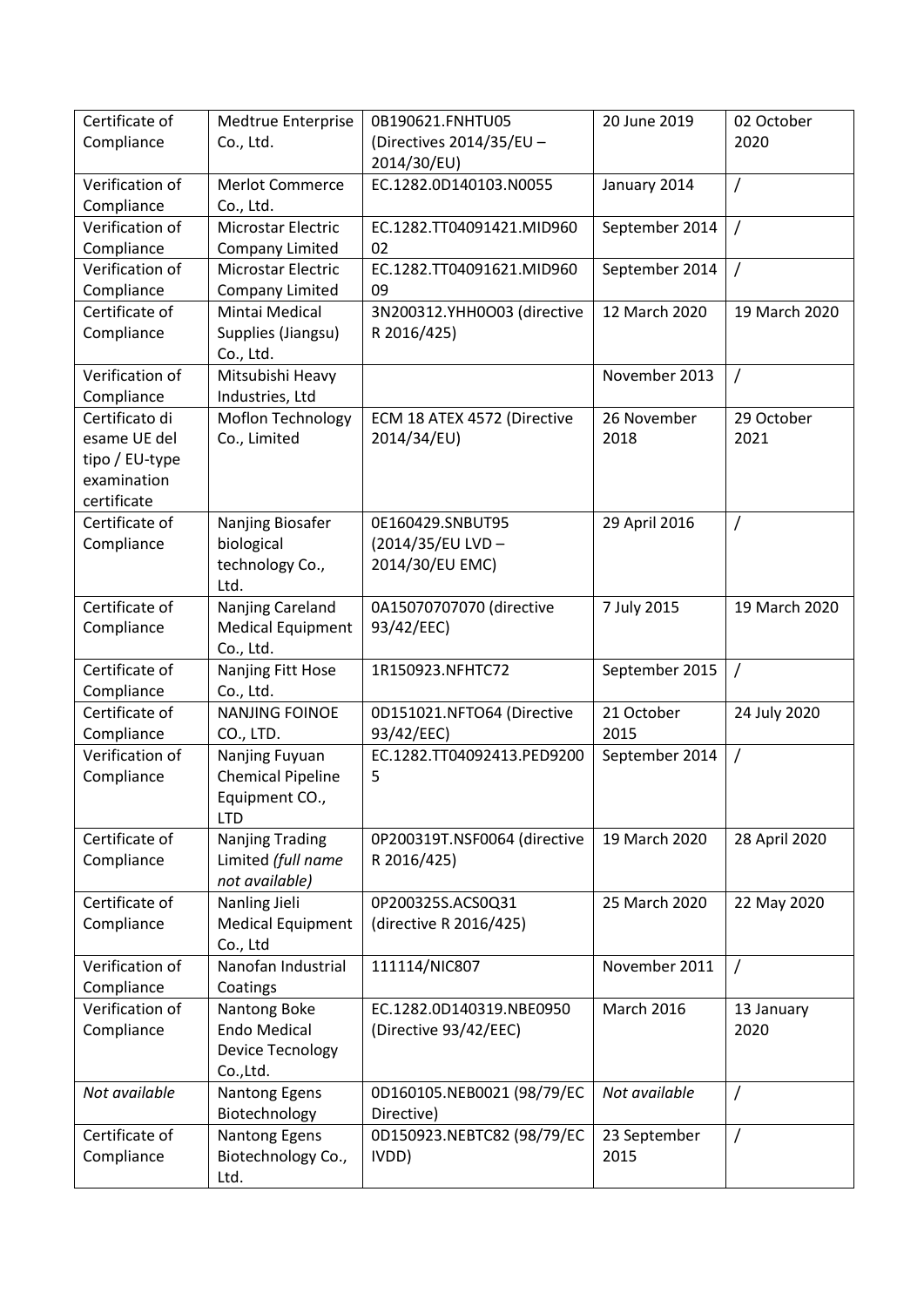| Certificate of<br>Compliance                                                        | Nantong Egens<br>Biotechnology Co.,<br>Ltd.                                          | 0D150728.NEBDN11<br>(98/79/EC IVDD)                | 28 July 2015        |                     |
|-------------------------------------------------------------------------------------|--------------------------------------------------------------------------------------|----------------------------------------------------|---------------------|---------------------|
| Certificate of<br>Compliance                                                        | <b>Nantong Egens</b><br>Biotechnology Co.,<br>Ltd.                                   | 0D150625.NEBDQ65<br>(98/79/EC (IVDD)               | 25 June 2015        | $\prime$            |
| Certificate of<br>Compliance                                                        | <b>Nantong Egens</b><br>Biotechnology Co.,<br>Ltd.                                   | 0D150824.NEBTU97<br>(98/79/EC IVDD)                | 24 August 2015      | 16 March 2020       |
| <b>Test Report</b>                                                                  | Nantong Goodwish<br><b>Medical Electrical</b><br>Appliance<br><b>Company Limited</b> | ECM0530E0013 001                                   | 15 May 2019         | 27 February<br>2020 |
| <b>Test Report</b>                                                                  | Nantong Goodwish<br><b>Medical Electrical</b><br>Appliance<br>Company Limited        | ECM0530E0014 001                                   | 22 May 2019         | 27 February<br>2020 |
| <b>Test Report</b>                                                                  | Nantong Goodwish<br><b>Medical Electrical</b><br>Appliance<br>Company Limited        | ECM0530S0013 001                                   | 09 May 2019         | 27 February<br>2020 |
| <b>Test Report</b>                                                                  | Nantong Goodwish<br><b>Medical Electrical</b><br>Appliance<br>Company Limited        | ECM0530S0014 001                                   | 09 June 2019        | 27 February<br>2020 |
| Certificate of<br>Conformity                                                        | Nantong<br>Supanchor<br>Geotechnical<br>Systems co                                   | 100623/NSA509                                      | June 2010           | $\prime$            |
| Certificate of<br>Compliance                                                        | Nanyang Explosion<br><b>Protection Group</b><br>Co., Ltd.                            | EC.1282.1I191112.NEPQT79<br>(Directive 2006/42/EC) | 12 November<br>2019 | 21 May 2021         |
| Certificato di<br>esame UE del<br>tipo $/$<br>EU-type<br>examination<br>certificate | Nanyang Sanhe<br>Explosion-proof<br>Electric Co., Ltd.                               | ECM 20 ATEX-B QN76<br>(directive 2014/34/EU)       | 01 July 2020        | 17 July 2020        |
| Certificato di<br>esame UE del<br>tipo/<br>EU-type<br>examination<br>certificate    | Nanyang Sanhe<br>Explosion-proof<br>Electric Co., Ltd.                               | ECM 20 ATEX-B QN77<br>(directive 2014/34/EU)       | 01 July 2020        | 17 July 2020        |
| Certificato di<br>esame UE del<br>tipo $/$<br>EU-type<br>examination<br>certificate | Nanyang Sanhe<br>Explosion-proof<br>Electric Co., Ltd.                               | ECM 20 ATEX-B QN78<br>(directive 2014/34/EU)       | 01 July 2020        | 17 July 2020        |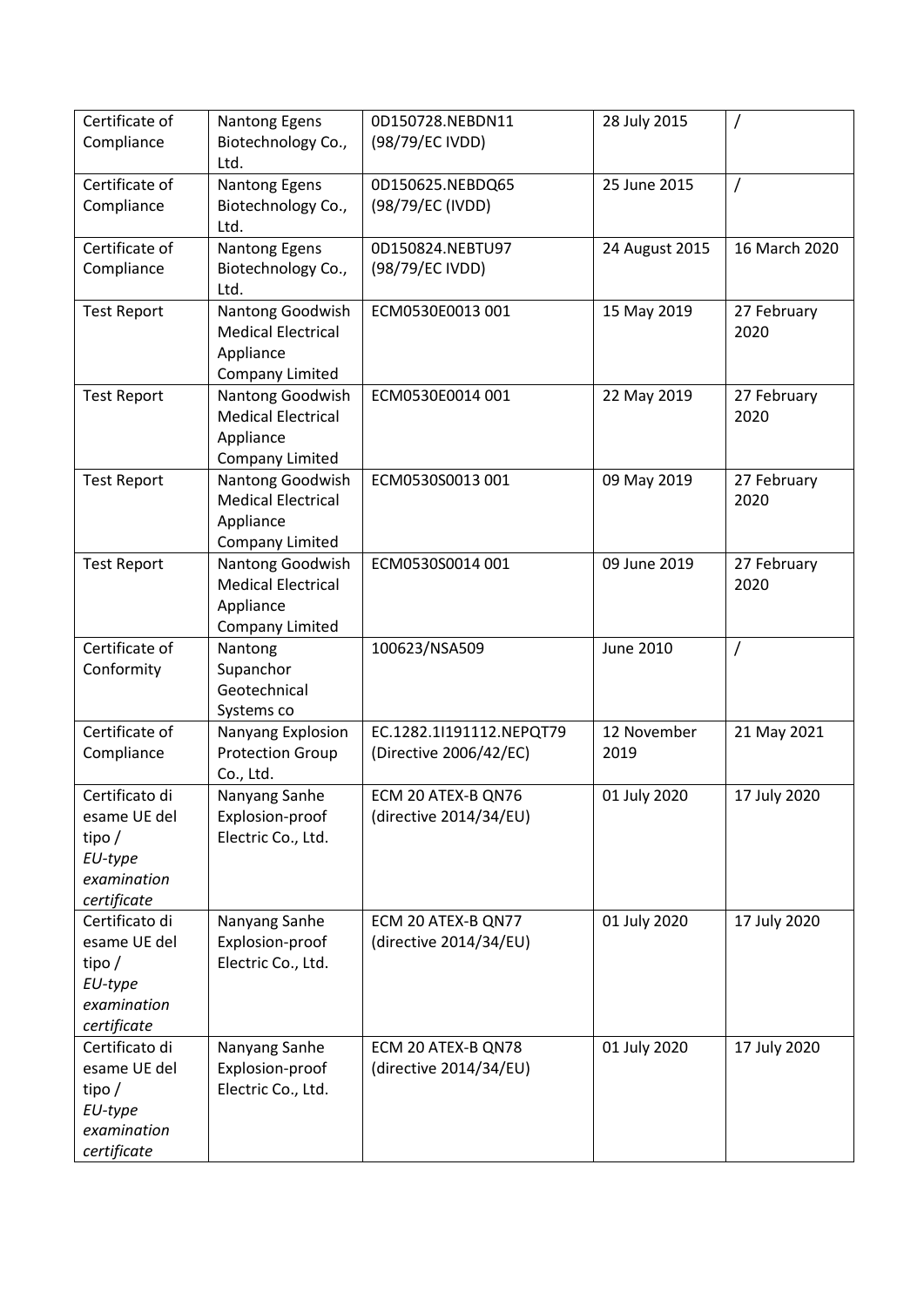| Certificate of<br>Compliance | Newbeauty                               | EC.1282.0B141126.JTQC81<br>(directives 93/42/EEC &     | 25 August 2020 | 29 April 2022  |
|------------------------------|-----------------------------------------|--------------------------------------------------------|----------------|----------------|
|                              |                                         | 2007/47/EC)                                            |                |                |
| Certificate of<br>Compliance | Newbeauty                               | YAKE20190315486 (Directives<br>93/42/EEC - 2007/47/EC) | 25 August 2020 | 05 August 2021 |
| Verification of              | Nignbo Sport                            | EC.1282.TT04091513.CPR7201                             | September 2014 | $\overline{1}$ |
| Compliance                   | <b>Electric Appliance</b>               | 8                                                      |                |                |
|                              | Co., Ltd.                               |                                                        |                |                |
| Certificate of               | Ningbo Chenfan                          | 170406.NCA0N22 (Standard                               | 07 April 2017  | 14 April 2021  |
| Compliance                   | <b>Auto Accessories</b>                 | ISO/DIS 15263-4:2006)                                  |                |                |
|                              | Co., Ltd.                               |                                                        |                |                |
|                              | Ningbo Choice                           | 0K160520.NCMUW76                                       | 20 May 2016    | /              |
|                              | <b>Medical Devices</b>                  |                                                        |                |                |
|                              | Ningbo Choice<br><b>Medical Devices</b> | 0K160520.NCMUW77                                       | 20 May 2016    | /              |
|                              | Ningbo Choice<br><b>Medical Devices</b> | 0K160520.NCMUW78                                       | 20 May 2016    | $\overline{1}$ |
| Certificate of               | Ningbo Dayang                           | 0S161221.VNC023                                        | 21 December    | /              |
| Compliance                   | <b>Industry and Trade</b><br>Co., Ltd   |                                                        | 2016           |                |
| Certificate of               | Ningbo Donsen                           | EC.1282.1P150227.NDB0N27                               | 27 February    | 23 December    |
| Compliance                   | <b>Building Material</b>                | (standards EN 1452-3:2000,                             | 2020           | 2020           |
|                              | Co., Ltd.                               | EN 10226-1:2004, EN                                    |                |                |
|                              |                                         | 12201:2004, ISO 14236:2007)                            |                |                |
| Certificate of               | NINGBO ELINK                            | 0B200312.NJT0N63 (directive                            | 12 March 2020  | 27 March 2020  |
| Compliance                   | <b>IMPORT EXPORT</b>                    | 93/42/EEC)                                             |                |                |
|                              | Co., Ltd.                               |                                                        |                |                |
| Certificate of               | Ningbo Foura                            | 0P200406R.NFE0T86                                      | 02 April 2020  | 30 October     |
| Compliance                   | Electrical Co., Ltd.                    | (Regulation R 2016/425)                                |                | 2020           |
| <b>Test Report</b>           | Ningbo HicRen                           | ECM0530S0030 001                                       | 27 November    | 27 February    |
|                              | Biotechnology<br>Co.,Ltd.               |                                                        | 2019           | 2020           |
| <b>Test Report</b>           | Ningbo HicRen                           | ECM0530S0031 001                                       | 27 September   | 27 February    |
|                              | Biotechnology                           |                                                        | 2019           | 2020           |
|                              | Co., Ltd.                               |                                                        |                |                |
| Attestato UE di              | Ningbo Hongda                           | ECM LD-B 2018-TW17                                     | 15 December    | 12 January     |
| tipo / EU-Type               | Elevator Co., Ltd.                      | (Directive 2014/33/UE)                                 | 2020           | 2021           |
| Certificate                  |                                         |                                                        |                |                |
|                              | Ningbo Kaipo                            | 0E160421.NKEUD76                                       | 21 April 2016  | $\prime$       |
|                              | Electron                                |                                                        |                |                |
|                              | <b>Instrument And</b>                   |                                                        |                |                |
|                              | Meter                                   |                                                        |                |                |
| Certificate of               | Ningbo Kingson                          | 0L191129.TLQSS57 (directives                           | 02 December    | 21 April 2020  |
| Compliance                   | Tools Co., Limited                      | 2006/42/EC-2014/30/EU)                                 | 2019           |                |
| Certificate of               | Ningbo Make                             | 0P200402E.NMP000114                                    | 02 April 2020  | 20 October     |
| Compliance                   | <b>Health Protective</b>                | (Regulation R 2016/425)                                |                | 2020           |
| Certificate of               | Ningbo Make                             | 0P200402E.NMP000114                                    | 02 April 2020  | 17 December    |
| Compliance                   | <b>Health Protective</b>                | (Regulation R 2016/425)                                |                | 2021           |
| Certificate of               | Products Co., Ltd.<br>Ningbo Meida      | BST200312214401SC                                      | 02 April 2020  | 12 May 2020    |
| Compliance                   | <b>Plastic Products</b>                 | (directive R 2016/425)                                 |                |                |
|                              | Co., Ltd                                |                                                        |                |                |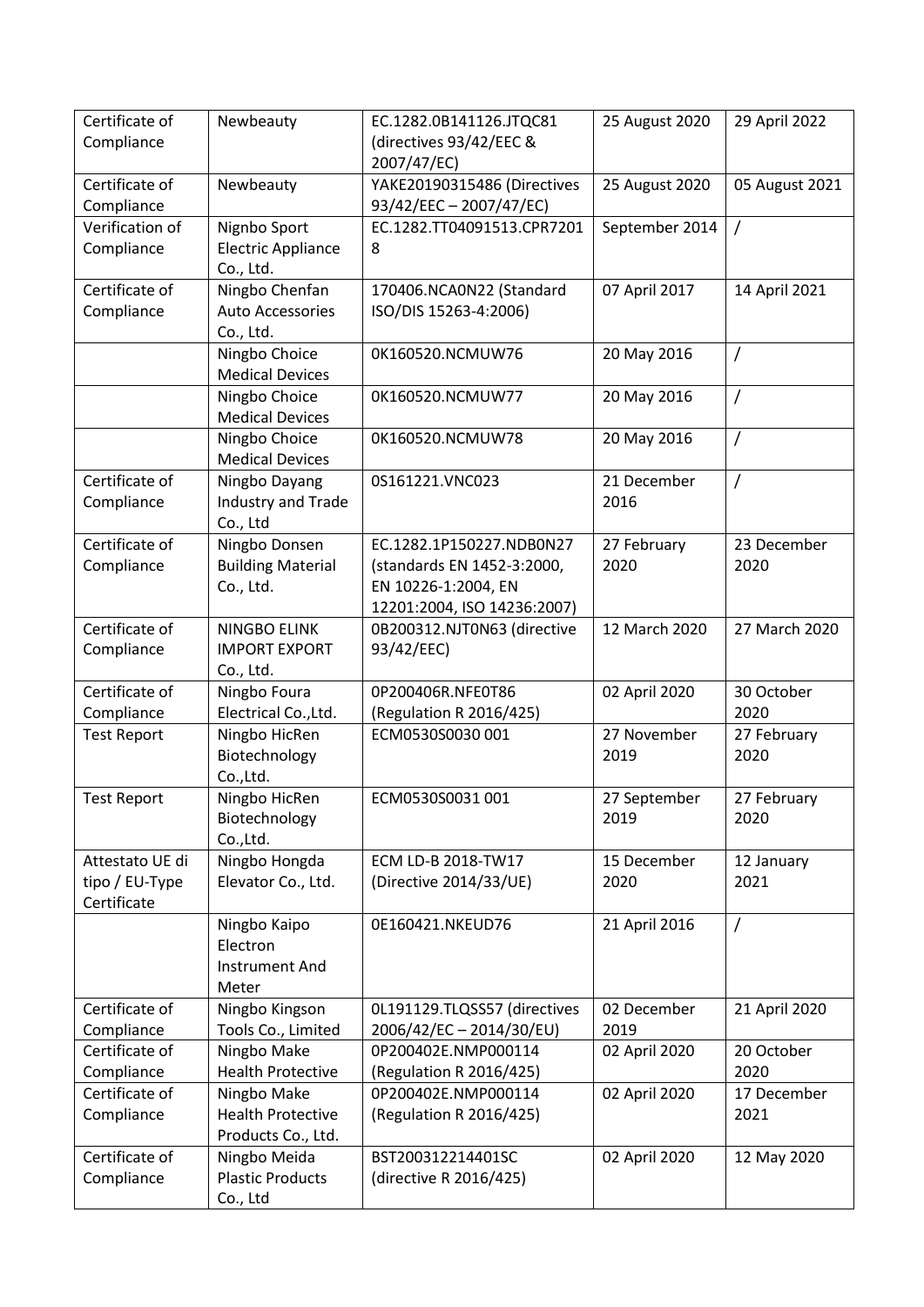| Certificate of<br>Compliance                                                        | Ningbo Ming Sing<br>Optical R&D Co.,                        | 0B150401.NMSUD07<br>(Directive 93/42/EEC)             | 01 April 2015       | 14 July 2020        |
|-------------------------------------------------------------------------------------|-------------------------------------------------------------|-------------------------------------------------------|---------------------|---------------------|
|                                                                                     | Ltd.                                                        |                                                       |                     |                     |
| Certificate of<br>Compliance                                                        | Ningbo Mushao<br>Medical<br>Technology Co.,<br>Ltd.         | 4K200317.WDL2315 (directive<br>R 2016/425)            | 27 March 2020       | 27 March 2020       |
| Certificate of<br>Compliance                                                        | Ningbo Qiuyi<br>Industry Co.,<br>Limited                    | EC.1282.1P141211.SBOQO23                              | December 2014       | $\prime$            |
| Certificate of<br>Compliance                                                        | Ningbo Shisha<br>Houseware Co.,<br>Ltd.                     | 4T200331G.CRK0D50<br>(directive R 2016/425)           | 31 March 2020       | 17 April 2020       |
| <b>EC Type</b><br>Examination of<br>Compliance of<br>Certification<br>Mark          | Ningbo Successor<br>Machinery<br>Technology<br>Co., Ltd.    | 0B200829.LXT0H05 (Directive<br>2006/42/EC)            | 29 August 2020      | 10 November<br>2020 |
| Verification of<br>Compliance                                                       | Ningbo Sunger<br>Lighting<br>Technology Co.,<br>Ltd.        | EC.1282.0A140529.NSLQR66<br>(Directive 2006/95/EC)    | May 2014            | 17 December<br>2021 |
| Verification of<br>Compliance                                                       | Ningbo Sunger<br>Lighting<br>Technology Co.,<br>Ltd.        | EC.1282.0A140529.NSLQR67<br>(Directive 2006/95/EC)    | May 2014            | 17 December<br>2021 |
| Verification of<br>Compliance                                                       | Ningbo Sunger<br>Lighting<br>Technology Co.,<br>Ltd.        | EC.1282.0A140529.NSLQR68<br>(Directive 2006/95/EC)    | May 2014            | 17 December<br>2021 |
| Certificate of<br>Compliance                                                        | NJ Holding BV                                               | 2G200401T.SGF0S71<br>(regulation R 2016/425)          | 01 April 2020       | 31 July 2020        |
| Certificato di<br>esame UE del<br>tipo $/$<br>EU-type<br>examination<br>certificate | No-Avarun Tajhyzat<br>Imen Bargh (NATIB)<br>Mfg. & Eng. Co. | <b>ECM 16 ATEX-B 356 X</b><br>(Directive 2014/34/UE)  | 30 December<br>2016 | 07 May 2021         |
| Verification of<br>Compliance                                                       | Not available                                               | EC.1282.0A130531.TSY1092<br>(Directive 2013/53/EU)    | <b>July 2020</b>    | 18 November<br>2021 |
| <b>CE</b><br>Documentation<br>Review                                                | Not available                                               | 3O170601.LHIUS03 (Directive<br>93/42/EEC)             | 01 June 2017        | 21 May 2021         |
| Certificate of<br>Compliance                                                        | Not available                                               | 0J160126.H&K0T08 (Directive<br>93/42/EEC)             | 26 January 2016     | 20 April 2021       |
| Certificate of<br>Compliance                                                        | Not available                                               | 0P200327S.GRC0C69<br>(regulation R 2016/425)          | 27 March 2020       | 03 November<br>2020 |
| <b>Įrenginio</b><br>sertifikatas                                                    | Not available                                               | 2018/95<br>2W170323.BHM0W77<br>(Directive 2014/30/EU) | 10 October<br>2016  | 03 November<br>2020 |
| Certificate of<br>Compliance                                                        | Not available                                               | 00200319F.GHL0U03<br>(regulation R 2016/425)          | 19 March 2020       | 03 November<br>2020 |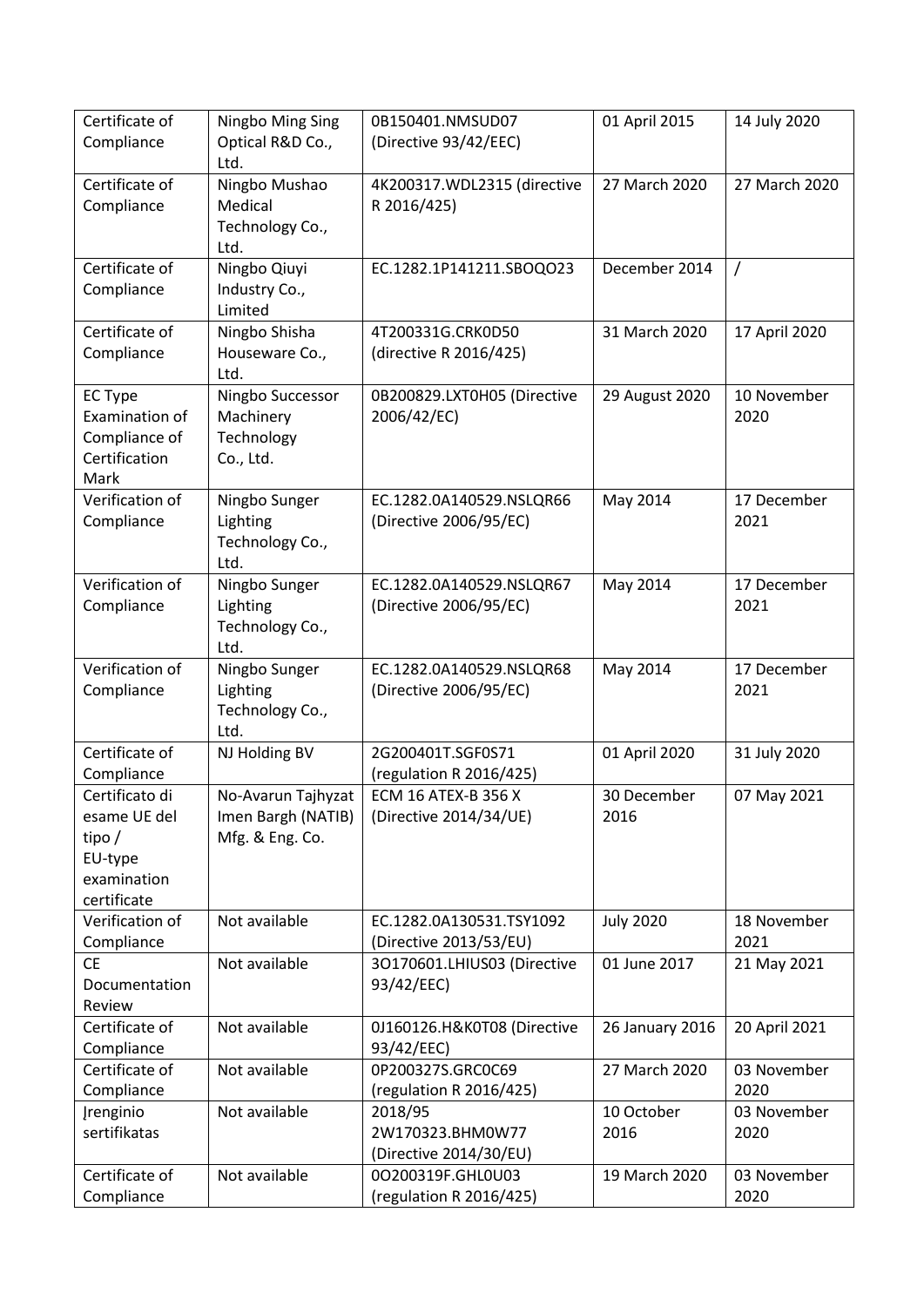| Certificate of        | not available          | 4M200407T.LGW0N08           | 07 April 2020    | 31 July 2020   |
|-----------------------|------------------------|-----------------------------|------------------|----------------|
| Compliance            |                        | (regulation R 2016/425)     |                  |                |
| Certificate of        | Not available          | 0P200310.DHC0W93            | 10 March 2020    | 28 July 2020   |
| Compliance            |                        | (regulation R 2016/425)     |                  |                |
| Certificate of        | Not available          | 0P200405I.SNP0162           | 06 April 2020    | 24 July 2020   |
| Compliance            |                        | (regulation R 2016/425)     |                  |                |
| Certificate of        | Not available          | 5C200 (part of the No. not  | 02 April 2020    | 24 July 2020   |
| Compliance            |                        | available) SKT0Q32          |                  |                |
|                       |                        | (regulation R 2016/425)     |                  |                |
| Certificate of        | Not available          | 0H160404.QGI0N38 (standard  | 04 April 2016    | 12 June 2020   |
| Compliance            |                        | BS EN 15918:2011)           |                  |                |
| Report di Prova       | Not available          | Not available (standard UNI | 28 April 2020    | 29 May 2020    |
| (test report)         |                        | EN 14683:2019)              |                  |                |
| <b>EU Declaration</b> | Not available          | 3J200312.FZMU013 (directive | Not available    | 29 May 2020    |
| of Conformity         |                        | MDR 2017/745)               |                  |                |
| Documentation         | Not available          | Not available (Directive    | 28 June 2017     | 08 May 2020    |
| Review Report         |                        | 93/42/EEC)                  |                  |                |
| Certificate of        | not available          | EC.1282.0A141105.QSEQD57    | 05 November      | 07 April 2020  |
| Compliance            |                        | (directives 2006/95/EC-     | 2016             |                |
|                       |                        | 2004/108/EC)                |                  |                |
| Certificate of        | Not available          | 00200311.JQG0N18 (directive | 11 March 2020    | 03 April 2020  |
| Compliance            |                        | R 2016/425)                 |                  |                |
| Not available         | Not available          | Not available (Directive    | 19 December      | 25 March 2020  |
|                       |                        | 89/686/EEC)                 | 2014             |                |
| Verification of       | Not available          | EC.1282.1P140753.NMSDO45    | <b>July 2014</b> | 13 March 2020  |
| Compliance            |                        | (Directive 93/42/EEC)       |                  |                |
| Verification of       | Not available          | EC.1282.0E141017.SCRTN64    | 17 October       | $\prime$       |
| Compliance            |                        | (2006/95/EC LVD)            | 2014             |                |
| Verification of       | Not available          | 1L121201/WRM2066            | December 2017    | $\overline{1}$ |
| Compliance            |                        | (2006/42/EC MD-             |                  |                |
|                       |                        | 2006/95/EC LVD)             |                  |                |
| Verification of       | Not available          | 1L121201/WRM2068            | December 2017    | $\overline{1}$ |
| Compliance            |                        | (2006/95/EC LVD-            |                  |                |
|                       |                        | 2004/108/EC EMC)            |                  |                |
| Certificate of        | Nuozhong Steel         | 0P191122.SXMSC14 (Directive | 22 November      | 13 April 2022  |
| Compliance            | Manufacturing Co.,     | 2014/68/EU)                 | 2019             |                |
|                       | Ltd.                   |                             |                  |                |
| EU-type               | O.M.E. SRL             | 01161017.JHEQ002            | 18 October       | $\prime$       |
| examination           |                        | (2014/34/EU Directive)      | 2016             |                |
| certificate           |                        |                             |                  |                |
| Certificate of        | Orksa Jenerator        | 110523/RIJ341 (2006/42/EC   | February 2018    | $\overline{1}$ |
| Compliance            |                        | MD-2004/108/EC EMC-         |                  |                |
|                       |                        | 2006/95/EC LVD)             |                  |                |
| Certificate of        | Orksa Jenerator        | 143742/RIJ528 (2006/42/EC   | February 2018    | $\overline{1}$ |
| Compliance            |                        | MD-2004/108/EC EMC-         |                  |                |
|                       |                        | 2006/95/EC LVD)             |                  |                |
| Certificate of        | Orksa Jenerator        | 100544/RIJ221 (2006/42/EC   | February 2018    | $\overline{1}$ |
| Compliance            |                        | MD-2004/108/EC EMC-         |                  |                |
|                       |                        | 2006/95/EC LVD)             |                  |                |
| Certificate of        | <b>Ovar Technology</b> | 0P160816.HAETD14            | 11 August 2016   | 29 October     |
| Compliance            | Co., Ltd               | (Directives 2014/35/EU -    |                  | 2021           |
|                       |                        | 2014/30/EU)                 |                  |                |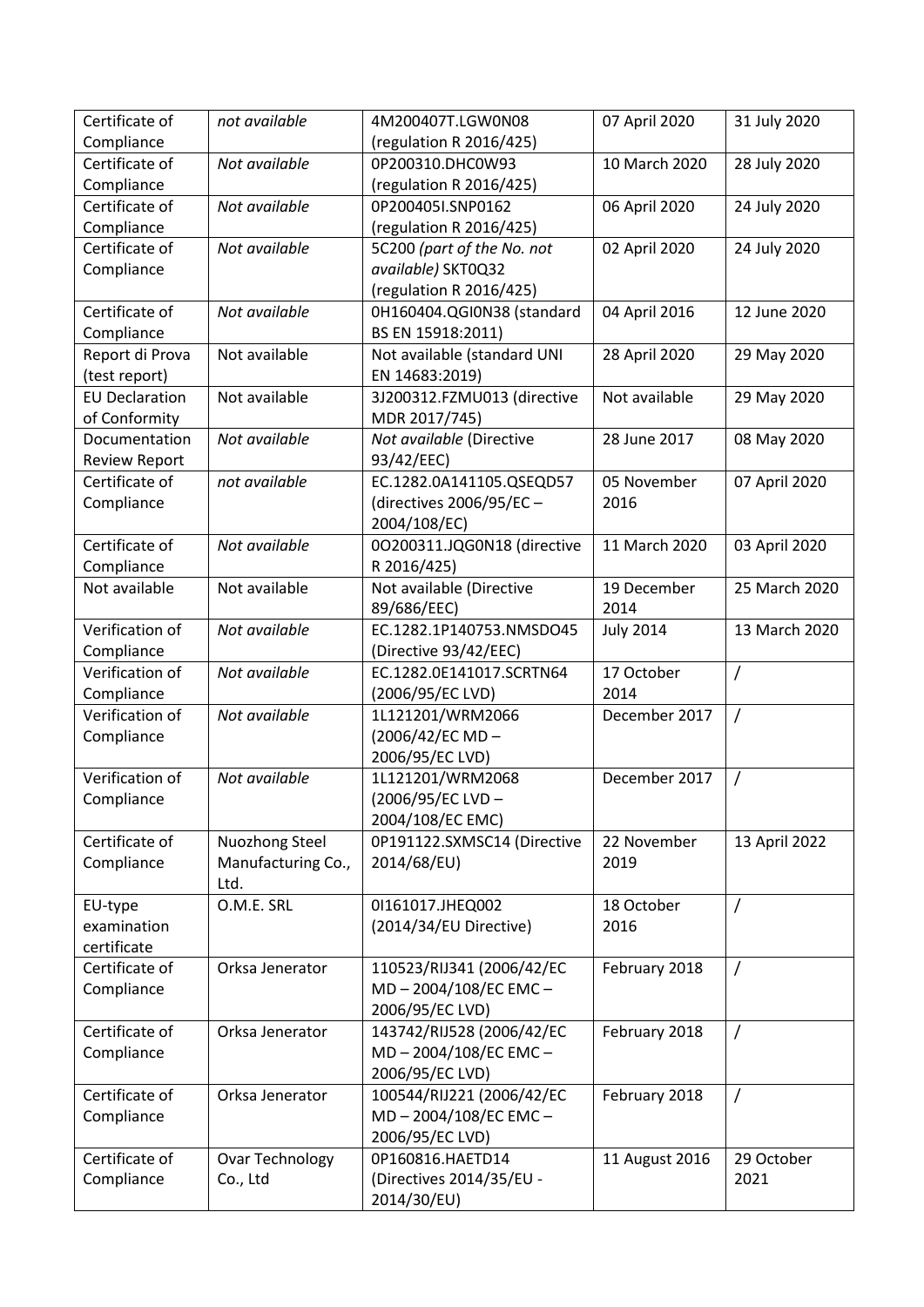| Europe S.A.<br>(Directive 2014/34/EU)<br>corrispondenza<br>Esame CE<br>Allegato III /<br>Verification of<br>Compliance EC<br>Examination<br>Annex III<br>Certificate of<br>TPPEMJ20031232551-AG02-<br>17 March 2020<br>Panich 999 Group<br>15 December<br>Limited Partnership<br>2020<br>Compliance<br>10 (Directive R 2016/425)<br>Certificate of<br>15 August 2019<br>11 December<br>Peninsula Piping<br>0P190815.PMTT26 (Directive<br>Compliance<br>Manufacturing Sdn.<br>2014/68/UE)<br>2020<br>Bhd.<br>Certificate of<br>Phoenix W1 Ltd<br>07 April 2020<br>0H200407R.PVI0O90<br>08 May 2020<br>Compliance<br>(directive R 2016/425)<br>Certificate of<br><b>Platin Diamond</b><br>201120.PDPSW98-rev<br>31 May 2021<br>17 September<br>Compliance<br>Plusdent Sağlık<br>2021<br>(Directive R 2016/425)<br>hizmetleri Ltd ști<br>Certificate of<br>LL111212/P894 (2009/105/EC<br>December 2011<br>$\prime$<br>Powermate Inc.<br>Compliance<br>Directive)<br>Provectus Pharma<br>4Q200414.PPTC87 (standards<br>14 April 2020<br><b>Technical Paper</b><br>06 August 2020<br>EN 14476:2013, EN1276:2010,<br>Report<br>AS<br>EN 1500:2013)<br>Not available<br>Not available<br>Puyang Xiehe<br>EC.1282.0A130723.PXM1732<br>$\prime$<br>Medical Instrument<br>(93/42/EEC Directive)<br>Products<br>Not available<br>Not available<br>Puyang Xiehe<br>EC.1282.0A130723.PXM1733<br>$\prime$<br><b>Medical Instrument</b><br>(93/42/EEC Directive)<br>Products<br>Not available<br>Not available<br>$\prime$<br>Puyang Xiehe<br>EC.1282.0A130723.PXM1734<br><b>Medical Instrument</b><br>(93/42/EEC Directive)<br>Products<br>Not available<br>Not available<br>Puyang Xiehe<br>EC.1282.0A130723.PXM1735<br>(93/42/EEC Directive)<br><b>Medical Instrument</b><br>Products<br>Not available<br>Puyang Xiehe<br>EC.1282.0A130723.PXM1736<br>Not available<br>$\prime$<br><b>Medical Instrument</b><br>(93/42/EEC Directive)<br>Products<br>Not available<br>Not available<br>Puyang Xiehe<br>EC.1282.0A130723.PXM1737<br>$\prime$<br><b>Medical Instrument</b><br>(93/42/EEC Directive)<br>Products<br>Not available<br>EC.1282.0A130723.PXM1738<br>Not available<br>Puyang Xiehe<br>$\prime$<br><b>Medical Instrument</b><br>(93/42/EEC Directive)<br>Products<br>Not available<br>EC.1282.0A130723.PXM1739<br>Not available<br>Puyang Xiehe<br>$\prime$<br>Medical Instrument<br>(93/42/EEC Directive)<br>Products<br>Certificate of<br>01 June 2017<br>Qingdao Antech<br>0P170601.QASUS07<br>11 December<br>Scientific Co., Ltd.<br>(Directives 2006/42/EC -<br>Compliance<br>2020<br>2014/35/EU - 2014/30/EU) | Verifica di | Pacific Trade | ECM 19 ATEX-B 0097 | 08 January 2019 | 26 July 2021 |
|-----------------------------------------------------------------------------------------------------------------------------------------------------------------------------------------------------------------------------------------------------------------------------------------------------------------------------------------------------------------------------------------------------------------------------------------------------------------------------------------------------------------------------------------------------------------------------------------------------------------------------------------------------------------------------------------------------------------------------------------------------------------------------------------------------------------------------------------------------------------------------------------------------------------------------------------------------------------------------------------------------------------------------------------------------------------------------------------------------------------------------------------------------------------------------------------------------------------------------------------------------------------------------------------------------------------------------------------------------------------------------------------------------------------------------------------------------------------------------------------------------------------------------------------------------------------------------------------------------------------------------------------------------------------------------------------------------------------------------------------------------------------------------------------------------------------------------------------------------------------------------------------------------------------------------------------------------------------------------------------------------------------------------------------------------------------------------------------------------------------------------------------------------------------------------------------------------------------------------------------------------------------------------------------------------------------------------------------------------------------------------------------------------------------------------------------------------------------------------------------------------------------------------------------------------------------------------------------------------------------|-------------|---------------|--------------------|-----------------|--------------|
|                                                                                                                                                                                                                                                                                                                                                                                                                                                                                                                                                                                                                                                                                                                                                                                                                                                                                                                                                                                                                                                                                                                                                                                                                                                                                                                                                                                                                                                                                                                                                                                                                                                                                                                                                                                                                                                                                                                                                                                                                                                                                                                                                                                                                                                                                                                                                                                                                                                                                                                                                                                                                 |             |               |                    |                 |              |
|                                                                                                                                                                                                                                                                                                                                                                                                                                                                                                                                                                                                                                                                                                                                                                                                                                                                                                                                                                                                                                                                                                                                                                                                                                                                                                                                                                                                                                                                                                                                                                                                                                                                                                                                                                                                                                                                                                                                                                                                                                                                                                                                                                                                                                                                                                                                                                                                                                                                                                                                                                                                                 |             |               |                    |                 |              |
|                                                                                                                                                                                                                                                                                                                                                                                                                                                                                                                                                                                                                                                                                                                                                                                                                                                                                                                                                                                                                                                                                                                                                                                                                                                                                                                                                                                                                                                                                                                                                                                                                                                                                                                                                                                                                                                                                                                                                                                                                                                                                                                                                                                                                                                                                                                                                                                                                                                                                                                                                                                                                 |             |               |                    |                 |              |
|                                                                                                                                                                                                                                                                                                                                                                                                                                                                                                                                                                                                                                                                                                                                                                                                                                                                                                                                                                                                                                                                                                                                                                                                                                                                                                                                                                                                                                                                                                                                                                                                                                                                                                                                                                                                                                                                                                                                                                                                                                                                                                                                                                                                                                                                                                                                                                                                                                                                                                                                                                                                                 |             |               |                    |                 |              |
|                                                                                                                                                                                                                                                                                                                                                                                                                                                                                                                                                                                                                                                                                                                                                                                                                                                                                                                                                                                                                                                                                                                                                                                                                                                                                                                                                                                                                                                                                                                                                                                                                                                                                                                                                                                                                                                                                                                                                                                                                                                                                                                                                                                                                                                                                                                                                                                                                                                                                                                                                                                                                 |             |               |                    |                 |              |
|                                                                                                                                                                                                                                                                                                                                                                                                                                                                                                                                                                                                                                                                                                                                                                                                                                                                                                                                                                                                                                                                                                                                                                                                                                                                                                                                                                                                                                                                                                                                                                                                                                                                                                                                                                                                                                                                                                                                                                                                                                                                                                                                                                                                                                                                                                                                                                                                                                                                                                                                                                                                                 |             |               |                    |                 |              |
|                                                                                                                                                                                                                                                                                                                                                                                                                                                                                                                                                                                                                                                                                                                                                                                                                                                                                                                                                                                                                                                                                                                                                                                                                                                                                                                                                                                                                                                                                                                                                                                                                                                                                                                                                                                                                                                                                                                                                                                                                                                                                                                                                                                                                                                                                                                                                                                                                                                                                                                                                                                                                 |             |               |                    |                 |              |
|                                                                                                                                                                                                                                                                                                                                                                                                                                                                                                                                                                                                                                                                                                                                                                                                                                                                                                                                                                                                                                                                                                                                                                                                                                                                                                                                                                                                                                                                                                                                                                                                                                                                                                                                                                                                                                                                                                                                                                                                                                                                                                                                                                                                                                                                                                                                                                                                                                                                                                                                                                                                                 |             |               |                    |                 |              |
|                                                                                                                                                                                                                                                                                                                                                                                                                                                                                                                                                                                                                                                                                                                                                                                                                                                                                                                                                                                                                                                                                                                                                                                                                                                                                                                                                                                                                                                                                                                                                                                                                                                                                                                                                                                                                                                                                                                                                                                                                                                                                                                                                                                                                                                                                                                                                                                                                                                                                                                                                                                                                 |             |               |                    |                 |              |
|                                                                                                                                                                                                                                                                                                                                                                                                                                                                                                                                                                                                                                                                                                                                                                                                                                                                                                                                                                                                                                                                                                                                                                                                                                                                                                                                                                                                                                                                                                                                                                                                                                                                                                                                                                                                                                                                                                                                                                                                                                                                                                                                                                                                                                                                                                                                                                                                                                                                                                                                                                                                                 |             |               |                    |                 |              |
|                                                                                                                                                                                                                                                                                                                                                                                                                                                                                                                                                                                                                                                                                                                                                                                                                                                                                                                                                                                                                                                                                                                                                                                                                                                                                                                                                                                                                                                                                                                                                                                                                                                                                                                                                                                                                                                                                                                                                                                                                                                                                                                                                                                                                                                                                                                                                                                                                                                                                                                                                                                                                 |             |               |                    |                 |              |
|                                                                                                                                                                                                                                                                                                                                                                                                                                                                                                                                                                                                                                                                                                                                                                                                                                                                                                                                                                                                                                                                                                                                                                                                                                                                                                                                                                                                                                                                                                                                                                                                                                                                                                                                                                                                                                                                                                                                                                                                                                                                                                                                                                                                                                                                                                                                                                                                                                                                                                                                                                                                                 |             |               |                    |                 |              |
|                                                                                                                                                                                                                                                                                                                                                                                                                                                                                                                                                                                                                                                                                                                                                                                                                                                                                                                                                                                                                                                                                                                                                                                                                                                                                                                                                                                                                                                                                                                                                                                                                                                                                                                                                                                                                                                                                                                                                                                                                                                                                                                                                                                                                                                                                                                                                                                                                                                                                                                                                                                                                 |             |               |                    |                 |              |
|                                                                                                                                                                                                                                                                                                                                                                                                                                                                                                                                                                                                                                                                                                                                                                                                                                                                                                                                                                                                                                                                                                                                                                                                                                                                                                                                                                                                                                                                                                                                                                                                                                                                                                                                                                                                                                                                                                                                                                                                                                                                                                                                                                                                                                                                                                                                                                                                                                                                                                                                                                                                                 |             |               |                    |                 |              |
|                                                                                                                                                                                                                                                                                                                                                                                                                                                                                                                                                                                                                                                                                                                                                                                                                                                                                                                                                                                                                                                                                                                                                                                                                                                                                                                                                                                                                                                                                                                                                                                                                                                                                                                                                                                                                                                                                                                                                                                                                                                                                                                                                                                                                                                                                                                                                                                                                                                                                                                                                                                                                 |             |               |                    |                 |              |
|                                                                                                                                                                                                                                                                                                                                                                                                                                                                                                                                                                                                                                                                                                                                                                                                                                                                                                                                                                                                                                                                                                                                                                                                                                                                                                                                                                                                                                                                                                                                                                                                                                                                                                                                                                                                                                                                                                                                                                                                                                                                                                                                                                                                                                                                                                                                                                                                                                                                                                                                                                                                                 |             |               |                    |                 |              |
|                                                                                                                                                                                                                                                                                                                                                                                                                                                                                                                                                                                                                                                                                                                                                                                                                                                                                                                                                                                                                                                                                                                                                                                                                                                                                                                                                                                                                                                                                                                                                                                                                                                                                                                                                                                                                                                                                                                                                                                                                                                                                                                                                                                                                                                                                                                                                                                                                                                                                                                                                                                                                 |             |               |                    |                 |              |
|                                                                                                                                                                                                                                                                                                                                                                                                                                                                                                                                                                                                                                                                                                                                                                                                                                                                                                                                                                                                                                                                                                                                                                                                                                                                                                                                                                                                                                                                                                                                                                                                                                                                                                                                                                                                                                                                                                                                                                                                                                                                                                                                                                                                                                                                                                                                                                                                                                                                                                                                                                                                                 |             |               |                    |                 |              |
|                                                                                                                                                                                                                                                                                                                                                                                                                                                                                                                                                                                                                                                                                                                                                                                                                                                                                                                                                                                                                                                                                                                                                                                                                                                                                                                                                                                                                                                                                                                                                                                                                                                                                                                                                                                                                                                                                                                                                                                                                                                                                                                                                                                                                                                                                                                                                                                                                                                                                                                                                                                                                 |             |               |                    |                 |              |
|                                                                                                                                                                                                                                                                                                                                                                                                                                                                                                                                                                                                                                                                                                                                                                                                                                                                                                                                                                                                                                                                                                                                                                                                                                                                                                                                                                                                                                                                                                                                                                                                                                                                                                                                                                                                                                                                                                                                                                                                                                                                                                                                                                                                                                                                                                                                                                                                                                                                                                                                                                                                                 |             |               |                    |                 |              |
|                                                                                                                                                                                                                                                                                                                                                                                                                                                                                                                                                                                                                                                                                                                                                                                                                                                                                                                                                                                                                                                                                                                                                                                                                                                                                                                                                                                                                                                                                                                                                                                                                                                                                                                                                                                                                                                                                                                                                                                                                                                                                                                                                                                                                                                                                                                                                                                                                                                                                                                                                                                                                 |             |               |                    |                 |              |
|                                                                                                                                                                                                                                                                                                                                                                                                                                                                                                                                                                                                                                                                                                                                                                                                                                                                                                                                                                                                                                                                                                                                                                                                                                                                                                                                                                                                                                                                                                                                                                                                                                                                                                                                                                                                                                                                                                                                                                                                                                                                                                                                                                                                                                                                                                                                                                                                                                                                                                                                                                                                                 |             |               |                    |                 |              |
|                                                                                                                                                                                                                                                                                                                                                                                                                                                                                                                                                                                                                                                                                                                                                                                                                                                                                                                                                                                                                                                                                                                                                                                                                                                                                                                                                                                                                                                                                                                                                                                                                                                                                                                                                                                                                                                                                                                                                                                                                                                                                                                                                                                                                                                                                                                                                                                                                                                                                                                                                                                                                 |             |               |                    |                 |              |
|                                                                                                                                                                                                                                                                                                                                                                                                                                                                                                                                                                                                                                                                                                                                                                                                                                                                                                                                                                                                                                                                                                                                                                                                                                                                                                                                                                                                                                                                                                                                                                                                                                                                                                                                                                                                                                                                                                                                                                                                                                                                                                                                                                                                                                                                                                                                                                                                                                                                                                                                                                                                                 |             |               |                    |                 |              |
|                                                                                                                                                                                                                                                                                                                                                                                                                                                                                                                                                                                                                                                                                                                                                                                                                                                                                                                                                                                                                                                                                                                                                                                                                                                                                                                                                                                                                                                                                                                                                                                                                                                                                                                                                                                                                                                                                                                                                                                                                                                                                                                                                                                                                                                                                                                                                                                                                                                                                                                                                                                                                 |             |               |                    |                 |              |
|                                                                                                                                                                                                                                                                                                                                                                                                                                                                                                                                                                                                                                                                                                                                                                                                                                                                                                                                                                                                                                                                                                                                                                                                                                                                                                                                                                                                                                                                                                                                                                                                                                                                                                                                                                                                                                                                                                                                                                                                                                                                                                                                                                                                                                                                                                                                                                                                                                                                                                                                                                                                                 |             |               |                    |                 |              |
|                                                                                                                                                                                                                                                                                                                                                                                                                                                                                                                                                                                                                                                                                                                                                                                                                                                                                                                                                                                                                                                                                                                                                                                                                                                                                                                                                                                                                                                                                                                                                                                                                                                                                                                                                                                                                                                                                                                                                                                                                                                                                                                                                                                                                                                                                                                                                                                                                                                                                                                                                                                                                 |             |               |                    |                 |              |
|                                                                                                                                                                                                                                                                                                                                                                                                                                                                                                                                                                                                                                                                                                                                                                                                                                                                                                                                                                                                                                                                                                                                                                                                                                                                                                                                                                                                                                                                                                                                                                                                                                                                                                                                                                                                                                                                                                                                                                                                                                                                                                                                                                                                                                                                                                                                                                                                                                                                                                                                                                                                                 |             |               |                    |                 |              |
|                                                                                                                                                                                                                                                                                                                                                                                                                                                                                                                                                                                                                                                                                                                                                                                                                                                                                                                                                                                                                                                                                                                                                                                                                                                                                                                                                                                                                                                                                                                                                                                                                                                                                                                                                                                                                                                                                                                                                                                                                                                                                                                                                                                                                                                                                                                                                                                                                                                                                                                                                                                                                 |             |               |                    |                 |              |
|                                                                                                                                                                                                                                                                                                                                                                                                                                                                                                                                                                                                                                                                                                                                                                                                                                                                                                                                                                                                                                                                                                                                                                                                                                                                                                                                                                                                                                                                                                                                                                                                                                                                                                                                                                                                                                                                                                                                                                                                                                                                                                                                                                                                                                                                                                                                                                                                                                                                                                                                                                                                                 |             |               |                    |                 |              |
|                                                                                                                                                                                                                                                                                                                                                                                                                                                                                                                                                                                                                                                                                                                                                                                                                                                                                                                                                                                                                                                                                                                                                                                                                                                                                                                                                                                                                                                                                                                                                                                                                                                                                                                                                                                                                                                                                                                                                                                                                                                                                                                                                                                                                                                                                                                                                                                                                                                                                                                                                                                                                 |             |               |                    |                 |              |
|                                                                                                                                                                                                                                                                                                                                                                                                                                                                                                                                                                                                                                                                                                                                                                                                                                                                                                                                                                                                                                                                                                                                                                                                                                                                                                                                                                                                                                                                                                                                                                                                                                                                                                                                                                                                                                                                                                                                                                                                                                                                                                                                                                                                                                                                                                                                                                                                                                                                                                                                                                                                                 |             |               |                    |                 |              |
|                                                                                                                                                                                                                                                                                                                                                                                                                                                                                                                                                                                                                                                                                                                                                                                                                                                                                                                                                                                                                                                                                                                                                                                                                                                                                                                                                                                                                                                                                                                                                                                                                                                                                                                                                                                                                                                                                                                                                                                                                                                                                                                                                                                                                                                                                                                                                                                                                                                                                                                                                                                                                 |             |               |                    |                 |              |
|                                                                                                                                                                                                                                                                                                                                                                                                                                                                                                                                                                                                                                                                                                                                                                                                                                                                                                                                                                                                                                                                                                                                                                                                                                                                                                                                                                                                                                                                                                                                                                                                                                                                                                                                                                                                                                                                                                                                                                                                                                                                                                                                                                                                                                                                                                                                                                                                                                                                                                                                                                                                                 |             |               |                    |                 |              |
|                                                                                                                                                                                                                                                                                                                                                                                                                                                                                                                                                                                                                                                                                                                                                                                                                                                                                                                                                                                                                                                                                                                                                                                                                                                                                                                                                                                                                                                                                                                                                                                                                                                                                                                                                                                                                                                                                                                                                                                                                                                                                                                                                                                                                                                                                                                                                                                                                                                                                                                                                                                                                 |             |               |                    |                 |              |
|                                                                                                                                                                                                                                                                                                                                                                                                                                                                                                                                                                                                                                                                                                                                                                                                                                                                                                                                                                                                                                                                                                                                                                                                                                                                                                                                                                                                                                                                                                                                                                                                                                                                                                                                                                                                                                                                                                                                                                                                                                                                                                                                                                                                                                                                                                                                                                                                                                                                                                                                                                                                                 |             |               |                    |                 |              |
|                                                                                                                                                                                                                                                                                                                                                                                                                                                                                                                                                                                                                                                                                                                                                                                                                                                                                                                                                                                                                                                                                                                                                                                                                                                                                                                                                                                                                                                                                                                                                                                                                                                                                                                                                                                                                                                                                                                                                                                                                                                                                                                                                                                                                                                                                                                                                                                                                                                                                                                                                                                                                 |             |               |                    |                 |              |
|                                                                                                                                                                                                                                                                                                                                                                                                                                                                                                                                                                                                                                                                                                                                                                                                                                                                                                                                                                                                                                                                                                                                                                                                                                                                                                                                                                                                                                                                                                                                                                                                                                                                                                                                                                                                                                                                                                                                                                                                                                                                                                                                                                                                                                                                                                                                                                                                                                                                                                                                                                                                                 |             |               |                    |                 |              |
|                                                                                                                                                                                                                                                                                                                                                                                                                                                                                                                                                                                                                                                                                                                                                                                                                                                                                                                                                                                                                                                                                                                                                                                                                                                                                                                                                                                                                                                                                                                                                                                                                                                                                                                                                                                                                                                                                                                                                                                                                                                                                                                                                                                                                                                                                                                                                                                                                                                                                                                                                                                                                 |             |               |                    |                 |              |
|                                                                                                                                                                                                                                                                                                                                                                                                                                                                                                                                                                                                                                                                                                                                                                                                                                                                                                                                                                                                                                                                                                                                                                                                                                                                                                                                                                                                                                                                                                                                                                                                                                                                                                                                                                                                                                                                                                                                                                                                                                                                                                                                                                                                                                                                                                                                                                                                                                                                                                                                                                                                                 |             |               |                    |                 |              |
|                                                                                                                                                                                                                                                                                                                                                                                                                                                                                                                                                                                                                                                                                                                                                                                                                                                                                                                                                                                                                                                                                                                                                                                                                                                                                                                                                                                                                                                                                                                                                                                                                                                                                                                                                                                                                                                                                                                                                                                                                                                                                                                                                                                                                                                                                                                                                                                                                                                                                                                                                                                                                 |             |               |                    |                 |              |
|                                                                                                                                                                                                                                                                                                                                                                                                                                                                                                                                                                                                                                                                                                                                                                                                                                                                                                                                                                                                                                                                                                                                                                                                                                                                                                                                                                                                                                                                                                                                                                                                                                                                                                                                                                                                                                                                                                                                                                                                                                                                                                                                                                                                                                                                                                                                                                                                                                                                                                                                                                                                                 |             |               |                    |                 |              |
|                                                                                                                                                                                                                                                                                                                                                                                                                                                                                                                                                                                                                                                                                                                                                                                                                                                                                                                                                                                                                                                                                                                                                                                                                                                                                                                                                                                                                                                                                                                                                                                                                                                                                                                                                                                                                                                                                                                                                                                                                                                                                                                                                                                                                                                                                                                                                                                                                                                                                                                                                                                                                 |             |               |                    |                 |              |
|                                                                                                                                                                                                                                                                                                                                                                                                                                                                                                                                                                                                                                                                                                                                                                                                                                                                                                                                                                                                                                                                                                                                                                                                                                                                                                                                                                                                                                                                                                                                                                                                                                                                                                                                                                                                                                                                                                                                                                                                                                                                                                                                                                                                                                                                                                                                                                                                                                                                                                                                                                                                                 |             |               |                    |                 |              |
|                                                                                                                                                                                                                                                                                                                                                                                                                                                                                                                                                                                                                                                                                                                                                                                                                                                                                                                                                                                                                                                                                                                                                                                                                                                                                                                                                                                                                                                                                                                                                                                                                                                                                                                                                                                                                                                                                                                                                                                                                                                                                                                                                                                                                                                                                                                                                                                                                                                                                                                                                                                                                 |             |               |                    |                 |              |
|                                                                                                                                                                                                                                                                                                                                                                                                                                                                                                                                                                                                                                                                                                                                                                                                                                                                                                                                                                                                                                                                                                                                                                                                                                                                                                                                                                                                                                                                                                                                                                                                                                                                                                                                                                                                                                                                                                                                                                                                                                                                                                                                                                                                                                                                                                                                                                                                                                                                                                                                                                                                                 |             |               |                    |                 |              |
|                                                                                                                                                                                                                                                                                                                                                                                                                                                                                                                                                                                                                                                                                                                                                                                                                                                                                                                                                                                                                                                                                                                                                                                                                                                                                                                                                                                                                                                                                                                                                                                                                                                                                                                                                                                                                                                                                                                                                                                                                                                                                                                                                                                                                                                                                                                                                                                                                                                                                                                                                                                                                 |             |               |                    |                 |              |
|                                                                                                                                                                                                                                                                                                                                                                                                                                                                                                                                                                                                                                                                                                                                                                                                                                                                                                                                                                                                                                                                                                                                                                                                                                                                                                                                                                                                                                                                                                                                                                                                                                                                                                                                                                                                                                                                                                                                                                                                                                                                                                                                                                                                                                                                                                                                                                                                                                                                                                                                                                                                                 |             |               |                    |                 |              |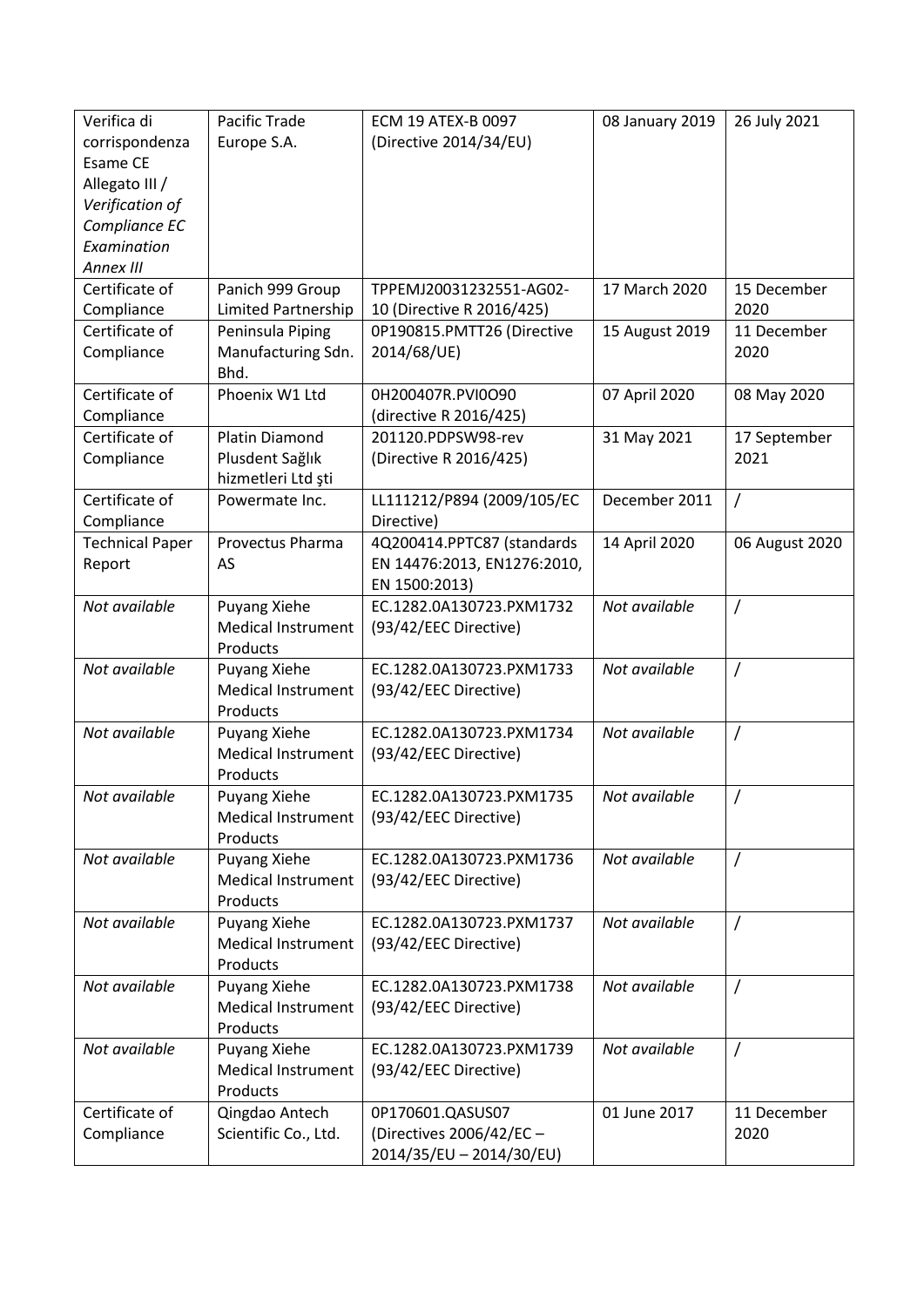| Verification of<br>Compliance  | QingDao<br>DaZeFengYang                                | EC.1282.0S140617.QDTPY15<br>(Directive 97//23//EC)  | <b>June 2014</b>   | 21 May 2021         |
|--------------------------------|--------------------------------------------------------|-----------------------------------------------------|--------------------|---------------------|
|                                | Trading Co., Ltd.                                      |                                                     |                    |                     |
| Certificate of                 | Qingdao Evertech                                       | 0B151109.ZRMQ060                                    | 09 November        | 30 October          |
| Compliance                     | Industry Co., Ltd                                      | (Directive 97/23/EC)                                | 2019               | 2020                |
| Certificate of                 | Qingdao EVK                                            | LL120827/WJV1118                                    | August 2012        |                     |
| Compliance                     | Industrial Co., Ltd.                                   |                                                     |                    |                     |
| Verification of                | Qingdao Gather                                         | EC.1282.0L130218.HHS0138                            | February 2013      | $\prime$            |
| Compliance                     | Yacht Co., Ltd.                                        | $(2006/42/EC$ Directive -<br>2004/108/EC Directive) |                    |                     |
| <b>CE Test Report</b>          | Qingdao Haidongli<br>Biological<br>Technology Co., Ltd | ENC2003232GZ88E1 (standard<br>EN 149:2001+A1:2009)  | 24 March 2020      | 24 April 2020       |
| Certificate of                 | Qingdao Sinofirst                                      | EC.1282.0A150303.QOE0N56                            | 03 March 2015      | $\prime$            |
| Compliance                     | Machinery Co., Ltd.                                    | (2006/42/EC MD-<br>2014/35/EU LVD)                  |                    |                     |
| Certificate of                 | Qingdao Wenrun                                         | 0b161205.PQW16 (directive R                         | 08 November        | 15 February         |
| Compliance                     | Holding Co., Ltd                                       | 305/2011)                                           | 2018               | 2022                |
| Verification of                | Qingyuan Latop                                         | EC.1282.TT05061108.GAS9266                          | May 2014           |                     |
| Compliance                     | <b>Fine Chemicals</b>                                  |                                                     |                    |                     |
|                                | Limited                                                |                                                     |                    |                     |
| Certificate of                 | Qingzhou Maosen                                        | 3Z200402B.QMM0D73                                   | 03 April 2020      | 31 July 2020        |
| Compliance                     | Machinery                                              | (regulation R 2016/425)                             |                    |                     |
|                                | Technology Co., Ltd                                    |                                                     |                    |                     |
| Certificate of                 | Qinyang City                                           | 0A150528.QCSDU18                                    | 28 May 2018        | 17 December         |
| Compliance                     | Shunfu Paper                                           | (Directives 2006/42/EC -                            |                    | 2021                |
|                                | <b>Making Machinery</b>                                | 2014/35/EU)                                         |                    |                     |
|                                | Co., Ltd.                                              |                                                     |                    |                     |
| Certificate of                 | Qualison Ltd.                                          | 0P161013.QTN63                                      | 13 October<br>2016 | $\overline{1}$      |
| Compliance<br>Certificate of   | Quanzhou City                                          | 3U200319P.QCQ0047                                   | 19 March 2020      |                     |
| Compliance                     | Quanyi Toilet                                          | (Regulation R 2016/425)                             |                    | 14 July 2020        |
|                                | Articles Co., Ltd.                                     |                                                     |                    |                     |
| Verification of                | Quanzhou Dekeda                                        | EC.1282.TT04091013.MD9701                           | September 2014     |                     |
| Compliance                     | <b>Machines Making</b>                                 | 4                                                   |                    |                     |
|                                | CO., Ltd.                                              |                                                     |                    |                     |
| Verification of                | Quingdao Hessway                                       | EC.1282.0J130432.TJK0722                            | April 2013         | $\prime$            |
| Compliance                     | Machinery &                                            |                                                     |                    |                     |
|                                | <b>Electric Equipment</b>                              |                                                     |                    |                     |
|                                | Co., Ltd.                                              |                                                     |                    |                     |
| Verification of                | Quingdao Honsun                                        | 0T121201/YDI1892                                    | December 2012      | $\prime$            |
| Compliance                     | Leading Machinery                                      |                                                     |                    |                     |
|                                | Limited                                                |                                                     |                    |                     |
| Verification of                | Quingdao Tianshun                                      | EC.1282.1R131122.ZJP3189                            | November 2013      | $\overline{1}$      |
| Compliance                     | Glove Co., Ltd.                                        |                                                     |                    |                     |
| Certificate of                 | Rashmi Rare Earth                                      | 1N200401H.RRE2396                                   | 01 April 2020      | 05 May 2021         |
| Compliance                     | Limited                                                | (Directive R 2016/425)                              |                    |                     |
| Certificato di<br>esame UE del | Realix UK Limited                                      | ECM 20 ATEX-B QW45<br>(Directive 2014/34/EU)        | 11 June 2020       | 10 December<br>2021 |
| tipo /                         |                                                        |                                                     |                    |                     |
|                                |                                                        |                                                     |                    |                     |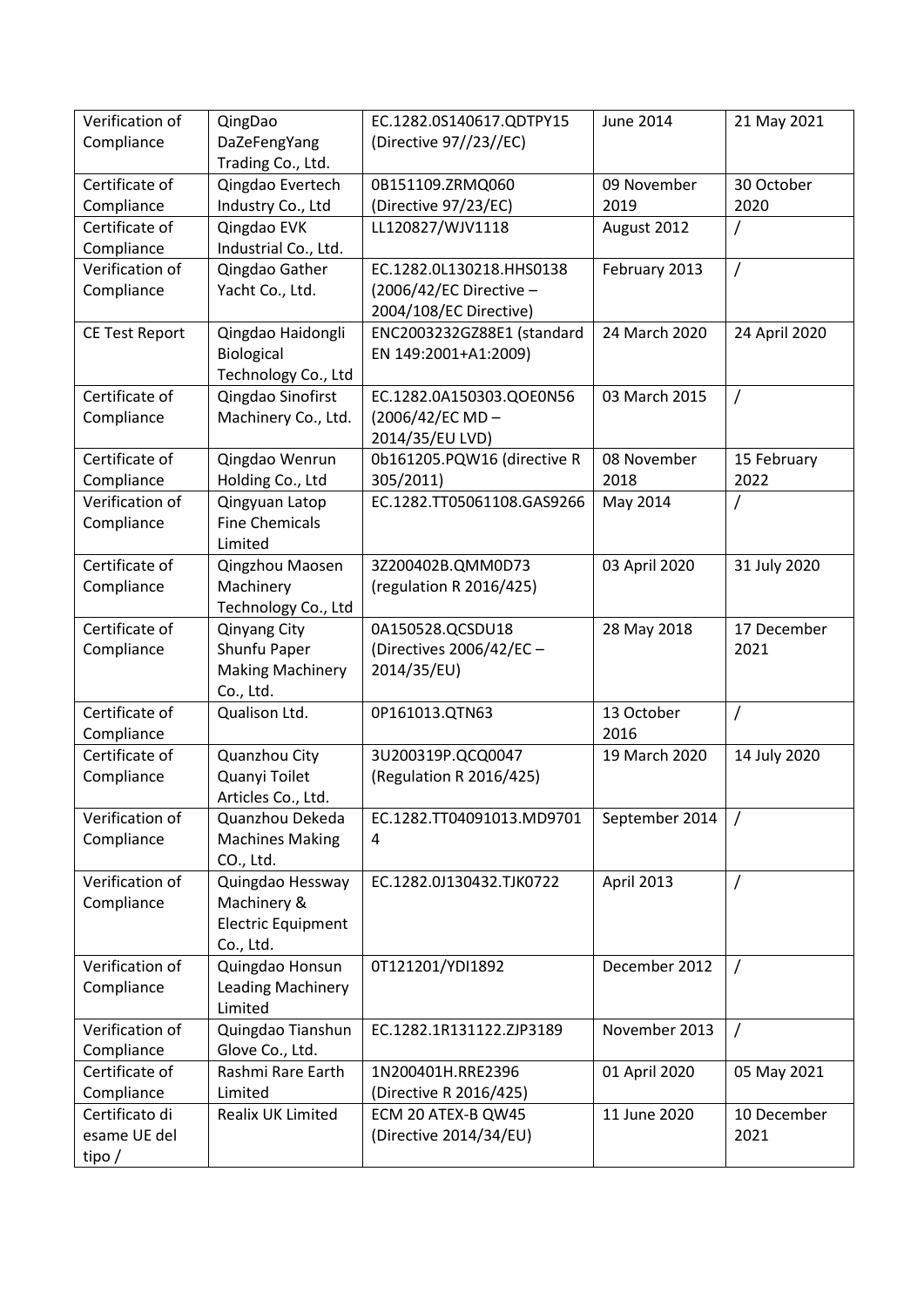| EU-type         |                           |                                         |                   |                |
|-----------------|---------------------------|-----------------------------------------|-------------------|----------------|
| examination     |                           |                                         |                   |                |
| certificate     |                           |                                         |                   |                |
| Verification of | Reeko Instrument          | 0A121204/RIU1947                        | December 2012     | $\prime$       |
| Compliance      | <b>USA</b>                |                                         |                   |                |
| Certificate of  | <b>Refine Medical</b>     | 0D150824.NEBTU97                        | 24 August 2015    | $\prime$       |
| Compliance      | Technology Co.,           |                                         |                   |                |
|                 | Ltd.                      |                                         |                   |                |
| Documentation   | Ripur limpieza S.L        | 00833215GNB (Directive                  | 11 June 2024      | 08 May 2020    |
| Review          |                           | 93/42/EEC)                              |                   |                |
| Verification of | Rudong Jiahua             | EC.1282.0A140312.RJF0832                | <b>March 2014</b> | $\overline{1}$ |
| Compliance      | <b>Food Machinery</b>     | (2006/42/EC MD, 2006/95/EC              |                   |                |
|                 | Co., Ltd.                 | LVD)                                    |                   |                |
| Verification of | Rui'an City Kenlee        | EC.1282.TT040086521.MD185               | August 2014       | $\overline{1}$ |
| Compliance      | Auto Parts Co., Ltd       | 002                                     |                   |                |
| Certificate of  | <b>Ruian Mingbo</b>       | 2H150427.XAMBM45                        | April 2015        | 7              |
| Compliance      | Machinery Co., Ltd.       |                                         |                   |                |
| Certificato di  | <b>S&amp;S TECHNOLOGY</b> | ECM 20 ATEX-B C046                      | 07 July 2020      | 10 December    |
| esame UE del    | LIMITED                   | (Directive 2014/34/EU)                  |                   | 2021           |
| tipo/           |                           |                                         |                   |                |
| EU-type         |                           |                                         |                   |                |
| examination     |                           |                                         |                   |                |
| certificate     |                           |                                         |                   |                |
| Certificate of  | Safe Construction         | 0P150805.SCDT056 (standard              | 05 August 2017    | 21 May 2021    |
| Compliance      | Decoration Co.,           | BS EN 1004:2004)                        |                   |                |
|                 | Ltd.                      |                                         |                   |                |
|                 | No.                       |                                         |                   |                |
| Certificate of  | Safety-Tec Carhue         | 0E160321.ZH0W40 (Directive              | 21 March 2016     | 09 March 2021  |
| Compliance      | Berrings Co. Cork         | 93/42/EEC)                              |                   |                |
|                 | Ireland                   |                                         |                   |                |
| Certificate of  | <b>Sanxing Tools</b>      | 0P152137.HHHDW87                        | 14 August 2015    | $\overline{1}$ |
| Compliance      | <b>Fittings Factory</b>   |                                         |                   |                |
| Certificate of  | Seasun Laser              | 0S150527.GMD0721                        | 27 May 2015       | $\prime$       |
| Compliance      | Beauty Co., Ltd.          | (2014/35/EU LVD, 2014/30/EU             |                   |                |
| Certificate of  | Sematronik Sarl           | EMC)<br>ISETC.0000920200818             |                   | 19 March 2021  |
|                 |                           |                                         | 18 August 2020    |                |
| Compliance      |                           | (Directives 2006/42/EC -<br>2014/35/EU) |                   |                |
| Surveillance    | Seungbo Tac               | 1S190524.STDC21                         | 24 May 2019       | 7              |
| Certificate     |                           | (2014/68/UE Directive)                  |                   |                |
| Surveillance    | Seungbo Tac               | 1S190524.STDC22                         | 24 May 2019       | $\prime$       |
| Certificate     |                           | (2014/68/UE Directive)                  |                   |                |
| Certificate of  | Shaanxi Chengyu           | 0S171212.LIIQU47 (directive             | 12 December       | 18 February    |
| Compliance      | Automation                | 2014/30/EU)                             | 2017              | 2022           |
|                 | Equipment Co., Ltd.       |                                         |                   |                |
| Certificate     | <b>Shandong Aosaite</b>   | PGH-2016-001 (QMS ISO                   | 14 April 2016     | 7              |
|                 | <b>Medical Devices</b>    | 13485:2012)                             |                   |                |
|                 | Co., Ltd.                 |                                         |                   |                |
| Certificate of  | <b>Shandong Etall</b>     | 0H1607.0A160825.SWGTY43                 | September 2016    | $\sqrt{2}$     |
| Compliance      | <b>Building Materials</b> |                                         |                   |                |
|                 | Co., Ltd.                 |                                         |                   |                |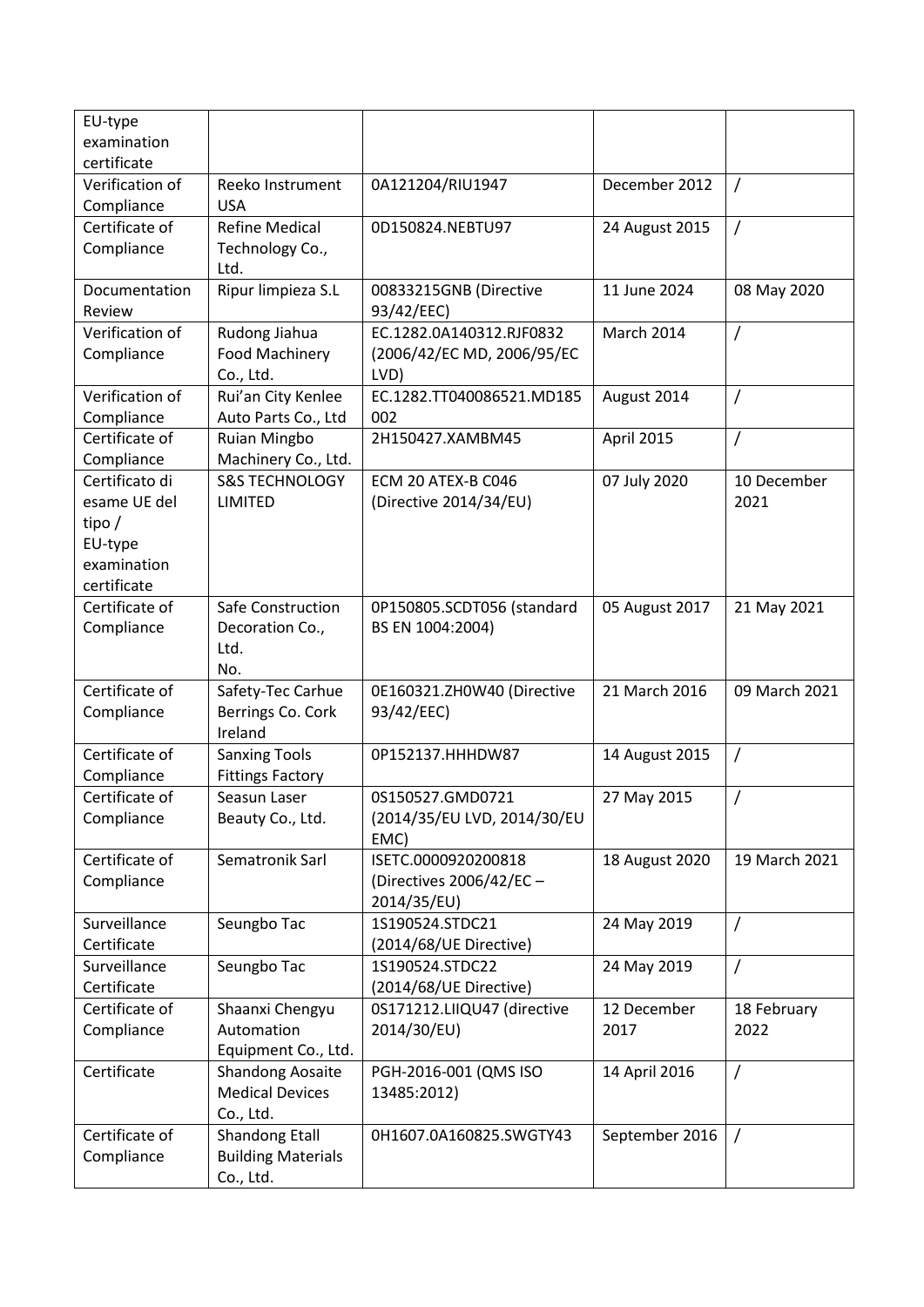| Certificate of<br>Compliance           | <b>Shandong Fumeng</b><br>Labor Insurance<br>Co., Ltd.                       | 0P200318.ZT0O48 (directive R<br>2016/425)                                                                    | 18 March 2020        | 03 April 2020       |
|----------------------------------------|------------------------------------------------------------------------------|--------------------------------------------------------------------------------------------------------------|----------------------|---------------------|
| Certificate of<br>Compliance           | Shandong<br><b>Guangming Super</b><br><b>Refractory Fiber</b><br>Co., Ltd.   | 2Z161122.SGSQC31                                                                                             | 22 November<br>2016  | Τ                   |
| Certificate of<br>Compliance           | <b>Shandong Huaxiang</b><br>Metal Material Co.,<br>Ltd.                      | 0X201918.SDSHC16 (directive<br>2019/68/EU)                                                                   | 20 November<br>2019  | 24 March 2022       |
| Verification of<br>Compliance          | ShanDong Kinglift<br>Manufacturing Co.,<br>Ltd.                              | EC.1282.0E130411.JSM0573                                                                                     | April 2013           | Ι                   |
| Verification of<br>Compliance          | Shandong Lantian<br>Plate Industry Co.,<br>Ltd.                              | EC.1282.TT04097413.CPR7200<br>$\overline{2}$                                                                 | September 2014       | $\prime$            |
| Verification of<br>Compliance          | <b>Shandong Maria</b><br>Machinery Co., Ltd.                                 | EC.1282.0D140922.SMMTS62<br>(Directives 2006/42/EC -<br>2006/95/EC-2004/108/EC)                              | 22 September<br>2014 | 05 May 2021         |
| Certificate of<br>Compliance           | Shandong Nanshan<br><b>Nuantong New</b><br>Material Co., Ltd.                | 0P170531.ZSVUC92 (Directive<br>EN12201-2+A 1-2013:)                                                          | 27 April 2021        | 15 March 2022       |
| Certificate of<br>Compliance           | Shandong<br>Safebuild Traffic<br>Facilities Co., Ltd.                        | 6B079688.SGHUS89 (Directive<br>R 305/2011)                                                                   | 08 June 2019         | 30 April 2021       |
| <b>EC Declaration</b><br>of Conformity | Shandong<br>ShengLand Tech<br>Co., Ltd.                                      | DOC-21082602 (Directive<br>2006/42/EC)                                                                       | October 2021         | 10 March 2022       |
| Certificate of<br>Compliance           | Shandong Shenhao<br><b>Stainless Steel</b><br>Material Co., Ltd.             | 0X201918.SDSHC16 (directive<br>2019/68/EU)                                                                   | 20 November<br>2019  | 19 April 2022       |
| Certificate of<br>Compliance           | Shandong<br><b>Shengiang Steel</b><br><b>Pipe Manufacturing</b><br>Co., Ltd. | 0P201825.SXMSC26 (Directive<br>2018/68/EU)                                                                   | 20 November<br>2018  | 18 November<br>2021 |
| Certificate of<br>Compliance           | Shandong<br>Sinorgmed Co., Ltd.                                              | 0H150728.SSDN20                                                                                              | 28 July 2015         | $\prime$            |
| Verification of<br>Compliance          | Shandong Tongya<br><b>Traffic Safety</b><br>Facilities Co., Ltd.             | EC.1282.0A140625.HHTPX39                                                                                     | <b>March 2019</b>    | /                   |
| Certificate of<br>Compliance           | <b>Shandong Tuoxin</b><br>Electric Co., Ltd.                                 | No.draft (directive<br>2014/34/UE - Standard: EN<br>IEC 60079-0:2018, EN 60079-<br>1:2014, EN 60079-11:2012) | Not available        | 03 March 2020       |
| Certificate of<br>Compliance           | <b>Shandong Tuoxin</b><br>Electric Co., Ltd.                                 | No.draft (directive<br>2014/34/UE - Standard: EN<br>IEC 60079-0:2018, EN 60079-<br>11:2012)                  | Not available        | 03 March 2020       |
| Certificate of<br>Compliance           | Shandong Xiongyi<br><b>Metal Prodtucts</b><br>Co., Ltd.                      | 0P180611.QCJD010 (Directive<br>2014/68/EU)                                                                   | 11 June 2016         | 22 October<br>2021  |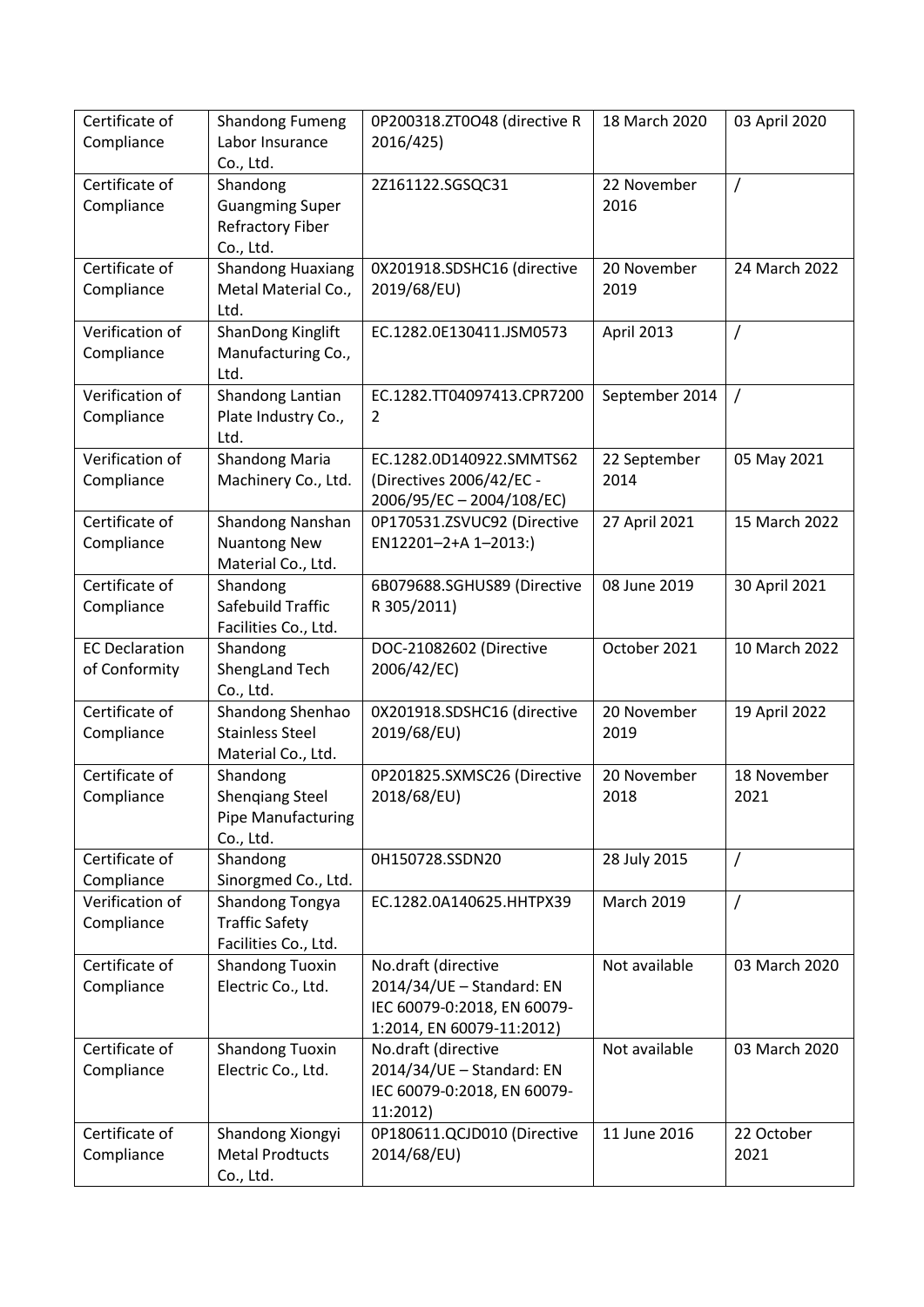| Verification of               | Shandong Yongyi                                | EC.1282.0E140829.SYHTT73                               | August 2014        |                |
|-------------------------------|------------------------------------------------|--------------------------------------------------------|--------------------|----------------|
| Compliance                    | <b>Heavy Industry</b><br>Machinery Co., Ltd.   | (Directive 2006/42/EC)                                 |                    |                |
| Certificate of                | Shandong                                       | 3N210707.WJST034 (directive                            | 07 July 2021       | 24 March 2022  |
| Compliance                    | Zhongxiang Iron &                              | 2014/68/EU)                                            |                    |                |
|                               | Steel Group Co.                                |                                                        |                    |                |
| Verification of               | <b>LTD</b><br>Shangai Baobang                  | EC.1282.0D140515.SBMQT47                               | May 2014           | Update 15      |
| Compliance                    | <b>Medical Equipment</b>                       | (Directive 93/42/EEC)                                  |                    | December 2020  |
|                               | Co., Ltd.                                      |                                                        |                    |                |
| Verification of               | Shangai Blackfish                              | EC.1282.0D140422.NSMQW18                               | April 2014         | /              |
| Compliance                    | Industries Co.,                                |                                                        |                    |                |
| Certificate of                | Limited                                        |                                                        |                    |                |
| Compliance                    | Shanghai Aligned<br>Machinery                  | 0P181016.BSTTN08 (Directives<br>2006/42/EC-2014/35/EU) | 16 October<br>2018 | 23 April 2021  |
|                               | Manufacture&trad                               |                                                        |                    |                |
|                               | e Co, Ltd.                                     |                                                        |                    |                |
| Certificate of                | SHANGHAI BAOJU                                 | no. not available (Directives                          | April 2012         | 23 December    |
| Compliance                    | MACHINE CO., LTD                               | 2006/42/EC-2006/95/EC)                                 |                    | 2020           |
| Certificate of                | Shanghai Bing Fan                              | 0G150609.SBFDD50                                       | 09 June 2015       | /              |
| Compliance<br>Verification of | Industrial Co., Ltd.                           |                                                        | August 2014        |                |
| Compliance                    | Shanghai Boting<br>Advertising Co,.            | EC.1282.TT04080158.LVD2021<br>7                        |                    | /              |
|                               | Ltd.                                           |                                                        |                    |                |
| Certificate of                | Shanghai Bretsch                               | 0P200328.SBMDT51 (directive                            | 28 March 2020      | 10 April 2020  |
| Compliance                    | Medical                                        | 2014/30/EU)                                            |                    |                |
|                               | Technology Co.,                                |                                                        |                    |                |
| Not available                 | Ltd.<br>Shanghai Caiyi                         | 0H160824.SCBTT84 (98/79/EC                             | Not available      | $\prime$       |
|                               | Biotechnology                                  | Directive)                                             |                    |                |
| Verification of               | Shanghai David                                 | EC.1282. 0H140508.SDIQU44                              | May 2014           | Τ              |
| Compliance                    | <b>International Trade</b>                     | (93/42/EEC - 2007/47/EC                                |                    |                |
|                               | Co., Ltd.                                      | MDD)                                                   |                    |                |
| Certificate of                | Shanghai Eternal                               | EC.1282.0P150210.SEF0S83                               | 10 February        | 04 August 2020 |
| Compliance                    | Faith Industry Co.,<br>Ltd.                    | (Directive 2010/35/EU)                                 | 2015               |                |
| Certificate of                | Shanghai Fanbao                                | 2H151019.SFATO28-2                                     | 13 August 2018     | 18 June 2021   |
| Compliance                    | <b>Auto Maintenance</b>                        | (Directives 2006/42/EC -                               |                    |                |
|                               | Equipment Co., Ltd.                            | 2014/35/EU)                                            |                    |                |
| Certificate of                | Shanghai Fanbao                                | 2H151019.SFATO29-1                                     | 13 August 2018     | 18 June 2021   |
| Compliance                    | <b>Auto Maintenance</b><br>Equipment Co., Ltd. | ((Directives 2006/42/EC -<br>2014/35/EU)               |                    |                |
| <b>EC</b> declaration         | Shanghai Fanbao                                | 2H151019.SFATO29-2                                     | 19 October         | 23 October     |
|                               | Auto Maintenance                               | (Directives 2006/42/EC -                               | 2015               | 2020           |
|                               | Equipment Co., Ltd.                            | 2014/35/EC)                                            |                    |                |
| Verification of               | Shanghai Fanyou                                | EC.1282.1N140228.HYM0668                               | February 2014      | T              |
| Compliance                    | <b>Sealing Technology</b>                      |                                                        |                    |                |
| Certificate of                | Shanghai Fengye                                | T120504/SFG456 (Directives                             | May 2012           | 02 July 2021   |
| Compliance                    | Packaging<br>Machinery Co., Ltd.               | 2006/42/EC - 2006/95/EC)                               |                    |                |
|                               |                                                |                                                        |                    |                |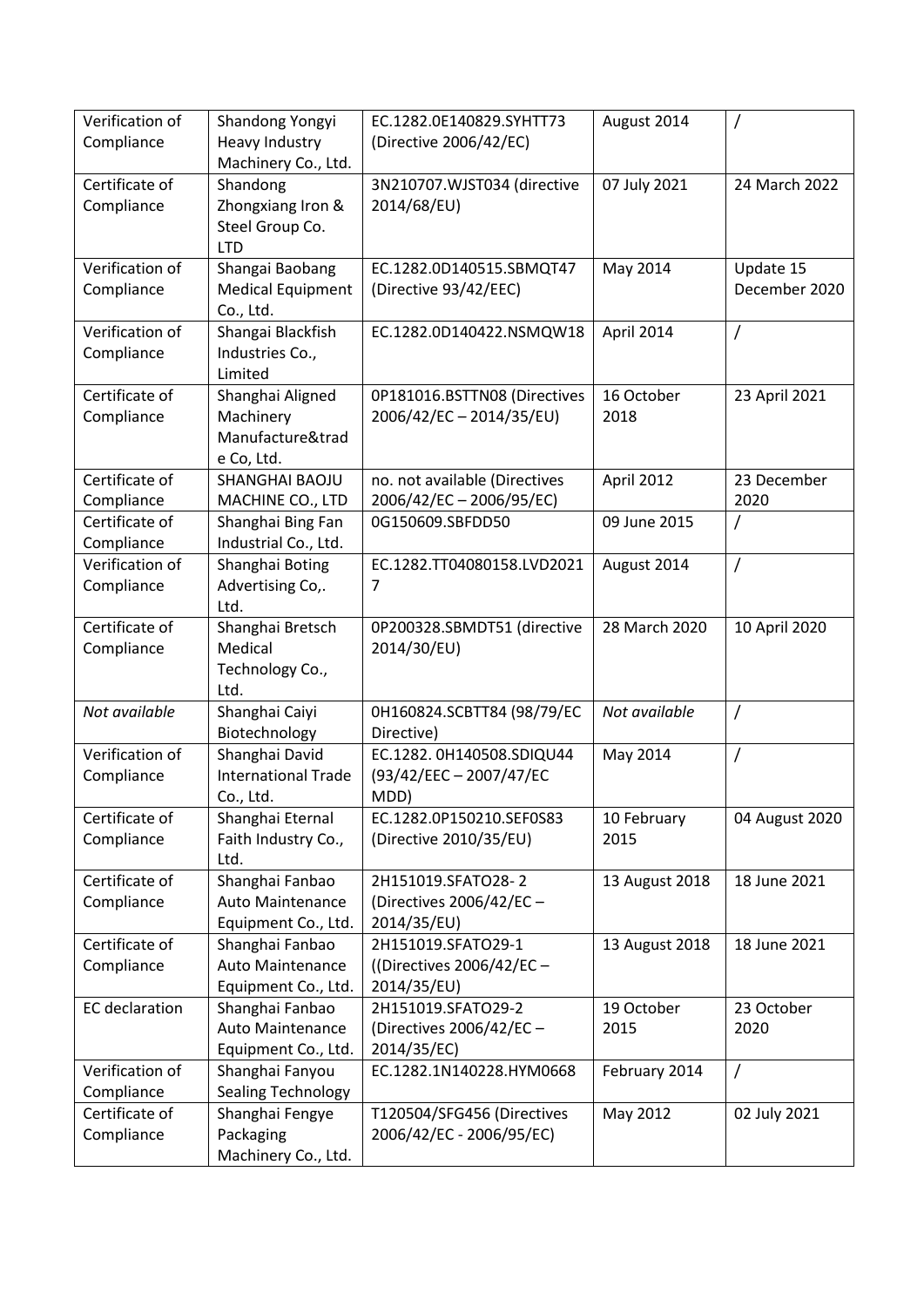| Verification of<br>Compliance | Shanghai Flower<br><b>Medical Equipment</b> | EC.1282.0K140908.SFMTC03<br>(93/42/EEC MDD) | September 2014    | $\prime$       |
|-------------------------------|---------------------------------------------|---------------------------------------------|-------------------|----------------|
|                               | Co., Ltd.                                   |                                             |                   |                |
| Verification of               | Shanghai Flower                             | EC.1282.0K140908.SFMTC04                    | September 2014    | $\overline{1}$ |
| Compliance                    | <b>Medical Equipment</b>                    |                                             |                   |                |
|                               | Co., Ltd.                                   |                                             |                   |                |
| Certificate of                | Shanghai Flying                             | EC.1282.0B141126.SFFQC72                    | 26 November       | 10 December    |
| Compliance                    | <b>Fish Machinery</b>                       | (Directives 2006/42/EC -                    | 2020              | 2021           |
|                               | Manufacturing Co.,<br>Ltd.                  | 2006/95/EC)                                 |                   |                |
| Certificate of                | Shanghai                                    | 0H200116.SGISL12 (directive                 | 16 January 2020   | 22 April 2022  |
| Compliance                    | Guangzhengh                                 | 98/79/EC)                                   |                   |                |
|                               | <b>Medical Equipment</b>                    |                                             |                   |                |
|                               | Co., Ltd.                                   |                                             |                   |                |
| Certificate of                | Shanghai Hampool                            | 0B200325E.SHE00014                          | 25 March 2020     | 21 July 2020   |
| Compliance                    | Enterprise Co.,                             | (regulation R 2016/425)                     |                   |                |
|                               | Limited                                     |                                             |                   |                |
| Verification of               | Shanghai Hesn                               | EC.1282.0A140530.SHIP016                    | May 2014          | $\overline{1}$ |
| Compliance                    | Import and Export                           | (Directive 93/42/EEC)                       |                   |                |
|                               | Co., Ltd.                                   |                                             |                   |                |
| Certificate of                | Shanghai Honglian                           | J111227/SHM973                              | December 2011     | $\sqrt{ }$     |
| Compliance                    | <b>Medical Instrument</b>                   |                                             |                   |                |
| Certificate of                | Dev. Co., Ldt.<br>Shanghai Honglian         | J111227/SHM974                              | December 2011     | $\prime$       |
| Compliance                    | <b>Medical Instrument</b>                   |                                             |                   |                |
|                               | Dev. Co., Ltd.                              |                                             |                   |                |
| Certificate of                | Shanghai Honsun                             | 0P200325S.19YF1L003                         | <b>March 2020</b> | 19 October     |
| Compliance                    | <b>International Trade</b>                  | (Directive R 2020/425)                      |                   | 2021           |
|                               | CO., LTD                                    |                                             |                   |                |
| Certificate of                | Shanghai Huanmai                            | 0E180524.SHMUW23                            | 24 May 2018       | 05 May 2021    |
| Compliance                    | Machinery                                   | (Directive 2006/42/EC)                      |                   |                |
|                               | Technology Co.,                             |                                             |                   |                |
| Certificate of                | Ltd.                                        | WM120703/SYM762                             |                   |                |
| Compliance                    | Shanghai Jancole<br>Machine Co. Itd         |                                             | <b>July 2012</b>  | 7              |
| Verification of               | Shanghai KingKun                            | 0B121208/SKI2043                            | December 2012     | $\prime$       |
| Compliance                    | Industry Co., Ltd.                          |                                             |                   |                |
| Verification of               | Shanghai Ro-Chain                           | EC.1282.0A141283.WHH0880                    | <b>June 2019</b>  | 02 March 2022  |
| Compliance                    | Medical Co., Ltd                            | (Directive 93/42/EEC)                       |                   |                |
| Not available                 | Shanghai Shiyin                             | EC.1282.0A131230.SSP3735                    | Not available     | $\overline{1}$ |
|                               | Photoelectric                               | (93/42/EEC Directive)                       |                   |                |
|                               | Instrument                                  |                                             |                   |                |
| Certificate of                | Shanghai Shiyin                             | 1N160905.SSPTC19                            | 05 September      | $\prime$       |
| Compliance                    | Photoelectric                               | (93/42/EEC Directive)                       | 2016              |                |
|                               | Instrument Co.,                             |                                             |                   |                |
| Certificate of                | Ltd.<br>Shanghai TJDK                       | 4MDX200312.JKENOZ0092                       | 12 March 2020     | 12 May 2020    |
| Compliance                    | Protection                                  | (directive R 2016/425)                      |                   |                |
|                               | Technology Co., Ltd                         |                                             |                   |                |
| Certificate of                | Shanghai Top                                | EC.1282.0A141229.STMCU16                    | 29 December       | $\prime$       |
| Compliance                    | Motor Co., Ltd.                             |                                             | 2014              |                |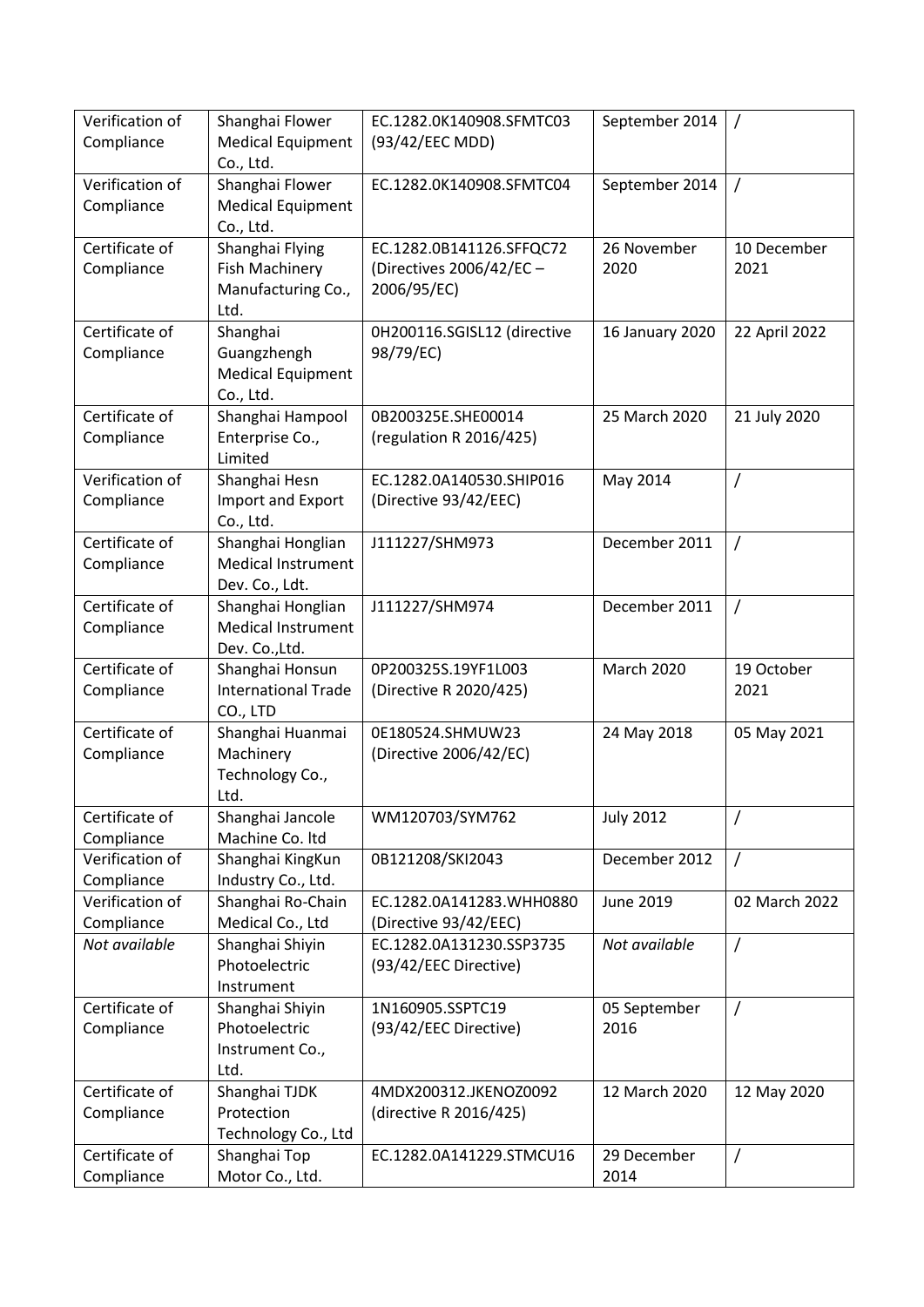| Certificate of        | Shanghai Top             | EC.1282.0A141229.STMCU17     | 29 December    | $\prime$     |
|-----------------------|--------------------------|------------------------------|----------------|--------------|
| Compliance            | Motor Co., Ltd.          |                              | 2014           |              |
| Certificate of        | Shanghai Top             | EC.1282.0A141229.STMCU19     | 29 December    | $\prime$     |
| Compliance            | Motor Co., Ltd.          |                              | 2014           |              |
| Certificate of        | Shanghai Unico           | 0P160727.VLET005 (Directives | 27 July 2017   | 19 October   |
| Compliance            | Industry & Trade         | 2006/42/EC-2014/30/EU)       |                | 2021         |
|                       | Co., Ltd.                |                              |                |              |
| Certificate of        | Shanghai Unico           | 0P160727.VLET179 (Directives | 27 July 2019   | 19 October   |
| Compliance            | Industry & Trade         | 2006/42/EC-2014/30/EU)       |                | 2021         |
|                       | Co., Ltd.                |                              |                |              |
| Certificate of        | Shanghai Unico           | 0P160727.VLETS13 (Directives | 27 July 2017   | 19 October   |
| Compliance            | Industry & Trade         | 2006/42/EC-2014/30/EU)       |                | 2021         |
|                       | Co., Ltd.                |                              |                |              |
| <b>Test Report</b>    | Shanghai Vanoo           | ECM0530E0021 001             | 17 May 2019    | 27 February  |
|                       | Laser Technology         |                              |                | 2020         |
|                       | Co, Ltd                  |                              |                |              |
| <b>Test Report</b>    | Shanghai Vanoo           | ECM0530S0021 001             | 29 May 2019    | 27 February  |
|                       | Laser Technology         |                              |                | 2020         |
|                       | Co, Ltd                  |                              |                |              |
| Certificate of        | Shanghai Vico            | 0P200327S.SVI0C99            | 27 March 2020  | 14 July 2020 |
| Compliance            | Industrial Co., Ltd      | (Regulation R 2016/425)      |                |              |
| Attestation of        | Shanghai WuChang         | 0E121120/SWC1759 (Directive  | November 2012  | 11 December  |
| Compliance            | Steel Pipe Co., Ltd.     | 97/23/EC)                    |                | 2020         |
| <b>EEC Product</b>    | Shanghai WuChang         | 0E121120/SWC1759 (Directive  | Not available  | 11 December  |
| Conformity            | Steel Pipe Co., Ltd.     | 97/23/EC)                    |                | 2020         |
| Mark                  |                          |                              |                |              |
| <b>EC Certificate</b> | Shanghai Xingyu          | 0H170616.SXMUO21             | 06 July 2017   | $\prime$     |
|                       | <b>Medical Equipment</b> | (93/42/EEC Directive)        |                |              |
|                       | Co., Ltd.                |                              |                |              |
| Verification of       | Shanghai Xsheen          | EC.1282.TT09212108.MD5012    | September 2014 | $\sqrt{ }$   |
| Compliance            | <b>Machine Electron</b>  | $\overline{2}$               |                |              |
|                       | Technology Co.,          |                              |                |              |
|                       | Ltd.                     |                              |                |              |
| Verification of       | Shanghai Xsheen          | EC.1282.TT09212108.MD5012    | September 2014 |              |
| Compliance            | Machine Electron         | 4                            |                |              |
|                       | Technology Co.,          |                              |                |              |
|                       | Ltd.                     |                              |                |              |
| Verification of       | Shanghai Xsheen          | EC.1282.TT09212108.MD5012    | September 2014 | $\prime$     |
| Compliance            | Machine Electron         | 7                            |                |              |
|                       | Technology Co.,          |                              |                |              |
|                       | Ltd.                     |                              |                |              |
| Certificate of        | Shanghai Yano            | 0D150402.SYBUD52             |                |              |
| Compliance            | <b>Boiler</b>            |                              |                |              |
|                       | Manufacturing Co.        |                              |                |              |
|                       | Ltd                      |                              |                |              |
|                       | Shanghai Yuci            | 0K160520.SYIUW79             | 20 May 2016    | $\prime$     |
|                       | Intelligent              |                              |                |              |
|                       | Technology               |                              |                |              |
|                       | Shanghai Yuci            | 0K160520.SYIUW80             | 20 May 2016    | $\prime$     |
|                       | Intelligent              |                              |                |              |
|                       | Technology               |                              |                |              |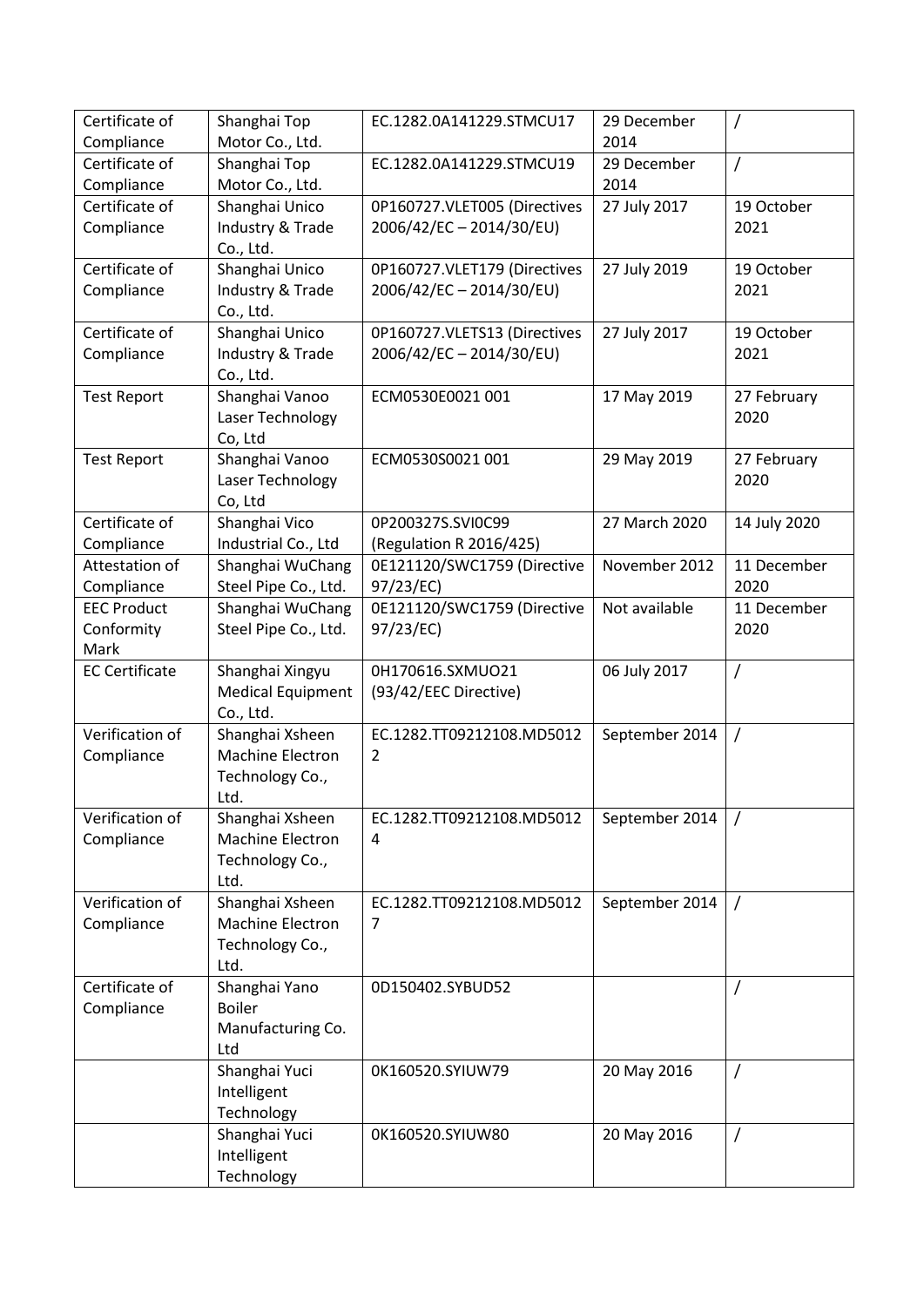|                       | Shanghai Yuci               | 0K160520.SYIUW81           | 20 May 2016      | 7              |
|-----------------------|-----------------------------|----------------------------|------------------|----------------|
|                       | Intelligent                 |                            |                  |                |
|                       | Technology                  |                            |                  |                |
|                       | Shanghai Yuci               | 0K160520.SYMUW82           | 20 May 2016      | $\overline{1}$ |
|                       | Intelligent                 |                            |                  |                |
|                       | Technology                  |                            |                  |                |
| Certificate of        | Shanghai Yuechen            | 0P160128.SYM0T61           | January 2016     | $\overline{1}$ |
| Compliance            | Medical Supply Co.,         |                            |                  |                |
|                       | Ltd.                        |                            |                  |                |
| <b>CE</b>             | Shanghai Yuejin             | 0H180705.SYMDQ18           | 05 July 2018     | 22 April 2022  |
| Documentation         | <b>Medical Optical</b>      | (directive 93/42/CE)       |                  |                |
| Review                | Instruments                 |                            |                  |                |
|                       | Factory                     |                            |                  |                |
| Verification of       | Shangyu Groupstar           | EC.1282.0H140401.YYEQZ13   | April 2014       | $\prime$       |
| Compliance            | <b>Electrical Appliance</b> |                            |                  |                |
|                       | Co., Ltd.                   |                            |                  |                |
| Verification of       | Shanxi Tianzhu              | EC/1282/0A130420/STC1803   | April 2013       | $\prime$       |
| Compliance            | Casting Co. Ltd.            |                            |                  |                |
| Verification of       | Shanxi Tianzhu              | EC/1282/0A140425/STC1843   | April 2013       | $\prime$       |
| Compliance            | Casting Co. Ltd.            |                            |                  |                |
| Verification of       | Shanxi Tianzhu              | EC/1282/0A130520/STC1601   | May 2013         | $\prime$       |
| Compliance            | Casting Co. Ltd.            |                            |                  |                |
| Verification of       | Shanxi Tianzhu              | EC/1282/0A130205/STC1743   | February 2013    | $\prime$       |
| Compliance            | Casting Co. Ltd.            |                            |                  |                |
| Certificate of        | Shanxian Runte              | EC.1282.0H141105.SKMQD78   | May 2016         | $\prime$       |
| Compliance            | Medical                     |                            |                  |                |
|                       | Instruments Co.,            |                            |                  |                |
|                       | Ltd.                        |                            |                  |                |
| Certificate of        | Shanxian Shidai             | EC.1282.0H141105.SKMQD98   | 05 November      | $\overline{1}$ |
| Compliance            | medical                     |                            | 2014             |                |
|                       | instruments co.,            |                            |                  |                |
|                       | Itd.                        |                            |                  |                |
| Certificate of        | Shanxian Shidai             | EC.1282.0H141105.SKMQD99   | 05 November      |                |
| Compliance            | medical                     |                            | 2014             |                |
|                       | instruments co.,            |                            |                  |                |
|                       | Itd.                        |                            |                  |                |
| Verification of       | Shenyang Lanying            | EC.1282.0P140721.LZNDW77   | <b>July 2017</b> | 14 July 2020   |
| Compliance            | Colored Steel Co.,          | (Regulation R 305/2011)    |                  |                |
|                       | Ltd.                        |                            |                  |                |
| Verification of       | Shenyang Lanying            | EC.1282.0P140725.JJEDO45   | June 2017        | 14 July 2020   |
| Compliance            | Colored Steel Co.,          | (Regulation R 305/2011)    |                  |                |
|                       | Ltd.                        |                            |                  |                |
| <b>SIL Functional</b> | Shenyang Taihai             | 1N190304.JDV0W85 (standard | 04 March 2019    | 04 November    |
| Safety                | Electrical                  | IEC 61508:2010)            |                  | 2020           |
| Certificate           | Equipment CO., LTD          |                            |                  |                |
| Notifica della        | ShenZen Conquest            | ECM 20 ATEX-D QD47         | 07 May 2020      | 23 February    |
| Garanzia di           | Communication               | (Directive 2014/34/UE)     |                  | 2021           |
| Qualità della         | Equipment Co., Ltd.         |                            |                  |                |
| Produzione /          |                             |                            |                  |                |
| Notification of       |                             |                            |                  |                |
| the Production        |                             |                            |                  |                |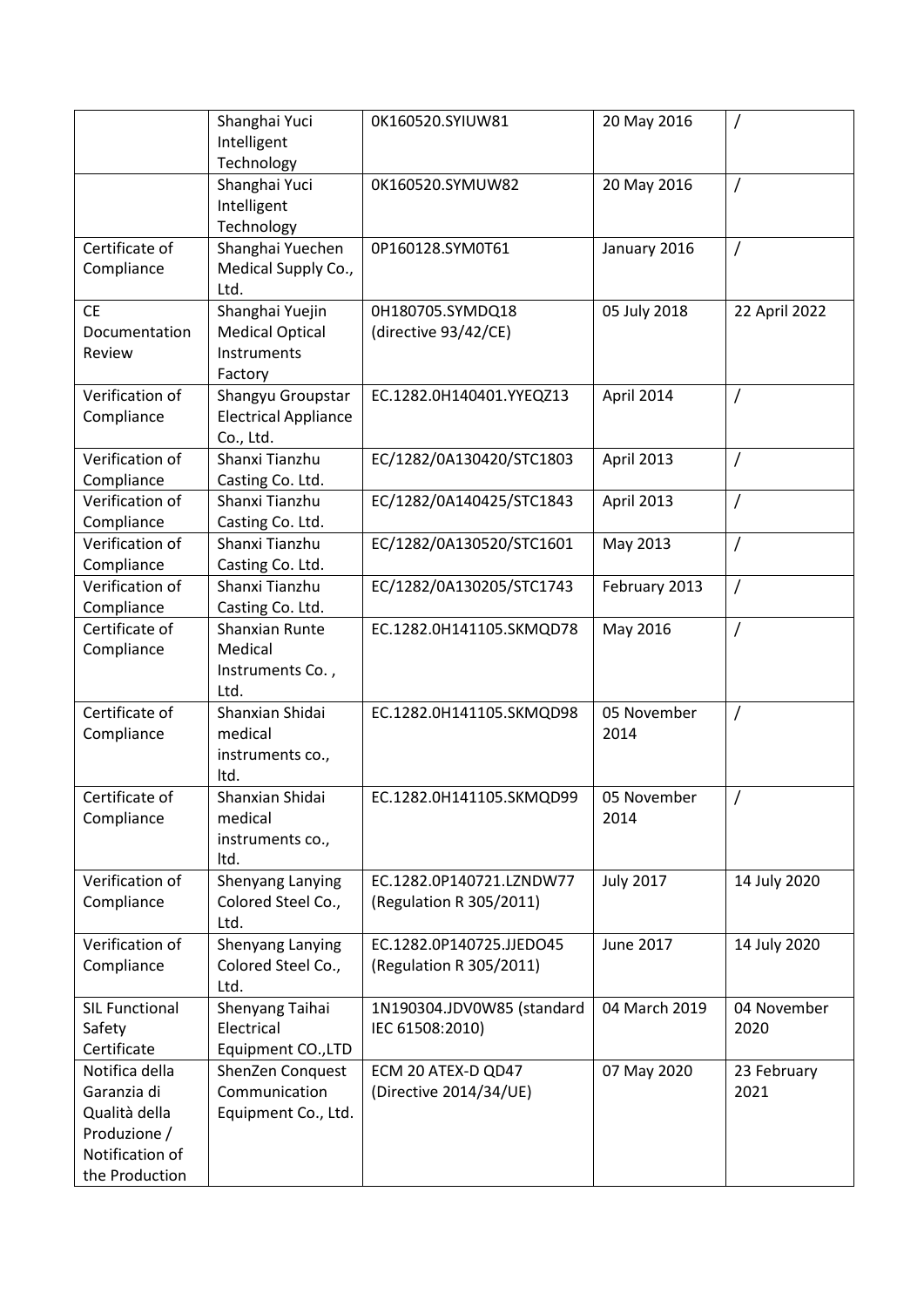| Quality         |                     |                              |               |                |
|-----------------|---------------------|------------------------------|---------------|----------------|
| Assurance       |                     |                              |               |                |
| Allegato alla   | ShenZen Conquest    | ECM 20 ATEX-D 0U25           | 07 May 2020   | 23 February    |
| Notifica        | Communication       | (Directive 2014/34/UE)       |               | 2021           |
| Garanzia di     | Equipment Co., Ltd. |                              |               |                |
| Qualità         |                     |                              |               |                |
| Produzione /    |                     |                              |               |                |
| Annex to        |                     |                              |               |                |
| Notification of |                     |                              |               |                |
| the Production  |                     |                              |               |                |
| Quality         |                     |                              |               |                |
| Assurance       |                     |                              |               |                |
| Certificate of  | Shenzen EcoRider    | 0H161206.YEIQW32             | 06 December   | $\prime$       |
| Compliance      | Robotic Technology  | (2006/42/EC MD-              | 2016          |                |
|                 | Co., Ltd.           | 2014/30/EU EMC)              |               |                |
| Certificate of  | Shenzen Lamigo      | 5J200318P.GTB0012 (directive | 19 March 2020 | 10 April 2020  |
| Compliance      | Daily Products Co., | R 2016/425)                  |               |                |
|                 | Ltd.                |                              |               |                |
| Certificate of  | Shenzhen Anchi      | 0P180703.SCTDT49 (Directives | 03 July 2018  | 20 April 2021  |
| Compliance      | Technology Co., Ltd | 2006/42/EC - 2014/35/EU -    |               |                |
|                 |                     | 2014/30/EU)                  |               |                |
| Certificate of  | Shenzhen            | EC.1282.0S150130.SCT0C12     | January 2015  | $\overline{1}$ |
| Compliance      | Chuangxin           |                              |               |                |
|                 | Technology Co.,     |                              |               |                |
|                 | Ltd.                |                              |               |                |
| Verifica di     | ShenZhen            | ib.0B200414.OLTW096          | 14 April 2020 | 09 November    |
| Corrispondenza  | Conquest            | (Directive 2014/34/EU)       |               | 2021           |
| Esame UE        | Communication       |                              |               |                |
| Allegato III /  | Equipment Co., Ltd  |                              |               |                |
| Verification of |                     |                              |               |                |
| Compliance EU   |                     |                              |               |                |
| Examination     |                     |                              |               |                |
| Annex III       |                     |                              |               |                |
| Certificato di  | Shenzhen            | ECM 21 ATEX-B QW36           | 20 October    | 10 December    |
| esame UE del    | Conquest            | (Directive 2014/34/EU)       | 2021          | 2021           |
| tipo $/$        | Communication       |                              |               |                |
| EU-type         | Equipment Co., Ltd. |                              |               |                |
| examination     |                     |                              |               |                |
| certificate     |                     |                              |               |                |
| Certificato di  | Shenzhen            | ECM 21 ATEX-B DN33           | 02 July 2021  | 05 October     |
| esame UE del    | Conquest            | (Directive 2014/34/EU)       |               | 2021           |
| tipo $/$        | Communication       |                              |               |                |
| EU-type         | Equipment Co., Ltd. |                              |               |                |
| examination     |                     |                              |               |                |
| certificate     |                     |                              |               |                |
| Certificato di  | ShenZhen            | ECM 20 ATEX-B QD46           | 07 May 2020   | 09 June 2021   |
| esame UE del    | Conquest            | (Directive 2014/34/UE)       |               |                |
| tipo $/$        | Communication       |                              |               |                |
| EU-type         | Equipment Co., Ltd. |                              |               |                |
| examination     |                     |                              |               |                |
| certificate     |                     |                              |               |                |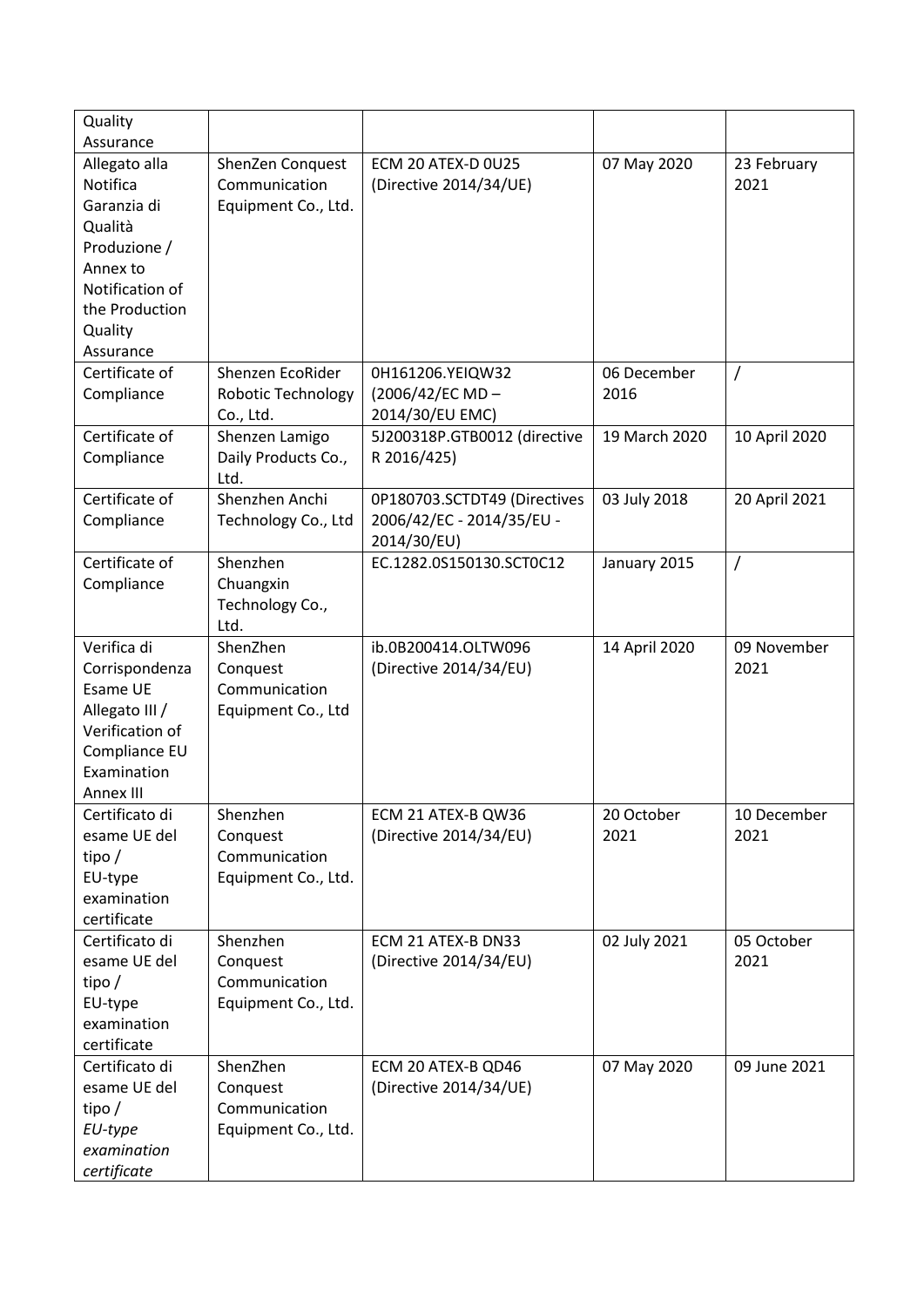| Certificato di<br>esame UE del<br>tipo/ EU-type<br>examination<br>certificate  | ShenZhen<br>Conquest<br>Communication<br>Equipment Co., Ltd.  | ECM ATEX-B QD45 (Directive<br>2014/34/UE)                                                                                                                                                                                                                                                                                                      | 07 May 2020          | 28 May 2021          |
|--------------------------------------------------------------------------------|---------------------------------------------------------------|------------------------------------------------------------------------------------------------------------------------------------------------------------------------------------------------------------------------------------------------------------------------------------------------------------------------------------------------|----------------------|----------------------|
| Certificato di<br>esame UE del<br>tipo / EU-type<br>examination<br>certificate | ShenZhen<br>Conquest<br>Communication<br>Equipment Co., Ltd.  | ECM 20 ATEX-B QD45<br>(Directive 2014/34/UE)                                                                                                                                                                                                                                                                                                   | 07 May 2020          | 30 March 2021        |
| Documentation<br>Review                                                        | Shenzhen Gelaimei<br>Electronics<br>(Threestars) Co.,<br>Ltd. | 0H200314.XDHUD43 (directive<br>93/42/EEC)                                                                                                                                                                                                                                                                                                      | 14 March 2020        | 19 March 2020        |
| Certificate of<br>Compliance                                                   | Shenzhen Hongjiali<br>New Energy Co.,<br>Ltd.                 | 3N220110.SHNUN78<br>(standards: IEC 61851-<br>23:2014, IEC 61851-24:2014,<br>IEC 62196-3:2014, IEC<br>60529:1989+AMD1:1999+AM<br>D2:2013 CSV, IEC<br>62262:2002+AMD1:2021 CSV,<br>IEC 61008-<br>1:2010+AMD1:2012+AMD2:20<br>13 CSV IEC 61851-1:2017, IEC<br>61851-21-2:2018, EN 61000-6-<br>1:2007, IEC 61000-6-3:2011,<br>IEC 61000-3-12:2011 | 10 January 2022      | 15 February<br>2022  |
| Certificate of<br>Compliance                                                   | Shenzhen Huanuo<br><b>Medical Equipment</b><br>Co., Ltd       | 2C200402M.GJI0W64<br>(Regulation R 2016/425)                                                                                                                                                                                                                                                                                                   | 02 April 2020        | 25 September<br>2020 |
|                                                                                | Shenzhen Hyde<br><b>Medical Equipment</b>                     | 2G160317.SHM0W17                                                                                                                                                                                                                                                                                                                               | 17 March 2016        | $\overline{1}$       |
|                                                                                | Shenzhen Hyde<br><b>Medical Equipment</b>                     | 2G160812.SHMTD29                                                                                                                                                                                                                                                                                                                               | 12 August 2016       | T                    |
| Certificate of<br>Compliance                                                   | ShenZhen Leadfar<br>Industry Co., Ltd                         | 2G200319T.SLI0080<br>(Regulation R 2016/425)                                                                                                                                                                                                                                                                                                   | 19 March 2020        | 14 July 2020         |
| Certificato di<br>esame UE del<br>tipo / EU-type<br>examination<br>certificate | Shenzhen Nibbe<br>Technology Co.,<br>Ltd.                     | ECM 17 ATEX 3277 (Directive<br>2014/34/EU)                                                                                                                                                                                                                                                                                                     | 25 September<br>2017 | 21 May 2021          |
| Certificate of<br>Compliance                                                   | Shenzhen PULUZ<br><b>Technology Limited</b>                   | 3K200407T.SPT0N84<br>(regulation R 2016/425)                                                                                                                                                                                                                                                                                                   | 07 April 2020        | 17 July 2020         |
| <b>CE Test Report</b>                                                          | Shenzhen Ruichen<br>Technology Co.,<br>Ltd.                   | ENC2003192GZ35E1 (standard<br>EN 149:2001+A1:2009)                                                                                                                                                                                                                                                                                             | 20 March 2020        | 03 July 2020         |
| Certificate of<br>Compliance                                                   | Shenzhen Safety<br>Electronic<br>Technology Co.,<br>Ltd.      | EC.1282.0D141230.CSTCU44                                                                                                                                                                                                                                                                                                                       | December 2014        | $\prime$             |
|                                                                                | Shenzhen Tianyun<br>Automation                                | 190507.STAD039 (Directive<br>2006/42/EU)                                                                                                                                                                                                                                                                                                       | Not available        | 27 February<br>2020  |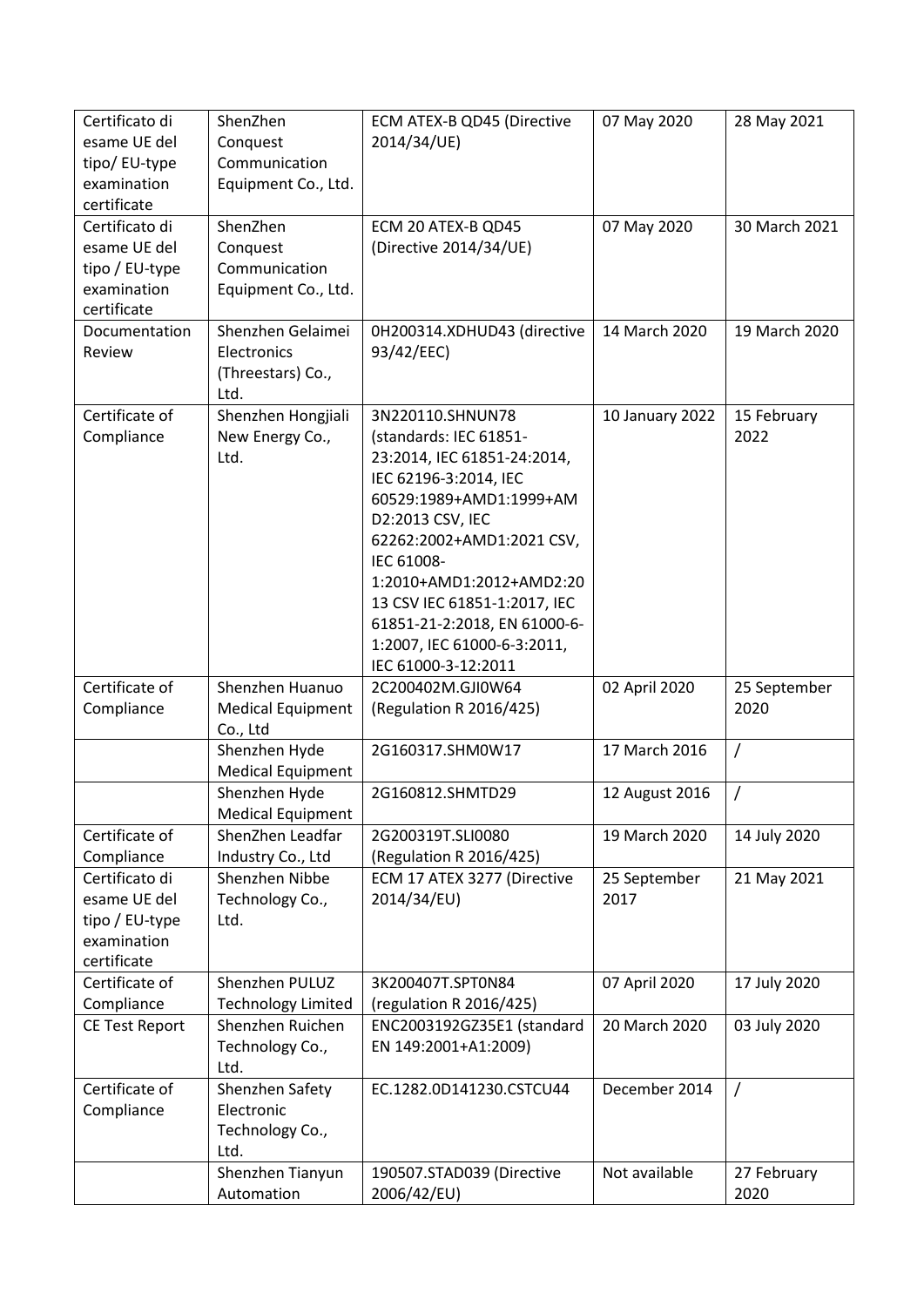| Certificate of<br>Compliance                                                                                                | Shenzhen Topway<br>New Energy Co.,                                          | 0C170811.GRNDS76 (directive<br>2006/66/EC)                                                       | 16 August 2017               | 26 June 2020        |
|-----------------------------------------------------------------------------------------------------------------------------|-----------------------------------------------------------------------------|--------------------------------------------------------------------------------------------------|------------------------------|---------------------|
| Verifica di<br>Corrispondenza<br>Esame UE<br>Allegato III /<br>Verification of<br>Compliance EU<br>Examination<br>Annex III | Ltd.<br>Shenzhen<br><b>UNICORN Lighting</b><br>Co., Ltd.                    | 1M180410.SULU079 (Directive<br>2014/34/EU)                                                       | 10 April 2019                | 21 May 2021         |
| Verification of<br>Compliance EC<br>Examination                                                                             | Shenzhen<br>Winbrilliant<br>Electronics<br>Technology Co. Ltd.              | 0B180528.WBTFF68<br>(2014/34/EU Directive)                                                       | 28 May 2018                  | /                   |
| Verification of<br>Compliance                                                                                               | <b>Shouguang Yusen</b><br><b>Wood Products</b><br>Co., Ltd                  | EC.1282.TT04072206.CPR1801<br>22                                                                 | <b>July 2014</b>             | Τ                   |
| Verification of<br>Compliance                                                                                               | <b>SHR Germany</b><br>GmbH                                                  | EC.1282.0E131220.SHR3641<br>(directives: 2006/95/EC -<br>2004/108/EC)                            | December 2013                | 15 February<br>2022 |
| Certificate of<br>Compliance                                                                                                | Shunzhe (Shanghai)<br>Mechanical &<br>Electrical<br>Technology Co.,<br>Ltd. | EC.1282.0A150107.SME0051<br>(Directives 2006/95/EC -<br>2004/108/EC)                             | 07 January 2015              | 17 December<br>2021 |
|                                                                                                                             |                                                                             |                                                                                                  |                              |                     |
| Verification of                                                                                                             | Siam Export                                                                 | EC.1282.0A140924.JYLTW26                                                                         | 24 September<br>2018         | 23 October<br>2020  |
| Compliance<br>Documentation<br>Review                                                                                       | Limited Partnership<br>Sichuan Kuda IOT<br>Technology Co.,<br>Ltd.          | (Directive 89/686/EEC)<br>4M200312.CDS023 (Directive<br>93/42/EEC)                               | 20 March 2020                | 08 May 2020         |
| Verification of<br>Compliance                                                                                               | Sichuan Machinery<br>TOOIS I/ E Co., Ltd.                                   | EC.1282.0B141013.ZZCTO84<br>(directive 2006/42/EC)                                               | 19 January 2022              | 15 February<br>2022 |
| Certificate of<br>Compliance                                                                                                | <b>Skylun Medical</b><br>Instrument Co.,<br><b>Limited</b>                  | 00180201.SMT0T90<br>(Directives 2014/35/EU -<br>2014/30/EU)                                      | 01 February<br>2018          | 13 May 2022         |
| Evaluation of<br>Compliance                                                                                                 | Snowden<br>Healthcare Ltd.                                                  | 0B121128/SH1816 (93/42/EEC<br>$-2007/47/EC MDD$                                                  | November 2012                | $\prime$            |
| Verification of<br>Compliance                                                                                               | Snowden<br>Healthcare Ltd.                                                  | EC.1282.00131009.SH2675<br>(2004/108/EC EMC-                                                     | October 2013                 | $\prime$            |
| Verification of<br>Compliance                                                                                               | SPARTAK D.O.O.                                                              | 93/42/EEC MDD)<br>EC.1282.0N141027.SQ090<br>(directives 2006/95/EC -<br>2004/108/EC - 1999/5/EC) | 27 October<br>2014           | 03 June 2020        |
| Certificate of<br>Compliance                                                                                                | Springfield<br>Research Corp.                                               | 1N210114.USAU083 (Directive<br>2014/34/EU)                                                       | 21 March 2021                | 14 April 2021       |
| Certificate of<br>Compliance<br>Certificate of                                                                              | <b>Stelle Laser</b><br>Technology Co.,<br>Ltd.<br><b>STV Machine</b>        | 1P150516.BHMUO47<br>0E190413.STVUC12 (Directives                                                 | 27 May 2015<br>11 April 2019 | $\overline{1}$      |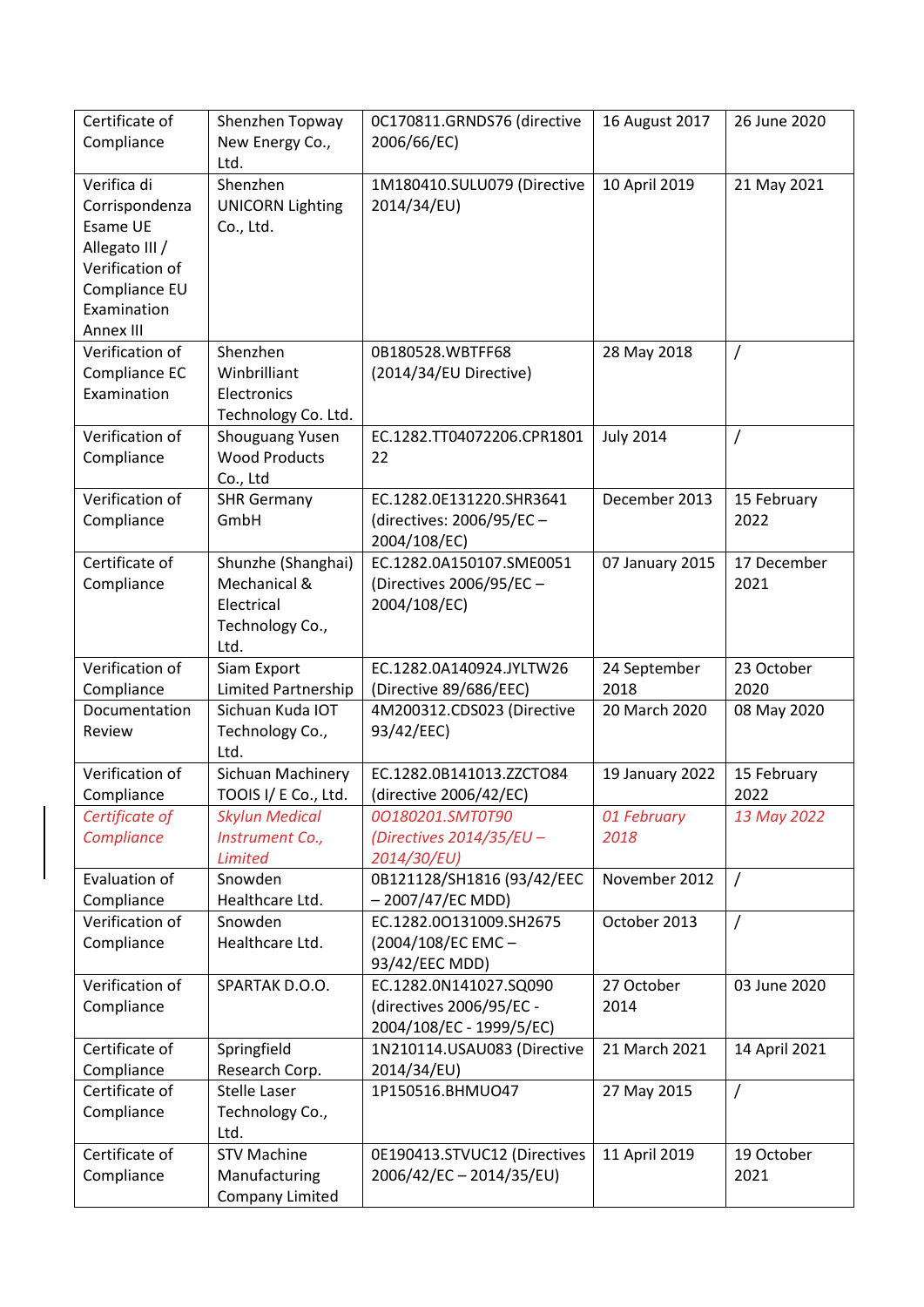|                        | (STV Machine Co.<br>Ltd)              |                                         |               |                     |
|------------------------|---------------------------------------|-----------------------------------------|---------------|---------------------|
| Certificate of         | Sunmeta Digital                       | EC.1282.0P150210.SDG0S85                | 10 February   | 03 July 2020        |
| Compliance             | Graphic Co., Ltd.                     | (directives 2014/35/EU -<br>2014/30/EU) | 2015          |                     |
| Certyfikat             | Suntree Electric                      | 0P190226.SEG0W03 (Directive             | 26 July 2019  | 09 November         |
| zgodności              | Group Co., Ltd.                       | 2016/631)                               |               | 2021                |
| Certificate of         | Supplies Co., Ltd.                    | 0P200315.FRLUT25                        | 15 March 2020 | 11 September        |
| Compliance             | (full Company                         | (Regulation R 2016/425)                 |               | 2020                |
|                        | name not<br>available)                |                                         |               |                     |
| Verification of        | Suzhou Crown                          | EC.1282.00141021.GNPQ007                | 21 October    | 7                   |
| compliance             | Imp&Exp Co;Ltd                        |                                         | 2014          |                     |
| Not available          | Suzhou Molarray                       | 0D160727.SMBDN97                        | Not available | $\prime$            |
|                        | Biological                            | (98/79/EC Directive)                    |               |                     |
|                        | Technology                            |                                         |               |                     |
| Certificate of         | Suzhou Molarray                       | 0D160727.SMBDN97                        | 27 July 2016  | 30 October          |
| Compliance             | Biological                            | (Directive 98/79/EC)                    |               | 2020                |
|                        | Technology Co., Ltd                   |                                         |               |                     |
| Certificate of         | Suzhou Nuoyi                          | 4P200320T.SHC0U32                       | 20 March 2020 | 14 July 2020        |
| Compliance             | <b>Textile Technology</b><br>Co., Ltd | (Regulation R 2016/425)                 |               |                     |
| Certificate of         | Suzhou Puretal                        | 0H160718.EETDO10                        | 18 July 2016  | 7                   |
| Compliance             | Electric Co., Ltd.                    | (2014/35/EU LVD -                       |               |                     |
|                        |                                       | 2014/30/EU EMC)                         |               |                     |
|                        | Suzhou Trident                        | 0P160928.STOTO26                        | 28 September  | $\overline{1}$      |
|                        | Original medical                      |                                         | 2016          |                     |
|                        | technology                            |                                         |               |                     |
| Certificate of         | Tai' an Jinhao                        | 4P200319T.TJP0097                       | 19 March 2020 | 30 October          |
| Compliance             | Polymer Material<br>Co., Itd          | (Regulation R 2016/425)                 |               | 2020                |
| Certificato di         | <b>Taian OTEL</b>                     | <b>CQ 112216 TOE NNU2</b>               | 22 November   | 29 April 2022       |
| esame UE del           | Electrical                            | (directive 2014/34/EU)                  | 2016          |                     |
| tipo $/$               | Apparatus Co., Ltd.                   |                                         |               |                     |
| EU-type                |                                       |                                         |               |                     |
| examination            |                                       |                                         |               |                     |
| certificate            |                                       |                                         |               |                     |
| Verification of        | Tainjin Junxing Pipe                  | EC.1282.0A140109.TJP0102                | January 2014  | $\prime$            |
| Compliance             | Group Import And                      |                                         |               |                     |
|                        | Export Co., Ltd.                      |                                         |               |                     |
| CE type<br>certificate | <b>Taizhou Richope</b>                | 0B160802.TRIT066 (Directives            | Not available | 04 December<br>2020 |
|                        | Import And Export<br>Co., LTD.        | 2014/30/UE - 2006/42/CE)                |               |                     |
| Certificate of         | <b>Taizhou Richope</b>                | 0B160802.TRIT067 (Directives            | Not available | 04 December         |
| Conformity             | Import And Export                     | 2014/30/UE - 2006/42/CE)                |               | 2020                |
|                        | Co., LTD.                             |                                         |               |                     |
| Attestation of         | Taizhou Tianyang                      | 0D121116/TTE1735                        | November 2012 | $\prime$            |
| Compliance             | Electrical Co. Ltd                    |                                         |               |                     |
| Certificate of         | Taizhou                               | 0H160707.TZFDS54                        | 07 July 2016  | $\prime$            |
| Compliance             | Zhongsheng                            |                                         |               |                     |
|                        | <b>Fiberglass Products</b>            |                                         |               |                     |
|                        | Co., Ltd.                             |                                         |               |                     |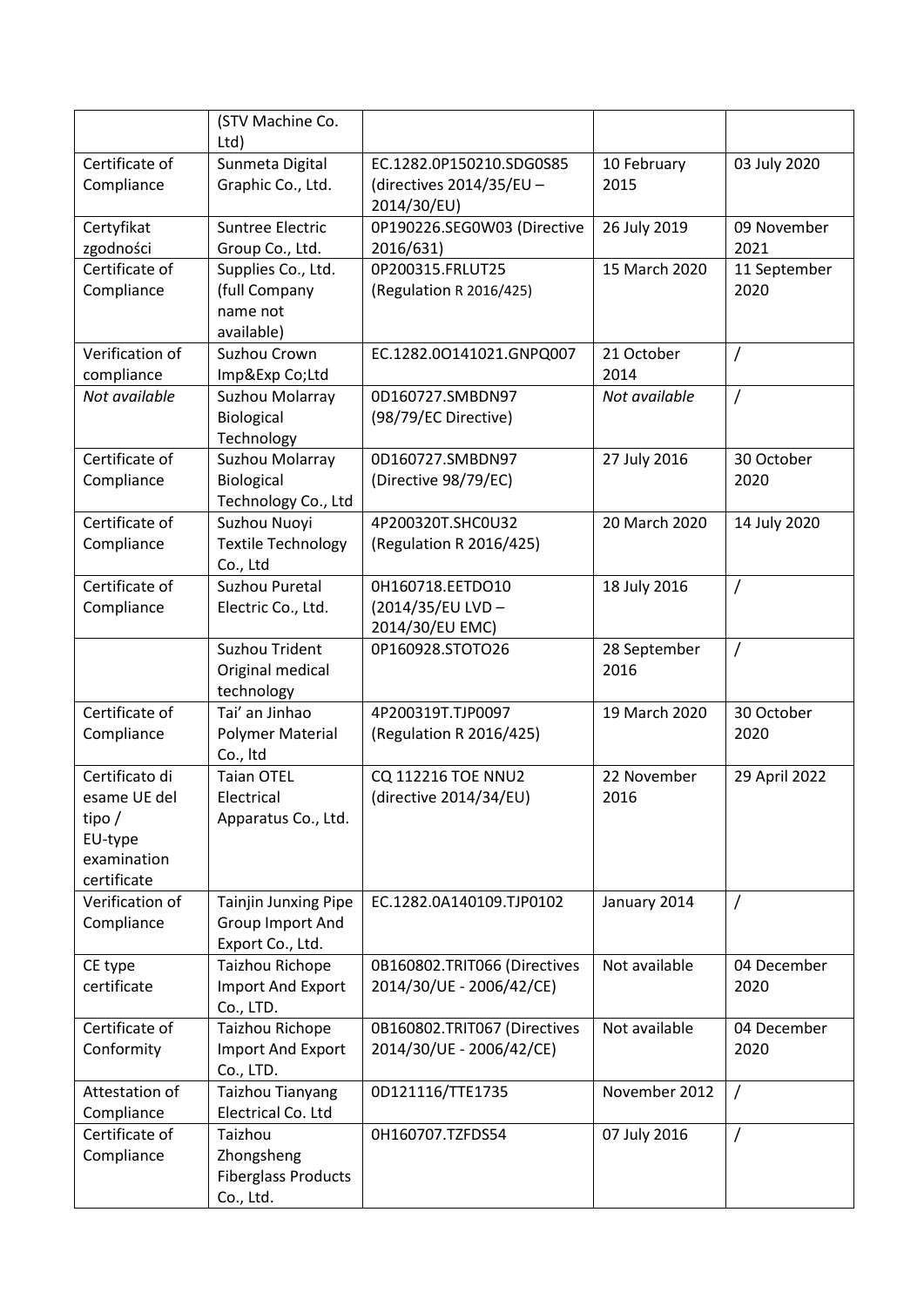| Certificate of               | Tangshan Jishun                                  | 2R160301.HHS0C27                           | 01 March 2016    |                     |
|------------------------------|--------------------------------------------------|--------------------------------------------|------------------|---------------------|
| Compliance                   | Ceramics Co., Ltd.                               |                                            |                  |                     |
|                              | <b>Tangshan Tianze</b><br><b>Special Welding</b> | 190604.TTSDW12 (Directive<br>2006/42/EU)   | Not available    | 27 February<br>2020 |
|                              | Equipment                                        |                                            |                  |                     |
|                              | <b>Tangshan Tianze</b>                           | 190604.TTSDW13 (Directive                  | Not available    | 27 February         |
|                              | <b>Special Welding</b>                           | 2006/42/EU)                                |                  | 2020                |
|                              | Equipment                                        |                                            |                  |                     |
| Verification of              | <b>Taotech Digital</b>                           | EC.1282.00130624.TDT1301                   | <b>JUNE 2013</b> | 05 May 2021         |
| Compliance                   | Technology Co.,                                  | (Directives 2006/95/EC -                   |                  |                     |
|                              | Ltd.                                             | 2004/108/EC)                               |                  |                     |
| Certificato di               | <b>Tavan Omran Sanat</b>                         | ECM 17 ATEX 105 U (Directive               | 20 December      | 09 November         |
| esame UE del                 | Co. (PEREX)                                      | 2014/34/EU)                                | 2017             | 2021                |
| tipo $/$                     |                                                  |                                            |                  |                     |
| EU-type                      |                                                  |                                            |                  |                     |
| examination                  |                                                  |                                            |                  |                     |
| certificate                  |                                                  |                                            |                  |                     |
| Verification of              | <b>TeamO Marine</b>                              | EC.1282.00140604.TMSP037                   | June 2014        | 03 June 2020        |
| Compliance                   | <b>Safety Products</b><br><b>Tech-Masters</b>    | (directive 89/686/EEC)                     | 19 March 2020    | 30 June 2020        |
| <b>Test Report</b>           | <b>Trading GmbH</b>                              | DPM-HP-1 (standard EN<br>149:2001+A1:2009) |                  |                     |
| Verification of              | Tengzhou Wellon                                  | EC.122.0M140827.CCB0226                    | August 2014      | $\overline{1}$      |
| Compliance                   | Machinery Co., Ltd.                              |                                            |                  |                     |
| Verification of              | Tengzhou Wellon                                  | EC.122.0M140827.CCB0093                    | August 2014      | $\prime$            |
| Compliance                   | Machinery Co., Ltd.                              |                                            |                  |                     |
| Certificate of               | The 3M Company                                   | 0P200310.BDC0W90                           | 10 March 2020    | 25 September        |
| Compliance                   |                                                  | (Regulation R 2016/425)                    |                  | 2020                |
| Certificate of               | <b>Tianjin Blueprints</b>                        | 0P180611.QCJD010 (Directive                | 11 June 2016     | 28 February         |
| Compliance                   | Iron and Steel Co.                               | 2014/68/EU)                                |                  | 2020                |
|                              | <b>LTD</b>                                       |                                            |                  |                     |
| Certificate of               | <b>Tianjin Jing-Gong</b>                         | 0P161017.TJGTN77                           | 17 October       | $\prime$            |
| Compliance                   | <b>Medical Equipment</b>                         |                                            | 2016             |                     |
|                              | and Technology                                   |                                            |                  |                     |
|                              | Co., Ltd.                                        |                                            |                  |                     |
| Certificate of               | <b>Tianjin Ransheng</b>                          | 0P170221.SXMSC16 (directive                | 17 February      | 23 February         |
| Compliance<br>Certificate of | Steel Co., Ltd                                   | 2014/68/EU)                                | 2021             | 2022                |
| Compliance                   | <b>Tianjin Render</b><br>Health Sci-Tech         | 0H150727.TRHDO81 (Directive<br>93/42/EEC)  | 27 July 2015     | 17 April 2020       |
|                              | Development Co.,                                 |                                            |                  |                     |
|                              | Ltd.                                             |                                            |                  |                     |
| Verification of              | Tim Mei Group Co.,                               | EC.1282.0A140102.LXM0046                   | January 2014     | $\prime$            |
| Compliance                   | Limited                                          |                                            |                  |                     |
| Certificate of               | Tisco Industrial Co.,                            | 0P180611.QCJD013 (Directive                | 11 June 2018     | 28 May 2021         |
| Compliance                   | Limited                                          | 2014/68/EU)                                |                  |                     |
| Not available                | Tonglu Wanhe                                     | EC.1282.0D131120.TWM3158                   | Not available    | $\prime$            |
|                              | <b>Medical Instrument</b>                        | (93/42/EEC Directive)                      |                  |                     |
| Verification of              | Tonglu Wanhe                                     | EC.1282.0D131120.TWM3158                   | November 2013    | 15 February         |
| Compliance                   | <b>Medical Instrument</b>                        | (Directive 93/42/EEC)                      |                  | 2022                |
|                              | Co., Ltd.                                        |                                            |                  |                     |
| Certificate of               | Tonglu Wanhe                                     | EC.1282.1P141128.TWMQS07                   | 28 November      | $\prime$            |
| Compliance                   | Medical Instrument                               | (93/42/EEC Directive)                      | 2014             |                     |
|                              | Co., Ltd.                                        |                                            |                  |                     |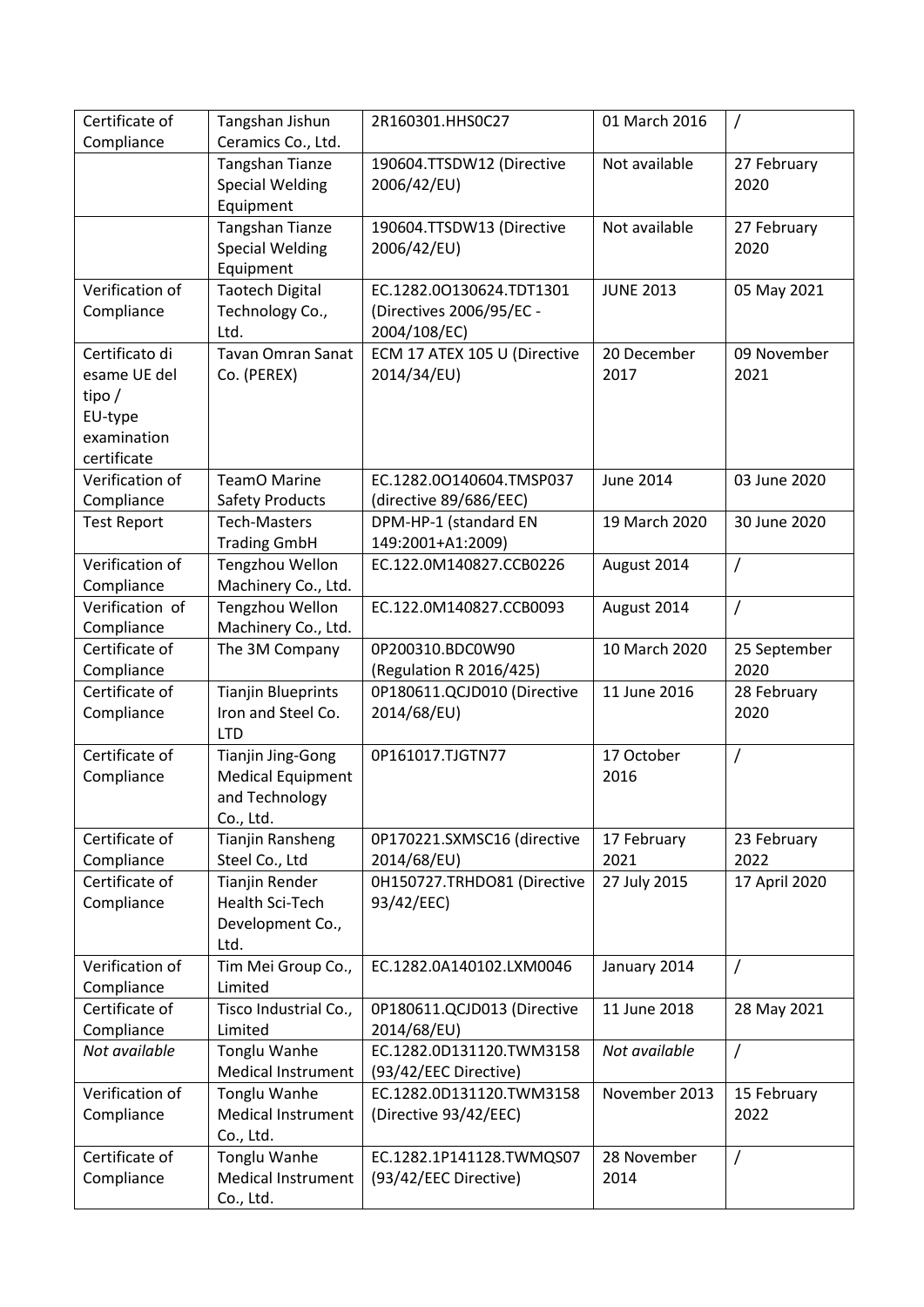| Certificate of        | Tranda Industry                                | 0200619.HWIQ052                            | 19 June 2020      | 20 April 2021       |
|-----------------------|------------------------------------------------|--------------------------------------------|-------------------|---------------------|
| Compliance            | Co., Limited                                   | (Directives 2006/42/EC -                   |                   |                     |
|                       |                                                | 2014/35/EU)                                |                   |                     |
| Verification of       | <b>Tulip Tree Plastic</b>                      | EC.1282.0A140416.YKPQX28                   | April 2014        | /                   |
| Compliance            | Industry Co., Ltd.                             |                                            |                   |                     |
| Certificate of        | <b>TWM PEN STRYD</b>                           | 0P200310.BDC0W90 (directive                | 10 March 2020     | 05 May 2020         |
| Compliance            | CO, LTD                                        | R 2016/425)                                |                   |                     |
| Verification of       | <b>U Safe Products</b>                         | EC.1282.0A140606.USPP071                   | <b>June 2014</b>  | Ι                   |
| Compliance            | Limited                                        | (89/686/EEC PPE Directive)                 |                   |                     |
| Certificate of        | <b>UMC Trading</b>                             | 0E161129                                   | 29 November       | $\overline{1}$      |
| Compliance            | (Beijing) Company                              |                                            | 2016              |                     |
|                       | Ltd.                                           |                                            |                   |                     |
| Certificate of        | Unigloves Sdn Bhd                              | 110330/WKR185 (directive                   | <b>March 2011</b> | 29 May 2020         |
| Compliance            | (Berhad)                                       | 89/686/EEC)                                |                   |                     |
| Certificate of        | <b>Unique Machinery</b>                        | 0I170627.SJMUN47 (Directive                | 27 June 2017      | 30 April 2021       |
| Compliance            | (Shanghai) Co., Ltd<br><b>Universal Motion</b> | 2006/42/EC-2014/30/EU)<br>0E161129.UMC**** |                   |                     |
| Certificate of        |                                                |                                            | 29 November       | $\sqrt{2}$          |
| Compliance            | Components Co.,<br>Inc.                        |                                            | 2016              |                     |
| Certificate of        | <b>Useon Extrusion</b>                         | 110609/UEM400                              | June 2011         | $\prime$            |
| Conformity            | Machinery co. Itd                              |                                            |                   |                     |
| <b>EC Declaration</b> | Veli Technology                                | 0B200752.LQBT78 (standard:                 | 18 August 2020    | 09 November         |
| of Conformity         | Industrial Co., Ltd.                           | EN 61000-6-3:2007+A1:2011;                 |                   | 2021                |
|                       |                                                | EN IEC 61000-6-1:2019 (EN                  |                   |                     |
|                       |                                                | 61000-4-2:2009, EN 61000-4-                |                   |                     |
|                       |                                                | 3:2006+A2:2010)                            |                   |                     |
| <b>EC Declaration</b> | Veli Technology                                | 0C200730.YLVCT50 (Directives               | 30 July 2020      | 09 November         |
| of Conformity         | Industrial Co., Ltd.                           | 2006/42/EC-2014/35/EU-                     |                   | 2021                |
|                       |                                                | 2014/30/EU)                                |                   |                     |
| Certificate of        | Veli Technology                                | 0C200780.YLVCT58 (Directives               | 12 July 2020      | 09 November         |
| Compliance            | Industrial Co., Ltd.                           | 2006/42/EC-2014/35/EU-                     |                   | 2021                |
|                       |                                                | 2014/30/EU)                                |                   |                     |
| <b>EC Declaration</b> | Veli Technology                                | 5R200783.NCPS02 (standard:                 | 30 July 2020      | 09 November         |
| of Conformity         | Industrial Co., Ltd.                           | EN 61000-6-3:2007+A1:2011;                 |                   | 2021                |
|                       |                                                | EN IEC 61000-6-1:2019 (EN                  |                   |                     |
|                       |                                                | 61000-4-2:2009, EN 61000-4-                |                   |                     |
|                       |                                                | 3:2006+A2:2010)                            |                   |                     |
| Certificate of        | VISIMPEX-                                      | 0E170110.VHK0080 (directive                | 10 January 2017   | 19 April 2022       |
| Compliance            | HUNGARY KFT.                                   | R 305/2011)                                |                   |                     |
| <b>Test Report</b>    | VivaChek Biotech                               | ECM0530S0026 001                           | 29 September      | 27 February<br>2020 |
| Certificate of        | (Hangzhou) Co., Ltd<br>Vrec-Co Export          | 20170405.VCE0O91 (directive                | 2019              |                     |
| Compliance            | Import Kft.                                    | 2010/35/EU)                                | 05 April 2017     | 17 July 2020        |
| Verification of       | W.S.L Co., Ltd.                                | EC.1282.0A131122.WSL3180                   | November 2013     | 10 March 2022       |
| Compliance            |                                                | (Directive 89/686/EEC)                     |                   |                     |
| Certificate of        | Weichuangli New                                | 4M200327T.JWN0Q77                          | 27 March 2020     | 01 September        |
| Compliance            | Materials Co., Ltd                             | (Regulation R 2016/425)                    |                   | 2020                |
| Certificate of        | <b>Weifang FRD</b>                             | 0B161219.WFAQN51                           | 19 December       | 05 October          |
| Compliance            | Machinery Co., Ltd.                            | (Directive 2006/42/EC)                     | 2016              | 2021                |
| Verification of       | Weifang JYC Import                             | EC.3280.0A130610.WYH1688                   | June 2020         | 22 April 2022       |
| Compliance            | and export Co., Ltd                            | (directives $2006/42/EC -$                 |                   |                     |
|                       |                                                | 2006/26/EC)                                |                   |                     |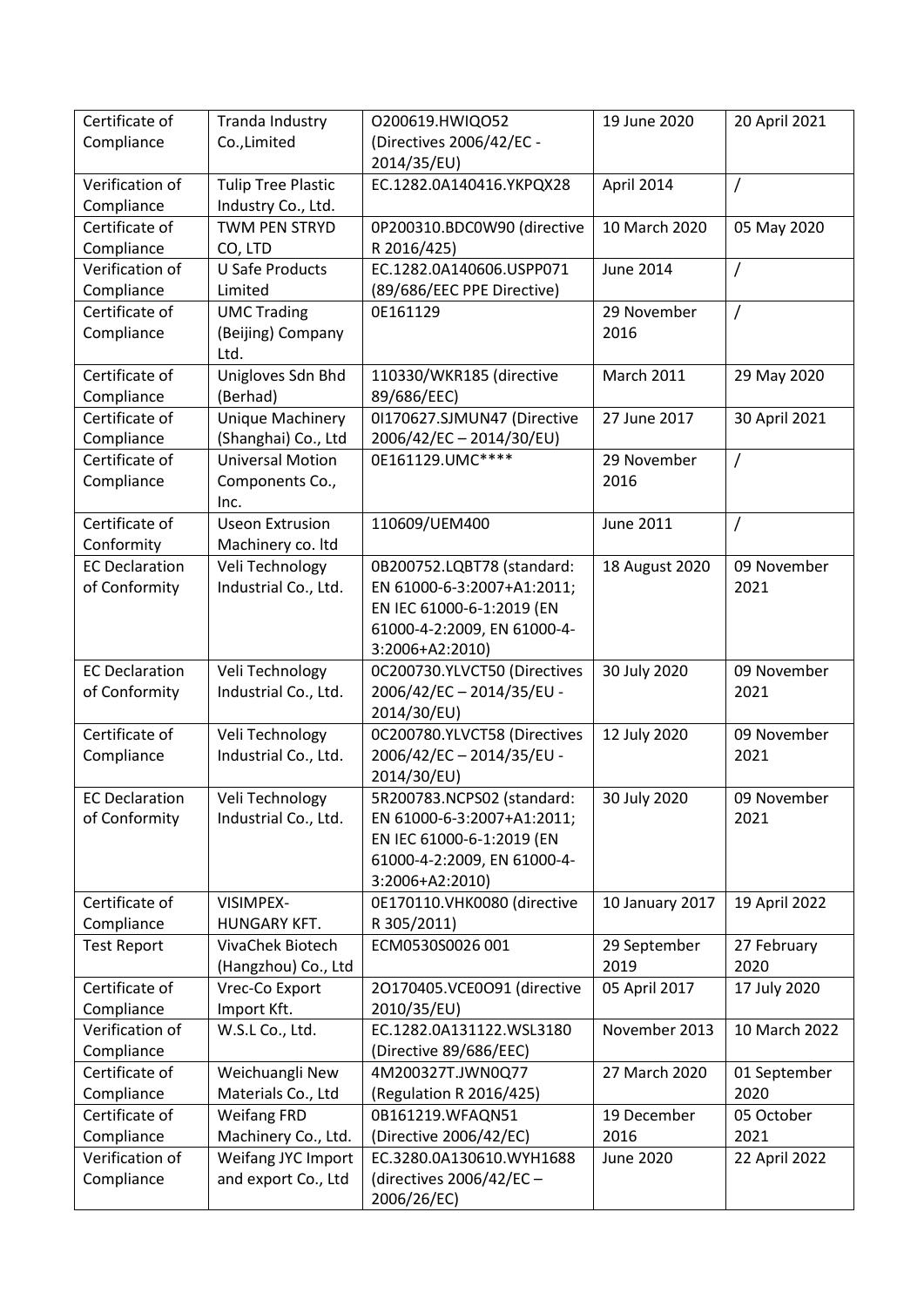| Dichiarazione di | <b>Weifang Mingliang</b>  | 0H170303.WFSCY03 (Direttive   | Not available     | 26 July 2021   |
|------------------|---------------------------|-------------------------------|-------------------|----------------|
| Conformità CE    | Electronics CO,LTD        | 2006/95/CE-2004/108/CE)       |                   |                |
| Certificate of   | <b>Weifang Mingliang</b>  | 0H170303.WFSCY03 (MDD         | 22 December       | $\overline{1}$ |
| Compliance       | Electronics CO.,          | 93/42/EEC - 2007/47/EC)       | 2016              |                |
|                  | LTD.                      |                               |                   |                |
| Certificate of   | Weihai Pengyuan           | EC.1282.0T141231.WPTCD34      | 31 December       | $\prime$       |
| Compliance       | <b>Textile Technology</b> |                               | 2014              |                |
|                  | Co., Ltd.                 |                               |                   |                |
| Verification of  | Weishan Weilong           | EC.1282.1P140922.WWTTS56      | September 2014    | $\overline{1}$ |
| Compliance       | Trading Co., Ltd.         |                               |                   |                |
| Certificate of   | Wenzhou Flyer             | 100922/WFI742 (Directive      | September 2014    | 03 November    |
| Conformity       | Import and Export         | 93/42/EEC)                    |                   | 2020           |
|                  | Co., Ltd.                 |                               |                   |                |
| Verification of  | Wenzhou Longde            | EC.1282.0H140221.P&T0603      | Febrary 2014      | 19 June 2020   |
| Compliance       | Medical                   | (directives 93/42/EEC -       |                   |                |
|                  | Technology Co.,           | 2007/47/EC)                   |                   |                |
|                  | Ltd.                      |                               |                   |                |
| Verification of  | Wenzhou Lucheng           | EC.1282.0G130704.WLT1486      | <b>July 2013</b>  | 09 November    |
| Compliance       | <b>Tianhe Automation</b>  | (Directive 2006/42/EC)        |                   | 2021           |
|                  | Component Co.,            |                               |                   |                |
|                  | Ltd.                      |                               |                   |                |
| Verification of  | <b>Wenzhou Rising</b>     | 0D121208/TSM2030 (Directive   | December 2019     | 02 February    |
| Compliance       | Industrial Co., Ltd.      | 93/42/EEC)                    |                   | 2021           |
| Certificate of   | WenZhou Ruihan            | 1P170511.YCMUT54 (Directive   | 11 May 2017       | 29 November    |
| Compliance       | Hardware Co., Ltd         | 2001/95/EC)                   |                   | 2021           |
| Verification of  | Wenzhou Zhuding           | EC.1282.0A140821.WZMTD80      | August 2014       | 23 October     |
| Compliance       | Machine Co., Ltd.         | (Directives 2006/42/EC -      |                   | 2020           |
|                  |                           | 2006/95/EC)                   |                   |                |
| EU Type-         | Werckmann                 | Not available (standard DIN   | Not available     | 12 May 2020    |
| Examination      |                           | EN 149:2009)                  |                   |                |
| Certificate      |                           |                               |                   |                |
| Certificate of   | Willest                   | 0B150486.JMTUQ73              | 16 April 2015     | $\overline{1}$ |
| Compliance       | International             |                               |                   |                |
|                  | Limited                   |                               |                   |                |
| Certificate of   | Willest                   | EC.1282.0B130328.ZZM0447      | <b>March 2013</b> | $\sqrt{ }$     |
| Compliance       | International             |                               |                   |                |
|                  | Limited                   |                               |                   |                |
| Certificate of   | Willest                   | 0B160514.JMTUS11              | 11 May 2016       | $\prime$       |
| Compliance       | International             |                               |                   |                |
|                  | Limited                   |                               |                   |                |
| Certificate of   | Winkonlaser               | 0B161012.WTLTN23              | 12 October        | $\prime$       |
| Compliance       | <b>Technology Limited</b> |                               | 2016              |                |
| Certificate of   | <b>WOBO</b> Industrial    | 0E180427.JHSUT5 (Directive R  | 27 April 2018     | 12 January     |
| Compliance       | Group Corp.               | 2016/425)                     |                   | 2021           |
| Certificate of   | Woodex Co., Ltd.          | 0P200315.SFIUT38 (directive R | 15 March 2020     | 03 July 2020   |
| Compliance       |                           | 2016/425)                     |                   |                |
| Certificate of   | <b>WORLD HEAVY</b>        | 110531/WHI371 (Directive      | May 2011          | 15 January     |
| Compliance       | INDUSTRY (CHINA)          | 2006/42/EC)                   |                   | 2021           |
|                  | CO., LTD                  |                               |                   |                |
| Certificate of   | Wuhan Abebio              | 0B161107.WASQT17              | 7 November        | $\prime$       |
| Compliance       | Science Co., Ltd.         | (98/79/EC Directive)          | 2016              |                |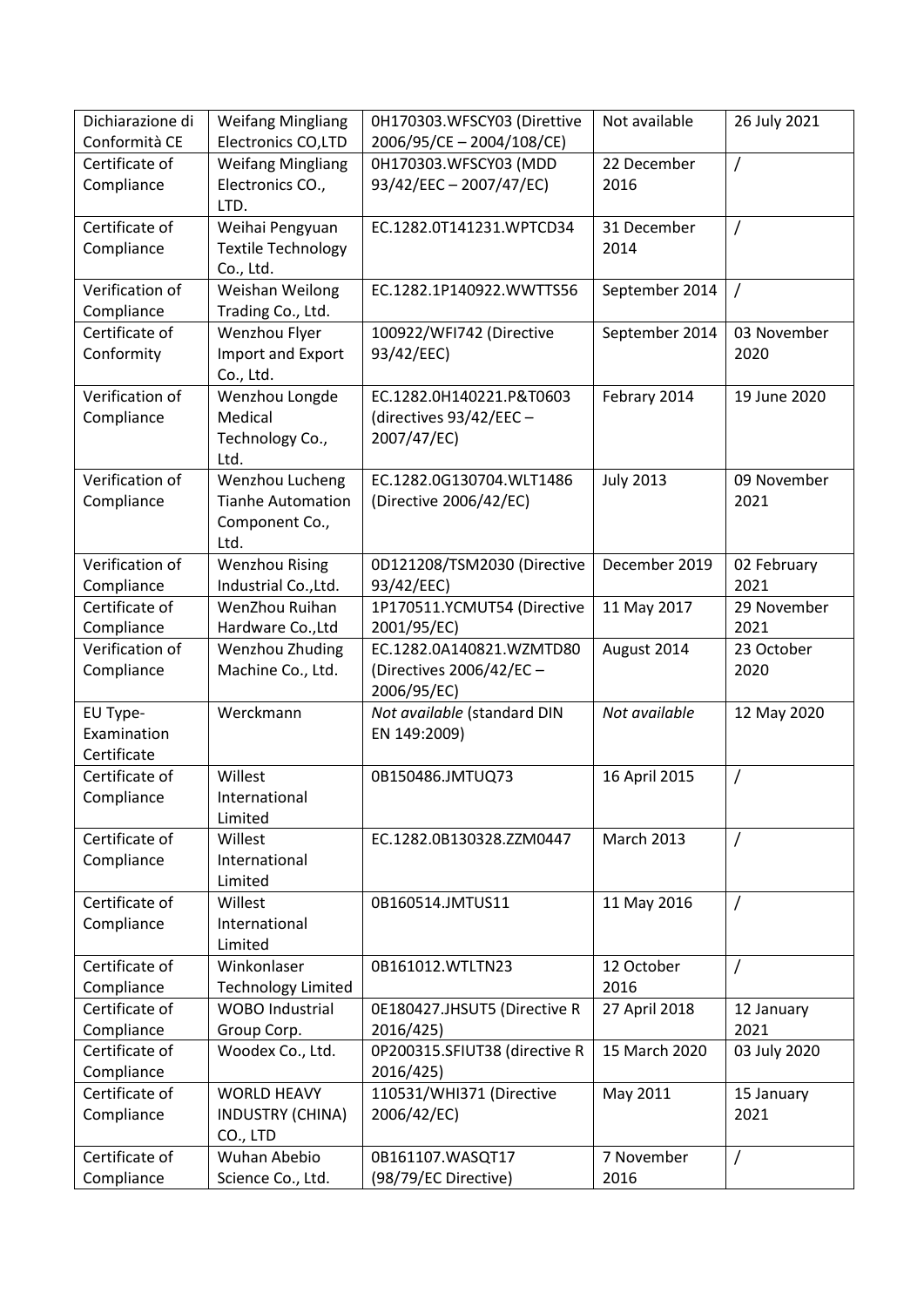| Not available         | Wuhan Abelisa            | 0B160805.WABTU19             | Not available    | $\prime$       |
|-----------------------|--------------------------|------------------------------|------------------|----------------|
|                       | Biological               | (98/79/EC Directive)         |                  |                |
|                       | Engineering              |                              |                  |                |
| Verification of       | Wuhan AGY                | EC.1282.0A130531.TSY1092     | <b>July 2020</b> | 02 July 2021   |
| Compliance            | Machinery                | (Directive 2013/53/EU)       |                  |                |
|                       | Equipment Co., Ltd.      |                              |                  |                |
| Certificate of        | Wuhan Anon Tech          | 2G200915.ZTICN66 (Directives | 15 September     | 25 September   |
| Compliance            | Trade Co., Ltd.          | 2006/42/EC-2014/35/EU-       | 2020             | 2020           |
|                       |                          | 2014/30/EU)                  |                  |                |
| Verification of       | Wuhan Daquan             | EC.1282.1I140226.WDE0632     | Febrary 2014     | 01 September   |
| Compliance            | <b>Energy Saving</b>     | (Regulation R 305/2011)      |                  | 2020           |
|                       | Board Co., Ltd.          |                              |                  |                |
| Certificate of        | <b>Wuhan Dinglikang</b>  | 1N191116.WDAFL62 (directive  | 11 November      | 29 April 2022  |
| Compliance            | Automation Co.,          | 2014/34/EU)                  | 2019             |                |
|                       | Ltd.                     |                              |                  |                |
| Certificate of        | Wuhan Visbull            | 1N160905.SSPTC19 (Directive  | 05 September     | 10 March 2022  |
| Compliance            | Machinery Co., Ltd       | 93/42/EEC)                   | 2020             |                |
| Certificate of        | Wuhan Wenlin             | 100714/WWT573                | April 2017       | $\overline{1}$ |
| Conformity            | Technology Co.,          |                              |                  |                |
|                       | Ltd.                     |                              |                  |                |
| Certificate of        | Wujiang Kangjie          | 01200321.CZUO56 (directive R | 21 March 2020    | 12 May 2020    |
| Compliance            | <b>Medical Material</b>  | 2016/425)                    |                  |                |
|                       | Co., Ltd.                |                              |                  |                |
| Verification of       | Wuxi Bowei               | EC.1282.0D140214.JYF0483     | January 2018     | 26 July 2021   |
| Compliance            | Forging Co., Ltd.        | (Directive 2014/68/EU)       |                  |                |
| Not available         | Wuxi Donglin Sci         | 0E160725.WDSDN48             | Not available    | $\overline{1}$ |
|                       | and Tech                 | (98/79/EC Directive)         |                  |                |
|                       | Development              |                              |                  |                |
| <b>EC Examination</b> | Wuxi Huake               | EC.1282.0A131122.WHM3169     | 22 November      | 24 March 2022  |
|                       | Machine                  | (directive 2006/42/EC)       | 2013             |                |
|                       | Equipment                |                              |                  |                |
|                       | Co., Ltd.                |                              |                  |                |
| <b>EC Type</b>        | Wuxi Huake               | OH160824.WHMTT86             | 24 August 2016   | 04 April 2022  |
| Examination of        | Machine                  | (Directive 2006/42/EC)       |                  |                |
| Compliance of         | Equipment Co., Ltd.      |                              |                  |                |
| Certification         |                          |                              |                  |                |
| Mark                  |                          |                              |                  |                |
| Verification of       | Wuxi Lees Power          | EC.1282.10130325.LSC0358     | September 2018   | $\sqrt{2}$     |
| Compliance            | <b>Company Limited</b>   | (ISO 8528)                   |                  |                |
| Certificate of        | Wuxi Shenxi              | 110908/WSH621 (Directives    | September 2011   | 02 March 2022  |
| Compliance            | Honeycomb                | 2006/95/EC-2006/42/EC)       |                  |                |
|                       | <b>Machinery Factory</b> |                              |                  |                |
| Certificate of        | Wuxi                     | 4M200324T.AHZ0D65            | 24 March 2020    | 02 October     |
| Compliance            | Shunhengyuan new         | (Regulation R 2016/425)      |                  | 2020           |
|                       | materials                |                              |                  |                |
|                       | technology Co., Ltd      |                              |                  |                |
| Certificate of        | Wuxi Sino Yuan           | 3J200331.SKMDC13 (Directive  | 31 March 2020    | 17 July 2020   |
| Compliance            | Science and              | 2006/42/EC)                  |                  |                |
|                       | Technology Co., Ltd      |                              |                  |                |
| Verification of       | <b>Wuxi Teneng</b>       | EC.1282.1P140819.WTPTU97     | August 2014      | $\prime$       |
| Compliance            | Power Machinery          |                              |                  |                |
|                       | Co., Ltd.                |                              |                  |                |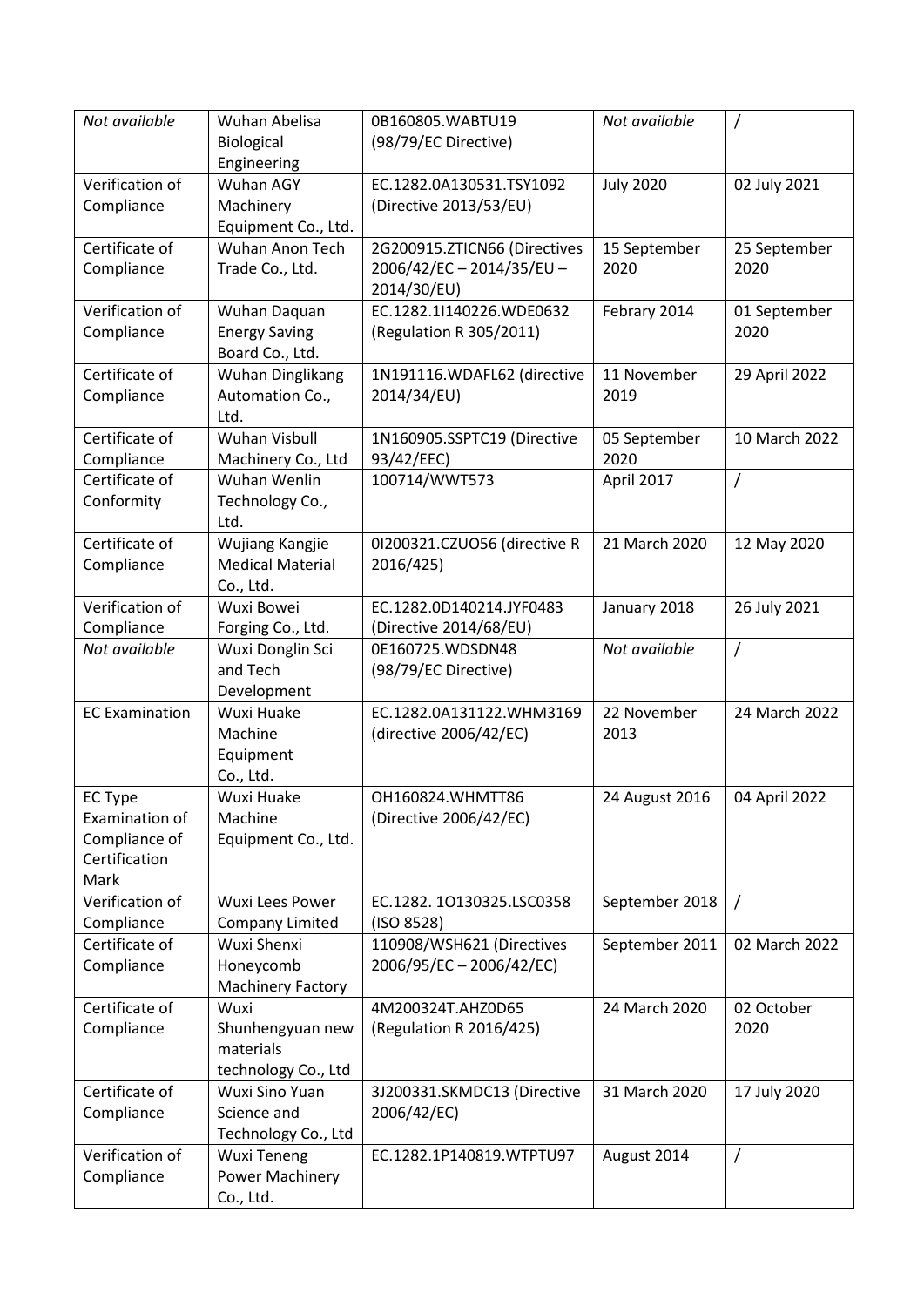| Certificate of                 | Wuxi Wondery                           | EC.1282.1P150318.WWTU071                     | 18 March 2015    | 29 April 2022       |
|--------------------------------|----------------------------------------|----------------------------------------------|------------------|---------------------|
| Compliance                     | Trading Co., Ltd.                      | (directive 97/23/EC)                         |                  |                     |
| Verification of                | Wuyi quick Garden                      | 100709/WQG563                                | <b>July 2010</b> | /                   |
| Compliance                     | Machine                                |                                              |                  |                     |
| <b>EC Examination</b>          | Wuyi Quick Garden<br>Machine Co., Ltd. | EC.1282.0A130624.WQG1317                     | 24 June 2013     | $\prime$            |
| Certificato di<br>esame UE del | Xi an Kai Dun<br>Intelligent           | ECM 20 ATEX-B CU42<br>(directive 2014/34/EU) | 14 July 2020     | 18 February<br>2022 |
| tipo $/$                       | Technology Co.,                        |                                              |                  |                     |
| EU-type                        | Ltd.                                   |                                              |                  |                     |
| examination                    |                                        |                                              |                  |                     |
| certificate                    |                                        |                                              |                  |                     |
| Verification of                | Xi'an Arooxy                           | EC.1282.0A130710.XAT1546                     | <b>July 2013</b> | $\prime$            |
| Compliance                     | Technology Co.,                        | (93/42/EEC MDD)                              |                  |                     |
|                                | Ltd.                                   |                                              |                  |                     |
| Certificate of                 | Xi'an Vaner                            | EC.1282.0A130430.ZAT0710                     | 15 July 2017     | 28 May 2021         |
| Compliance                     | Machinery Co., Ltd.                    | (Directives 2006/42/EC -                     |                  |                     |
|                                |                                        | 2014/35/EU)                                  |                  |                     |
| Certificate of                 | Xiamen One-Road                        | 0P200316.XORUQ20                             | 16 March 2020    | 24 July 2020        |
| Compliance                     | Sharing Intelligence                   | (regulation R 2016/425)                      |                  |                     |
|                                | Science &                              |                                              |                  |                     |
|                                | Technology Co., Ltd                    |                                              |                  |                     |
| Certificate of                 | Xiamen Reeko                           | EC.1282.0A150123.XRI0T88                     | January 2015     | /                   |
| Compliance                     | Instrument Co.,                        |                                              |                  |                     |
|                                | Ldt.                                   |                                              |                  |                     |
| Certificate of                 | Xiantao Fortune                        | 2Y160413.HRPUU29 (Directive                  | 13 April 2016    | 07 April 2020       |
| Compliance                     | <b>Medical Supplies</b>                | 93/42/EEC)                                   |                  |                     |
|                                | Co., Ltd.                              |                                              |                  |                     |
| <b>EC Declaration</b>          | Xiantao Hank                           | Not available (directive                     | 09 May 2020      | 29 May 2020         |
| of Conformity                  | <b>Protective Products</b>             | 93/42/EEC)                                   |                  |                     |
|                                | Co. Ltd                                |                                              |                  |                     |
| Manufacturer                   | Xinshun (Gaoyou)                       | Not available (Standards: EN                 | 05 October       | 29 November         |
| Conformity                     | Machinery                              | ISO 12100:2010, EN 1807-                     | 2021             | 2021                |
| Assessment                     | Manufacturing Co.,                     | 1:2013, EN 60204-1:2018)                     |                  |                     |
| Procedure                      | Ltd.                                   |                                              |                  |                     |
| EC Type-                       | Xintech CNC                            | EC.1282.1N140521.4AXIS3515                   | May 2014         | $\prime$            |
| Approval<br>Certificate        | Machinery Co., Ltd.                    | $-8S$                                        |                  |                     |
| Verification of                | Xinxiang City Lift                     | EC.1282.0W140717.SWCPT0                      | <b>July 2014</b> | $\prime$            |
| Compliance                     | Machinery                              |                                              |                  |                     |
|                                | Equipment Co., Ltd.                    |                                              |                  |                     |
| Certificate of                 | Xinyu Electronic                       | 0P160826.XETQ25 (93/42/EC                    | 26 August 2016   | 14 June 2018        |
| Compliance                     | Co., Ltd.                              | MDD)                                         |                  |                     |
| Verification of                | Xusheng                                | EC.1282.0H141014.XLTN05                      | 14 October       | 09 March 2021       |
| Compliance                     | Illumination Co.,                      | (Directive 94/9/EC)                          | 2014             |                     |
|                                | Ltd.                                   |                                              |                  |                     |
|                                | <b>Xuwen County</b>                    | 0B160801.XCAT054                             | 01 August 2016   | $\prime$            |
|                                | Artemis Technolgy                      |                                              |                  |                     |
| Certificate of                 | Xuzhou Beiji                           | 0B160118.HJE0D03                             | January 2016     | /                   |
| Compliance                     | Vehicle Co., Ltd                       |                                              |                  |                     |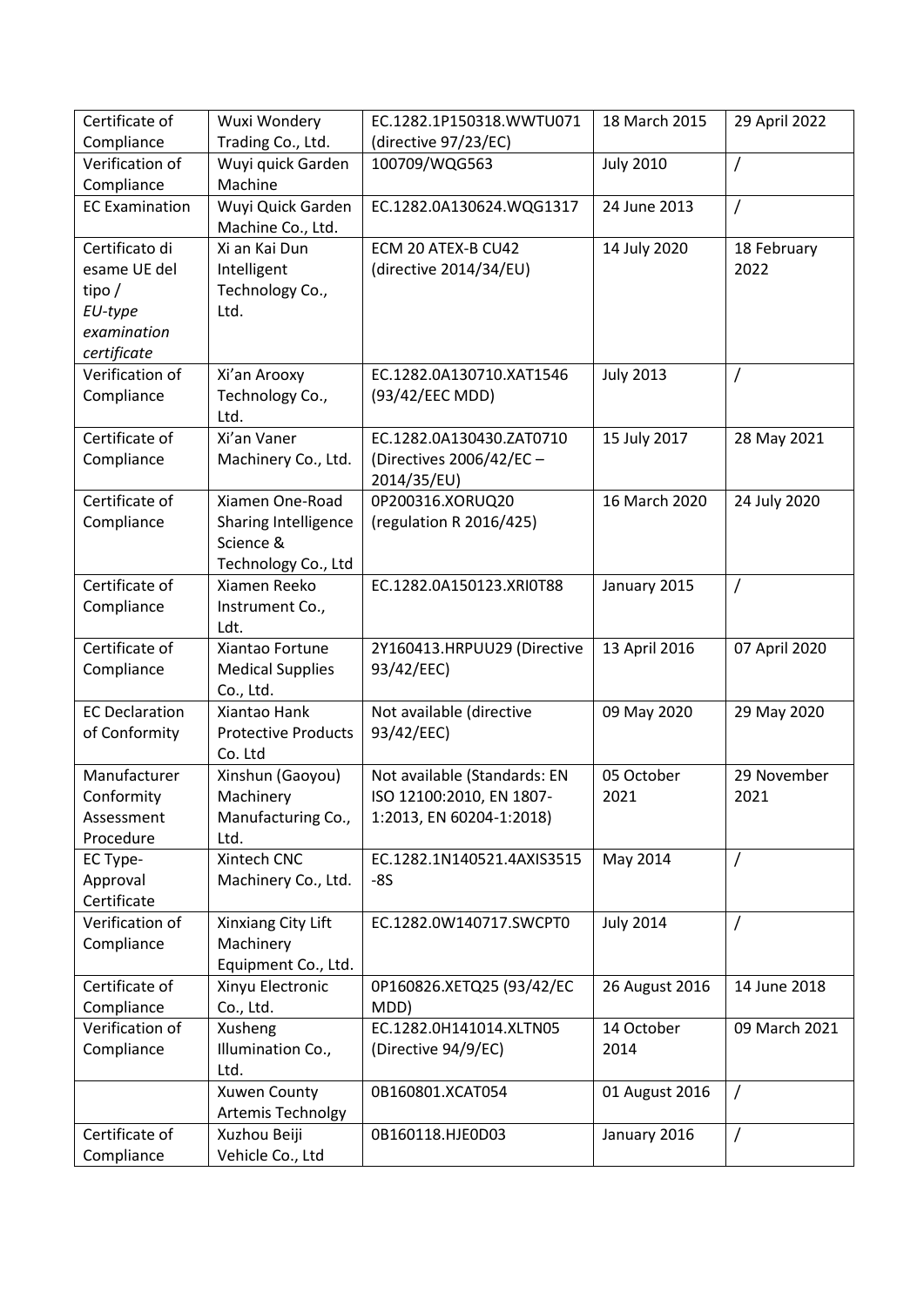| Certificate of                | Xuzhou Demei                                    | 0B160126.NT0U25 (Directive   | 13 January 2016  | 30 April 2021 |
|-------------------------------|-------------------------------------------------|------------------------------|------------------|---------------|
| Compliance                    | <b>Building Material</b><br>Co., Ltd.           | R 305/2011)                  |                  |               |
| Verification of<br>Compliance | Xuzhou Ebrighting<br><b>International Trade</b> | EC.1282.0D140617.XMMPY08     | <b>June 2014</b> | $\prime$      |
|                               | Co., Ltd.                                       |                              |                  |               |
| Certificate of                | Xuzhou Jiufa                                    | W120913/XJC1249              | September 2012   | $\prime$      |
| Compliance                    | Construction                                    | (2006/42/EC MD-              |                  |               |
|                               | Machinery Co., Ltd.                             | 2006/95/EC LVD)              |                  |               |
| Certificate of                | Xuzhou Lianchuang                               | 0D151214.XLMQQ89             | 14 December      | $\prime$      |
| Compliance                    | <b>Medical Equipment</b>                        |                              | 2015             |               |
|                               | Co., Ltd.                                       |                              |                  |               |
| Certificate of                | Xuzhou Sunbright                                | 0P210111.XSE0U30 (Directive  | 11 January 2021  | 09 November   |
| Compliance                    | Electronic                                      | 93/42/EEC)                   |                  | 2021          |
|                               | Technology Co.,                                 |                              |                  |               |
|                               | Ltd.                                            |                              |                  |               |
| Certificate of                | Xuzhou Xugong                                   | No.draft (directives         | Not available    | 03 March 2020 |
| Compliance                    | Foundation                                      | 2006/42/EC-2014/35/EU)       |                  |               |
|                               | Construction                                    |                              |                  |               |
|                               | Machinery Co., Ltd.                             |                              |                  |               |
| Certificate of                | Xuzhou Xugong                                   | No.draft (directive          | Not available    | 03 March 2020 |
| Compliance                    | Foundation                                      | 2014/34/EU)                  |                  |               |
|                               | Construction                                    |                              |                  |               |
|                               | Machinery Co., Ltd.                             |                              |                  |               |
|                               | Xuzhou Yatai Sci-                               | 1P161228.XYSCU03             | 28 December      | $\prime$      |
|                               | Tech                                            |                              | 2016             |               |
|                               | Xuzhou Yatai Sci-                               | 1P161228.XYSCU04             | 28 December      | $\prime$      |
|                               | Tech                                            |                              | 2016             |               |
| <b>Test Report</b>            | Xuzhou Yongkang                                 | ECM0530S0028 001             | 27 September     | 27 February   |
|                               | <b>Electronic Science</b>                       |                              | 2019             | 2020          |
|                               | Technology<br>Co., Ltd.                         |                              |                  |               |
|                               | Xuzhou Yongkang                                 | ECM0530S0027 001             | Not available    | 27 February   |
|                               | <b>Electronic Science</b>                       |                              |                  | 2020          |
|                               | Technology                                      |                              |                  |               |
|                               | Co., Ltd.                                       |                              |                  |               |
| <b>CE</b>                     | Yala United                                     | 0P200318F.SXS0064 (Directive | 18 March 2020    | 30 June 2020  |
| Documentation                 | Company Ltd                                     | 93/42/EEC)                   |                  |               |
| Review                        |                                                 |                              |                  |               |
| Certificate of                | Yancheng Huida                                  | 190128.SLYHM09 (98/79/EC     | 28 January 2019  | $\prime$      |
| Compliance                    | Medical                                         | Directive)                   |                  |               |
|                               | Instruments Co.,                                |                              |                  |               |
|                               | Ltd.                                            |                              |                  |               |
| Verification of               | Yangzhou                                        | EC.1282.0D130220.YMP0150     | February 2013    | $\sqrt{ }$    |
| Compliance                    | <b>Maishang Plastic</b>                         |                              |                  |               |
|                               | Co. Ltd                                         |                              |                  |               |
| Verification of               | Yangzhou Runde                                  | EC.1282.TT04072200.LVD8691   | <b>July 2014</b> | $\prime$      |
| Compliance                    | <b>Lighting Equipment</b>                       | 85                           |                  |               |
|                               | Co., Ltd                                        |                              |                  |               |
| <b>EC Type</b>                | Yantai Borndo                                   | 3B191113.YBESD47 (Directive  | 13 November      | 30 April 2021 |
| Examination of                | Electromechanical                               | 2006/42/EC)                  | 2019             |               |
| Compliance of                 | Equipment Co., Ltd.                             |                              |                  |               |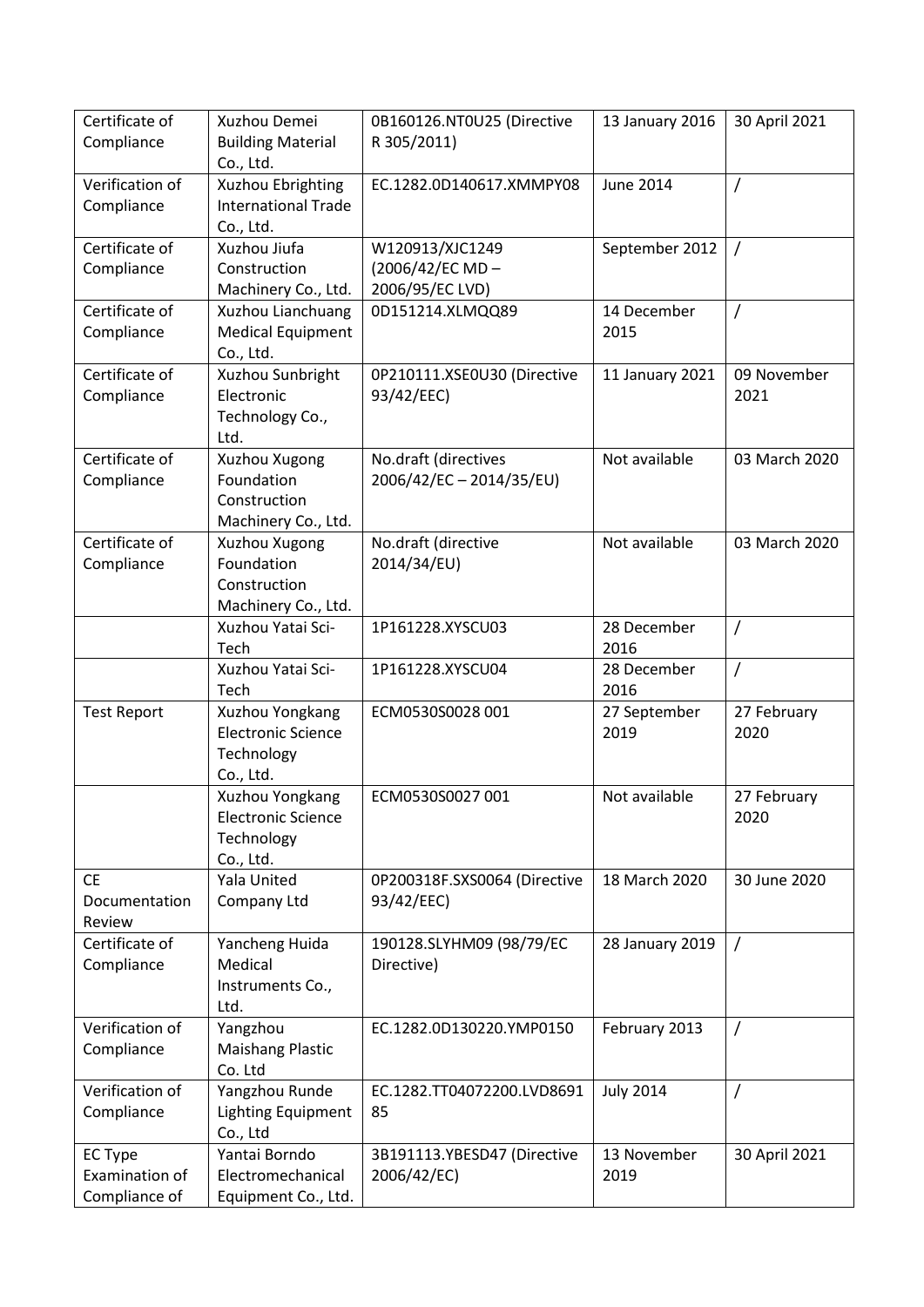| Certification<br>Mark         |                                     |                                                    |                |                |
|-------------------------------|-------------------------------------|----------------------------------------------------|----------------|----------------|
| Certificate of                | Yantai Jintuo                       | 3B161126.YLMQC53 (Directive                        | 26 November    | 05 August 2021 |
| Compliance                    | Automobile                          | 2006/42/EC)                                        | 2016           |                |
|                               | Technology Co.,                     |                                                    |                |                |
|                               | Ltd.                                |                                                    |                |                |
| Certificate of                | Yantai Lansu                        | OK170581.YHIUD1 (Directives                        | 08 May 2017    | 10 December    |
| Compliance                    | Measurement and                     | 2006/42/EC-2014/30/EU)                             |                | 2021           |
|                               | Control Instrument                  |                                                    |                |                |
|                               | Co., Ltd.                           |                                                    |                |                |
| Attestation of                | Yijian Green House                  | 0A121015/YGH1469                                   | October 2012   | $\prime$       |
| Compliance                    | Co. Itd                             |                                                    |                |                |
| Verification of               | Yishui Yisheng                      | EC.1282.0A130430.YYP0702                           | April 2013     | Τ              |
| Compliance                    | <b>Protection Gloves</b>            |                                                    |                |                |
|                               | Producing Co., Ltd.                 |                                                    |                |                |
| Certificate of                | Yiwu Pinpai Import                  | 0K150825.NKDTD31                                   | 25 August 2015 | $\prime$       |
| Compliance                    | & Export Company<br>Limited         |                                                    |                |                |
| Certificate of                | Yiwu Qiangni IMP.                   | 0D150929.YQITS49 (Directive                        | 29 September   | Update 24      |
| Compliance                    | & Exp. CO., Ltd.                    | 93/42/EEC)                                         | 2015           | November       |
|                               |                                     |                                                    |                | 2020           |
| Certificate of                | Yiwu Qiangni IMP.                   | 0D150929.YQITS50                                   | 29 September   |                |
| Compliance                    | & Exp. CO., Ltd.                    |                                                    | 2015           |                |
| Certificate of                | Yongkang DC                         | LL120316/CGG218                                    | March 2012     | $\prime$       |
| Compliance                    | Industry & Trade                    |                                                    |                |                |
|                               | Co., Ltd.                           |                                                    |                |                |
| <b>EC Examination</b>         | Yongkang Linghang                   | EC.1282.0A130909.YLM2366                           | 09 September   | Ι              |
|                               | <b>Machine Power</b>                |                                                    | 2013           |                |
|                               | Co., Ltd.                           |                                                    |                |                |
| Verification of               | Yongkang TOTI                       | EC.1282.0B141031.TEWQU68                           | October 2014   | $\prime$       |
| Compliance                    | Technology Co.,                     |                                                    |                |                |
|                               | Ltd.                                |                                                    |                |                |
| Verification of               | YORUM iC ve DIS                     | EC.1282.0B130916.YIV2420                           | September 2019 | 05 October     |
| Compliance<br>Verification of | TICARET LTD.STI.<br>YORUM iC ve DIS | (Directive 89/686/EEC)<br>EC.1282.0B130916.YIV2420 |                | 2021           |
| Compliance                    | TICARET LTD.STI.                    | (Directive 89/686/EEC)                             | September 2013 | 07 May 2021    |
| Certificate of                | Youshi Protective                   | 0P200314.YPEUD35                                   | 14 March 2020  | 06 November    |
| Compliance                    | Equipment                           | (regulation R 2016/425)                            |                | 2020           |
|                               | (Hangzhou) Co.,                     |                                                    |                |                |
|                               | Ltd.                                |                                                    |                |                |
| Certificate of                | Youth Home                          | 0P200326S.YHS0C00                                  | 26 March 2020  | 23 October     |
| Compliance                    | (Fujian) Sports                     | (Regulation R 2016/425)                            |                | 2020           |
|                               | Goods Co., Ltd                      |                                                    |                |                |
| Certificate of                | <b>Yueqing Bijia</b>                | 0P181218.ZEEC051 (EN ISO                           | 18 December    | $\prime$       |
| Compliance                    | Electric Co, Ltd                    | 9227:2012 standard)                                | 2018           |                |
| Certificate of                | <b>Yushan County</b>                | 4N200402B.YKM0D49                                  | 02 April 2020  | 14 July 2020   |
| Compliance                    | Kust Medical Co.,                   | (Regulation R 2016/425)                            |                |                |
|                               | Ltd.                                |                                                    |                |                |
| Certificate of                | <b>YuTian ShuangYing</b>            | 0A150430.YSrUW08 (Directive                        | 30 April 2015  | 08 January     |
| Compliance                    | roof sheet                          | R 305/2011)                                        |                | 2021           |
|                               | Industrial Co., Ltd.                |                                                    |                |                |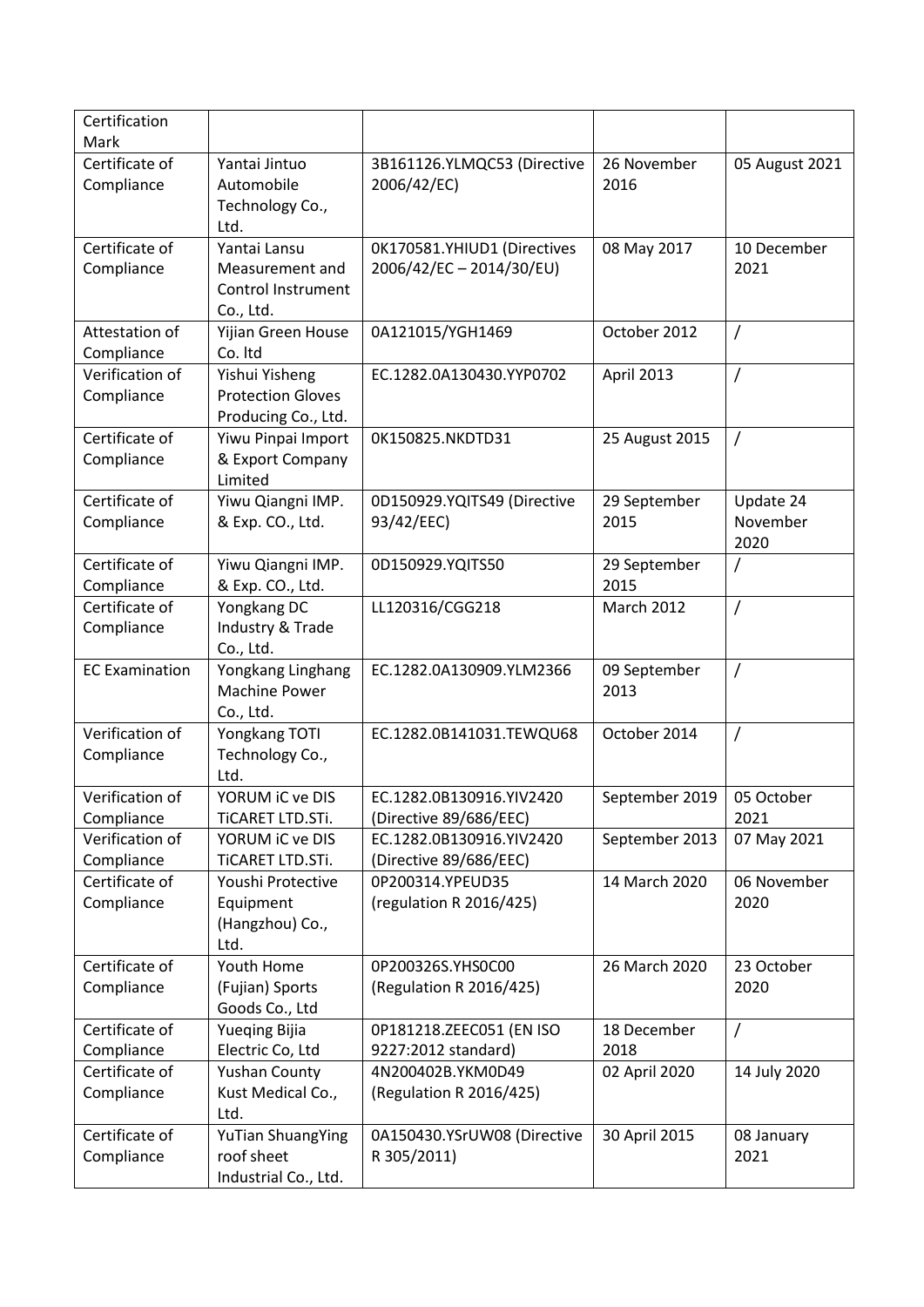| Certificate of                | <b>Yutian ShuangYing</b>       | 0A150430.YSUW08 (item not       | 30 April 2015     | 28 July 2020   |
|-------------------------------|--------------------------------|---------------------------------|-------------------|----------------|
| Compliance                    | Roof Sheet                     | clearly legible) (directive R   | (item not clearly |                |
|                               | Industrial Co., Ltd.           | 305/2011)                       | legible)          |                |
| <b>EC Declaration</b>         | Zehjiang Taimi                 | Not available (Directives       | 14 March 2019     | 28 September   |
| of Conformity                 | Technology Co.,                | 2006/42/EC-2014/35/EU-          |                   | 2020           |
|                               | Ltd.                           | 2014/30/EU)                     |                   |                |
| Certificate of                | Zhangjiagang                   | 0H170309.JBMCY04 (Directive     | 23 December       | Update 27      |
| Compliance                    | <b>Bestran</b>                 | 93/42/EEC)                      | 2016              | November       |
|                               | Technology Co., Ltd            |                                 |                   | 2020           |
| Verification of               | Zhangjiagang                   | EC.1282.0H130605.ZFM1156        | June 2013         | 17 December    |
| Compliance                    | <b>Friend Machinery</b>        | (Directive 2006/42/EC)          |                   | 2021           |
|                               | Co., Ltd.                      |                                 |                   |                |
| Verification of               | Zhangjiagang                   | EC.1282.0D131115.ZR3096         | November 2018     | 13 May 2022    |
| Compliance                    | Reliable Co., Ltd.             | (standard EN 12195-2:2000)      |                   |                |
| Certificate of                | Zhangjiagang                   | 0P200316.XHUQ41 (directive      | 24 March 2020     | 27 March 2020  |
| Compliance                    | shinsurepacking                | R 2016/425)                     |                   |                |
|                               | materials Co., Ltd             |                                 |                   |                |
| Verification of               | Zhe Jiang Jin Hua              | 01131206.ZJ7766                 | December 2013     | $\prime$       |
| Compliance                    | Tai Tai Tools                  |                                 |                   |                |
|                               | Factory                        |                                 |                   |                |
| Certificate of                | Zhejiang Aquaroyal             | 3B170705.TBMD077                | 05 July 2017      | $\prime$       |
| Compliance                    | Industrial Co., Ltd.           |                                 |                   |                |
| <b>EEC Product</b>            | <b>Zhejiang Beifeng</b>        | Y120518/ZBR521 (Directives      | Not available     | 05 October     |
| Conformity                    | Refrigeration                  | 2006/42/EC-2006/95/EC)          |                   | 2021           |
| Mark                          | Equipment Co., Ltd.            |                                 |                   |                |
| Certificate of                | Zhejiang Daji                  | 0D150721.ZDMDO17                | 20 July 2015      | $\prime$       |
| Compliance                    | Medical                        |                                 |                   |                |
|                               | Instruments Co.,               |                                 |                   |                |
|                               | Ltd.                           |                                 |                   |                |
| Certificate of                | Zhejiang Deguang               | 110222/ZDM101 (Directive        | February 2011     | 26 March 2021  |
| Compliance                    | Machinery Co., Ltd.            | 2006/42/EC)                     |                   |                |
| Certificate of                | ZheJiang DiaoLun               | 4O200326Z.WHH0079               | 26 March 2020     | 10 November    |
| Compliance                    | Clothing Co., Ltd              | (regulation R 2016/425)         |                   | 2020           |
| Verification of               | Zhejiang Dingli                | EC.1282.1I141212.ZDMQO43        | 12 December       | 05 October     |
| <b>EC Type</b>                |                                |                                 |                   |                |
|                               | Machinery                      | (Directive 2006/42/EC)          | 2014              | 2021           |
|                               | Co., Ltd.                      |                                 |                   |                |
| Verification                  | Zhejiang Dingli                | EC.1282.1I141212.ZDMQO41        | 12 December       | 19 October     |
| of EC Type                    | Machinery Co., Ltd.            | (Directive 2006/42/EC)          | 2014              | 2021           |
| Certificate of                | Zhejiang Dongfeng              | 100916/ZDP710/S (Directives     | September 2010    | 26 February    |
| Conformity                    | <b>Packing Machine</b>         | 2006/42/EC-2006/95/EC)          |                   | 2021           |
|                               | Co., Ltd.                      |                                 |                   |                |
| Certificate of                | Zhejiang Double-               | EC.1282.0D141127.ZDVQC85        | 27 November       | 26 July 2021   |
| Compliance                    | Lin Valves Co., Ltd.           | (Standard EN 13828:2003)        | 2014              |                |
| Certificate of                | Zhejiang                       | 2G200401T.ZLE0S55               | 01 April 2020     | 06 August 2020 |
| Compliance                    | Electronics                    | (regulation R 2016/425)         |                   |                |
|                               | Technology Co., Ltd            |                                 |                   |                |
| Verification of               | Zhejiang Fangwen               | EC.1282.0G131129.ZFS3282        | November 2013     | $\prime$       |
| Compliance                    | Special Steel Co. Itd          |                                 |                   |                |
| Verification of<br>Compliance | Zhejiang Hailiang<br>Co., Ltd. | EC.1282.TT07052012.MD2012<br>53 | <b>July 2014</b>  | $\prime$       |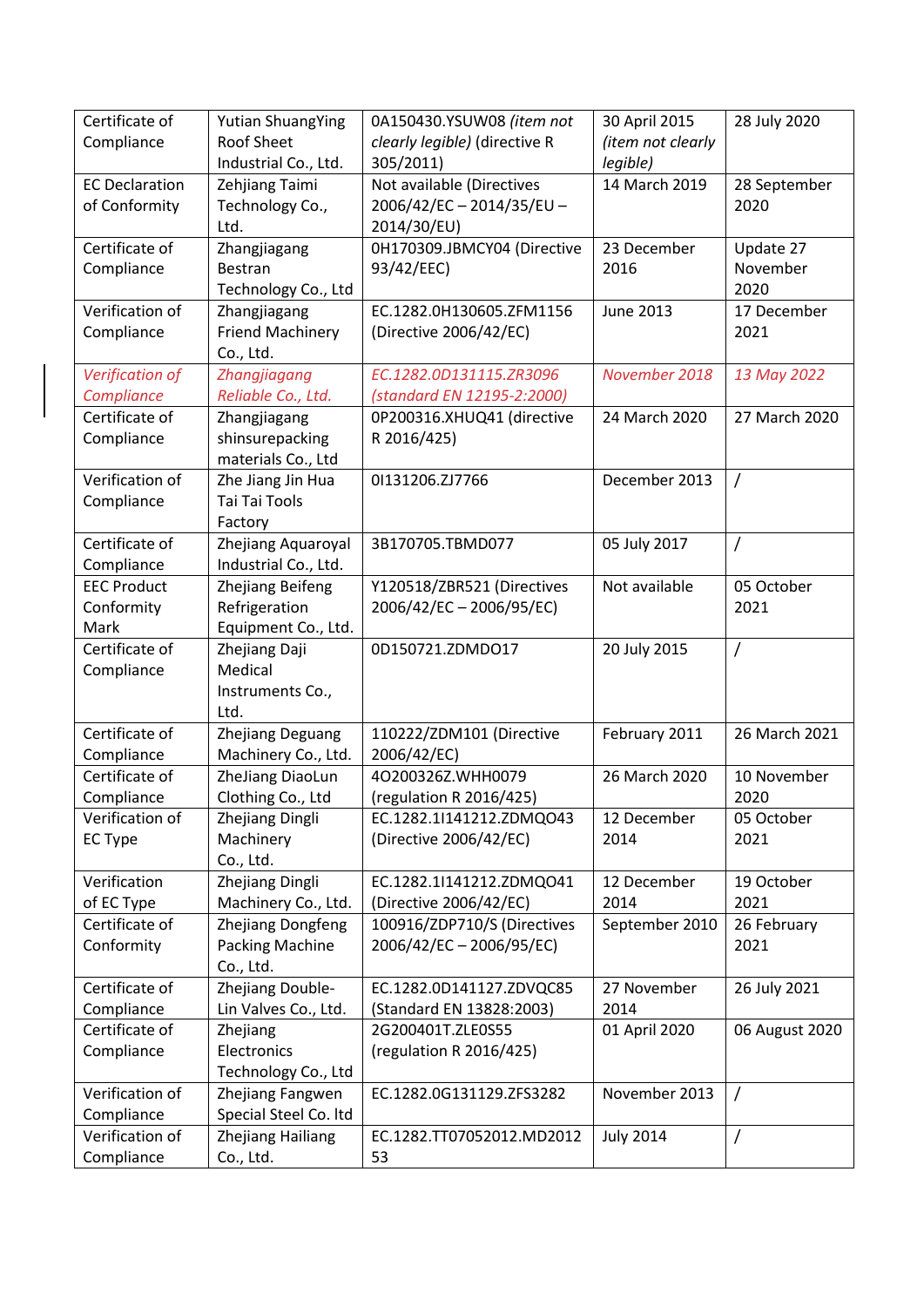| Verification of                | <b>Zhejiang Halley</b>   | EC.1282.0H141014.ZHPTN03                 | 14 October      | 09 March 2021  |
|--------------------------------|--------------------------|------------------------------------------|-----------------|----------------|
| Compliance                     | Power Machine            | (Directives 2006/95/EC -                 | 2014            |                |
|                                | Co., Ltd.                | 2004/108/EC)                             |                 |                |
| Certificate of                 | Zhejiang Hengkai         | 0A150803.ZHIT026 (Directive              | 03 August 2015  | /              |
| Compliance                     | Import & Export          | 89/686/EEC)                              |                 |                |
|                                | trade Co., Ltd.          |                                          |                 |                |
| Verification of                | Zhejiang Jinghong        | EC.1282.0A130514.ZJE0900                 | May 2018        | 20 October     |
| Compliance                     | Electric Co., Ltd.       | (Directives 2006/95/EC -<br>2004/108/EC) |                 | 2020           |
| Verification of                | Zhejiang Jueshuai        | EC.1282.0D140306.ZJE0759                 | March 2014      |                |
| Compliance                     | Electrical &             |                                          |                 | Τ              |
|                                | Mechanical               |                                          |                 |                |
|                                | Technology Co.,          |                                          |                 |                |
|                                | Ltd.                     |                                          |                 |                |
| Certificate of                 | Zhejiang Kund            | 1P200401T.ZKM0S23                        | 01 April 2020   | 31 July 2020   |
| Compliance                     | <b>Medical Facility</b>  | (regulation R 2016/425)                  |                 |                |
|                                | Co., Ltd                 |                                          |                 |                |
| Verification of                | Zhejiang Liker           | EC.1282.0B140403.YWIQZ54                 | April 2014      | /              |
| Compliance                     | Industrial &             |                                          |                 |                |
|                                | Trading Co., Ltd.        |                                          |                 |                |
| Declaration of                 | Zhejiang Lingxin         | 120611/COC640                            | June 2011       | T              |
| Conformity                     | Electromotor Co.         |                                          |                 |                |
|                                | Ltd.                     |                                          |                 |                |
| Attestation of                 | Zhejiang Okai            | 0D120927/ZOS1390                         | September 2012  | $\sqrt{2}$     |
| Compliance                     | <b>Sporting Products</b> | (2006/42/EC MD)                          |                 |                |
|                                | Co., Ltd.                |                                          |                 |                |
| Certificate of                 | Zhejiang Ouligen         | <b>EC type Examination</b>               | 16 January 2015 | $\overline{1}$ |
| Compliance                     | Tools Co., Ltd.          | Certification Mark No.                   |                 |                |
| <b>EC Type</b>                 | <b>Zhejiang Precise</b>  | 1l170324.CSW0W86                         | 24 March 2017   | $\overline{1}$ |
| Examination of                 | <b>Driveline</b>         | (2006/42/EC MD)                          |                 |                |
| Compliance                     | Machinery Co., Ltd.      |                                          |                 |                |
| Certificate of                 | Zhejiang Qianxi          | 2T160721.ZQVDN02                         | 21 July 2016    | T              |
| Compliance                     | Vehicle Co., Ltd.        |                                          |                 |                |
| Certificate of                 | <b>Zhejiang Sandi</b>    | 0B161031.APQD18 (Directives              | 31 October 2017 | 13 May 2022    |
| Compliance                     | Electric Co., Ltd        | 2014/35/EU - 2014/30/EU)                 |                 |                |
| <b>EC Type</b>                 | Zhejiang Shineda         | 0B151120.ZSMQU84                         | 20 November     | 09 March 2021  |
| Examination of                 | Machinery Co., Ltd.      | (Directive 2006/42/EC)                   | 2017            |                |
| Compliance of<br>Certification |                          |                                          |                 |                |
| Mark                           |                          |                                          |                 |                |
| Certificate of                 | Zhejiang Shineda         | EC.1282.0B141105.ZSMQD69                 | 05 November     | 09 March 2021  |
| Compliance                     | Machinery Co., Ltd.      | (Directive 2006/42/EC)                   | 2017            |                |
| Certificate of                 | Zhejiang                 | 4J200310.ZBI0W99 (regulation             | 10 March 2020   | 24 July 2020   |
| Compliance                     | Shiningstar              | R 2016/425)                              |                 |                |
|                                | Garment Co., Ltd.        |                                          |                 |                |
| Verification of                | Zhejiang Taizhou         | EC.1282.0D120103.ZXP0054                 | January 2014    | /              |
| Compliance                     | Tu-Poly Co., Ltd.        |                                          |                 |                |
| Certificate of                 | Zhejiang Toway           | EC.1282.0B150150.ZFF804                  | 19 July 2020    | 05 October     |
| Compliance                     | <b>Fire Fighting</b>     | (Directive R 305/2011)                   |                 | 2021           |
|                                | Equipment Co., Ltd       |                                          |                 |                |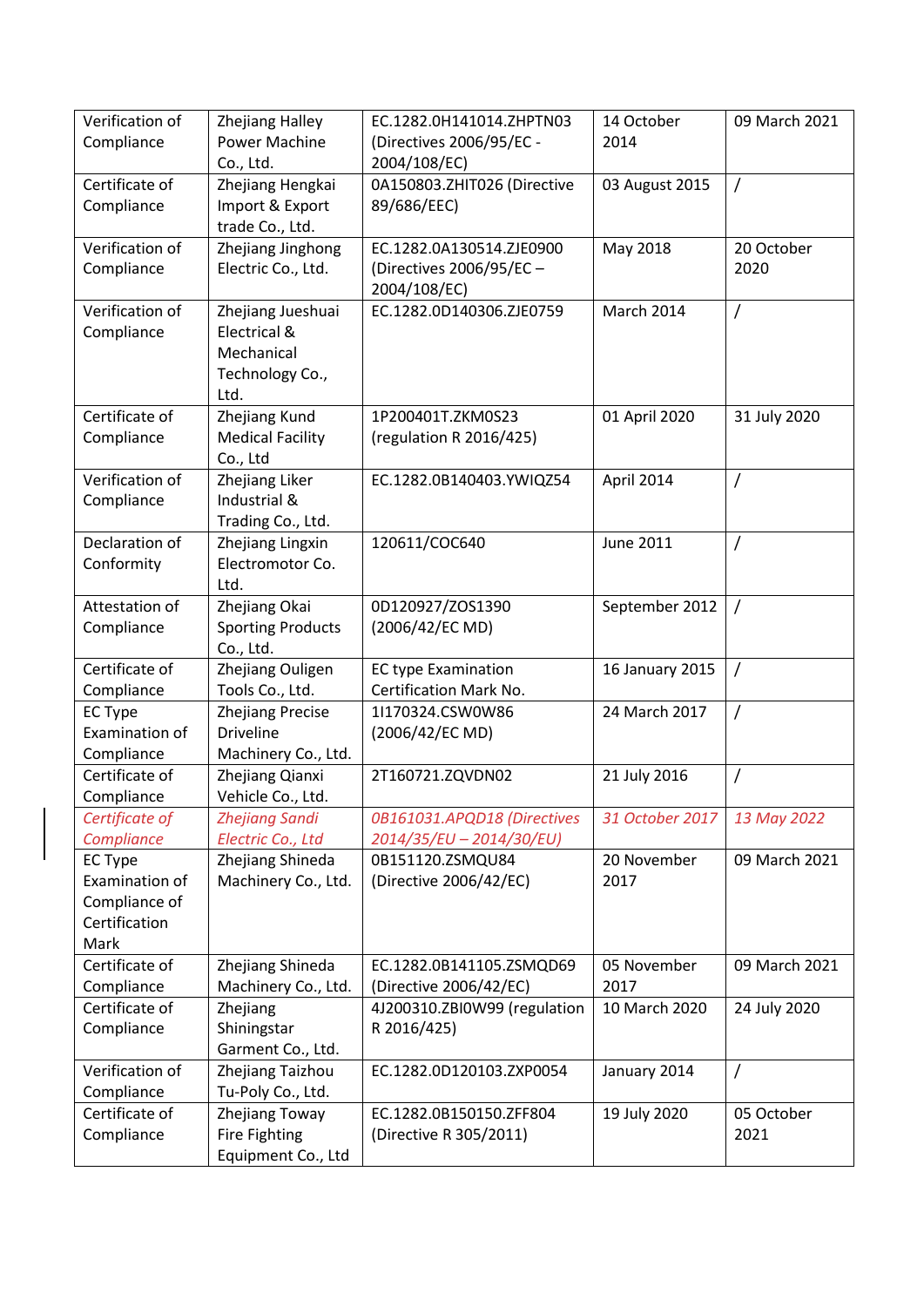| Certificate of        | Zhejiang Xinding                  | 0P190404.ZXPUT74 (standard: | 08 April 2019  | 24 March 2022 |
|-----------------------|-----------------------------------|-----------------------------|----------------|---------------|
| Compliance            | Plastic Co., Ltd.                 | EN 840-1:2012, EN 840-      |                |               |
|                       |                                   | 5:2012, EN 840-6:2012)      |                |               |
| Verification of       | Zhejiang Yongjiu                  | EC.1282.0M131104.WSR2953    | November 2013  | $\prime$      |
| Compliance            | Reflective Clothing               |                             |                |               |
|                       | Co., Ltd.                         |                             |                |               |
| Verification of       | Zhejiang Zhenhuan                 | EC.1282.7C150203.SJD0       | February 2015  | $\prime$      |
| Compliance            | Automobile Service                |                             |                |               |
|                       | Equipment Co., Ltd.               |                             |                |               |
| Certificate of        | Zhejiang Zhongdian<br>Artificial  | 1P1591220.TSQQ42 (standard  | 10 March 2020  | 05 May 2020   |
| Compliance            | Intelligence                      | EN 149:2001+A1:2009)        |                |               |
|                       | Technology Co.,                   |                             |                |               |
|                       | Ltd.                              |                             |                |               |
| Verification of       | Zheng zhou PZ                     | EC.1282.0B140819.ZzPTU81    | August 2014    | 22 April 2022 |
| Compliance            | Laser Slim                        | (directive 2006/95/EC -     |                |               |
|                       | Technology Co.,                   | 2004/108/EC)                |                |               |
|                       | Ltd.                              |                             |                |               |
| <b>CE</b>             | Zhengzhou Best                    | 30181228.ZBPCD73 (Directive | 28 December    | 19 October    |
| Documentation         | <b>Pearl Medical</b>              | 93/42/EEC)                  | 2018           | 2021          |
| Review                | Equipment Co., Ltd.               |                             |                |               |
| Certificate of        | Zhengzhou Honest                  | 0P161129.ZHMQS18            | 29 November    | 23 February   |
| Compliance            | Machinery Co., Ltd.               | (directives 2006/42/EC-     | 2016           | 2022          |
|                       |                                   | 2014/35/EU)                 |                |               |
| Verification of       | Zhengzhou Hotfun                  | EC.1282.0A130823.ZHT3921    | August 2013    | 10 December   |
| Compliance            | Amusement                         | (Directives 2006/42/EC -    |                | 2021          |
|                       | Equipment Co., Ltd.               | 2004/108/EC)                |                |               |
| Verification of       | Zhengzhou Hotfun                  | EC.1282.0A130828.ZHT3821    | August 2013    | 10 December   |
| Compliance            | Amusement                         | (Directives 2006/42/EC -    |                | 2021          |
|                       | Equipment Co., Ltd.               | 2004/108/EC)                |                |               |
| Verification of       | Zhengzhou Hotfun                  | EC.1282.0A130833.ZHT3923    | August 2013    | 10 December   |
| Compliance            | Amusement                         | (Directives 2006/42/EC -    |                | 2021          |
|                       | Equipment Co., Ltd.               | 2004/108/EC)                |                |               |
| Certificate of        | Zhengzhou Jinshui                 | 100603/ZJI454 (Directive    | June 2010      | 26 July 2021  |
| Conformity            | Industry &                        | 2006/95/EC)                 |                |               |
|                       | Commerce Co., Ltd                 |                             |                |               |
| <b>EC Declaration</b> | Zhengzhou Kaishan<br>Mechanical & | Not available (Directives   | 22 May 2017    | 02 July 2021  |
| of Conformity         | Electrical                        | 2006142/EC - 2014/35/EU)    |                |               |
|                       | Equipment Co., Ltd.               |                             |                |               |
| Certificate of        | Zhengzhou Known                   | 0B170802.SSIDQ82 (Directive | 02 August 2017 | 23 March 2021 |
| Compliance            | Imp.&Exp. Co., Ltd.               | 2006/42/EC)                 |                |               |
| Certificate of        | Zhengzhou Lianke                  | EC.1282.0P140912.JSCTC48    | September 2014 | $\sqrt{ }$    |
| Conformity            | Machinery                         |                             |                |               |
|                       | Manufacture Co.,                  |                             |                |               |
|                       | Ltd.                              |                             |                |               |
| Certificate of        | Zhengzhou                         | 0D160608.ZMMDU56            | June 2016      | $\prime$      |
| Compliance            | Maidejie                          |                             |                |               |
|                       | Technology Co.,                   |                             |                |               |
|                       | Ldt.                              |                             |                |               |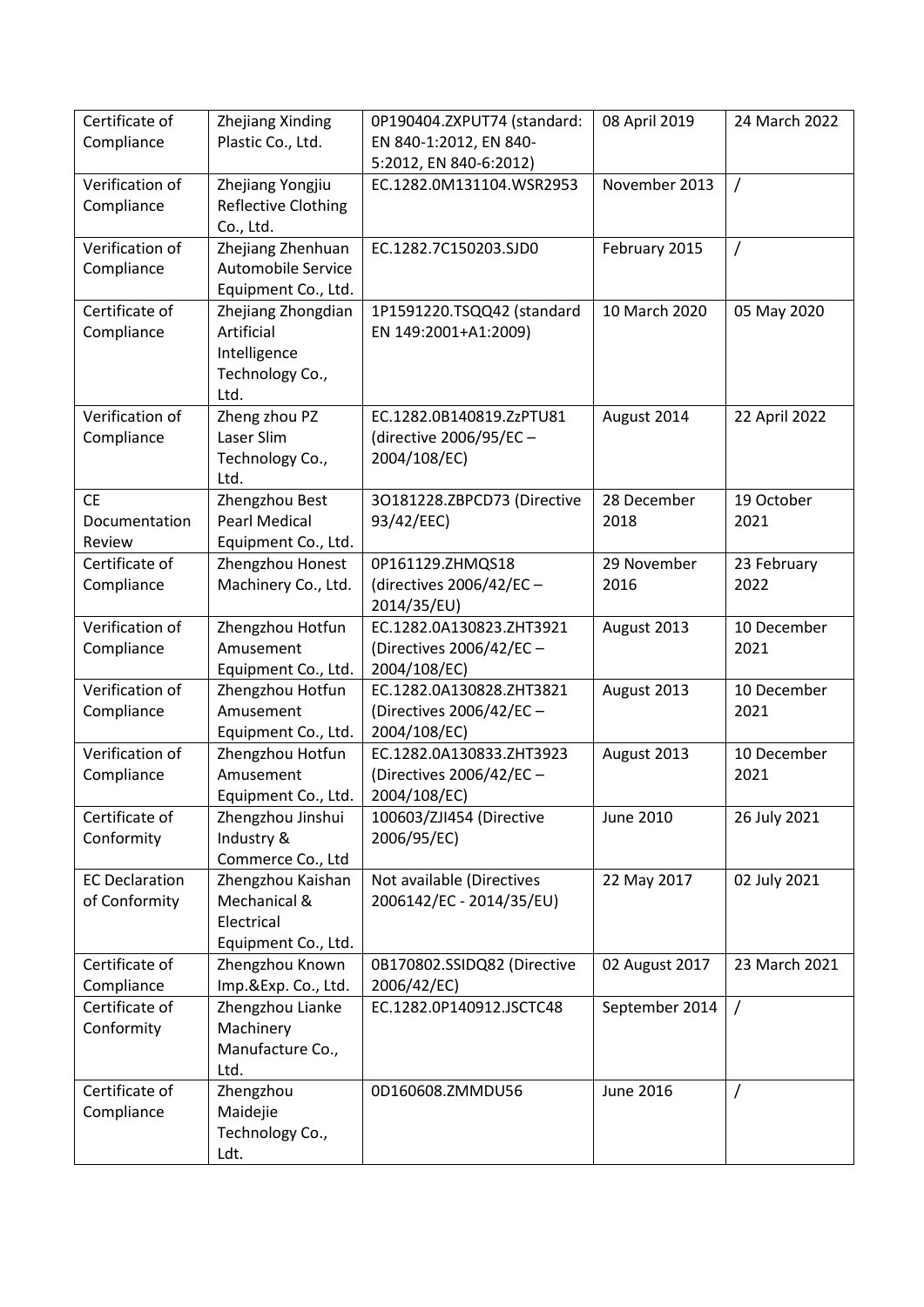| Attestation of                   | Zhengzhou Ohfu             | 0E121019/TUR1518                | October 2018      | 28 May 2021    |
|----------------------------------|----------------------------|---------------------------------|-------------------|----------------|
| Compliance                       | <b>Industry Enterprise</b> | (Directives 2006/42/EC -        |                   |                |
|                                  | Co., Ltd.                  | 2006/95/EC-2004/108/EC)         |                   |                |
| Certificate of                   | Zhengzhou PZ Laser         | 0B181219.ZPZC071 (Directives    | 20 December       | 21 May 2021    |
| Compliance                       | Slim Technology            | 2014/35/EU - 2014/30/EU)        | 2018              |                |
|                                  | Co., Ltd.                  |                                 |                   |                |
| Certificate of                   | Zhengzhou Really           | 0B170802.SSIDQ87 (Directive     | 02 August 2017    | 26 March 2021  |
| Compliance                       | Imp.&Exp. Co., Ltd.        | 2006/42/EC)                     |                   |                |
| Verification of                  | Zhengzhou                  | 0Q121201/QA2137                 | October 2013      | $\prime$       |
| Compliance                       | Shuofeng                   |                                 |                   |                |
|                                  | Precisionmachinery         |                                 |                   |                |
|                                  | Co.,Ltd.                   |                                 |                   |                |
| Certificate of                   | Zhengzhou Unique           | 100903/ZUI679/S (Directive      | September 2010    | 21 July 2020   |
| Conformity                       | Industrial                 | 2006/42/EC)                     |                   |                |
|                                  | Equipment Co., Ltd.        |                                 |                   |                |
| Certificate of                   | Zhengzhou United           | T120313/ZVA207                  | <b>March 2012</b> | 7              |
| Compliance                       | <b>Asia Trading</b>        |                                 |                   |                |
| Verification of                  | Zhengzhou                  | EC.1282.0A130430.ZAT0710        | April 2013        | $\overline{1}$ |
| Compliance                       | <b>Whirlston Trade</b>     |                                 |                   |                |
|                                  | Co., Ltd                   |                                 |                   |                |
| Certificate of                   | Zhengzhou                  | 0B170707.YJSDU04                | 07 July 2017      | $\prime$       |
| Compliance                       | Xiaojinniu New             | (2006/42/EC MD-                 |                   |                |
|                                  | <b>Energy Technology</b>   | 2014/30/EU EMC)                 |                   |                |
|                                  | co., LTD                   |                                 |                   |                |
| Verification of                  | Zhengzhou Youding          | EC.1282.0D130507.ZYT0779        | May 2017          | 24 July 2020   |
| Compliance                       | Trade Co., Ltd.            | (Directive 2006/42/EC)          |                   |                |
| Certificate of                   | Zhinongbao                 | OP20031.O.ZT0044 (directive     | 10 March 2020     | 22 April 2022  |
| Compliance                       | (Beijing)                  | R 2016/425)                     |                   |                |
|                                  | Technology Co.,            |                                 |                   |                |
|                                  | Ltd.                       |                                 |                   |                |
| <b>CE</b>                        | Zhongshan                  | 0P200316.ZGMUT90                | 16 March 2020     | 03 November    |
| Documentation                    | Guangyuan                  | (Directive 93/42/EEC)           |                   | 2020           |
| Review                           | Medical                    |                                 |                   |                |
|                                  | Instruments                |                                 |                   |                |
|                                  | Tehcnology Co., Ltd        |                                 |                   |                |
| Certificate of                   | Zhongshan                  | 4T200325.JMTDU44 (directive     | 25 March 2020     | 19 May 2020    |
| Compliance                       | Qianguo Protective         | R 2016/425)                     |                   |                |
|                                  | Equipment                  |                                 |                   |                |
|                                  | Technology Co., Ltd        |                                 |                   |                |
| Certificate of                   | Zhuhai Est M&E             | 100127/ZEM156 (Directives       | January 2010      | 26 February    |
| Conformity                       | Equipment Co., Ltd.        | 2006/42/EC-2006/95/EC-          |                   | 2021           |
|                                  |                            | 2004/108/EC)<br>PED-TCX20160517 |                   |                |
| <b>Full Quality</b><br>Assurance | Ziagao Valve Co.,<br>Ltd.  |                                 |                   | $\prime$       |
| System                           |                            |                                 |                   |                |
| Certificate                      |                            |                                 |                   |                |
| Certificate of                   | Zibo PLR Electric          | 111018/ZPE716 (Directives       | October 2011      | 20 November    |
| Compliance                       | Co., Ltd                   | 2004/108/EC-2006/95/EC)         |                   | 2020           |
| Notifica della                   | Zigao Valve Co.,           | ECM PED-H 2020-QQ45             | 20 May 2020       | 17 July 2020   |
| Garanzia di                      | Ltd.                       | (directive 2014/68/EU)          |                   |                |
| Qualità Totale /                 |                            |                                 |                   |                |
|                                  |                            |                                 |                   |                |
| Notification of                  |                            |                                 |                   |                |